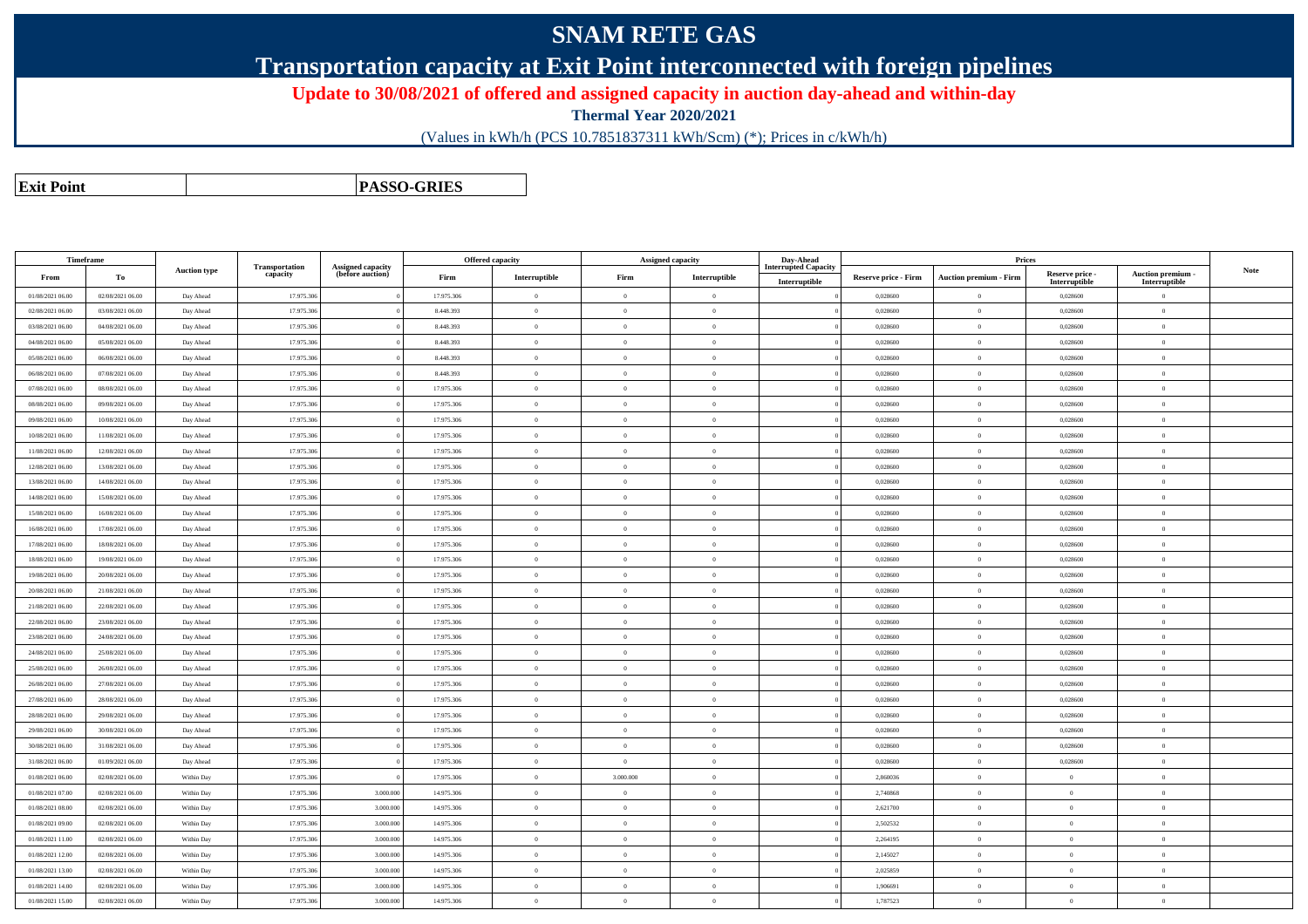| 01/08/2021 16:00 | 02/08/2021 06:00 | Within Day | 17.975.306 | 3.000.000 | 14.975.306 | $\,$ 0 $\,$    | $\overline{0}$                    | $\overline{0}$ |          | 1,668354 | $\bf{0}$       | $\overline{0}$ | $\,0\,$        |  |
|------------------|------------------|------------|------------|-----------|------------|----------------|-----------------------------------|----------------|----------|----------|----------------|----------------|----------------|--|
| 01/08/2021 17:00 | 02/08/2021 06:00 | Within Day | 17.975.306 | 3,000,000 | 14.975.306 | $\overline{0}$ | $\overline{0}$                    | $\mathbf{0}$   |          | 1,549186 | $\theta$       | $\overline{0}$ | $\theta$       |  |
| 01/08/2021 18:00 | 02/08/2021 06:00 | Within Dav | 17.975.306 | 3.000.000 | 14.975.306 | $\theta$       | $\overline{0}$                    | $\overline{0}$ |          | 1,430018 | $\mathbf{0}$   | $\overline{0}$ | $\overline{0}$ |  |
| 01/08/2021 19:00 | 02/08/2021 06:00 | Within Day | 17.975.306 | 3.000.000 | 14.975.306 | $\,$ 0 $\,$    | 146.000                           | $\overline{0}$ |          | 1,310850 | $\bf{0}$       | $\overline{0}$ | $\bf{0}$       |  |
| 01/08/2021 20:00 | 02/08/2021 06:00 | Within Day | 17.975.306 | 3.146.000 | 14.829.306 | $\bf{0}$       | $\overline{0}$                    | $\mathbf{0}$   |          | 1,191682 | $\bf{0}$       | $\bf{0}$       | $\,0\,$        |  |
| 01/08/2021 21:00 | 02/08/2021 06:00 | Within Dav | 17.975.306 | 3.146.000 | 14.829.306 | $\theta$       | $\overline{0}$                    | $\mathbf{0}$   |          | 1,072514 | $\mathbf{0}$   | $\overline{0}$ | $\overline{0}$ |  |
| 01/08/2021 22:00 | 02/08/2021 06:00 | Within Day | 17.975.306 | 3.146.000 | 14.829.306 | $\,$ 0 $\,$    | $\overline{0}$                    | $\overline{0}$ |          | 0,953345 | $\bf{0}$       | $\overline{0}$ | $\bf{0}$       |  |
| 01/08/2021 23:00 | 02/08/2021 06:00 | Within Day | 17.975.306 | 3.146.000 | 14.829.306 | $\overline{0}$ | $\overline{0}$                    | $\mathbf{0}$   |          | 0,834177 | $\,$ 0 $\,$    | $\overline{0}$ | $\overline{0}$ |  |
| 02/08/2021 00:00 | 02/08/2021 06:00 | Within Day | 17.975.306 | 3.146.000 | 14.829.306 | $\theta$       | $\overline{0}$                    | $\mathbf{0}$   |          | 0,715009 | $\mathbf{0}$   | $\overline{0}$ | $\overline{0}$ |  |
| 02/08/2021 01:00 | 02/08/2021 06:00 | Within Day | 17.975.306 | 3.146.000 | 14.829.306 | $\,$ 0 $\,$    | $\overline{0}$                    | $\Omega$       |          | 0,595841 | $\bf{0}$       | $\overline{0}$ | $\,0\,$        |  |
| 02/08/2021 02:00 | 02/08/2021 06:00 | Within Day | 17.975.306 | 3.146.000 | 14.829.306 | $\bf{0}$       | $\overline{0}$                    | $\mathbf{0}$   |          | 0,476673 | $\bf{0}$       | $\mathbf{0}$   | $\theta$       |  |
| 02/08/2021 03:00 | 02/08/2021 06:00 | Within Day | 17.975.306 | 3.146.000 | 14.829.306 | $\theta$       | $\overline{0}$                    | $\overline{0}$ |          | 0,357505 | $\mathbf{0}$   | $\overline{0}$ | $\overline{0}$ |  |
| 02/08/2021 04:00 | 02/08/2021 06:00 | Within Day | 17.975.306 | 3.146.000 | 14.829.306 | $\,$ 0 $\,$    | $\overline{0}$                    | $\overline{0}$ |          | 0,238336 | $\bf{0}$       | $\overline{0}$ | $\overline{0}$ |  |
| 02/08/2021 06:00 | 03/08/2021 06:00 | Within Day | 17.975.306 |           | 8.448.393  | $\bf{0}$       | $\overline{0}$                    | $\mathbf{0}$   |          | 2,860036 | $\bf{0}$       | $\mathbf{0}$   | $\,0\,$        |  |
| 02/08/2021 10:00 | 03/08/2021 06:00 | Within Dav | 17.975.306 |           | 8.448.393  | $\theta$       | $\overline{0}$                    | $\overline{0}$ |          | 2,383363 | $\mathbf{0}$   | $\overline{0}$ | $\overline{0}$ |  |
| 02/08/2021 11:00 | 03/08/2021 06:00 | Within Day | 17.975.306 |           | 8.448.393  | $\,$ 0 $\,$    | $\overline{0}$                    | $\Omega$       |          | 2,264195 | $\bf{0}$       | $\overline{0}$ | $\bf{0}$       |  |
| 02/08/2021 12:00 | 03/08/2021 06:00 | Within Day | 17.975.306 |           | 8.448.393  | $\,$ 0         | $\overline{0}$                    | $\mathbf{0}$   |          | 2,145027 | $\bf{0}$       | $\overline{0}$ | $\theta$       |  |
| 02/08/2021 13:00 | 03/08/2021 06:00 | Within Day | 17.975.306 |           | 8.448.393  | $\theta$       | $\overline{0}$                    | $\mathbf{0}$   |          | 2,025859 | $\mathbf{0}$   | $\overline{0}$ | $\overline{0}$ |  |
| 02/08/2021 14:00 | 03/08/2021 06:00 | Within Day | 17.975.306 |           | 8.448.393  | $\,$ 0 $\,$    | $\overline{0}$                    | $\Omega$       |          | 1,906691 | $\bf{0}$       | $\overline{0}$ | $\,0\,$        |  |
| 02/08/2021 15:00 | 03/08/2021 06:00 | Within Day | 17.975.306 |           | 8.448.393  | $\bf{0}$       | $\overline{0}$                    | $\mathbf{0}$   |          | 1,787523 | $\bf{0}$       | $\mathbf{0}$   | $\overline{0}$ |  |
| 02/08/2021 16:00 | 03/08/2021 06:00 | Within Dav | 17.975.306 |           | 8.448.393  | $\theta$       | $\overline{0}$                    | $\overline{0}$ |          | 1,668354 | $\mathbf{0}$   | $\overline{0}$ | $\overline{0}$ |  |
| 02/08/2021 17:00 | 03/08/2021 06:00 | Within Day | 17.975.306 |           | 8.448.393  | $\,$ 0 $\,$    | $\overline{0}$                    | $\overline{0}$ |          | 1,549186 | $\bf{0}$       | $\overline{0}$ | $\bf{0}$       |  |
| 02/08/2021 18:00 | 03/08/2021 06:00 | Within Day | 17.975.306 |           | 8.448.393  | $\bf{0}$       | $\overline{0}$                    | $\mathbf{0}$   |          | 1,430018 | $\bf{0}$       | $\bf{0}$       | $\,0\,$        |  |
| 02/08/2021 19:00 | 03/08/2021 06:00 | Within Day | 17.975.306 |           | 8.448.393  | $\theta$       | $\overline{0}$                    | $\mathbf{0}$   |          | 1,310850 | $\mathbf{0}$   | $\overline{0}$ | $\overline{0}$ |  |
| 02/08/2021 20:00 | 03/08/2021 06:00 | Within Day | 17.975.306 |           | 8.448.393  | $\,$ 0 $\,$    | $\overline{0}$                    | $\overline{0}$ |          | 1,191682 | $\bf{0}$       | $\overline{0}$ | $\bf{0}$       |  |
| 02/08/2021 21:00 | 03/08/2021 06:00 | Within Day | 17.975.306 |           | 8.448.393  | $\,$ 0         | $\overline{0}$                    | $\mathbf{0}$   |          | 1,072514 | $\bf{0}$       | $\overline{0}$ | $\overline{0}$ |  |
| 02/08/2021 22:00 | 03/08/2021 06:00 | Within Day | 17.975.306 |           | 8.448.393  | $\theta$       | $\overline{0}$                    | $\mathbf{0}$   |          | 0,953345 | $\mathbf{0}$   | $\overline{0}$ | $\overline{0}$ |  |
| 02/08/2021 23:00 | 03/08/2021 06:00 | Within Day | 17.975.306 |           | 8.448.393  | $\,$ 0 $\,$    | $\overline{0}$                    | $\Omega$       |          | 0,834177 | $\bf{0}$       | $\overline{0}$ | $\bf{0}$       |  |
| 03/08/2021 00:00 | 03/08/2021 06:00 | Within Day | 17.975.306 |           | 8.448.393  | $\bf{0}$       | $\overline{0}$                    | $\mathbf{0}$   |          | 0,715009 | $\bf{0}$       | $\mathbf{0}$   | $\overline{0}$ |  |
| 03/08/2021 01:00 | 03/08/2021 06:00 | Within Day | 17.975.306 |           | 8.448.393  | $\theta$       | $\overline{0}$                    | $\overline{0}$ |          | 0,595841 | $\mathbf{0}$   | $\overline{0}$ | $\overline{0}$ |  |
| 03/08/2021 02:00 | 03/08/2021 06:00 | Within Day | 17.975.306 |           | 8.448.393  | $\,$ 0 $\,$    | $\overline{0}$                    | $\overline{0}$ |          | 0,476673 | $\,$ 0         | $\overline{0}$ | $\,$ 0 $\,$    |  |
| 03/08/2021 03:00 | 03/08/2021 06:00 | Within Day | 17.975.306 |           | 8.448.393  | $\bf{0}$       | $\overline{0}$                    | $\mathbf{0}$   |          | 0,357505 | $\bf{0}$       | $\mathbf{0}$   | $\overline{0}$ |  |
| 03/08/2021 04:00 | 03/08/2021 06:00 | Within Dav | 17.975.306 |           | 8.448.393  | $\theta$       | $\overline{0}$                    | $\overline{0}$ |          | 0,238336 | $\mathbf{0}$   | $\overline{0}$ | $\overline{0}$ |  |
| 03/08/2021 05:00 | 03/08/2021 06:00 | Within Day | 17.975.306 |           | 8.448.393  | $\theta$       | $\overline{0}$                    | $\overline{0}$ |          | 0,119168 | $\,$ 0         | $\overline{0}$ | $\theta$       |  |
| 03/08/2021 06:00 | 04/08/2021 06:00 | Within Day | 17.975.306 |           | 8.448.393  | $\bf{0}$       | $\overline{0}$                    | $\mathbf{0}$   |          | 2,860036 | $\mathbf{0}$   | $\overline{0}$ | $\overline{0}$ |  |
| 03/08/2021 07:00 | 04/08/2021 06:00 | Within Day | 17.975.306 |           | 8.448.393  | $\theta$       | $\overline{0}$                    | $\mathbf{0}$   |          | 2,740868 | $\mathbf{0}$   | $\overline{0}$ | $\overline{0}$ |  |
| 03/08/2021 08:00 | 04/08/2021 06:00 | Within Day | 17.975.306 |           | 8.448.393  | $\theta$       | $\overline{0}$                    | $\overline{0}$ |          | 2,621700 | $\,$ 0         | $\overline{0}$ | $\theta$       |  |
| 03/08/2021 09:00 | 04/08/2021 06:00 | Within Day | 17.975.306 |           | 8.448.393  | $\bf{0}$       | $\overline{0}$                    | $\mathbf{0}$   |          | 2,502532 | $\bf{0}$       | $\mathbf{0}$   | $\overline{0}$ |  |
| 03/08/2021 10:00 | 04/08/2021 06:00 | Within Day | 17.975.306 |           | 8.448.393  | $\theta$       | $\overline{0}$                    | $\overline{0}$ |          | 2,383363 | $\mathbf{0}$   | $\overline{0}$ | $\overline{0}$ |  |
| 03/08/2021 11:00 | 04/08/2021 06:00 | Within Day | 17.975.306 |           | 8.448.393  | $\,$ 0 $\,$    | $\overline{0}$                    | $\overline{0}$ |          | 2,264195 | $\,$ 0         | $\overline{0}$ | $\,$ 0 $\,$    |  |
| 03/08/2021 12:00 | 04/08/2021 06:00 | Within Day | 17.975.306 |           | 8.448.393  | $\bf{0}$       | $\,$ 0 $\,$                       | $\overline{0}$ |          | 2,145027 | $\,$ 0 $\,$    | $\overline{0}$ | $\overline{0}$ |  |
| 03/08/2021 13:00 | 04/08/2021 06:00 | Within Day | 17.975.306 |           | 8.448.393  | $\theta$       | $\overline{0}$                    | $\mathbf{0}$   |          | 2,025859 | $\mathbf{0}$   | $\overline{0}$ | $\overline{0}$ |  |
| 03/08/2021 14:00 | 04/08/2021 06:00 | Within Day | 17.975.306 |           | 8.448.393  | $\theta$       | $\overline{0}$                    | $\overline{0}$ |          | 1,906691 | $\,$ 0         | $\overline{0}$ | $\theta$       |  |
| 03/08/2021 15:00 | 04/08/2021 06:00 | Within Day | 17.975.306 |           | 8.448.393  | $\bf{0}$       | $\overline{0}$                    | $\mathbf{0}$   |          | 1,787523 | $\mathbf{0}$   | $\overline{0}$ | $\overline{0}$ |  |
| 03/08/2021 16:00 | 04/08/2021 06:00 | Within Day | 17.975.306 |           | 8.448.393  | $\overline{0}$ | $\theta$                          |                |          | 1,668354 | $\overline{0}$ | $\theta$       | $\theta$       |  |
| 03/08/2021 17:00 | 04/08/2021 06:00 | Within Day | 17.975.306 |           | 8.448.393  | $\,$ 0 $\,$    | $\overline{0}$                    | $\overline{0}$ |          | 1,549186 | $\,$ 0 $\,$    | $\bf{0}$       | $\,$ 0 $\,$    |  |
| 03/08/2021 18:00 | 04/08/2021 06:00 | Within Day | 17.975.306 |           | 8.448.393  | $\bf{0}$       | $\hspace{0.1cm} 0 \hspace{0.1cm}$ | $\overline{0}$ |          | 1,430018 | $\,$ 0 $\,$    | $\overline{0}$ | $\overline{0}$ |  |
| 03/08/2021 19:00 | 04/08/2021 06:00 | Within Day | 17.975.306 |           | 8.448.393  | $\,$ 0 $\,$    | $\overline{0}$                    | $\overline{0}$ |          | 1,310850 | $\,$ 0 $\,$    | $\bf{0}$       | $\mathbf{0}$   |  |
| 03/08/2021 20:00 | 04/08/2021 06:00 | Within Day | 17.975.306 |           | 8.448.393  | $\,$ 0 $\,$    | $\overline{0}$                    | $\overline{0}$ | $\theta$ | 1,191682 | $\,$ 0 $\,$    | $\bf{0}$       | $\,$ 0 $\,$    |  |
| 03/08/2021 21:00 | 04/08/2021 06:00 | Within Day | 17.975.306 |           | 8.448.393  | $\,$ 0 $\,$    | $\,$ 0 $\,$                       | $\overline{0}$ |          | 1,072514 | $\,$ 0 $\,$    | $\overline{0}$ | $\overline{0}$ |  |
| 03/08/2021 22:00 | 04/08/2021 06:00 | Within Day | 17.975.306 |           | 8.448.393  | $\overline{0}$ | $\overline{0}$                    | $\overline{0}$ |          | 0,953345 | $\mathbf{0}$   | $\bf{0}$       | $\overline{0}$ |  |
| 03/08/2021 23:00 | 04/08/2021 06:00 | Within Day | 17.975.306 |           | 8.448.393  | $\,$ 0 $\,$    | $\overline{0}$                    | $\overline{0}$ |          | 0,834177 | $\,$ 0 $\,$    | $\bf{0}$       | $\,$ 0 $\,$    |  |
| 04/08/2021 00:00 | 04/08/2021 06:00 | Within Day | 17.975.306 |           | 8.448.393  | $\bf{0}$       | $\overline{0}$                    | $\overline{0}$ |          | 0,715009 | $\,$ 0 $\,$    | $\overline{0}$ | $\mathbf{0}$   |  |
| 04/08/2021 01:00 | 04/08/2021 06:00 | Within Day | 17.975.306 |           | 8.448.393  | $\mathbf{0}$   | $\overline{0}$                    | $\overline{0}$ |          | 0,595841 | $\,$ 0 $\,$    | $\bf{0}$       | $\overline{0}$ |  |
| 04/08/2021 02:00 | 04/08/2021 06:00 | Within Day | 17.975.306 |           | 8.448.393  | $\,$ 0 $\,$    | $\overline{0}$                    | $\overline{0}$ |          | 0,476673 | $\,$ 0 $\,$    | $\bf{0}$       | $\,$ 0 $\,$    |  |
| 04/08/2021 03:00 | 04/08/2021 06:00 | Within Day | 17.975.306 |           | 8.448.393  | $\,$ 0 $\,$    | $\,$ 0 $\,$                       | $\overline{0}$ |          | 0,357505 | $\,$ 0 $\,$    | $\overline{0}$ | $\overline{0}$ |  |
| 04/08/2021 04:00 | 04/08/2021 06:00 | Within Day | 17.975.306 |           | 8.448.393  | $\theta$       | $\overline{0}$                    | $\overline{0}$ |          | 0,238336 | $\,$ 0 $\,$    | $\overline{0}$ | $\overline{0}$ |  |
|                  |                  |            |            |           |            |                |                                   |                |          |          |                |                |                |  |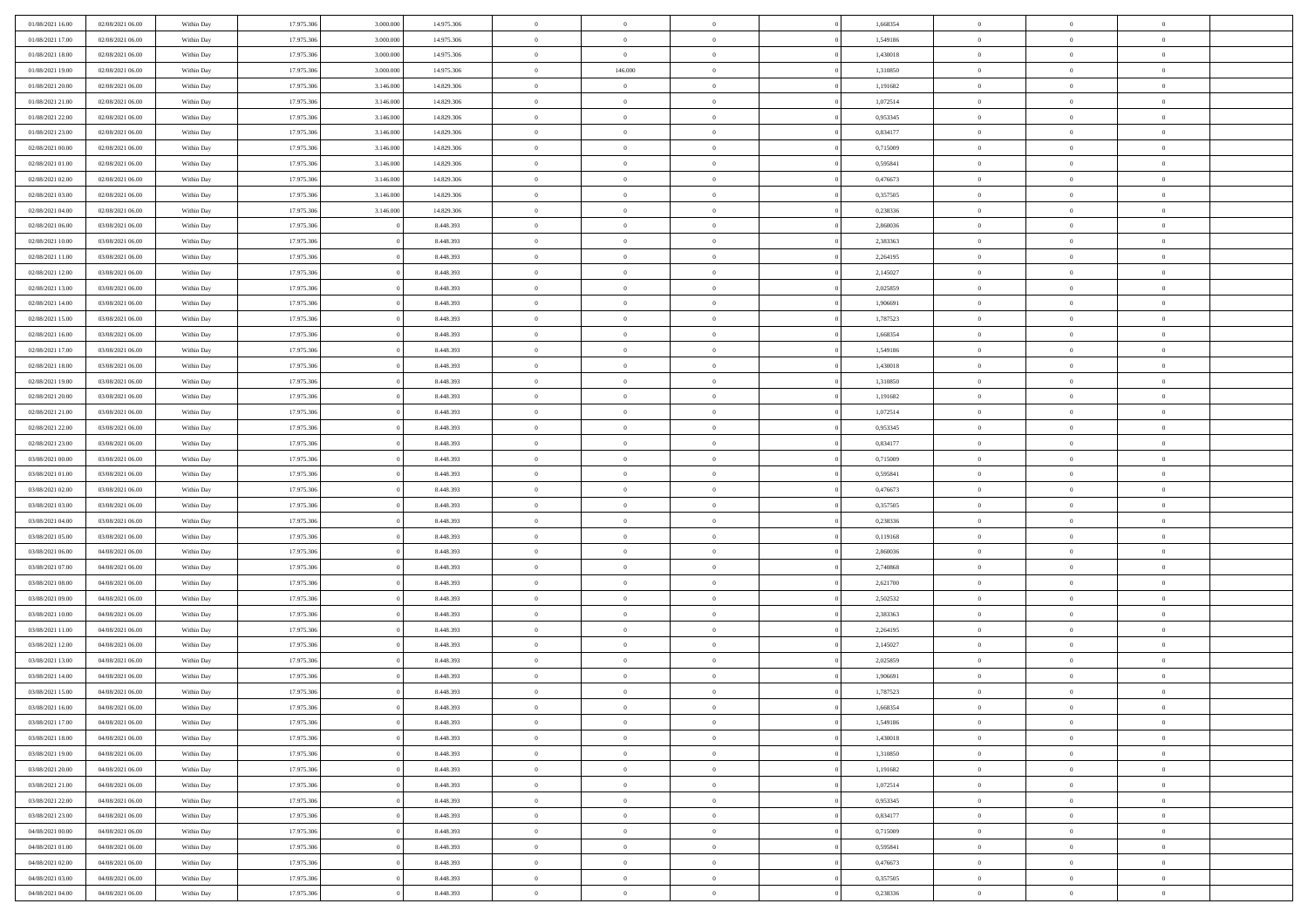| 04/08/2021 05:00                     | 04/08/2021 06:00                     | Within Day               | 17.975.306               | 8.448.393              | $\,$ 0 $\,$             | $\overline{0}$                    | $\overline{0}$                   |          | 0,119168             | $\bf{0}$                     | $\overline{0}$                   | $\,0\,$                          |  |
|--------------------------------------|--------------------------------------|--------------------------|--------------------------|------------------------|-------------------------|-----------------------------------|----------------------------------|----------|----------------------|------------------------------|----------------------------------|----------------------------------|--|
| 04/08/2021 06:00                     | 05/08/2021 06:00                     | Within Day               | 17.975.306               | 8.448.393              | $\theta$                | $\overline{0}$                    | $\mathbf{0}$                     |          | 2,860036             | $\theta$                     | $\overline{0}$                   | $\theta$                         |  |
| 04/08/2021 07:00                     | 05/08/2021 06:00                     | Within Day               | 17.975.306               | 8.448.393              | $\theta$                | $\overline{0}$                    | $\overline{0}$                   |          | 2,740868             | $\mathbf{0}$                 | $\overline{0}$                   | $\overline{0}$                   |  |
| 04/08/2021 08:00                     | 05/08/2021 06:00                     | Within Day               | 17.975.306               | 8.448.393              | $\,$ 0 $\,$             | $\overline{0}$                    | $\overline{0}$                   |          | 2,621700             | $\bf{0}$                     | $\overline{0}$                   | $\bf{0}$                         |  |
| 04/08/2021 09:00                     | 05/08/2021 06:00                     | Within Day               | 17.975.306               | 8.448.393              | $\bf{0}$                | $\overline{0}$                    | $\mathbf{0}$                     |          | 2,502532             | $\bf{0}$                     | $\overline{0}$                   | $\,0\,$                          |  |
| 04/08/2021 10:00                     | 05/08/2021 06:00                     | Within Day               | 17.975.306               | 8.448.393              | $\theta$                | $\overline{0}$                    | $\mathbf{0}$                     |          | 2,383363             | $\mathbf{0}$                 | $\overline{0}$                   | $\overline{0}$                   |  |
| 04/08/2021 11:00                     | 05/08/2021 06:00                     | Within Day               | 17.975.306               | 8.448.393              | $\,$ 0 $\,$             | $\overline{0}$                    | $\overline{0}$                   |          | 2,264195             | $\bf{0}$                     | $\overline{0}$                   | $\bf{0}$                         |  |
| 04/08/2021 12:00                     | 05/08/2021 06:00                     | Within Day               | 17.975.306               | 8.448.393              | $\overline{0}$          | $\overline{0}$                    | $\mathbf{0}$                     |          | 2,145027             | $\,$ 0 $\,$                  | $\overline{0}$                   | $\overline{0}$                   |  |
| 04/08/2021 13:00                     | 05/08/2021 06:00                     | Within Day               | 17.975.306               | 8.448.393              | $\theta$                | $\overline{0}$                    | $\mathbf{0}$                     |          | 2,025859             | $\mathbf{0}$                 | $\overline{0}$                   | $\overline{0}$                   |  |
| 04/08/2021 14:00                     | 05/08/2021 06:00                     | Within Day               | 17.975.306               | 8.448.393              | $\,$ 0 $\,$             | $\overline{0}$                    | $\Omega$                         |          | 1,906691             | $\bf{0}$                     | $\overline{0}$                   | $\,0\,$                          |  |
| 04/08/2021 15:00                     | 05/08/2021 06:00                     | Within Day               | 17.975.306               | 8.448.393              | $\bf{0}$                | $\overline{0}$                    | $\mathbf{0}$                     |          | 1,787523             | $\bf{0}$                     | $\overline{0}$                   | $\theta$                         |  |
| 04/08/2021 16:00                     | 05/08/2021 06:00                     | Within Day               | 17.975.306               | 8.448.393              | $\theta$                | $\overline{0}$                    | $\overline{0}$                   |          | 1,668354             | $\mathbf{0}$                 | $\overline{0}$                   | $\overline{0}$                   |  |
| 04/08/2021 17:00                     | 05/08/2021 06:00                     | Within Day               | 17.975.306               | 8.448.393              | $\,$ 0 $\,$             | $\overline{0}$                    | $\overline{0}$                   |          | 1,549186             | $\bf{0}$                     | $\overline{0}$                   | $\overline{0}$                   |  |
| 04/08/2021 18:00                     | 05/08/2021 06:00                     | Within Day               | 17.975.306               | 8.448.393              | $\bf{0}$                | $\overline{0}$                    | $\mathbf{0}$                     |          | 1,430018             | $\bf{0}$                     | $\mathbf{0}$                     | $\,0\,$                          |  |
| 04/08/2021 19:00                     | 05/08/2021 06:00                     | Within Dav               | 17.975.306               | 8.448.393              | $\overline{0}$          | $\overline{0}$                    | $\overline{0}$                   |          | 1,310850             | $\mathbf{0}$                 | $\overline{0}$                   | $\overline{0}$                   |  |
| 04/08/2021 20:00                     | 05/08/2021 06:00                     | Within Day               | 17.975.306               | 8.448.393              | $\,$ 0 $\,$             | $\overline{0}$                    | $\Omega$                         |          | 1,191682             | $\bf{0}$                     | $\overline{0}$                   | $\bf{0}$                         |  |
| 04/08/2021 21:00                     | 05/08/2021 06:00                     | Within Day               | 17.975.306               | 8.448.393              | $\,$ 0                  | $\overline{0}$                    | $\mathbf{0}$                     |          | 1,072514             | $\,$ 0 $\,$                  | $\overline{0}$                   | $\theta$                         |  |
| 04/08/2021 22:00                     | 05/08/2021 06:00                     | Within Day               | 17.975.306               | 8.448.393              | $\theta$                | $\overline{0}$                    | $\mathbf{0}$                     |          | 0,953345             | $\mathbf{0}$                 | $\overline{0}$                   | $\overline{0}$                   |  |
| 04/08/2021 23:00                     | 05/08/2021 06:00                     | Within Day               | 17.975.306               | 8.448.393              | $\,$ 0 $\,$             | $\overline{0}$                    | $\Omega$                         |          | 0,834177             | $\bf{0}$                     | $\overline{0}$                   | $\,0\,$                          |  |
| 05/08/2021 00:00                     | 05/08/2021 06:00                     |                          | 17.975.306               | 8.448.393              | $\bf{0}$                | $\overline{0}$                    | $\mathbf{0}$                     |          | 0,715009             | $\bf{0}$                     | $\mathbf{0}$                     | $\overline{0}$                   |  |
| 05/08/2021 01:00                     | 05/08/2021 06:00                     | Within Day<br>Within Day | 17.975.306               | 8.448.393              | $\theta$                | $\overline{0}$                    | $\overline{0}$                   |          | 0,595841             | $\mathbf{0}$                 | $\overline{0}$                   | $\overline{0}$                   |  |
| 05/08/2021 02:00                     | 05/08/2021 06:00                     |                          | 17.975.306               | 8.448.393              | $\,$ 0 $\,$             | $\overline{0}$                    | $\overline{0}$                   |          | 0,476673             | $\bf{0}$                     | $\overline{0}$                   | $\bf{0}$                         |  |
|                                      |                                      | Within Day               |                          |                        |                         |                                   |                                  |          |                      |                              |                                  |                                  |  |
| 05/08/2021 03:00                     | 05/08/2021 06:00<br>05/08/2021 06:00 | Within Day               | 17.975.306               | 8.448.393              | $\bf{0}$<br>$\theta$    | $\overline{0}$                    | $\mathbf{0}$                     |          | 0,357505             | $\bf{0}$<br>$\mathbf{0}$     | $\overline{0}$                   | $\,0\,$<br>$\overline{0}$        |  |
| 05/08/2021 04:00<br>05/08/2021 05:00 | 05/08/2021 06:00                     | Within Day               | 17.975.306               | 8.448.393              |                         | $\overline{0}$                    | $\mathbf{0}$<br>$\overline{0}$   |          | 0,238336             |                              | $\overline{0}$<br>$\overline{0}$ |                                  |  |
|                                      |                                      | Within Day               | 17.975.306               | 8.448.393              | $\,$ 0 $\,$             | $\overline{0}$                    |                                  |          | 0,119168             | $\bf{0}$                     | $\overline{0}$                   | $\bf{0}$                         |  |
| 05/08/2021 06:00                     | 06/08/2021 06:00                     | Within Day               | 17.975.306               | 8.448.393              | $\,$ 0                  | $\overline{0}$                    | $\mathbf{0}$                     |          | 2,860036             | $\bf{0}$                     |                                  | $\overline{0}$                   |  |
| 05/08/2021 07:00                     | 06/08/2021 06:00                     | Within Day               | 17.975.306               | 8.448.393              | $\theta$                | $\overline{0}$                    | $\mathbf{0}$                     |          | 2,740868             | $\mathbf{0}$                 | $\overline{0}$                   | $\overline{0}$                   |  |
| 05/08/2021 09:00                     | 06/08/2021 06:00                     | Within Day               | 17.975.306               | 8.448.393              | $\,$ 0 $\,$             | $\overline{0}$                    | $\Omega$                         |          | 2,502532             | $\bf{0}$                     | $\overline{0}$                   | $\bf{0}$                         |  |
| 05/08/2021 10:00                     | 06/08/2021 06:00                     | Within Day               | 17.975.306               | 8.448.393              | $\bf{0}$                | $\overline{0}$                    | $\mathbf{0}$                     |          | 2,383363             | $\bf{0}$                     | $\mathbf{0}$                     | $\overline{0}$                   |  |
| 05/08/2021 11:00                     | 06/08/2021 06:00                     | Within Day               | 17.975.306               | 8.448.393              | $\theta$                | $\overline{0}$                    | $\overline{0}$                   |          | 2,264195             | $\mathbf{0}$                 | $\overline{0}$                   | $\overline{0}$                   |  |
| 05/08/2021 12:00                     | 06/08/2021 06:00                     | Within Day               | 17.975.306               | 8.448.393              | $\,$ 0 $\,$             | $\overline{0}$                    | $\overline{0}$                   |          | 2,145027             | $\,$ 0                       | $\overline{0}$                   | $\,$ 0 $\,$                      |  |
| 05/08/2021 13:00                     | 06/08/2021 06:00                     | Within Day               | 17.975.306               | 8.448.393              | $\bf{0}$<br>$\theta$    | $\overline{0}$                    | $\mathbf{0}$                     |          | 2,025859             | $\bf{0}$<br>$\mathbf{0}$     | $\mathbf{0}$                     | $\overline{0}$<br>$\overline{0}$ |  |
| 05/08/2021 14:00                     | 06/08/2021 06:00                     | Within Dav               | 17.975.306               | 8.448.393              |                         | $\overline{0}$                    | $\overline{0}$                   |          | 1,906691             |                              | $\overline{0}$                   | $\theta$                         |  |
| 05/08/2021 15:00                     | 06/08/2021 06:00                     | Within Day               | 17.975.306               | 8.448.393              | $\theta$                | $\overline{0}$                    | $\overline{0}$                   |          | 1,787523             | $\,$ 0                       | $\overline{0}$<br>$\overline{0}$ | $\overline{0}$                   |  |
| 05/08/2021 16:00<br>05/08/2021 17:00 | 06/08/2021 06:00<br>06/08/2021 06:00 | Within Day<br>Within Day | 17.975.306<br>17.975.306 | 8.448.393<br>8.448.393 | $\bf{0}$<br>$\theta$    | $\overline{0}$<br>$\overline{0}$  | $\mathbf{0}$                     |          | 1,668354<br>1,549186 | $\mathbf{0}$<br>$\mathbf{0}$ | $\overline{0}$                   | $\overline{0}$                   |  |
|                                      |                                      |                          |                          |                        | $\theta$                |                                   | $\mathbf{0}$<br>$\overline{0}$   |          |                      | $\,$ 0                       | $\overline{0}$                   | $\theta$                         |  |
| 05/08/2021 18:00<br>05/08/2021 19:00 | 06/08/2021 06:00<br>06/08/2021 06:00 | Within Day<br>Within Day | 17.975.306<br>17.975.306 | 8.448.393<br>8.448.393 | $\bf{0}$                | $\overline{0}$<br>$\overline{0}$  | $\mathbf{0}$                     |          | 1,430018<br>1,310850 | $\bf{0}$                     | $\mathbf{0}$                     | $\overline{0}$                   |  |
| 05/08/2021 20:00                     | 06/08/2021 06:00                     | Within Day               | 17.975.306               | 8.448.393              | $\theta$                | $\overline{0}$                    | $\overline{0}$                   |          | 1,191682             | $\mathbf{0}$                 | $\overline{0}$                   | $\overline{0}$                   |  |
|                                      |                                      |                          |                          |                        | $\,$ 0 $\,$             |                                   | $\overline{0}$                   |          |                      | $\,$ 0                       | $\overline{0}$                   | $\,$ 0 $\,$                      |  |
| 05/08/2021 21:00<br>05/08/2021 22:00 | 06/08/2021 06:00<br>06/08/2021 06:00 | Within Day<br>Within Day | 17.975.306<br>17.975.306 | 8.448.393<br>8.448.393 | $\,$ 0                  | $\overline{0}$<br>$\,$ 0 $\,$     | $\overline{0}$                   |          | 1,072514<br>0,953345 | $\,$ 0 $\,$                  | $\overline{0}$                   | $\overline{0}$                   |  |
| 05/08/2021 23:00                     | 06/08/2021 06:00                     | Within Day               | 17.975.306               | 8.448.393              | $\theta$                | $\overline{0}$                    | $\mathbf{0}$                     |          | 0,834177             | $\mathbf{0}$                 | $\overline{0}$                   | $\overline{0}$                   |  |
| 06/08/2021 00:00                     | 06/08/2021 06:00                     | Within Day               | 17.975.306               | 8.448.393              | $\theta$                | $\overline{0}$                    | $\overline{0}$                   |          | 0,715009             | $\,$ 0                       | $\overline{0}$                   | $\theta$                         |  |
| 06/08/2021 01:00                     | 06/08/2021 06:00                     | Within Day               | 17.975.306               | 8.448.393              | $\bf{0}$                | $\overline{0}$                    | $\mathbf{0}$                     |          | 0,595841             | $\,$ 0 $\,$                  | $\overline{0}$                   | $\overline{0}$                   |  |
| 06/08/2021 02:00                     | 06/08/2021 06:00                     | Within Day               | 17.975.306               | 8.448.393              | $\overline{0}$          | $\theta$                          |                                  |          | 0,476673             | $\overline{0}$               | $\theta$                         | $\theta$                         |  |
| 06/08/2021 03:00                     | 06/08/2021 06:00                     | Within Day               | 17.975.306               | 8.448.393              | $\,$ 0 $\,$             | $\overline{0}$                    | $\overline{0}$                   |          | 0,357505             | $\,$ 0 $\,$                  | $\bf{0}$                         | $\,$ 0 $\,$                      |  |
| 06/08/2021 04:00                     | 06/08/2021 06:00                     | Within Day               | 17.975.306               | 8.448.393              | $\bf{0}$                | $\hspace{0.1cm} 0 \hspace{0.1cm}$ | $\overline{0}$                   |          | 0,238336             | $\,$ 0 $\,$                  | $\overline{0}$                   | $\overline{0}$                   |  |
| 06/08/2021 05:00                     | 06/08/2021 06:00                     | Within Day               | 17.975.306               | 8.448.393              | $\mathbf{0}$            | $\overline{0}$                    | $\overline{0}$                   |          | 0,119168             | $\,$ 0 $\,$                  | $\bf{0}$                         | $\mathbf{0}$                     |  |
| 06/08/2021 06:00                     | 07/08/2021 06:00                     | Within Day               | 17.975.306               | 8.448.393              | $\,$ 0 $\,$             | $\overline{0}$                    | $\overline{0}$                   | $\theta$ | 2,860036             | $\,$ 0 $\,$                  | $\bf{0}$                         | $\,$ 0 $\,$                      |  |
| 06/08/2021 07:00                     | 07/08/2021 06:00                     | Within Day               | 17.975.306               | 8.448.393              | $\,$ 0 $\,$             | $\,$ 0 $\,$                       | $\overline{0}$                   |          | 2,740868             | $\,$ 0 $\,$                  | $\overline{0}$                   | $\overline{0}$                   |  |
| 06/08/2021 08:00                     | 07/08/2021 06:00                     | Within Day               | 17.975.306               | 8.448.393              | $\mathbf{0}$            | $\overline{0}$                    | $\overline{0}$                   |          | 2,621700             | $\mathbf{0}$                 | $\bf{0}$                         | $\overline{0}$                   |  |
|                                      |                                      |                          |                          |                        |                         |                                   |                                  |          |                      |                              |                                  |                                  |  |
| 06/08/2021 09:00                     | 07/08/2021 06:00                     | Within Day               | 17.975.306               | 8.448.393              | $\,$ 0 $\,$             | $\overline{0}$                    | $\overline{0}$<br>$\overline{0}$ |          | 2,502532             | $\,$ 0 $\,$                  | $\bf{0}$<br>$\overline{0}$       | $\,$ 0 $\,$                      |  |
| 06/08/2021 10:00                     | 07/08/2021 06:00<br>07/08/2021 06:00 | Within Day               | 17.975.306<br>17.975.306 | 8.448.393              | $\bf{0}$<br>$\,$ 0 $\,$ | $\overline{0}$                    |                                  |          | 2,383363             | $\,$ 0 $\,$<br>$\,$ 0 $\,$   |                                  | $\mathbf{0}$                     |  |
| 06/08/2021 11:00                     |                                      | Within Day               |                          | 8.448.393              |                         | $\overline{0}$                    | $\overline{0}$                   |          | 2,264195             |                              | $\bf{0}$                         | $\overline{0}$                   |  |
| 06/08/2021 12:00                     | 07/08/2021 06:00                     | Within Day               | 17.975.306               | 8.448.393              | $\,$ 0 $\,$             | $\overline{0}$                    | $\overline{0}$                   |          | 2,145027             | $\,$ 0 $\,$                  | $\bf{0}$                         | $\,$ 0 $\,$                      |  |
| 06/08/2021 13:00                     | 07/08/2021 06:00                     | Within Day               | 17.975.306               | 8.448.393              | $\,$ 0 $\,$             | $\,$ 0 $\,$                       | $\overline{0}$                   |          | 2,025859             | $\,$ 0 $\,$                  | $\overline{0}$                   | $\overline{0}$                   |  |
| 06/08/2021 14:00                     | 07/08/2021 06:00                     | Within Day               | 17.975.306               | 8.448.393              | $\theta$                | $\overline{0}$                    | $\overline{0}$                   |          | 1,906691             | $\mathbf{0}$                 | $\mathbf{0}$                     | $\overline{0}$                   |  |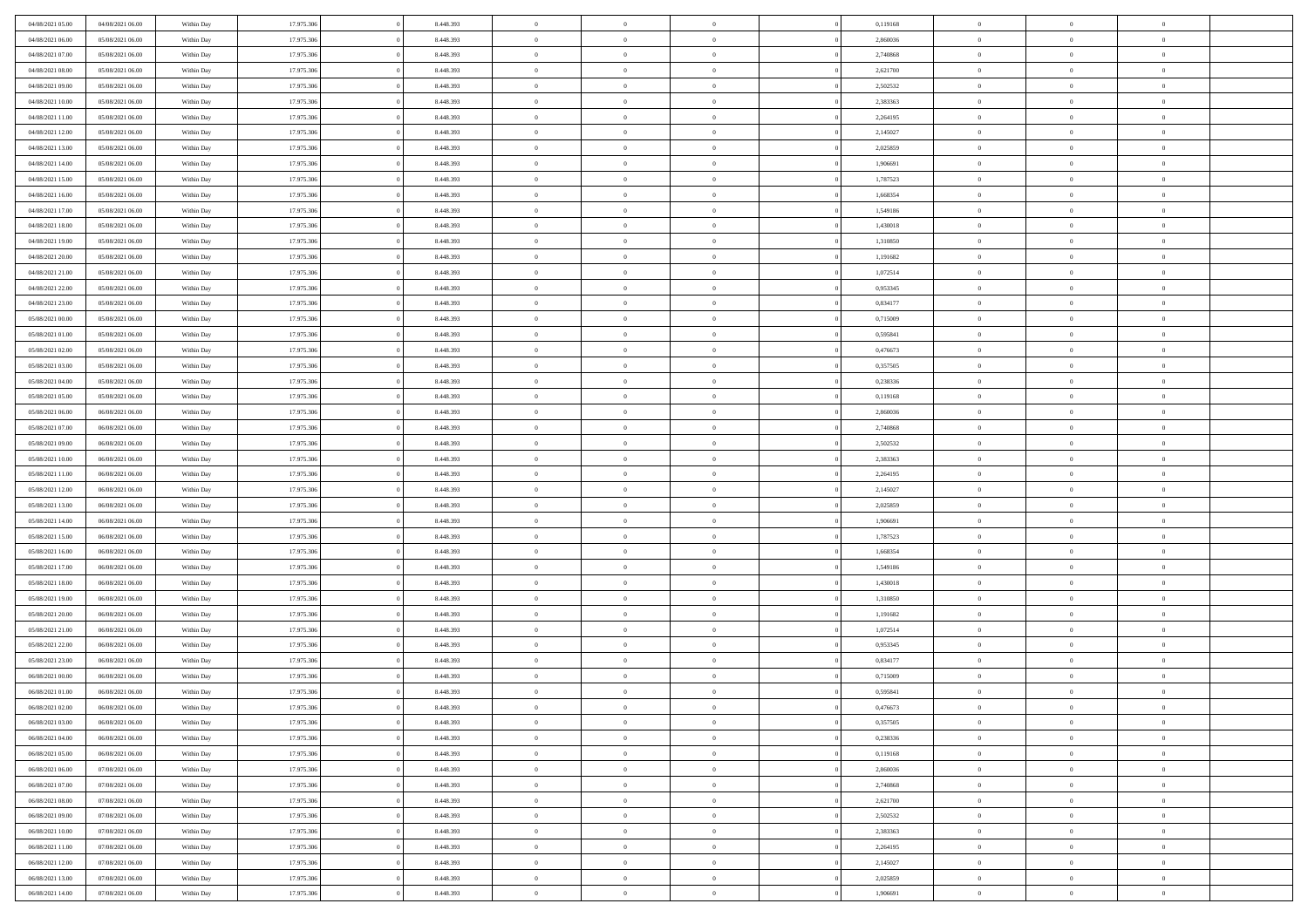| 06/08/2021 15:00 | 07/08/2021 06:00 | Within Day | 17.975.306 |           | 8.448.393  | $\bf{0}$       | $\overline{0}$ | $\overline{0}$ | 1,787523 | $\bf{0}$       | $\bf{0}$       | $\bf{0}$       |  |
|------------------|------------------|------------|------------|-----------|------------|----------------|----------------|----------------|----------|----------------|----------------|----------------|--|
| 06/08/2021 16:00 | 07/08/2021 06:00 | Within Day | 17.975.306 |           | 8.448.393  | $\overline{0}$ | $\overline{0}$ | $\Omega$       | 1.668354 | $\overline{0}$ | $\mathbf{0}$   | $\theta$       |  |
| 06/08/2021 17:00 | 07/08/2021 06:00 | Within Day | 17.975.306 |           | 8.448.393  | $\overline{0}$ | $\overline{0}$ | $\overline{0}$ | 1,549186 | $\bf{0}$       | $\overline{0}$ | $\overline{0}$ |  |
| 06/08/2021 18:00 | 07/08/2021 06:00 | Within Day | 17.975.306 |           | 8.448.393  | $\bf{0}$       | $\overline{0}$ | $\overline{0}$ | 1,430018 | $\bf{0}$       | $\bf{0}$       | $\bf{0}$       |  |
| 06/08/2021 19:00 | 07/08/2021 06:00 | Within Day | 17.975.306 |           | 8.448.393  | $\bf{0}$       | $\overline{0}$ | $\overline{0}$ | 1,310850 | $\bf{0}$       | $\bf{0}$       | $\bf{0}$       |  |
| 06/08/2021 20:00 | 07/08/2021 06:00 | Within Day | 17.975.306 |           | 8.448.393  | $\overline{0}$ | $\overline{0}$ | $\overline{0}$ | 1,191682 | $\overline{0}$ | $\bf{0}$       | $\theta$       |  |
| 06/08/2021 21:00 | 07/08/2021 06:00 | Within Day | 17.975.306 |           | 8.448.393  | $\bf{0}$       | $\overline{0}$ | $\overline{0}$ | 1,072514 | $\bf{0}$       | $\bf{0}$       | $\bf{0}$       |  |
| 06/08/2021 22:00 | 07/08/2021 06:00 | Within Day | 17.975.306 |           | 8.448.393  | $\overline{0}$ | $\overline{0}$ | $\overline{0}$ | 0,953345 | $\bf{0}$       | $\mathbf{0}$   | $\overline{0}$ |  |
| 06/08/2021 23:00 | 07/08/2021 06:00 | Within Day | 17.975.306 |           | 8.448.393  | $\overline{0}$ | $\overline{0}$ | $\overline{0}$ | 0,834177 | $\overline{0}$ | $\overline{0}$ | $\overline{0}$ |  |
| 07/08/2021 00:00 | 07/08/2021 06:00 | Within Day | 17.975.306 |           | 8.448.393  | $\bf{0}$       | $\bf{0}$       | $\Omega$       | 0,715009 | $\bf{0}$       | $\bf{0}$       | $\bf{0}$       |  |
| 07/08/2021 01:00 | 07/08/2021 06:00 | Within Day | 17.975.306 |           | 8.448.393  | $\overline{0}$ | $\overline{0}$ | $\overline{0}$ | 0.595841 | $\bf{0}$       | $\mathbf{0}$   | $\theta$       |  |
| 07/08/2021 02:00 | 07/08/2021 06:00 | Within Day | 17.975.306 |           | 8.448.393  | $\overline{0}$ | $\overline{0}$ | $\overline{0}$ | 0,476673 | $\bf{0}$       | $\overline{0}$ | $\overline{0}$ |  |
| 07/08/2021 03:00 | 07/08/2021 06:00 | Within Day | 17.975.306 |           | 8.448.393  | $\bf{0}$       | $\overline{0}$ | $\overline{0}$ | 0,357505 | $\bf{0}$       | $\bf{0}$       | $\bf{0}$       |  |
| 07/08/2021 04:00 | 07/08/2021 06:00 | Within Day | 17.975.306 |           | 8.448.393  | $\bf{0}$       | $\overline{0}$ | $\overline{0}$ | 0,238336 | $\bf{0}$       | $\bf{0}$       | $\bf{0}$       |  |
| 07/08/2021 05:00 | 07/08/2021 06:00 | Within Day | 17.975.306 |           | 8.448.393  | $\overline{0}$ | $\overline{0}$ | $\overline{0}$ | 0,119168 | $\overline{0}$ | $\overline{0}$ | $\overline{0}$ |  |
| 07/08/2021 06:00 | 08/08/2021 06:00 | Within Day | 17.975.306 |           | 17.975.306 | $\bf{0}$       | 3.000.000      | $\Omega$       | 2,860036 | $\bf{0}$       | $\bf{0}$       | $\bf{0}$       |  |
| 07/08/2021 07:00 | 08/08/2021 06:00 | Within Day | 17.975.306 | 3.000.000 | 14.975.306 | $\,$ 0         | $\overline{0}$ | $\overline{0}$ | 2,740868 | $\bf{0}$       | $\mathbf{0}$   | $\overline{0}$ |  |
| 07/08/2021 08:00 | 08/08/2021 06:00 | Within Day | 17.975.306 | 3.000.000 | 14.975.306 | $\overline{0}$ | $\overline{0}$ | $\overline{0}$ | 2,621700 | $\overline{0}$ | $\overline{0}$ | $\theta$       |  |
| 07/08/2021 09:00 | 08/08/2021 06:00 | Within Day | 17.975.306 | 3.000.000 | 14.975.306 | $\bf{0}$       | $\overline{0}$ | $\Omega$       | 2,502532 | $\bf{0}$       | $\bf{0}$       | $\bf{0}$       |  |
| 07/08/2021 10:00 | 08/08/2021 06:00 | Within Day | 17.975.306 | 3.000.00  | 14.975.306 | $\bf{0}$       | $\overline{0}$ | $\overline{0}$ | 2,383363 | $\bf{0}$       | $\bf{0}$       | $\,0\,$        |  |
| 07/08/2021 11:00 | 08/08/2021 06:00 | Within Day | 17.975.306 | 3.000.000 | 14.975.306 | $\overline{0}$ | $\overline{0}$ | $\overline{0}$ | 2,264195 | $\bf{0}$       | $\overline{0}$ | $\overline{0}$ |  |
| 07/08/2021 12:00 | 08/08/2021 06:00 | Within Day | 17.975.306 | 3.000.000 | 14.975.306 | $\bf{0}$       | $\overline{0}$ | $\overline{0}$ | 2,145027 | $\bf{0}$       | $\bf{0}$       | $\bf{0}$       |  |
| 07/08/2021 13:00 | 08/08/2021 06:00 | Within Day | 17.975.306 | 3.000.000 | 14.975.306 | $\bf{0}$       | $\overline{0}$ | $\overline{0}$ | 2,025859 | $\bf{0}$       | $\bf{0}$       | $\bf{0}$       |  |
| 07/08/2021 14:00 | 08/08/2021 06:00 | Within Day | 17.975.306 | 3.000.000 | 14.975.306 | $\overline{0}$ | $\overline{0}$ | $\overline{0}$ | 1,906691 | $\overline{0}$ | $\bf{0}$       | $\theta$       |  |
| 07/08/2021 15:00 | 08/08/2021 06:00 | Within Day | 17.975.306 | 3.000.000 | 14.975.306 | $\bf{0}$       | $\overline{0}$ | $\overline{0}$ | 1,787523 | $\bf{0}$       | $\bf{0}$       | $\bf{0}$       |  |
| 07/08/2021 16:00 | 08/08/2021 06:00 | Within Day | 17.975.306 | 3.000.00  | 14.975.306 | $\overline{0}$ | $\overline{0}$ | $\overline{0}$ | 1,668354 | $\bf{0}$       | $\mathbf{0}$   | $\overline{0}$ |  |
| 07/08/2021 17:00 | 08/08/2021 06:00 | Within Day | 17.975.306 | 3.000.000 | 14.975.306 | $\overline{0}$ | $\overline{0}$ | $\overline{0}$ | 1,549186 | $\overline{0}$ | $\overline{0}$ | $\overline{0}$ |  |
| 07/08/2021 18:00 | 08/08/2021 06:00 | Within Day | 17.975.306 | 3.000.000 | 14.975.306 | $\bf{0}$       | $\overline{0}$ | $\Omega$       | 1,430018 | $\bf{0}$       | $\overline{0}$ | $\bf{0}$       |  |
| 07/08/2021 19:00 | 08/08/2021 06:00 | Within Day | 17.975.306 | 3.000.00  | 14.975.306 | $\bf{0}$       | $\overline{0}$ | $\overline{0}$ | 1,310850 | $\bf{0}$       | $\bf{0}$       | $\bf{0}$       |  |
| 07/08/2021 20:00 | 08/08/2021 06:00 | Within Day | 17.975.306 | 3.000.000 | 14.975.306 | $\overline{0}$ | $\overline{0}$ | $\overline{0}$ | 1,191682 | $\bf{0}$       | $\overline{0}$ | $\theta$       |  |
| 07/08/2021 21:00 | 08/08/2021 06:00 | Within Day | 17.975.306 | 3.000.000 | 14.975.306 | $\,$ 0         | $\overline{0}$ | $\overline{0}$ | 1,072514 | $\bf{0}$       | $\overline{0}$ | $\,$ 0         |  |
| 07/08/2021 22:00 | 08/08/2021 06:00 | Within Day | 17.975.306 | 3.000.000 | 14.975.306 | $\bf{0}$       | $\overline{0}$ | $\overline{0}$ | 0,953345 | $\bf{0}$       | $\bf{0}$       | $\bf{0}$       |  |
| 07/08/2021 23:00 | 08/08/2021 06:00 | Within Day | 17.975.306 | 3.000.000 | 14.975.306 | $\overline{0}$ | $\overline{0}$ | $\overline{0}$ | 0,834177 | $\overline{0}$ | $\overline{0}$ | $\overline{0}$ |  |
| 08/08/2021 00:00 | 08/08/2021 06:00 | Within Day | 17.975.306 | 3.000.000 | 14.975.306 | $\overline{0}$ | $\overline{0}$ | $\theta$       | 0,715009 | $\bf{0}$       | $\overline{0}$ | $\,$ 0         |  |
| 08/08/2021 01:00 | 08/08/2021 06:00 | Within Day | 17.975.306 | 3.000,00  | 14.975.306 | $\bf{0}$       | $\overline{0}$ | $\overline{0}$ | 0,595841 | $\mathbf{0}$   | $\overline{0}$ | $\theta$       |  |
| 08/08/2021 02:00 | 08/08/2021 06:00 | Within Day | 17.975.306 | 3.000.000 | 14.975.306 | $\overline{0}$ | $\overline{0}$ | $\overline{0}$ | 0,476673 | $\overline{0}$ | $\overline{0}$ | $\overline{0}$ |  |
| 08/08/2021 03:00 | 08/08/2021 06:00 | Within Day | 17.975.306 | 3.000.000 | 14.975.306 | $\overline{0}$ | $\overline{0}$ | $\overline{0}$ | 0,357505 | $\bf{0}$       | $\overline{0}$ | $\,$ 0         |  |
| 08/08/2021 04:00 | 08/08/2021 06:00 | Within Day | 17.975.306 | 3.000.00  | 14.975.306 | $\bf{0}$       | $\overline{0}$ | $\overline{0}$ | 0,238336 | $\bf{0}$       | $\bf{0}$       | $\bf{0}$       |  |
| 08/08/2021 05:00 | 08/08/2021 06:00 | Within Day | 17.975.306 | 3.000.000 | 14.975.306 | $\overline{0}$ | $\overline{0}$ | $\overline{0}$ | 0,119168 | $\bf{0}$       | $\overline{0}$ | $\overline{0}$ |  |
| 08/08/2021 06:00 | 09/08/2021 06:00 | Within Day | 17.975.306 |           | 17.975.306 | $\,$ 0         | 3.000.000      | $\overline{0}$ | 2,860036 | $\bf{0}$       | $\bf{0}$       | $\,$ 0         |  |
| 08/08/2021 07:00 | 09/08/2021 06:00 | Within Day | 17.975.306 | 3.000.000 | 14.975.306 | $\bf{0}$       | $\overline{0}$ | $\overline{0}$ | 2,740868 | $\bf{0}$       | $\overline{0}$ | $\bf{0}$       |  |
| 08/08/2021 08:00 | 09/08/2021 06:00 | Within Day | 17.975.306 | 3.000.000 | 14.975.306 | $\overline{0}$ | $\overline{0}$ | $\overline{0}$ | 2,621700 | $\overline{0}$ | $\overline{0}$ | $\overline{0}$ |  |
| 08/08/2021 09:00 | 09/08/2021 06:00 | Within Day | 17.975.306 | 3.000.000 | 14.975.306 | $\overline{0}$ | $\overline{0}$ | $\overline{0}$ | 2,502532 | $\overline{0}$ | $\overline{0}$ | $\,$ 0         |  |
| 08/08/2021 11:00 | 09/08/2021 06:00 | Within Day | 17.975.306 | 3.000.000 | 14.975.306 | $\,$ 0 $\,$    | $\overline{0}$ | $\overline{0}$ | 2,264195 | $\bf{0}$       | $\overline{0}$ | $\,0\,$        |  |
| 08/08/2021 12:00 | 09/08/2021 06:00 | Within Day | 17.975.306 | 3.000.000 | 14.975.306 | $\overline{0}$ | $\theta$       |                | 2,145027 | $\overline{0}$ | $\Omega$       | $\overline{0}$ |  |
| 08/08/2021 13:00 | 09/08/2021 06:00 | Within Day | 17.975.306 | 3.000.000 | 14.975.306 | $\,$ 0         | $\overline{0}$ | $\overline{0}$ | 2,025859 | $\bf{0}$       | $\bf{0}$       | $\,$ 0         |  |
| 08/08/2021 14:00 | 09/08/2021 06:00 | Within Day | 17.975.306 | 3.000.00  | 14.975.306 | $\bf{0}$       | $\,$ 0 $\,$    | $\overline{0}$ | 1.906691 | $\bf{0}$       | $\overline{0}$ | $\overline{0}$ |  |
| 08/08/2021 15:00 | 09/08/2021 06:00 | Within Day | 17.975.306 | 3.000.000 | 14.975.306 | $\mathbf{0}$   | $\overline{0}$ | $\overline{0}$ | 1,787523 | $\overline{0}$ | $\bf{0}$       | $\mathbf{0}$   |  |
| 08/08/2021 16:00 | 09/08/2021 06:00 | Within Day | 17.975.306 | 3.000.000 | 14.975.306 | $\,$ 0 $\,$    | $\overline{0}$ | $\overline{0}$ | 1,668354 | $\,$ 0 $\,$    | $\overline{0}$ | $\,0\,$        |  |
| 08/08/2021 17:00 | 09/08/2021 06:00 | Within Day | 17.975.306 | 3.000.000 | 14.975.306 | $\,$ 0 $\,$    | $\,$ 0 $\,$    | $\overline{0}$ | 1,549186 | $\bf{0}$       | $\overline{0}$ | $\overline{0}$ |  |
| 08/08/2021 18:00 | 09/08/2021 06:00 | Within Day | 17.975.306 | 3.000.000 | 14.975.306 | $\mathbf{0}$   | $\overline{0}$ | $\overline{0}$ | 1,430018 | $\overline{0}$ | $\overline{0}$ | $\mathbf{0}$   |  |
| 08/08/2021 19:00 | 09/08/2021 06:00 | Within Day | 17.975.306 | 3.000.000 | 14.975.306 | $\,$ 0 $\,$    | $\overline{0}$ | $\overline{0}$ | 1,310850 | $\bf{0}$       | $\overline{0}$ | $\,0\,$        |  |
| 08/08/2021 20:00 | 09/08/2021 06:00 | Within Day | 17.975.306 | 3.000.000 | 14.975.306 | $\mathbf{0}$   | $\overline{0}$ | $\overline{0}$ | 1,191682 | $\,$ 0 $\,$    | $\mathbf{0}$   | $\overline{0}$ |  |
| 08/08/2021 21:00 | 09/08/2021 06:00 | Within Day | 17.975.306 | 3.000.000 | 14.975.306 | $\mathbf{0}$   | $\overline{0}$ | $\overline{0}$ | 1,072514 | $\overline{0}$ | $\overline{0}$ | $\mathbf{0}$   |  |
| 08/08/2021 22:00 | 09/08/2021 06:00 | Within Day | 17.975.306 | 3.000.000 | 14.975.306 | $\,$ 0 $\,$    | $\overline{0}$ | $\overline{0}$ | 0,953345 | $\bf{0}$       | $\overline{0}$ | $\,0\,$        |  |
| 08/08/2021 23:00 | 09/08/2021 06:00 | Within Day | 17.975.306 | 3.000.000 | 14.975.306 | $\bf{0}$       | $\overline{0}$ | $\overline{0}$ | 0.834177 | $\bf{0}$       | $\overline{0}$ | $\overline{0}$ |  |
| 09/08/2021 00:00 | 09/08/2021 06:00 | Within Day | 17.975.306 | 3.000.000 | 14.975.306 | $\overline{0}$ | $\overline{0}$ | $\overline{0}$ | 0,715009 | $\bf{0}$       | $\overline{0}$ | $\overline{0}$ |  |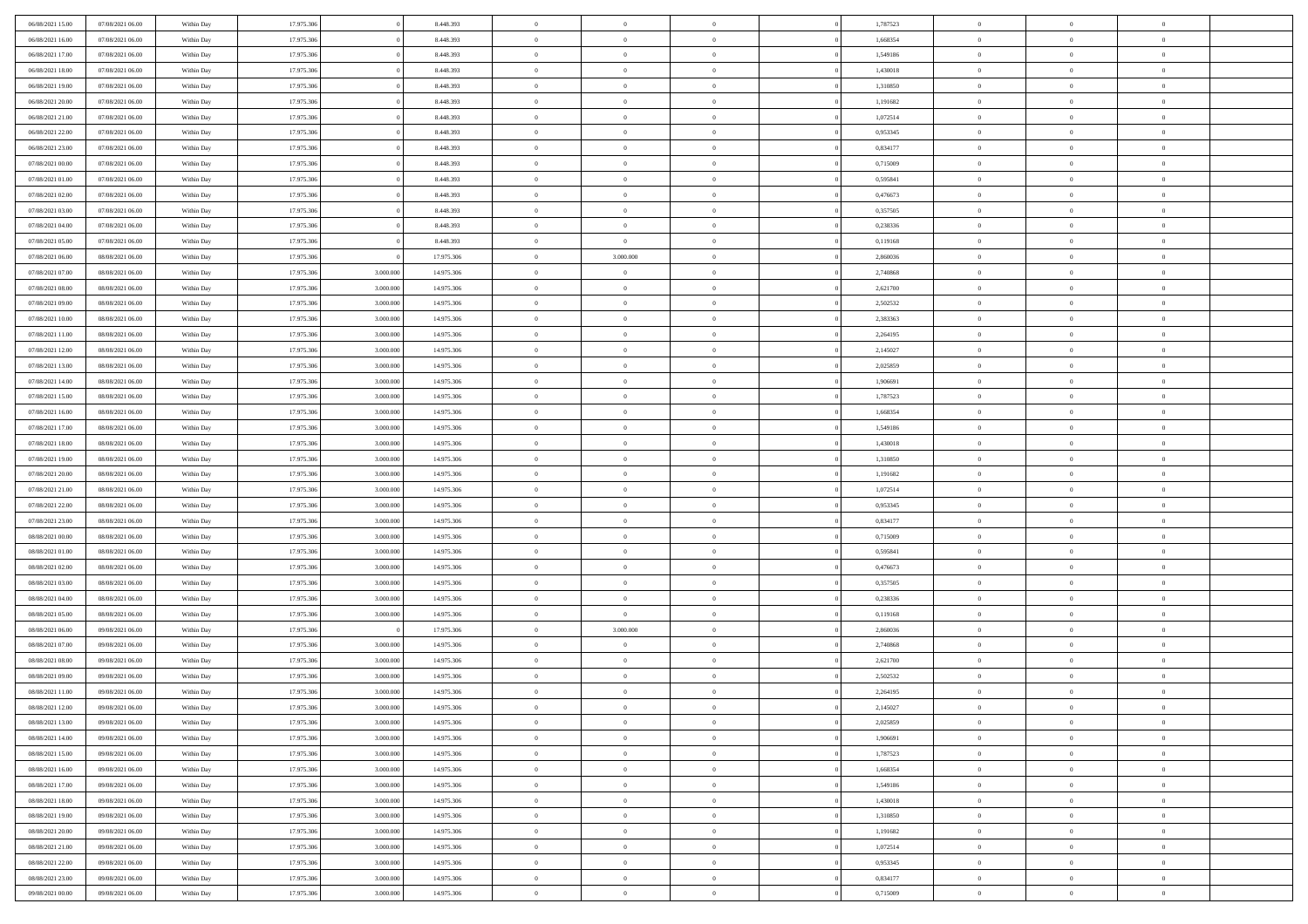| 09/08/2021 01:00                     | 09/08/2021 06:00                     | Within Day               | 17.975.306               | 3.000.000              | 14.975.306               | $\,$ 0 $\,$          | $\overline{0}$                | $\overline{0}$                 |          | 0,595841             | $\bf{0}$                    | $\overline{0}$                   | $\,0\,$              |  |
|--------------------------------------|--------------------------------------|--------------------------|--------------------------|------------------------|--------------------------|----------------------|-------------------------------|--------------------------------|----------|----------------------|-----------------------------|----------------------------------|----------------------|--|
| 09/08/2021 02:00                     | 09/08/2021 06:00                     | Within Day               | 17.975.306               | 3,000,000              | 14.975.306               | $\overline{0}$       | 2.001.000                     | $\mathbf{0}$                   |          | 0,476673             | $\theta$                    | $\overline{0}$                   | $\theta$             |  |
| 09/08/2021 03:00                     | 09/08/2021 06:00                     | Within Dav               | 17.975.306               | 5.001.000              | 12.974.306               | $\theta$             | 1.987.000                     | $\mathbf{0}$                   |          | 0,357505             | $\mathbf{0}$                | $\overline{0}$                   | $\overline{0}$       |  |
| 09/08/2021 04:00                     | 09/08/2021 06:00                     | Within Day               | 17.975.306               | 6.988.000              | 10.987.306               | $\,$ 0 $\,$          | 523.000                       | $\overline{0}$                 |          | 0,238336             | $\bf{0}$                    | $\overline{0}$                   | $\bf{0}$             |  |
| 09/08/2021 05:00                     | 09/08/2021 06:00                     | Within Day               | 17.975.306               | 7.511.000              | 10.464.306               | $\,$ 0               | $\overline{0}$                | $\mathbf{0}$                   |          | 0,119168             | $\bf{0}$                    | $\bf{0}$                         | $\,0\,$              |  |
| 09/08/2021 06:00                     | 10/08/2021 06:00                     | Within Dav               | 17.975.306               |                        | 17.975.306               | $\theta$             | 1.250.000                     | $\mathbf{0}$                   |          | 2,860036             | $\mathbf{0}$                | $\overline{0}$                   | $\overline{0}$       |  |
| 09/08/2021 07:00                     | 10/08/2021 06:00                     | Within Day               | 17.975.306               | 1.250.000              | 16.725.306               | $\,$ 0 $\,$          | $\overline{0}$                | $\overline{0}$                 |          | 2,740868             | $\bf{0}$                    | $\overline{0}$                   | $\,0\,$              |  |
| 09/08/2021 08:00                     | 10/08/2021 06:00                     | Within Day               | 17.975.306               | 1.250.000              | 16.725.306               | $\,$ 0               | $\overline{0}$                | $\mathbf{0}$                   |          | 2,621700             | $\,$ 0 $\,$                 | $\overline{0}$                   | $\theta$             |  |
| 09/08/2021 09:00                     | 10/08/2021 06:00                     | Within Day               | 17.975.306               | 1.250.000              | 16.725.306               | $\theta$             | $\overline{0}$                | $\mathbf{0}$                   |          | 2,502532             | $\mathbf{0}$                | $\overline{0}$                   | $\overline{0}$       |  |
| 09/08/2021 10:00                     | 10/08/2021 06:00                     | Within Day               | 17.975.306               | 1.250.000              | 16.725.306               | $\,$ 0 $\,$          | $\overline{0}$                | $\Omega$                       |          | 2,383363             | $\bf{0}$                    | $\overline{0}$                   | $\,0\,$              |  |
| 09/08/2021 11:00                     | 10/08/2021 06:00                     | Within Day               | 17.975.306               | 1.250.000              | 16.725.306               | $\bf{0}$             | $\overline{0}$                | $\mathbf{0}$                   |          | 2,264195             | $\bf{0}$                    | $\mathbf{0}$                     | $\theta$             |  |
| 09/08/2021 12:00                     | 10/08/2021 06:00                     | Within Dav               | 17.975.306               | 1.250.000              | 16.725.306               | $\theta$             | $\overline{0}$                | $\overline{0}$                 |          | 2,145027             | $\mathbf{0}$                | $\overline{0}$                   | $\overline{0}$       |  |
| 09/08/2021 13:00                     | 10/08/2021 06:00                     | Within Day               | 17.975.306               | 1.250.000              | 16.725.306               | $\,$ 0 $\,$          | $\overline{0}$                | $\overline{0}$                 |          | 2,025859             | $\bf{0}$                    | $\overline{0}$                   | $\bf{0}$             |  |
| 09/08/2021 14:00                     | 10/08/2021 06:00                     | Within Day               | 17.975.306               | 1.250.000              | 16.725.306               | $\,$ 0               | $\overline{0}$                | $\mathbf{0}$                   |          | 1,906691             | $\bf{0}$                    | $\theta$                         | $\,0\,$              |  |
| 09/08/2021 15:00                     | 10/08/2021 06:00                     | Within Dav               | 17.975.306               | 1.250.000              | 16.725.306               | $\theta$             | $\overline{0}$                | $\overline{0}$                 |          | 1,787523             | $\mathbf{0}$                | $\overline{0}$                   | $\overline{0}$       |  |
| 09/08/2021 16:00                     | 10/08/2021 06:00                     | Within Day               | 17.975.306               | 1.250.000              | 16.725.306               | $\,$ 0 $\,$          | $\overline{0}$                | $\Omega$                       |          | 1,668354             | $\bf{0}$                    | $\overline{0}$                   | $\bf{0}$             |  |
| 09/08/2021 17:00                     | 10/08/2021 06:00                     | Within Day               | 17.975.306               | 1.250.000              | 16.725.306               | $\,$ 0               | $\overline{0}$                | $\mathbf{0}$                   |          | 1,549186             | $\,$ 0 $\,$                 | $\overline{0}$                   | $\theta$             |  |
| 09/08/2021 18:00                     | 10/08/2021 06:00                     | Within Day               | 17.975.306               | 1.250.000              | 16.725.306               | $\theta$             | $\overline{0}$                | $\mathbf{0}$                   |          | 1,430018             | $\mathbf{0}$                | $\overline{0}$                   | $\overline{0}$       |  |
| 09/08/2021 19:00                     | 10/08/2021 06:00                     | Within Day               | 17.975.306               | 1.250.000              | 16.725.306               | $\,$ 0 $\,$          | $\overline{0}$                | $\Omega$                       |          | 1,310850             | $\bf{0}$                    | $\overline{0}$                   | $\,0\,$              |  |
| 09/08/2021 20:00                     | 10/08/2021 06:00                     | Within Day               | 17.975.306               | 1.250.000              | 16.725.306               | $\bf{0}$             | $\overline{0}$                | $\mathbf{0}$                   |          | 1,191682             | $\bf{0}$                    | $\mathbf{0}$                     | $\theta$             |  |
| 09/08/2021 21:00                     | 10/08/2021 06:00                     | Within Day               | 17.975.306               | 1.250.000              | 16.725.306               | $\theta$             | $\overline{0}$                | $\mathbf{0}$                   |          | 1,072514             | $\mathbf{0}$                | $\overline{0}$                   | $\overline{0}$       |  |
| 09/08/2021 22:00                     | 10/08/2021 06:00                     | Within Day               | 17.975.306               | 1.250.000              | 16.725.306               | $\,$ 0 $\,$          | $\overline{0}$                | $\overline{0}$                 |          | 0,953345             | $\bf{0}$                    | $\overline{0}$                   | $\bf{0}$             |  |
| 09/08/2021 23:00                     | 10/08/2021 06:00                     | Within Day               | 17.975.306               | 1.250.000              | 16.725.306               | $\,$ 0               | $\overline{0}$                | $\mathbf{0}$                   |          | 0,834177             | $\bf{0}$                    | $\overline{0}$                   | $\,0\,$              |  |
| 10/08/2021 00:00                     | 10/08/2021 06:00                     | Within Day               | 17.975.306               | 1.250.000              | 16.725.306               | $\theta$             | 500.000                       | $\mathbf{0}$                   |          | 0,715009             | $\mathbf{0}$                | $\overline{0}$                   | $\overline{0}$       |  |
| 10/08/2021 01:00                     | 10/08/2021 06:00                     | Within Day               | 17.975.306               | 1.750.000              | 16.225.306               | $\,$ 0 $\,$          | $\overline{0}$                | $\overline{0}$                 |          | 0,595841             | $\bf{0}$                    | $\overline{0}$                   | $\,0\,$              |  |
| 10/08/2021 02:00                     | 10/08/2021 06:00                     | Within Day               | 17.975.306               | 1.750.000              | 16.225.306               | $\,$ 0               | 2.000.000                     | $\mathbf{0}$                   |          | 0,476673             | $\mathbf{0}$                | $\overline{0}$                   | $\theta$             |  |
| 10/08/2021 03:00                     | 10/08/2021 06:00                     | Within Day               | 17.975.306               | 3.750.000              | 14.225.306               | $\theta$             | $\overline{0}$                | $\overline{0}$                 |          | 0,357505             | $\mathbf{0}$                | $\overline{0}$                   | $\overline{0}$       |  |
| 10/08/2021 04:00                     | 10/08/2021 06:00                     | Within Day               | 17.975.306               | 3.750.000              | 14.225.306               | $\,$ 0 $\,$          | $\overline{0}$                | $\Omega$                       |          | 0,238336             | $\bf{0}$                    | $\overline{0}$                   | $\,0\,$              |  |
| 10/08/2021 05:00                     | 10/08/2021 06:00                     | Within Day               | 17.975.306               | 3.750.000              | 14.225.306               | $\bf{0}$             | $\overline{0}$                | $\mathbf{0}$                   |          | 0,119168             | $\bf{0}$                    | $\mathbf{0}$                     | $\overline{0}$       |  |
| 10/08/2021 06:00                     | 11/08/2021 06:00                     | Within Day               | 17.975.306               |                        | 17.975.306               | $\theta$             | 1.900.000                     | $\overline{0}$                 |          | 2,860036             | $\mathbf{0}$                | $\overline{0}$                   | $\overline{0}$       |  |
| 10/08/2021 07:00                     | 11/08/2021 06:00                     | Within Day               | 17.975.306               | 1.900.000              | 16.075.306               | $\,$ 0 $\,$          | $\overline{0}$                | $\overline{0}$                 |          | 2,740868             | $\,$ 0                      | $\overline{0}$                   | $\,$ 0 $\,$          |  |
| 10/08/2021 08:00                     | 11/08/2021 06:00                     | Within Day               | 17.975.306               | 1.900.000              | 16.075.306               | $\,$ 0               | $\overline{0}$                | $\mathbf{0}$                   |          | 2,621700             | $\bf{0}$                    | $\mathbf{0}$                     | $\overline{0}$       |  |
| 10/08/2021 09:00                     | 11/08/2021 06:00                     | Within Day               | 17.975.306               | 1.900.000              | 16.075.306               | $\theta$             | $\overline{0}$                | $\overline{0}$                 |          | 2,502532             | $\mathbf{0}$                | $\overline{0}$                   | $\overline{0}$       |  |
| 10/08/2021 10:00                     | 11/08/2021 06:00                     | Within Day               | 17.975.306               | 1.900.000              | 16.075.306               | $\theta$             | $\overline{0}$                | $\overline{0}$                 |          | 2,383363             | $\,$ 0                      | $\overline{0}$                   | $\theta$             |  |
| 10/08/2021 11:00                     | 11/08/2021 06:00                     | Within Day               | 17.975.306               | 1.900,000              | 16.075.306               | $\bf{0}$             | $\overline{0}$                | $\mathbf{0}$                   |          | 2,264195             | $\mathbf{0}$                | $\overline{0}$                   | $\overline{0}$       |  |
| 10/08/2021 12:00                     | 11/08/2021 06:00                     | Within Day               | 17.975.306               | 1.900.000              | 16.075.306               | $\theta$             | $\overline{0}$                | $\mathbf{0}$                   |          | 2,145027             | $\mathbf{0}$                | $\overline{0}$                   | $\overline{0}$       |  |
| 10/08/2021 13:00                     | 11/08/2021 06:00                     | Within Day               | 17.975.306               | 1.900.000              | 16.075.306               | $\theta$             | $\overline{0}$                | $\overline{0}$                 |          | 2,025859             | $\,$ 0                      | $\overline{0}$                   | $\theta$             |  |
| 10/08/2021 14:00                     | 11/08/2021 06:00                     | Within Day               | 17.975.306               | 1.900,000              | 16.075.306               | $\bf{0}$             | $\overline{0}$                | $\mathbf{0}$                   |          | 1,906691             | $\bf{0}$                    | $\mathbf{0}$                     | $\bf{0}$             |  |
| 10/08/2021 15:00                     | 11/08/2021 06:00                     | Within Day               | 17.975.306               | 1.900.000              | 16.075.306               | $\theta$             | $\overline{0}$                | $\overline{0}$                 |          | 1,787523             | $\mathbf{0}$                | $\overline{0}$                   | $\overline{0}$       |  |
| 10/08/2021 16:00                     | 11/08/2021 06:00                     | Within Day               | 17.975.306               | 1.900.000              | 16.075.306               | $\,$ 0 $\,$          | $\overline{0}$                | $\overline{0}$                 |          | 1,668354             | $\,$ 0                      | $\overline{0}$<br>$\overline{0}$ | $\,$ 0 $\,$          |  |
| 10/08/2021 17:00<br>10/08/2021 18:00 | 11/08/2021 06:00<br>11/08/2021 06:00 | Within Day<br>Within Day | 17.975.306<br>17.975.306 | 1.900.000<br>1.900.000 | 16.075.306<br>16.075.306 | $\bf{0}$<br>$\theta$ | $\,$ 0 $\,$<br>$\overline{0}$ | $\overline{0}$<br>$\mathbf{0}$ |          | 1,549186<br>1,430018 | $\,$ 0 $\,$<br>$\mathbf{0}$ | $\overline{0}$                   | $\bf{0}$<br>$\theta$ |  |
| 10/08/2021 19:00                     | 11/08/2021 06:00                     | Within Day               | 17.975.306               | 1.900.000              | 16.075.306               | $\theta$             | $\overline{0}$                | $\overline{0}$                 |          | 1,310850             | $\,$ 0                      | $\overline{0}$                   | $\theta$             |  |
| 10/08/2021 20:00                     | 11/08/2021 06:00                     | Within Day               | 17.975.306               | 1.900.000              | 16.075.306               | $\,$ 0               | $\overline{0}$                | $\mathbf{0}$                   |          | 1,191682             | $\,$ 0 $\,$                 | $\overline{0}$                   | $\bf{0}$             |  |
| 10/08/2021 21:00                     | 11/08/2021 06:00                     | Within Day               | 17.975.306               | 1.900.000              | 16.075.306               | $\overline{0}$       | $\theta$                      |                                |          | 1,072514             | $\overline{0}$              | $^{\circ}$                       | $\theta$             |  |
| 10/08/2021 22:00                     | 11/08/2021 06:00                     | Within Day               | 17.975.306               | 1.900.000              | 16.075.306               | $\,$ 0 $\,$          | $\overline{0}$                | $\overline{0}$                 |          | 0,953345             | $\,$ 0 $\,$                 | $\bf{0}$                         | $\theta$             |  |
| 10/08/2021 23:00                     | 11/08/2021 06:00                     | Within Day               | 17.975.306               | 1.900.000              | 16.075.306               | $\bf{0}$             | $\overline{0}$                | $\overline{0}$                 |          | 0,834177             | $\,$ 0 $\,$                 | $\overline{0}$                   | $\overline{0}$       |  |
| 11/08/2021 00:00                     | 11/08/2021 06:00                     | Within Day               | 17.975.306               | 1.900.000              | 16.075.306               | $\mathbf{0}$         | 1.000                         | $\overline{0}$                 |          | 0,715009             | $\,$ 0 $\,$                 | $\bf{0}$                         | $\mathbf{0}$         |  |
| 11/08/2021 01:00                     | 11/08/2021 06:00                     | Within Day               | 17.975.306               | 1.901.000              | 16.074.306               | $\,0\,$              | $\overline{0}$                | $\overline{0}$                 | $\theta$ | 0,595841             | $\,$ 0 $\,$                 | $\bf{0}$                         | $\,$ 0 $\,$          |  |
| 11/08/2021 02:00                     | 11/08/2021 06:00                     | Within Day               | 17.975.306               | 1.901.000              | 16.074.306               | $\,$ 0 $\,$          | $\,$ 0 $\,$                   | $\overline{0}$                 |          | 0,476673             | $\,$ 0 $\,$                 | $\overline{0}$                   | $\overline{0}$       |  |
| 11/08/2021 03:00                     | 11/08/2021 06:00                     | Within Day               | 17.975.306               | 1.901.000              | 16.074.306               | $\mathbf{0}$         | $\overline{0}$                | $\overline{0}$                 |          | 0,357505             | $\mathbf{0}$                | $\overline{0}$                   | $\overline{0}$       |  |
| 11/08/2021 04:00                     | 11/08/2021 06:00                     | Within Day               | 17.975.306               | 1.901.000              | 16.074.306               | $\,$ 0 $\,$          | $\overline{0}$                | $\overline{0}$                 |          | 0,238336             | $\,$ 0 $\,$                 | $\mathbf{0}$                     | $\,$ 0 $\,$          |  |
| 11/08/2021 05:00                     | 11/08/2021 06:00                     | Within Day               | 17.975.306               | 1.901.000              | 16.074.306               | $\overline{0}$       | $\overline{0}$                | $\overline{0}$                 |          | 0,119168             | $\mathbf{0}$                | $\overline{0}$                   | $\overline{0}$       |  |
| 11/08/2021 06:00                     | 12/08/2021 06:00                     | Within Day               | 17.975.306               |                        | 17.975.306               | $\mathbf{0}$         | $\overline{0}$                | $\overline{0}$                 |          | 2,860036             | $\mathbf{0}$                | $\bf{0}$                         | $\overline{0}$       |  |
| 11/08/2021 07:00                     | 12/08/2021 06:00                     | Within Day               | 17.975.306               |                        | 17.975.306               | $\,0\,$              | $\overline{0}$                | $\overline{0}$                 |          | 2,740868             | $\,$ 0 $\,$                 | $\overline{0}$                   | $\,$ 0 $\,$          |  |
| 11/08/2021 08:00                     | 12/08/2021 06:00                     | Within Day               | 17.975.306               |                        | 17.975.306               | $\,$ 0 $\,$          | $\,$ 0 $\,$                   | $\overline{0}$                 |          | 2,621700             | $\,$ 0 $\,$                 | $\overline{0}$                   | $\overline{0}$       |  |
| 11/08/2021 09:00                     | 12/08/2021 06:00                     | Within Day               | 17.975.306               |                        | 17.975.306               | $\theta$             | $\overline{0}$                | $\overline{0}$                 |          | 2,502532             | $\,$ 0 $\,$                 | $\overline{0}$                   | $\overline{0}$       |  |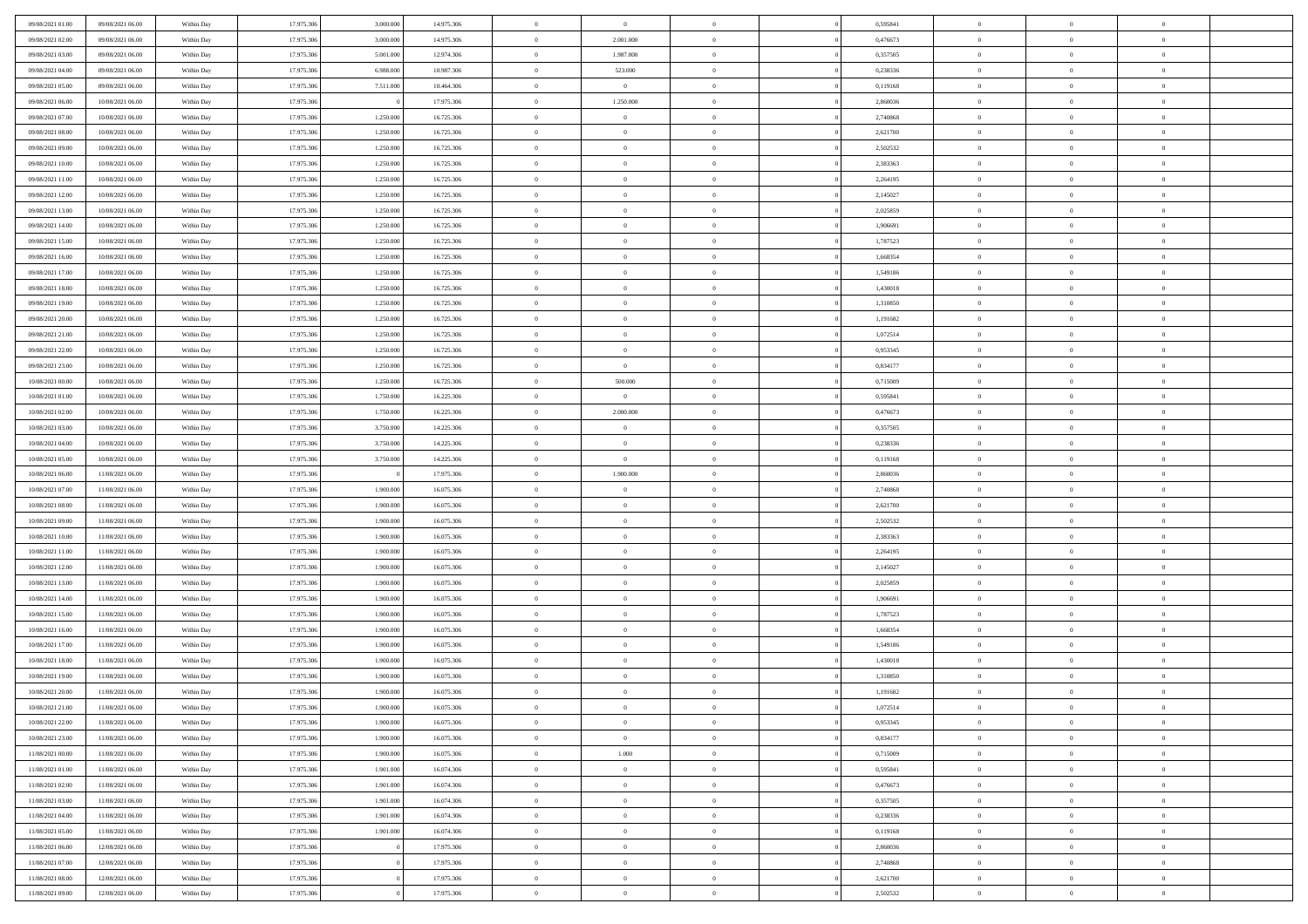| 11/08/2021 10:00 | 12/08/2021 06:00                     | Within Day | 17.975.306               |           | 17.975.306               | $\,$ 0 $\,$    | $\overline{0}$                | $\overline{0}$ |          | 2,383363 | $\bf{0}$       | $\overline{0}$             | $\,0\,$        |  |
|------------------|--------------------------------------|------------|--------------------------|-----------|--------------------------|----------------|-------------------------------|----------------|----------|----------|----------------|----------------------------|----------------|--|
| 11/08/2021 11:00 | 12/08/2021 06:00                     | Within Day | 17.975.306               |           | 17.975.306               | $\overline{0}$ | $\overline{0}$                | $\mathbf{0}$   |          | 2,264195 | $\theta$       | $\overline{0}$             | $\theta$       |  |
| 11/08/2021 12:00 | 12/08/2021 06:00                     | Within Day | 17.975.306               |           | 17.975.306               | $\theta$       | $\overline{0}$                | $\overline{0}$ |          | 2,145027 | $\mathbf{0}$   | $\overline{0}$             | $\overline{0}$ |  |
| 11/08/2021 13:00 | 12/08/2021 06:00                     | Within Day | 17.975.306               |           | 17.975.306               | $\,$ 0 $\,$    | $\overline{0}$                | $\overline{0}$ |          | 2,025859 | $\bf{0}$       | $\overline{0}$             | $\bf{0}$       |  |
| 11/08/2021 14:00 | 12/08/2021 06:00                     | Within Day | 17.975.306               |           | 17.975.306               | $\bf{0}$       | $\overline{0}$                | $\mathbf{0}$   |          | 1,906691 | $\bf{0}$       | $\bf{0}$                   | $\,0\,$        |  |
| 11/08/2021 15:00 | 12/08/2021 06:00                     | Within Day | 17.975.306               |           | 17.975.306               | $\theta$       | $\overline{0}$                | $\mathbf{0}$   |          | 1,787523 | $\mathbf{0}$   | $\overline{0}$             | $\overline{0}$ |  |
| 11/08/2021 16:00 | 12/08/2021 06:00                     | Within Day | 17.975.306               |           | 17.975.306               | $\,$ 0 $\,$    | $\overline{0}$                | $\overline{0}$ |          | 1,668354 | $\bf{0}$       | $\overline{0}$             | $\bf{0}$       |  |
|                  |                                      |            |                          |           |                          |                |                               |                |          |          |                |                            |                |  |
| 11/08/2021 17:00 | 12/08/2021 06:00                     | Within Day | 17.975.306               |           | 17.975.306               | $\overline{0}$ | $\overline{0}$                | $\mathbf{0}$   |          | 1,549186 | $\,$ 0 $\,$    | $\overline{0}$             | $\overline{0}$ |  |
| 11/08/2021 18:00 | 12/08/2021 06:00                     | Within Day | 17.975.306               |           | 17.975.306               | $\theta$       | $\overline{0}$                | $\mathbf{0}$   |          | 1,430018 | $\mathbf{0}$   | $\overline{0}$             | $\overline{0}$ |  |
| 11/08/2021 19:00 | 12/08/2021 06:00                     | Within Day | 17.975.306               |           | 17.975.306               | $\,$ 0 $\,$    | $\overline{0}$                | $\Omega$       |          | 1,310850 | $\bf{0}$       | $\overline{0}$             | $\,0\,$        |  |
| 11/08/2021 20:00 | 12/08/2021 06:00                     | Within Day | 17.975.306               |           | 17.975.306               | $\bf{0}$       | $\overline{0}$                | $\mathbf{0}$   |          | 1,191682 | $\bf{0}$       | $\mathbf{0}$               | $\theta$       |  |
| 11/08/2021 21:00 | 12/08/2021 06:00                     | Within Day | 17.975.306               |           | 17.975.306               | $\theta$       | $\overline{0}$                | $\overline{0}$ |          | 1,072514 | $\mathbf{0}$   | $\overline{0}$             | $\overline{0}$ |  |
| 11/08/2021 22:00 | 12/08/2021 06:00                     | Within Day | 17.975.306               |           | 17.975.306               | $\,$ 0 $\,$    | $\overline{0}$                | $\overline{0}$ |          | 0,953345 | $\bf{0}$       | $\overline{0}$             | $\bf{0}$       |  |
| 11/08/2021 23:00 | 12/08/2021 06:00                     | Within Day | 17.975.306               |           | 17.975.306               | $\bf{0}$       | $\overline{0}$                | $\mathbf{0}$   |          | 0,834177 | $\bf{0}$       | $\mathbf{0}$               | $\,0\,$        |  |
| 12/08/2021 00:00 | 12/08/2021 06:00                     | Within Day | 17.975.306               |           | 17.975.306               | $\theta$       | $\overline{0}$                | $\overline{0}$ |          | 0,715009 | $\mathbf{0}$   | $\overline{0}$             | $\overline{0}$ |  |
| 12/08/2021 01:00 | 12/08/2021 06:00                     | Within Day | 17.975.306               |           | 17.975.306               | $\,$ 0 $\,$    | $\overline{0}$                | $\Omega$       |          | 0,595841 | $\bf{0}$       | $\overline{0}$             | $\bf{0}$       |  |
| 12/08/2021 02:00 | 12/08/2021 06:00                     | Within Day | 17.975.306               |           | 17.975.306               | $\,$ 0         | $\overline{0}$                | $\mathbf{0}$   |          | 0,476673 | $\,$ 0 $\,$    | $\overline{0}$             | $\theta$       |  |
| 12/08/2021 03:00 | 12/08/2021 06:00                     | Within Day | 17.975.306               |           | 17.975.306               | $\theta$       | $\overline{0}$                | $\mathbf{0}$   |          | 0,357505 | $\mathbf{0}$   | $\overline{0}$             | $\overline{0}$ |  |
| 12/08/2021 04:00 | 12/08/2021 06:00                     | Within Day | 17.975.306               |           | 17.975.306               | $\,$ 0 $\,$    | $\overline{0}$                | $\Omega$       |          | 0,238336 | $\bf{0}$       | $\overline{0}$             | $\,0\,$        |  |
| 12/08/2021 05:00 | 12/08/2021 06:00                     | Within Day | 17.975.306               |           | 17.975.306               | $\bf{0}$       | $\overline{0}$                | $\mathbf{0}$   |          | 0,119168 | $\bf{0}$       | $\mathbf{0}$               | $\overline{0}$ |  |
| 12/08/2021 06:00 | 13/08/2021 06:00                     | Within Dav | 17.975.306               |           | 17.975.306               | $\theta$       | 2.050.000                     | $\mathbf{0}$   |          | 2,860036 | $\mathbf{0}$   | $\overline{0}$             | $\overline{0}$ |  |
| 12/08/2021 07:00 | 13/08/2021 06:00                     | Within Day | 17.975.306               | 2.050.000 | 15.925.306               | $\,$ 0 $\,$    | $\overline{0}$                | $\overline{0}$ |          | 2,740868 | $\bf{0}$       | $\overline{0}$             | $\bf{0}$       |  |
| 12/08/2021 08:00 | 13/08/2021 06:00                     | Within Day | 17.975.306               | 2.050.000 | 15.925.306               | $\,$ 0         | $\overline{0}$                | $\mathbf{0}$   |          | 2,621700 | $\,$ 0 $\,$    | $\overline{0}$             | $\,0\,$        |  |
| 12/08/2021 09:00 | 13/08/2021 06:00                     | Within Dav | 17.975.306               | 2.050.000 | 15.925.306               | $\theta$       | $\overline{0}$                | $\mathbf{0}$   |          | 2,502532 | $\mathbf{0}$   | $\overline{0}$             | $\overline{0}$ |  |
| 12/08/2021 10:00 | 13/08/2021 06:00                     | Within Day | 17.975.306               | 2.050.000 | 15.925.306               | $\,$ 0 $\,$    | $\overline{0}$                | $\overline{0}$ |          | 2,383363 | $\bf{0}$       | $\overline{0}$             | $\bf{0}$       |  |
| 12/08/2021 11:00 | 13/08/2021 06:00                     | Within Day | 17.975.306               | 2.050,000 | 15.925.306               | $\,$ 0         | $\overline{0}$                | $\mathbf{0}$   |          | 2,264195 | $\mathbf{0}$   | $\overline{0}$             | $\overline{0}$ |  |
| 12/08/2021 12:00 | 13/08/2021 06:00                     | Within Day | 17.975.306               | 2.050.000 | 15.925.306               | $\theta$       | $\overline{0}$                | $\mathbf{0}$   |          | 2,145027 | $\mathbf{0}$   | $\bf{0}$                   | $\overline{0}$ |  |
| 12/08/2021 13:00 | 13/08/2021 06:00                     | Within Day | 17.975.306               | 2.050.000 | 15.925.306               | $\,$ 0 $\,$    | $\overline{0}$                | $\Omega$       |          | 2,025859 | $\bf{0}$       | $\overline{0}$             | $\bf{0}$       |  |
| 12/08/2021 14:00 | 13/08/2021 06:00                     | Within Day | 17.975.306               | 2.050,000 | 15.925.306               | $\bf{0}$       | $\overline{0}$                | $\mathbf{0}$   |          | 1,906691 | $\bf{0}$       | $\mathbf{0}$               | $\overline{0}$ |  |
| 12/08/2021 15:00 | 13/08/2021 06:00                     | Within Day | 17.975.306               | 2.050.000 | 15.925.306               | $\theta$       | $\overline{0}$                | $\overline{0}$ |          | 1,787523 | $\mathbf{0}$   | $\overline{0}$             | $\overline{0}$ |  |
| 12/08/2021 16:00 | 13/08/2021 06:00                     | Within Day | 17.975.306               | 2.050.000 | 15.925.306               | $\,$ 0 $\,$    | $\overline{0}$                | $\overline{0}$ |          | 1,668354 | $\,$ 0         | $\overline{0}$             | $\,$ 0 $\,$    |  |
| 12/08/2021 17:00 | 13/08/2021 06:00                     | Within Day | 17.975.306               | 2.050.000 | 15.925.306               | $\bf{0}$       | $\overline{0}$                | $\mathbf{0}$   |          | 1,549186 | $\bf{0}$       | $\mathbf{0}$               | $\overline{0}$ |  |
| 12/08/2021 18:00 | 13/08/2021 06:00                     | Within Dav | 17.975.306               | 2.050.000 | 15.925.306               | $\theta$       | $\overline{0}$                | $\overline{0}$ |          | 1,430018 | $\mathbf{0}$   | $\overline{0}$             | $\overline{0}$ |  |
| 12/08/2021 19:00 | 13/08/2021 06:00                     | Within Day | 17.975.306               | 2.050.000 | 15.925.306               | $\theta$       | $\overline{0}$                | $\overline{0}$ |          | 1,310850 | $\,$ 0         | $\overline{0}$             | $\theta$       |  |
| 12/08/2021 20:00 | 13/08/2021 06:00                     | Within Day | 17.975.306               | 2.050,000 | 15.925.306               | $\bf{0}$       | $\overline{0}$                | $\mathbf{0}$   |          | 1,191682 | $\mathbf{0}$   | $\overline{0}$             | $\overline{0}$ |  |
| 12/08/2021 21:00 | 13/08/2021 06:00                     | Within Day | 17.975.306               | 2.050.000 | 15.925.306               | $\theta$       | $\overline{0}$                | $\mathbf{0}$   |          | 1,072514 | $\mathbf{0}$   | $\overline{0}$             | $\overline{0}$ |  |
| 12/08/2021 22:00 | 13/08/2021 06:00                     | Within Day | 17.975.306               | 2.050.000 | 15.925.306               | $\theta$       | $\overline{0}$                | $\overline{0}$ |          | 0,953345 | $\,$ 0         | $\overline{0}$             | $\theta$       |  |
| 12/08/2021 23:00 | 13/08/2021 06:00                     | Within Day | 17.975.306               | 2.050,000 | 15.925.306               | $\bf{0}$       | $\overline{0}$                | $\mathbf{0}$   |          | 0,834177 | $\bf{0}$       | $\mathbf{0}$               | $\overline{0}$ |  |
| 13/08/2021 00:00 | 13/08/2021 06:00                     | Within Day | 17.975.306               | 2.050.000 | 15.925.306               | $\theta$       | $\overline{0}$                | $\overline{0}$ |          | 0,715009 | $\mathbf{0}$   | $\overline{0}$             | $\overline{0}$ |  |
| 13/08/2021 01:00 | 13/08/2021 06:00                     | Within Day | 17.975.306               | 2.050.000 | 15.925.306               | $\,$ 0 $\,$    | $\overline{0}$                | $\overline{0}$ |          | 0,595841 | $\,$ 0         | $\overline{0}$             | $\,$ 0 $\,$    |  |
| 13/08/2021 02:00 | 13/08/2021 06:00                     | Within Day | 17.975.306               | 2.050.000 | 15.925.306               | $\,$ 0         | $\,$ 0 $\,$                   | $\overline{0}$ |          | 0,476673 | $\,$ 0 $\,$    | $\overline{0}$             | $\overline{0}$ |  |
| 13/08/2021 03:00 | 13/08/2021 06:00                     | Within Dav | 17.975.306               | 2.050.000 | 15.925.306               | $\theta$       | $\overline{0}$                | $\mathbf{0}$   |          | 0,357505 | $\mathbf{0}$   | $\overline{0}$             | $\theta$       |  |
| 13/08/2021 04:00 | 13/08/2021 06:00                     | Within Day | 17.975.306               | 2.050.000 | 15.925.306               | $\theta$       | $\overline{0}$                | $\overline{0}$ |          | 0,238336 | $\,$ 0         | $\overline{0}$             | $\theta$       |  |
| 13/08/2021 05:00 | 13/08/2021 06:00                     | Within Day | 17.975.306               | 2.050.000 | 15.925.306               | $\bf{0}$       | $\overline{0}$                | $\mathbf{0}$   |          | 0,119168 | $\,$ 0 $\,$    | $\overline{0}$             | $\overline{0}$ |  |
| 13/08/2021 06:00 | 14/08/2021 06:00                     | Within Day | 17.975.306               | $\Omega$  | 17.975.306               | $\overline{0}$ | $\theta$                      |                |          | 2,860036 | $\overline{0}$ | $\theta$                   | $\theta$       |  |
| 13/08/2021 07:00 | 14/08/2021 06:00                     | Within Day | 17.975.306               |           | 17.975.306               | $\,$ 0 $\,$    | $\overline{0}$                | $\overline{0}$ |          | 2,740868 | $\,$ 0 $\,$    | $\bf{0}$                   | $\,$ 0 $\,$    |  |
| 13/08/2021 08:00 | 14/08/2021 06:00                     | Within Day | 17.975.306               |           | 17.975.306               | $\bf{0}$       | $\,$ 0 $\,$                   | $\overline{0}$ |          | 2,621700 | $\,$ 0 $\,$    | $\overline{0}$             | $\overline{0}$ |  |
| 13/08/2021 09:00 | 14/08/2021 06:00                     | Within Day | 17.975.306               |           | 17.975.306               | $\mathbf{0}$   | $\overline{0}$                | $\overline{0}$ |          | 2,502532 | $\,$ 0 $\,$    | $\bf{0}$                   | $\mathbf{0}$   |  |
|                  |                                      |            |                          |           |                          |                |                               |                |          |          |                |                            |                |  |
| 13/08/2021 10:00 | 14/08/2021 06:00                     | Within Day | 17.975.306<br>17.975.306 |           | 17.975.306<br>17.975.306 | $\,$ 0 $\,$    | $\overline{0}$<br>$\,$ 0 $\,$ | $\overline{0}$ | $\theta$ | 2,383363 | $\,$ 0 $\,$    | $\bf{0}$<br>$\overline{0}$ | $\,$ 0 $\,$    |  |
| 13/08/2021 11:00 | 14/08/2021 06:00<br>14/08/2021 06:00 | Within Day | 17.975.306               |           |                          | $\,$ 0 $\,$    |                               | $\overline{0}$ |          | 2,264195 | $\,$ 0 $\,$    |                            | $\overline{0}$ |  |
| 13/08/2021 12:00 |                                      | Within Day |                          |           | 17.975.306               | $\overline{0}$ | $\overline{0}$                | $\overline{0}$ |          | 2,145027 | $\mathbf{0}$   | $\bf{0}$                   | $\overline{0}$ |  |
| 13/08/2021 13:00 | 14/08/2021 06:00                     | Within Day | 17.975.306               |           | 17.975.306               | $\,$ 0 $\,$    | $\overline{0}$                | $\overline{0}$ |          | 2,025859 | $\,$ 0 $\,$    | $\bf{0}$                   | $\,$ 0 $\,$    |  |
| 13/08/2021 14:00 | 14/08/2021 06:00                     | Within Day | 17.975.306               |           | 17.975.306               | $\bf{0}$       | $\overline{0}$                | $\overline{0}$ |          | 1,906691 | $\,$ 0 $\,$    | $\overline{0}$             | $\mathbf{0}$   |  |
| 13/08/2021 15:00 | 14/08/2021 06:00                     | Within Day | 17.975.306               |           | 17.975.306               | $\mathbf{0}$   | $\overline{0}$                | $\overline{0}$ |          | 1,787523 | $\,$ 0 $\,$    | $\bf{0}$                   | $\overline{0}$ |  |
| 13/08/2021 16:00 | 14/08/2021 06:00                     | Within Day | 17.975.306               |           | 17.975.306               | $\,$ 0 $\,$    | $\overline{0}$                | $\overline{0}$ |          | 1,668354 | $\,$ 0 $\,$    | $\bf{0}$                   | $\,$ 0 $\,$    |  |
| 13/08/2021 17:00 | 14/08/2021 06:00                     | Within Day | 17.975.306               |           | 17.975.306               | $\mathbf{0}$   | $\,$ 0 $\,$                   | $\overline{0}$ |          | 1,549186 | $\,$ 0 $\,$    | $\overline{0}$             | $\overline{0}$ |  |
| 13/08/2021 18:00 | 14/08/2021 06:00                     | Within Day | 17.975.306               |           | 17.975.306               | $\theta$       | $\overline{0}$                | $\overline{0}$ |          | 1,430018 | $\mathbf{0}$   | $\overline{0}$             | $\overline{0}$ |  |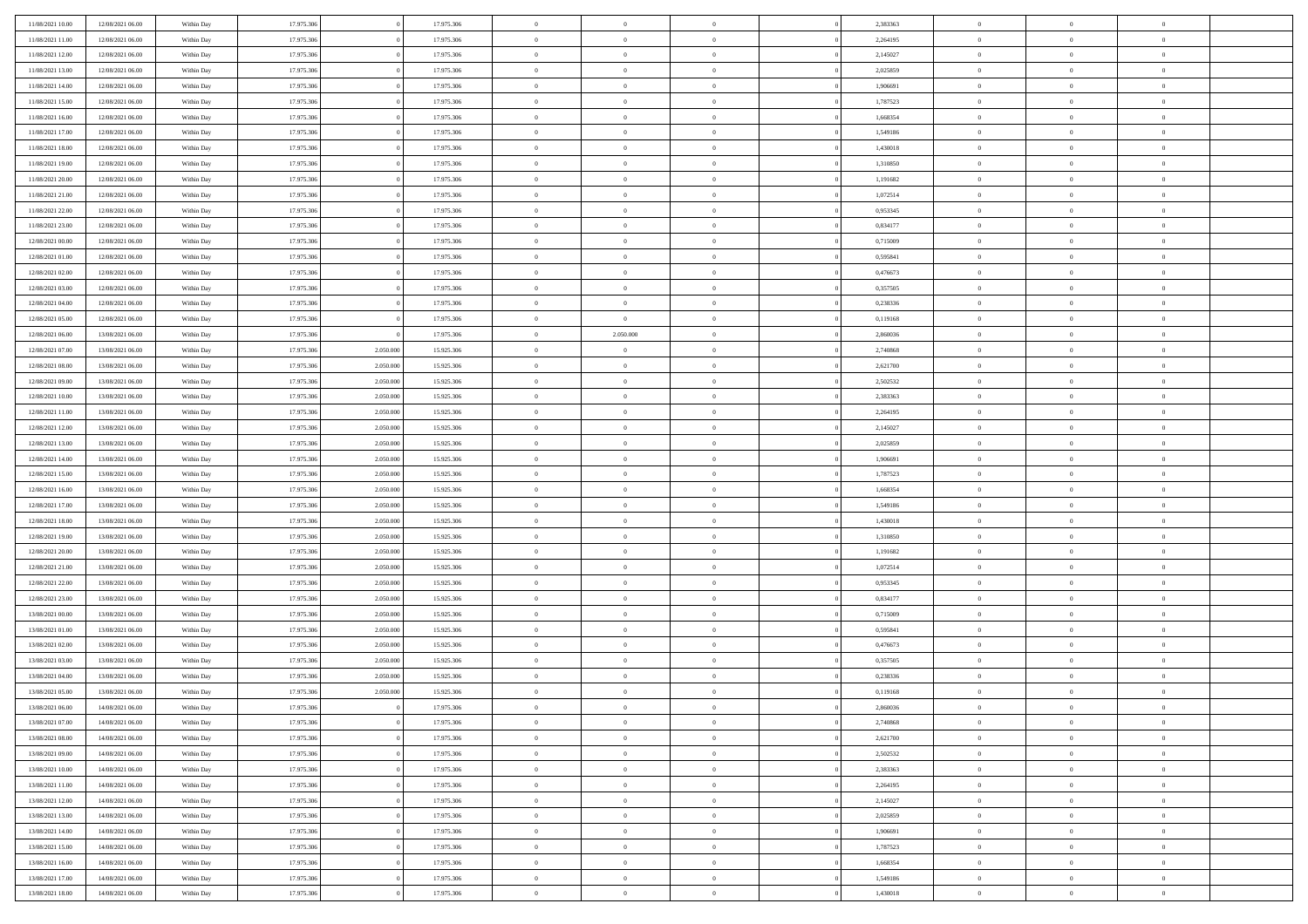| 13/08/2021 19:00 | 14/08/2021 06:00 | Within Day | 17.975.306 |           | 17.975.306 | $\,$ 0 $\,$    | $\overline{0}$ | $\overline{0}$ |          | 1,310850 | $\bf{0}$       | $\overline{0}$ | $\,0\,$        |  |
|------------------|------------------|------------|------------|-----------|------------|----------------|----------------|----------------|----------|----------|----------------|----------------|----------------|--|
| 13/08/2021 20:00 | 14/08/2021 06:00 | Within Day | 17.975.306 |           | 17.975.306 | $\overline{0}$ | $\overline{0}$ | $\mathbf{0}$   |          | 1,191682 | $\theta$       | $\overline{0}$ | $\theta$       |  |
| 13/08/2021 21:00 | 14/08/2021 06:00 | Within Dav | 17.975.306 |           | 17.975.306 | $\theta$       | $\overline{0}$ | $\overline{0}$ |          | 1,072514 | $\mathbf{0}$   | $\overline{0}$ | $\overline{0}$ |  |
| 13/08/2021 22:00 | 14/08/2021 06:00 | Within Day | 17.975.306 |           | 17.975.306 | $\,$ 0 $\,$    | $\overline{0}$ | $\overline{0}$ |          | 0,953345 | $\bf{0}$       | $\overline{0}$ | $\bf{0}$       |  |
| 13/08/2021 23:00 | 14/08/2021 06:00 | Within Day | 17.975.306 |           | 17.975.306 | $\bf{0}$       | $\overline{0}$ | $\mathbf{0}$   |          | 0,834177 | $\bf{0}$       | $\theta$       | $\,0\,$        |  |
| 14/08/2021 00:00 | 14/08/2021 06:00 | Within Dav | 17.975.306 |           | 17.975.306 | $\theta$       | $\overline{0}$ | $\mathbf{0}$   |          | 0,715009 | $\mathbf{0}$   | $\overline{0}$ | $\overline{0}$ |  |
| 14/08/2021 01:00 | 14/08/2021 06:00 | Within Day | 17.975.306 |           | 17.975.306 | $\,$ 0 $\,$    | $\overline{0}$ | $\overline{0}$ |          | 0,595841 | $\bf{0}$       | $\overline{0}$ | $\,0\,$        |  |
| 14/08/2021 02:00 | 14/08/2021 06:00 | Within Day | 17.975.306 |           | 17.975.306 | $\overline{0}$ | $\overline{0}$ | $\mathbf{0}$   |          | 0,476673 | $\,$ 0 $\,$    | $\overline{0}$ | $\theta$       |  |
| 14/08/2021 03:00 | 14/08/2021 06:00 | Within Day | 17.975.306 |           | 17.975.306 | $\theta$       | $\overline{0}$ | $\mathbf{0}$   |          | 0,357505 | $\mathbf{0}$   | $\overline{0}$ | $\overline{0}$ |  |
| 14/08/2021 04:00 | 14/08/2021 06:00 | Within Day | 17.975.306 |           | 17.975.306 | $\,$ 0 $\,$    | $\overline{0}$ | $\Omega$       |          | 0,238336 | $\bf{0}$       | $\overline{0}$ | $\,0\,$        |  |
| 14/08/2021 05:00 | 14/08/2021 06:00 | Within Day | 17.975.306 |           | 17.975.306 | $\bf{0}$       | $\overline{0}$ | $\mathbf{0}$   |          | 0,119168 | $\bf{0}$       | $\mathbf{0}$   | $\theta$       |  |
| 14/08/2021 06:00 | 15/08/2021 06:00 | Within Dav | 17.975.306 |           | 17.975.306 | $\theta$       | 2.500.000      | $\mathbf{0}$   |          | 2,860036 | $\mathbf{0}$   | $\overline{0}$ | $\overline{0}$ |  |
| 14/08/2021 07:00 | 15/08/2021 06:00 | Within Day | 17.975.306 | 2.500.000 | 15.475.306 | $\,$ 0 $\,$    | $\overline{0}$ | $\overline{0}$ |          | 2,740868 | $\bf{0}$       | $\overline{0}$ | $\bf{0}$       |  |
| 14/08/2021 08:00 | 15/08/2021 06:00 | Within Day | 17.975.306 | 2.500.000 | 15.475.306 | $\bf{0}$       | $\overline{0}$ | $\mathbf{0}$   |          | 2,621700 | $\bf{0}$       | $\theta$       | $\,0\,$        |  |
| 14/08/2021 09:00 | 15/08/2021 06:00 | Within Dav | 17.975.306 | 2.500.000 | 15.475.306 | $\theta$       | $\overline{0}$ | $\overline{0}$ |          | 2,502532 | $\mathbf{0}$   | $\overline{0}$ | $\overline{0}$ |  |
| 14/08/2021 10:00 | 15/08/2021 06:00 | Within Day | 17.975.306 | 2.500.000 | 15.475.306 | $\,$ 0 $\,$    | $\overline{0}$ | $\Omega$       |          | 2,383363 | $\bf{0}$       | $\overline{0}$ | $\bf{0}$       |  |
| 14/08/2021 11:00 | 15/08/2021 06:00 | Within Day | 17.975.306 | 2.500,000 | 15.475.306 | $\,$ 0         | $\overline{0}$ | $\mathbf{0}$   |          | 2,264195 | $\,$ 0 $\,$    | $\overline{0}$ | $\theta$       |  |
| 14/08/2021 12:00 | 15/08/2021 06:00 | Within Day | 17.975.306 | 2.500.000 | 15.475.306 | $\theta$       | $\overline{0}$ | $\mathbf{0}$   |          | 2,145027 | $\mathbf{0}$   | $\overline{0}$ | $\overline{0}$ |  |
| 14/08/2021 13:00 | 15/08/2021 06:00 | Within Day | 17.975.306 | 2.500.000 | 15.475.306 | $\,$ 0 $\,$    | $\overline{0}$ | $\Omega$       |          | 2,025859 | $\bf{0}$       | $\overline{0}$ | $\,0\,$        |  |
| 14/08/2021 14:00 | 15/08/2021 06:00 | Within Day | 17.975.306 | 2.500,000 | 15.475.306 | $\bf{0}$       | $\overline{0}$ | $\mathbf{0}$   |          | 1,906691 | $\bf{0}$       | $\mathbf{0}$   | $\theta$       |  |
| 14/08/2021 15:00 | 15/08/2021 06:00 | Within Dav | 17.975.306 | 2.500.000 | 15.475.306 | $\theta$       | $\overline{0}$ | $\mathbf{0}$   |          | 1,787523 | $\mathbf{0}$   | $\overline{0}$ | $\overline{0}$ |  |
| 14/08/2021 16:00 | 15/08/2021 06:00 | Within Day | 17.975.306 | 2.500.000 | 15.475.306 | $\,$ 0 $\,$    | $\overline{0}$ | $\overline{0}$ |          | 1,668354 | $\bf{0}$       | $\overline{0}$ | $\bf{0}$       |  |
| 14/08/2021 17:00 | 15/08/2021 06:00 | Within Day | 17.975.306 | 2.500.000 | 15.475.306 | $\bf{0}$       | $\overline{0}$ | $\mathbf{0}$   |          | 1,549186 | $\bf{0}$       | $\overline{0}$ | $\,0\,$        |  |
| 14/08/2021 18:00 | 15/08/2021 06:00 | Within Dav | 17.975.306 | 2.500.000 | 15.475.306 | $\theta$       | $\overline{0}$ | $\mathbf{0}$   |          | 1,430018 | $\mathbf{0}$   | $\overline{0}$ | $\overline{0}$ |  |
| 14/08/2021 19:00 | 15/08/2021 06:00 | Within Day | 17.975.306 | 2.500.000 | 15.475.306 | $\,$ 0 $\,$    | $\overline{0}$ | $\overline{0}$ |          | 1,310850 | $\bf{0}$       | $\overline{0}$ | $\,0\,$        |  |
| 14/08/2021 20:00 | 15/08/2021 06:00 | Within Day | 17.975.306 | 2.500,000 | 15.475.306 | $\,$ 0         | $\overline{0}$ | $\mathbf{0}$   |          | 1,191682 | $\mathbf{0}$   | $\overline{0}$ | $\theta$       |  |
| 14/08/2021 21:00 | 15/08/2021 06:00 | Within Day | 17.975.306 | 2.500.000 | 15.475.306 | $\theta$       | $\overline{0}$ | $\mathbf{0}$   |          | 1,072514 | $\mathbf{0}$   | $\overline{0}$ | $\overline{0}$ |  |
| 14/08/2021 22:00 | 15/08/2021 06:00 | Within Day | 17.975.306 | 2.500.000 | 15.475.306 | $\,$ 0 $\,$    | $\overline{0}$ | $\overline{0}$ |          | 0,953345 | $\bf{0}$       | $\overline{0}$ | $\,0\,$        |  |
| 14/08/2021 23:00 | 15/08/2021 06:00 | Within Day | 17.975.306 | 2.500,000 | 15.475.306 | $\bf{0}$       | $\overline{0}$ | $\mathbf{0}$   |          | 0,834177 | $\bf{0}$       | $\mathbf{0}$   | $\overline{0}$ |  |
| 15/08/2021 00:00 | 15/08/2021 06:00 | Within Dav | 17.975.306 | 2.500.000 | 15.475.306 | $\theta$       | $\overline{0}$ | $\overline{0}$ |          | 0,715009 | $\mathbf{0}$   | $\overline{0}$ | $\overline{0}$ |  |
| 15/08/2021 01:00 | 15/08/2021 06:00 | Within Day | 17.975.306 | 2.500.000 | 15.475.306 | $\,$ 0 $\,$    | $\overline{0}$ | $\overline{0}$ |          | 0,595841 | $\,$ 0         | $\overline{0}$ | $\,$ 0 $\,$    |  |
| 15/08/2021 02:00 | 15/08/2021 06:00 | Within Day | 17.975.306 | 2.500.000 | 15.475.306 | $\bf{0}$       | $\overline{0}$ | $\mathbf{0}$   |          | 0,476673 | $\bf{0}$       | $\mathbf{0}$   | $\bf{0}$       |  |
| 15/08/2021 03:00 | 15/08/2021 06:00 | Within Dav | 17.975.306 | 2.500.000 | 15.475.306 | $\theta$       | $\overline{0}$ | $\mathbf{0}$   |          | 0,357505 | $\mathbf{0}$   | $\overline{0}$ | $\overline{0}$ |  |
| 15/08/2021 04:00 | 15/08/2021 06:00 | Within Day | 17.975.306 | 2.500.000 | 15.475.306 | $\theta$       | $\overline{0}$ | $\overline{0}$ |          | 0,238336 | $\,$ 0         | $\overline{0}$ | $\theta$       |  |
| 15/08/2021 05:00 | 15/08/2021 06:00 | Within Day | 17.975.306 | 2.500.000 | 15.475.306 | $\bf{0}$       | $\overline{0}$ | $\mathbf{0}$   |          | 0,119168 | $\mathbf{0}$   | $\overline{0}$ | $\overline{0}$ |  |
| 15/08/2021 06:00 | 16/08/2021 06:00 | Within Day | 17.975.306 |           | 17.975.306 | $\theta$       | 2.500.000      | $\mathbf{0}$   |          | 2,860036 | $\mathbf{0}$   | $\overline{0}$ | $\overline{0}$ |  |
| 15/08/2021 07:00 | 16/08/2021 06:00 | Within Day | 17.975.306 | 2.500.000 | 15.475.306 | $\theta$       | $\overline{0}$ | $\overline{0}$ |          | 2,740868 | $\,$ 0         | $\overline{0}$ | $\theta$       |  |
| 15/08/2021 08:00 | 16/08/2021 06:00 | Within Day | 17.975.306 | 2.500.000 | 15.475.306 | $\bf{0}$       | $\overline{0}$ | $\mathbf{0}$   |          | 2,621700 | $\bf{0}$       | $\mathbf{0}$   | $\bf{0}$       |  |
| 15/08/2021 09:00 | 16/08/2021 06:00 | Within Day | 17.975.306 | 2.500.000 | 15.475.306 | $\theta$       | $\overline{0}$ | $\overline{0}$ |          | 2,502532 | $\mathbf{0}$   | $\overline{0}$ | $\overline{0}$ |  |
| 15/08/2021 11:00 | 16/08/2021 06:00 | Within Day | 17.975.306 | 2.500.000 | 15.475.306 | $\,$ 0 $\,$    | $\overline{0}$ | $\overline{0}$ |          | 2,264195 | $\,$ 0         | $\overline{0}$ | $\,$ 0 $\,$    |  |
| 15/08/2021 12:00 | 16/08/2021 06:00 | Within Day | 17.975.306 | 2.500.000 | 15.475.306 | $\,$ 0         | $\,$ 0 $\,$    | $\overline{0}$ |          | 2,145027 | $\,$ 0 $\,$    | $\overline{0}$ | $\bf{0}$       |  |
| 15/08/2021 13:00 | 16/08/2021 06:00 | Within Dav | 17.975.306 | 2.500.000 | 15.475.306 | $\theta$       | $\overline{0}$ | $\mathbf{0}$   |          | 2,025859 | $\mathbf{0}$   | $\overline{0}$ | $\theta$       |  |
| 15/08/2021 14:00 | 16/08/2021 06:00 | Within Day | 17.975.306 | 2.500.000 | 15.475.306 | $\overline{0}$ | $\overline{0}$ | $\overline{0}$ |          | 1,906691 | $\,$ 0         | $\overline{0}$ | $\theta$       |  |
| 15/08/2021 15:00 | 16/08/2021 06:00 | Within Day | 17.975.306 | 2.500.000 | 15.475.306 | $\bf{0}$       | $\overline{0}$ | $\mathbf{0}$   |          | 1,787523 | $\,$ 0 $\,$    | $\overline{0}$ | $\bf{0}$       |  |
| 15/08/2021 16:00 | 16/08/2021 06:00 | Within Day | 17.975.306 | 2.500.000 | 15.475.306 | $\overline{0}$ | $\theta$       |                |          | 1,668354 | $\overline{0}$ | $\theta$       | $\theta$       |  |
| 15/08/2021 17:00 | 16/08/2021 06:00 | Within Day | 17.975.306 | 2.500.000 | 15.475.306 | $\,$ 0 $\,$    | $\overline{0}$ | $\overline{0}$ |          | 1,549186 | $\,$ 0 $\,$    | $\bf{0}$       | $\theta$       |  |
| 15/08/2021 18:00 | 16/08/2021 06:00 | Within Day | 17.975.306 | 2.500.000 | 15.475.306 | $\bf{0}$       | $\,$ 0 $\,$    | $\overline{0}$ |          | 1,430018 | $\,$ 0 $\,$    | $\overline{0}$ | $\overline{0}$ |  |
| 15/08/2021 19:00 | 16/08/2021 06:00 | Within Day | 17.975.306 | 2.500.000 | 15.475.306 | $\,$ 0 $\,$    | $\overline{0}$ | $\overline{0}$ |          | 1,310850 | $\,$ 0 $\,$    | $\bf{0}$       | $\overline{0}$ |  |
| 15/08/2021 20:00 | 16/08/2021 06:00 | Within Day | 17.975.306 | 2.500.000 | 15.475.306 | $\,$ 0 $\,$    | $\overline{0}$ | $\overline{0}$ | $\theta$ | 1,191682 | $\,$ 0 $\,$    | $\bf{0}$       | $\,$ 0 $\,$    |  |
| 15/08/2021 21:00 | 16/08/2021 06:00 | Within Day | 17.975.306 | 2.500.000 | 15.475.306 | $\,$ 0 $\,$    | $\,$ 0 $\,$    | $\overline{0}$ |          | 1,072514 | $\,$ 0 $\,$    | $\overline{0}$ | $\overline{0}$ |  |
| 15/08/2021 22:00 | 16/08/2021 06:00 | Within Day | 17.975.306 | 2.500.000 | 15.475.306 | $\mathbf{0}$   | $\overline{0}$ | $\overline{0}$ |          | 0,953345 | $\mathbf{0}$   | $\bf{0}$       | $\overline{0}$ |  |
| 15/08/2021 23:00 | 16/08/2021 06:00 | Within Day | 17.975.306 | 2.500.000 | 15.475.306 | $\,$ 0 $\,$    | $\overline{0}$ | $\overline{0}$ |          | 0,834177 | $\,$ 0 $\,$    | $\bf{0}$       | $\,$ 0 $\,$    |  |
| 16/08/2021 00:00 | 16/08/2021 06:00 | Within Day | 17.975.306 | 2.500.000 | 15.475.306 | $\bf{0}$       | $\overline{0}$ | $\overline{0}$ |          | 0,715009 | $\,$ 0 $\,$    | $\overline{0}$ | $\overline{0}$ |  |
| 16/08/2021 01:00 | 16/08/2021 06:00 | Within Day | 17.975.306 | 2.500.000 | 15.475.306 | $\,$ 0 $\,$    | $\overline{0}$ | $\overline{0}$ |          | 0,595841 | $\,$ 0 $\,$    | $\bf{0}$       | $\overline{0}$ |  |
| 16/08/2021 02:00 | 16/08/2021 06:00 | Within Day | 17.975.306 | 2.500.000 | 15.475.306 | $\,$ 0 $\,$    | $\overline{0}$ | $\overline{0}$ |          | 0,476673 | $\,$ 0 $\,$    | $\mathbf{0}$   | $\,$ 0 $\,$    |  |
| 16/08/2021 03:00 | 16/08/2021 06:00 | Within Day | 17.975.306 | 2.500.000 | 15.475.306 | $\,$ 0 $\,$    | $\,$ 0 $\,$    | $\overline{0}$ |          | 0,357505 | $\,$ 0 $\,$    | $\overline{0}$ | $\overline{0}$ |  |
| 16/08/2021 04:00 | 16/08/2021 06:00 | Within Day | 17.975.306 | 2.500.000 | 15.475.306 | $\theta$       | $\overline{0}$ | $\overline{0}$ |          | 0,238336 | $\,$ 0 $\,$    | $\mathbf{0}$   | $\overline{0}$ |  |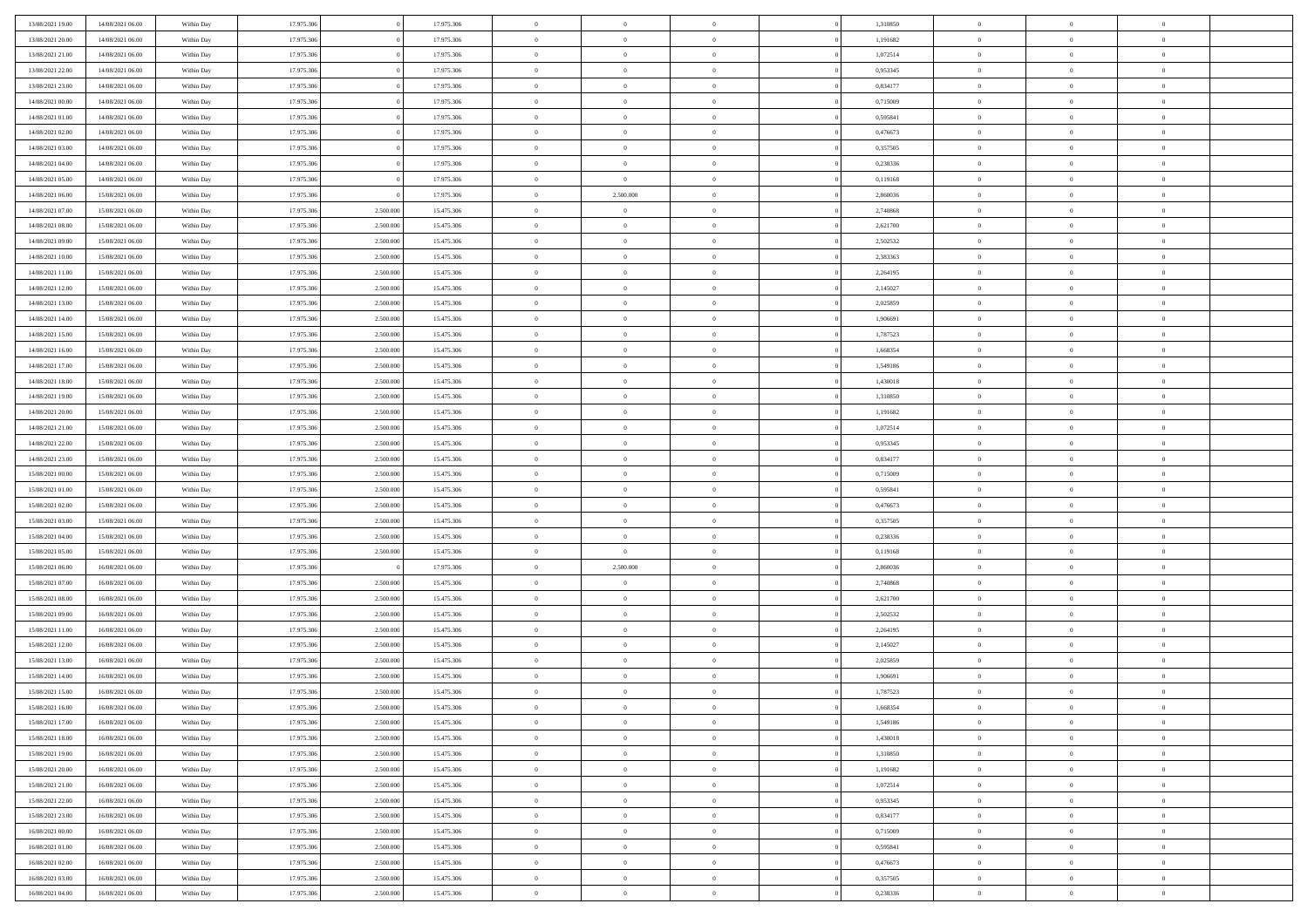| 16/08/2021 05:00                     | 16/08/2021 06:00                     | Within Day               | 17.975.306               | 2.500.000          | 15.475.306               | $\overline{0}$                | $\overline{0}$                   | $\Omega$                         | 0,119168             | $\bf{0}$                 | $\overline{0}$             | $\bf{0}$                   |  |
|--------------------------------------|--------------------------------------|--------------------------|--------------------------|--------------------|--------------------------|-------------------------------|----------------------------------|----------------------------------|----------------------|--------------------------|----------------------------|----------------------------|--|
| 16/08/2021 06:00                     | 17/08/2021 06:00                     | Within Dav               | 17.975.306               |                    | 17.975.306               | $\overline{0}$                | 500.000                          | $\overline{0}$                   | 2,860036             | $\mathbf{0}$             | $\bf{0}$                   | $\overline{0}$             |  |
| 16/08/2021 07:00                     | 17/08/2021 06:00                     | Within Day               | 17.975.306               | 500.000            | 17.475.306               | $\theta$                      | $\overline{0}$                   | $\overline{0}$                   | 2,740868             | $\,$ 0                   | $\overline{0}$             | $\,$ 0 $\,$                |  |
| 16/08/2021 08:00                     | 17/08/2021 06:00                     | Within Day               | 17.975.306               | 500,000            | 17.475.306               | $\mathbf{0}$                  | $\overline{0}$                   | $\mathbf{0}$                     | 2,621700             | $\bf{0}$                 | $\mathbf{0}$               | $\theta$                   |  |
| 16/08/2021 09:00                     | 17/08/2021 06:00                     | Within Dav               | 17.975.306               | 500.000            | 17.475.306               | $\mathbf{0}$                  | $\overline{0}$                   | $\overline{0}$                   | 2,502532             | $\mathbf{0}$             | $\bf{0}$                   | $\overline{0}$             |  |
| 16/08/2021 10:00                     | 17/08/2021 06:00                     | Within Day               | 17.975.306               | 500.000            | 17.475.306               | $\theta$                      | $\overline{0}$                   | $\bf{0}$                         | 2,383363             | $\,$ 0                   | $\overline{0}$             | $\,$ 0 $\,$                |  |
| 16/08/2021 11:00                     | 17/08/2021 06:00                     | Within Day               | 17.975.306               | 500.000            | 17.475.306               | $\,$ 0 $\,$                   | $\overline{0}$                   | $\mathbf{0}$                     | 2,264195             | $\bf{0}$                 | $\overline{0}$             | $\theta$                   |  |
| 16/08/2021 12:00                     | 17/08/2021 06:00                     | Within Dav               | 17.975.306               | 500.000            | 17.475.306               | $\overline{0}$                | $\overline{0}$                   | $\overline{0}$                   | 2,145027             | $\mathbf{0}$             | $\bf{0}$                   | $\overline{0}$             |  |
| 16/08/2021 13:00                     | 17/08/2021 06:00                     | Within Day               | 17.975.306               | 500.000            | 17.475.306               | $\theta$                      | $\overline{0}$                   | $\bf{0}$                         | 2,025859             | $\,$ 0                   | $\overline{0}$             | $\,$ 0 $\,$                |  |
| 16/08/2021 14:00                     | 17/08/2021 06:00                     | Within Day               | 17.975.306               | 500,000            | 17.475.306               | $\mathbf{0}$                  | $\overline{0}$                   | $\mathbf{0}$                     | 1.906691             | $\bf{0}$                 | $\mathbf{0}$               | $\theta$                   |  |
| 16/08/2021 15:00                     | 17/08/2021 06:00                     | Within Dav               | 17.975.306               | 500.000            | 17.475.306               | $\mathbf{0}$                  | $\overline{0}$                   | $\overline{0}$                   | 1,787523             | $\mathbf{0}$             | $\bf{0}$                   | $\overline{0}$             |  |
| 16/08/2021 16:00                     | 17/08/2021 06:00                     | Within Day               | 17.975.306               | 500.000            | 17.475.306               | $\theta$                      | $\overline{0}$                   | $\overline{0}$                   | 1,668354             | $\,$ 0                   | $\overline{0}$             | $\,$ 0 $\,$                |  |
| 16/08/2021 17:00                     | 17/08/2021 06:00                     | Within Day               | 17.975.306               | 500,000            | 17.475.306               | $\theta$                      | $\overline{0}$                   | $\mathbf{0}$                     | 1,549186             | $\bf{0}$                 | $\mathbf{0}$               | $\theta$                   |  |
| 16/08/2021 18:00                     | 17/08/2021 06:00                     | Within Dav               | 17.975.306               | 500.000            | 17.475.306               | $\mathbf{0}$                  | $\overline{0}$                   | $\overline{0}$                   | 1,430018             | $\mathbf{0}$             | $\bf{0}$                   | $\overline{0}$             |  |
| 16/08/2021 19:00                     | 17/08/2021 06:00                     | Within Day               | 17.975.306               | 500.000            | 17.475.306               | $\theta$                      | $\overline{0}$                   | $\overline{0}$                   | 1,310850             | $\,$ 0                   | $\overline{0}$             | $\,$ 0 $\,$                |  |
| 16/08/2021 20:00                     | 17/08/2021 06:00                     | Within Day               | 17.975.306               | 500,000            | 17.475.306               | $\bf{0}$                      | $\overline{0}$                   | $\mathbf{0}$                     | 1,191682             | $\bf{0}$                 | $\overline{0}$             | $\bf{0}$                   |  |
| 16/08/2021 21:00                     | 17/08/2021 06:00                     | Within Dav               | 17.975.306               | 500.000            | 17.475.306               | $\overline{0}$                | 2.000.000                        | $\overline{0}$                   | 1,072514             | $\mathbf{0}$             | $\bf{0}$                   | $\overline{0}$             |  |
| 16/08/2021 22:00                     | 17/08/2021 06:00                     | Within Day               | 17.975.306               | 2.500.000          | 15.475.306               | $\theta$                      | 3.500.000                        | $\bf{0}$                         | 0,953345             | $\,$ 0                   | $\overline{0}$             | $\,$ 0 $\,$                |  |
| 16/08/2021 23:00                     | 17/08/2021 06:00                     | Within Day               | 17.975.306               | 6,000,000          | 11.975.306               | $\bf{0}$                      | $\overline{0}$                   | $\mathbf{0}$                     | 0.834177             | $\theta$                 | $\mathbf{0}$               | $\theta$                   |  |
| 17/08/2021 00:00                     | 17/08/2021 06:00                     | Within Dav               | 17.975.306               | 6.000.000          | 11.975.306               | $\overline{0}$                | $\overline{0}$                   | $\overline{0}$                   | 0,715009             | $\mathbf{0}$             | $\bf{0}$                   | $\overline{0}$             |  |
| 17/08/2021 01:00                     | 17/08/2021 06:00                     | Within Day               | 17.975.306               | 6.000.000          | 11.975.306               | $\theta$                      | $\overline{0}$                   | $\overline{0}$                   | 0,595841             | $\,$ 0                   | $\overline{0}$             | $\,$ 0 $\,$                |  |
| 17/08/2021 02:00                     | 17/08/2021 06:00                     | Within Day               | 17.975.306               | 6,000,000          | 11.975.306               | $\theta$                      | $\overline{0}$                   | $\mathbf{0}$                     | 0.476673             | $\bf{0}$                 | $\mathbf{0}$               | $\theta$                   |  |
| 17/08/2021 03:00                     | 17/08/2021 06:00                     | Within Dav               | 17.975.306               | 6.000.000          | 11.975.306               | $\mathbf{0}$                  | $\overline{0}$                   | $\overline{0}$                   | 0,357505             | $\mathbf{0}$             | $\bf{0}$                   | $\overline{0}$             |  |
| 17/08/2021 04:00                     | 17/08/2021 06:00                     | Within Day               | 17.975.306               | 6.000.000          | 11.975.306               | $\theta$                      | $\overline{0}$                   | $\overline{0}$                   | 0,238336             | $\,$ 0                   | $\overline{0}$             | $\,$ 0 $\,$                |  |
| 17/08/2021 05:00                     | 17/08/2021 06:00                     | Within Day               | 17.975.306               | 6.000.000          | 11.975.306               | $\bf{0}$                      | $\overline{0}$                   | $\mathbf{0}$                     | 0,119168             | $\bf{0}$                 | $\overline{0}$             | $\bf{0}$                   |  |
| 17/08/2021 06:00                     | 18/08/2021 06:00                     | Within Dav               | 17.975.306               |                    | 17.975.306               | $\overline{0}$                | 500.000                          | $\overline{0}$                   | 2,860036             | $\mathbf{0}$             | $\bf{0}$                   | $\overline{0}$             |  |
| 17/08/2021 07:00                     | 18/08/2021 06:00                     | Within Day               | 17.975.306               | 500.000            | 17.475.306               | $\theta$                      | $\overline{0}$                   | $\overline{0}$                   | 2,740868             | $\,$ 0                   | $\overline{0}$             | $\,$ 0 $\,$                |  |
| 17/08/2021 08:00                     | 18/08/2021 06:00                     | Within Day               | 17.975.306               | 500,000            | 17.475.306               | $\overline{0}$                | $\overline{0}$                   | $\mathbf{0}$                     | 2,621700             | $\bf{0}$                 | $\mathbf{0}$               | $\theta$                   |  |
| 17/08/2021 09:00                     | 18/08/2021 06:00                     | Within Dav               | 17.975.306               | 500.000            | 17.475.306               | $\mathbf{0}$                  | $\overline{0}$                   | $\overline{0}$                   | 2,502532             | $\mathbf{0}$             | $\bf{0}$                   | $\overline{0}$             |  |
| 17/08/2021 10:00                     | 18/08/2021 06:00                     | Within Day               | 17.975.306               | 500.000            | 17.475.306               | $\theta$                      | $\overline{0}$                   | $\overline{0}$                   | 2,383363             | $\,$ 0                   | $\overline{0}$             | $\,$ 0 $\,$                |  |
| 17/08/2021 11:00                     | 18/08/2021 06:00                     | Within Day               | 17.975.306               | 500.000            | 17.475.306               | $\,$ 0 $\,$                   | $\overline{0}$                   | $\overline{0}$                   | 2,264195             | $\bf{0}$                 | $\overline{0}$             | $\,0\,$                    |  |
| 17/08/2021 12:00                     | 18/08/2021 06:00                     | Within Dav               | 17.975.306               | 500.000            | 17.475.306               | $\overline{0}$                | $\overline{0}$                   | $\overline{0}$                   | 2,145027             | $\mathbf{0}$             | $\bf{0}$                   | $\overline{0}$             |  |
| 17/08/2021 13:00                     | 18/08/2021 06:00                     | Within Day               | 17.975.306               | 500.000            | 17.475.306               | $\theta$                      | $\overline{0}$                   | $\bf{0}$                         | 2,025859             | $\,$ 0                   | $\overline{0}$             | $\,$ 0 $\,$                |  |
| 17/08/2021 14:00<br>17/08/2021 15:00 | 18/08/2021 06:00<br>18/08/2021 06:00 | Within Day<br>Within Dav | 17.975.306<br>17.975.306 | 500.000<br>500.000 | 17.475.306<br>17.475.306 | $\,$ 0 $\,$<br>$\overline{0}$ | $\overline{0}$<br>$\overline{0}$ | $\overline{0}$<br>$\overline{0}$ | 1,906691<br>1,787523 | $\bf{0}$<br>$\mathbf{0}$ | $\overline{0}$<br>$\bf{0}$ | $\bf{0}$<br>$\overline{0}$ |  |
| 17/08/2021 16:00                     | 18/08/2021 06:00                     | Within Day               | 17.975.306               | 500.000            | 17.475.306               | $\theta$                      | $\overline{0}$                   | $\overline{0}$                   | 1,668354             | $\,$ 0                   | $\overline{0}$             | $\,$ 0 $\,$                |  |
| 17/08/2021 17:00                     | 18/08/2021 06:00                     | Within Day               | 17.975.306               | 500.000            | 17.475.306               | $\,$ 0 $\,$                   | $\overline{0}$                   | $\overline{0}$                   | 1,549186             | $\bf{0}$                 | $\overline{0}$             | $\,0\,$                    |  |
| 17/08/2021 18:00                     | 18/08/2021 06:00                     | Within Dav               | 17.975.306               | 500.000            | 17.475.306               | $\overline{0}$                | $\overline{0}$                   | $\overline{0}$                   | 1,430018             | $\mathbf{0}$             | $\bf{0}$                   | $\overline{0}$             |  |
| 17/08/2021 19:00                     | 18/08/2021 06:00                     | Within Day               | 17.975.306               | 500.000            | 17.475.306               | $\theta$                      | $\overline{0}$                   | $\overline{0}$                   | 1,310850             | $\,$ 0                   | $\overline{0}$             | $\,$ 0 $\,$                |  |
| 17/08/2021 20:00                     | 18/08/2021 06:00                     | Within Day               | 17.975.306               | 500.000            | 17.475.306               | $\,$ 0 $\,$                   | $\overline{0}$                   | $\overline{0}$                   | 1,191682             | $\bf{0}$                 | $\overline{0}$             | $\,0\,$                    |  |
| 17/08/2021 21:00                     | 18/08/2021 06:00                     | Within Dav               | 17.975.306               | 500.000            | 17.475.306               | $\overline{0}$                | $\overline{0}$                   | $\overline{0}$                   | 1,072514             | $\mathbf{0}$             | $\bf{0}$                   | $\overline{0}$             |  |
| 17/08/2021 22:00                     | 18/08/2021 06:00                     | Within Day               | 17.975.306               | 500.000            | 17.475.306               | $\theta$                      | $\overline{0}$                   | $\bf{0}$                         | 0,953345             | $\,$ 0                   | $\overline{0}$             | $\,$ 0 $\,$                |  |
| 17/08/2021 23:00                     | 18/08/2021 06:00                     | Within Day               | 17.975.306               | 500.000            | 17.475.306               | $\,$ 0 $\,$                   | $\overline{0}$                   | $\overline{0}$                   | 0,834177             | $\bf{0}$                 | $\overline{0}$             | $\,0\,$                    |  |
| 18/08/2021 00:00                     | 18/08/2021 06:00                     | Within Dav               | 17.975.306               | 500.000            | 17.475.306               | $\theta$                      | $\overline{0}$                   | $\overline{0}$                   | 0,715009             | $\mathbf{0}$             | $\bf{0}$                   | $\overline{0}$             |  |
| 18/08/2021 01:00                     | 18/08/2021 06:00                     | Within Day               | 17.975.306               | 500.000            | 17.475.306               | $\overline{0}$                | $\overline{0}$                   | $\overline{0}$                   | 0,595841             | $\overline{0}$           | $\overline{0}$             | $\theta$                   |  |
| 18/08/2021 02:00                     | 18/08/2021 06:00                     | Within Day               | 17.975.306               | 500.000            | 17.475.306               | $\bf{0}$                      | $\overline{0}$                   | $\overline{0}$                   | 0,476673             | $\mathbf{0}$             | $\overline{0}$             | $\bf{0}$                   |  |
| 18/08/2021 03:00                     | 18/08/2021 06:00                     | Within Day               | 17.975.306               | 500.000            | 17.475.306               | $\overline{0}$                | $\overline{0}$                   | $\overline{0}$                   | 0,357505             | $\overline{0}$           | $\overline{0}$             | $\overline{0}$             |  |
| 18/08/2021 04:00                     | 18/08/2021 06:00                     | Within Day               | 17.975.306               | 500.000            | 17.475.306               | $\,$ 0                        | $\overline{0}$                   | $\overline{0}$                   | 0,238336             | $\,$ 0 $\,$              | $\,$ 0 $\,$                | $\,$ 0 $\,$                |  |
| 18/08/2021 05:00                     | 18/08/2021 06:00                     | Within Day               | 17.975.306               | 500.000            | 17.475.306               | $\bf{0}$                      | $\overline{0}$                   | $\overline{0}$                   | 0,119168             | $\mathbf{0}$             | $\overline{0}$             | $\bf{0}$                   |  |
| 18/08/2021 06:00                     | 19/08/2021 06:00                     | Within Day               | 17.975.306               |                    | 17.975.306               | $\mathbf{0}$                  | $\overline{0}$                   | $\overline{0}$                   | 2,860036             | $\,$ 0 $\,$              | $\bf{0}$                   | $\overline{0}$             |  |
| 18/08/2021 07:00                     | 19/08/2021 06:00                     | Within Day               | 17.975.306               |                    | 17.975.306               | $\,$ 0 $\,$                   | $\overline{0}$                   | $\overline{0}$                   | 2,740868             | $\,$ 0 $\,$              | $\overline{0}$             | $\,$ 0 $\,$                |  |
| 18/08/2021 08:00                     | 19/08/2021 06:00                     | Within Day               | 17.975.306               |                    | 17.975.306               | $\bf{0}$                      | $\overline{0}$                   | $\overline{0}$                   | 2,621700             | $\overline{0}$           | $\overline{0}$             | $\overline{0}$             |  |
| 18/08/2021 09:00                     | 19/08/2021 06:00                     | Within Day               | 17.975.306               |                    | 17.975.306               | $\mathbf{0}$                  | $\overline{0}$                   | $\overline{0}$                   | 2,502532             | $\,$ 0 $\,$              | $\bf{0}$                   | $\overline{0}$             |  |
| 18/08/2021 10:00                     | 19/08/2021 06:00                     | Within Day               | 17.975.306               |                    | 17.975.306               | $\,$ 0                        | $\overline{0}$                   | $\overline{0}$                   | 2,383363             | $\,$ 0 $\,$              | $\,$ 0 $\,$                | $\,$ 0 $\,$                |  |
| 18/08/2021 11:00                     | 19/08/2021 06:00                     | Within Day               | 17.975.306               |                    | 17.975.306               | $\bf{0}$                      | $\overline{0}$                   | $\overline{0}$                   | 2,264195             | $\mathbf{0}$             | $\overline{0}$             | $\bf{0}$                   |  |
| 18/08/2021 12:00                     | 19/08/2021 06:00                     | Within Day               | 17.975.306               |                    | 17.975.306               | $\mathbf{0}$                  | $\overline{0}$                   | $\overline{0}$                   | 2,145027             | $\overline{0}$           | $\bf{0}$                   | $\overline{0}$             |  |
| 18/08/2021 13:00                     | 19/08/2021 06:00                     | Within Day               | 17.975.306               |                    | 17.975.306               | $\,$ 0 $\,$                   | $\overline{0}$                   | $\overline{0}$                   | 2,025859             | $\,$ 0 $\,$              | $\overline{0}$             | $\,$ 0 $\,$                |  |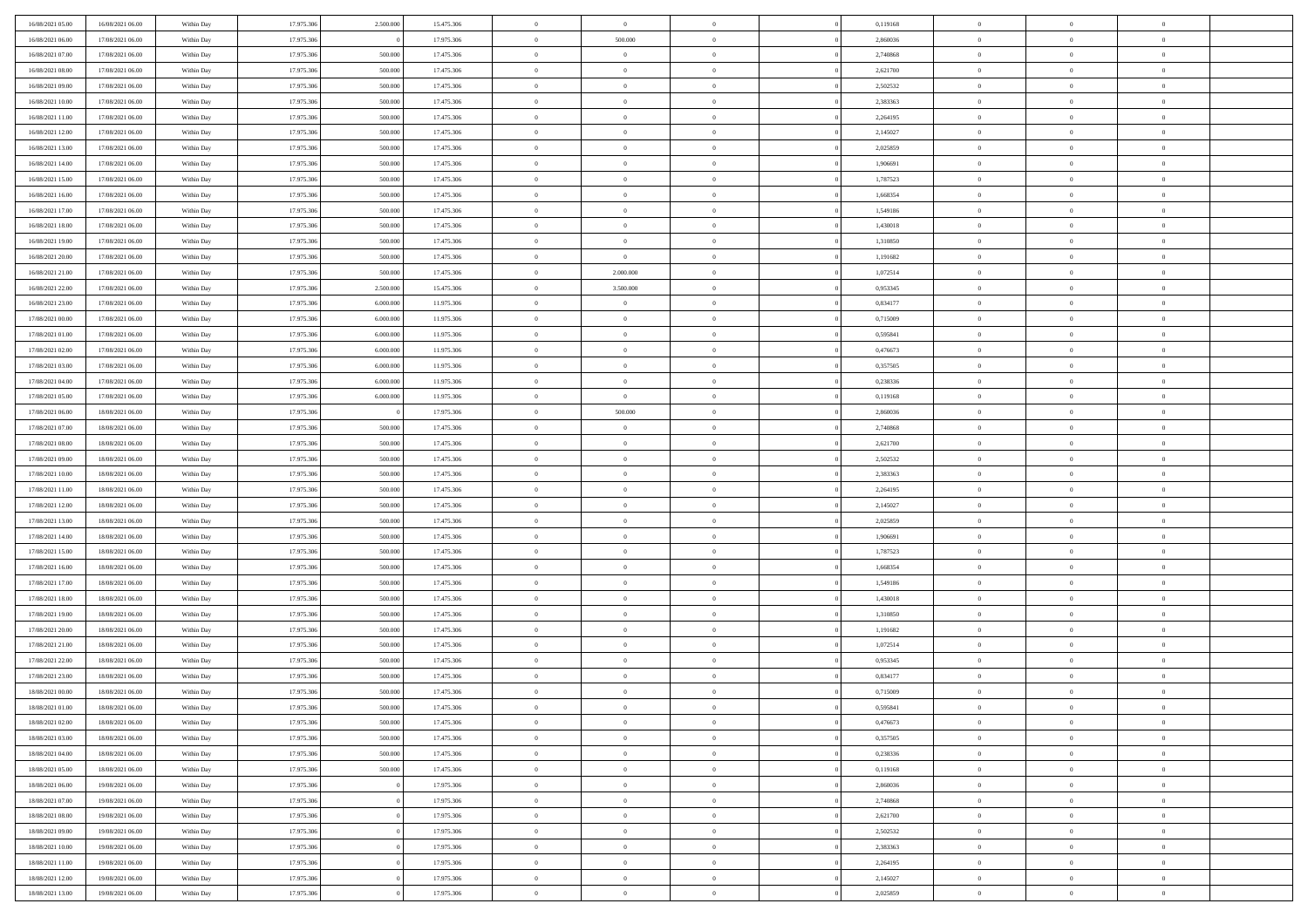| 18/08/2021 14:00                     | 19/08/2021 06:00                     | Within Day               | 17.975.306               |                        | 17.975.306             | $\bf{0}$                    | $\overline{0}$                   | $\Omega$                   | 1,906691             | $\bf{0}$                 | $\overline{0}$                   | $\bf{0}$                  |  |
|--------------------------------------|--------------------------------------|--------------------------|--------------------------|------------------------|------------------------|-----------------------------|----------------------------------|----------------------------|----------------------|--------------------------|----------------------------------|---------------------------|--|
| 18/08/2021 15:00                     | 19/08/2021 06:00                     | Within Dav               | 17.975.306               |                        | 17.975.306             | $\theta$                    | $\overline{0}$                   | $\overline{0}$             | 1,787523             | $\mathbf{0}$             | $\bf{0}$                         | $\overline{0}$            |  |
| 18/08/2021 16:00                     | 19/08/2021 06:00                     | Within Day               | 17.975.306               |                        | 17.975.306             | $\bf{0}$                    | $\overline{0}$                   | $\overline{0}$             | 1,668354             | $\,$ 0                   | $\overline{0}$                   | $\,$ 0 $\,$               |  |
| 18/08/2021 17:00                     | 19/08/2021 06:00                     | Within Day               | 17.975.306               |                        | 17.975.306             | $\mathbf{0}$                | $\overline{0}$                   | $\mathbf{0}$               | 1,549186             | $\bf{0}$                 | $\mathbf{0}$                     | $\theta$                  |  |
| 18/08/2021 18:00                     | 19/08/2021 06:00                     | Within Dav               | 17.975.306               |                        | 17.975.306             | $\mathbf{0}$                | $\overline{0}$                   | $\overline{0}$             | 1,430018             | $\mathbf{0}$             | $\bf{0}$                         | $\overline{0}$            |  |
| 18/08/2021 19:00                     | 19/08/2021 06:00                     | Within Day               | 17.975.306               |                        | 17.975.306             | $\theta$                    | $\overline{0}$                   | $\bf{0}$                   | 1,310850             | $\,$ 0                   | $\overline{0}$                   | $\,$ 0 $\,$               |  |
| 18/08/2021 20:00                     | 19/08/2021 06:00                     | Within Day               | 17.975.306               |                        | 17.975.306             | $\bf{0}$                    | $\overline{0}$                   | $\Omega$                   | 1,191682             | $\bf{0}$                 | $\mathbf{0}$                     | $\theta$                  |  |
| 18/08/2021 21:00                     | 19/08/2021 06:00                     | Within Dav               | 17.975.306               |                        | 17.975.306             | $\overline{0}$              | $\overline{0}$                   | $\overline{0}$             | 1,072514             | $\mathbf{0}$             | $\bf{0}$                         | $\overline{0}$            |  |
| 18/08/2021 22:00                     | 19/08/2021 06:00                     | Within Day               | 17.975.306               |                        | 17.975.306             | $\theta$                    | $\overline{0}$                   | $\bf{0}$                   | 0,953345             | $\,$ 0                   | $\overline{0}$                   | $\,$ 0 $\,$               |  |
| 18/08/2021 23:00                     | 19/08/2021 06:00                     | Within Day               | 17.975.306               |                        | 17.975.306             | $\mathbf{0}$                | $\overline{0}$                   | $\mathbf{0}$               | 0.834177             | $\bf{0}$                 | $\mathbf{0}$                     | $\theta$                  |  |
| 19/08/2021 00:00                     | 19/08/2021 06:00                     | Within Dav               | 17.975.306               |                        | 17.975.306             | $\mathbf{0}$                | $\overline{0}$                   | $\overline{0}$             | 0,715009             | $\mathbf{0}$             | $\bf{0}$                         | $\overline{0}$            |  |
| 19/08/2021 01:00                     | 19/08/2021 06:00                     | Within Day               | 17.975.306               |                        | 17.975.306             | $\theta$                    | $\overline{0}$                   | $\bf{0}$                   | 0,595841             | $\,$ 0                   | $\overline{0}$                   | $\,$ 0 $\,$               |  |
| 19/08/2021 02:00                     | 19/08/2021 06:00                     | Within Day               | 17.975.306               |                        | 17.975.306             | $\mathbf{0}$                | 250,000                          | $\mathbf{0}$               | 0.476673             | $\bf{0}$                 | $\mathbf{0}$                     | $\theta$                  |  |
| 19/08/2021 03:00                     | 19/08/2021 06:00                     | Within Dav               | 17.975.306               | 250.000                | 17.725.306             | $\overline{0}$              | 1.500.000                        | $\overline{0}$             | 0,357505             | $\mathbf{0}$             | $\bf{0}$                         | $\overline{0}$            |  |
| 19/08/2021 04:00                     | 19/08/2021 06:00                     | Within Day               | 17.975.306               | 1.750.000              | 16.225.306             | $\theta$                    | 266.000                          | $\overline{0}$             | 0,238336             | $\,$ 0                   | $\overline{0}$                   | $\,$ 0 $\,$               |  |
| 19/08/2021 05:00                     | 19/08/2021 06:00                     | Within Day               | 17.975.306               | 2.016.000              | 15.959.306             | $\bf{0}$                    | $\overline{0}$                   | $\mathbf{0}$               | 0,119168             | $\bf{0}$                 | $\mathbf{0}$                     | $\theta$                  |  |
| 19/08/2021 06:00                     | 20/08/2021 06:00                     | Within Day               | 17.975.306               |                        | 17.975.306             | $\overline{0}$              | 250.000                          | $\overline{0}$             | 2,860036             | $\mathbf{0}$             | $\bf{0}$                         | $\overline{0}$            |  |
| 19/08/2021 07:00                     | 20/08/2021 06:00                     | Within Day               | 17.975.306               | 250.000                | 17.725.306             | $\theta$                    | $\overline{0}$                   | $\bf{0}$                   | 2,740868             | $\,$ 0                   | $\overline{0}$                   | $\,0\,$                   |  |
| 19/08/2021 08:00                     | 20/08/2021 06:00                     | Within Day               | 17.975.306               | 250.000                | 17.725.306             | $\mathbf{0}$                | $\overline{0}$                   | $\mathbf{0}$               | 2,621700             | $\bf{0}$                 | $\mathbf{0}$                     | $\theta$                  |  |
| 19/08/2021 09:00                     | 20/08/2021 06:00                     | Within Day               | 17.975.306               | 250.000                | 17.725.306             | $\overline{0}$              | $\overline{0}$                   | $\overline{0}$             | 2,502532             | $\mathbf{0}$             | $\bf{0}$                         | $\overline{0}$            |  |
| 19/08/2021 10:00                     | 20/08/2021 06:00                     | Within Day               | 17.975.306               | 250.000                | 17.725.306             | $\theta$                    | $\overline{0}$                   | $\bf{0}$                   | 2,383363             | $\,$ 0                   | $\overline{0}$                   | $\,$ 0 $\,$               |  |
| 19/08/2021 11:00                     | 20/08/2021 06:00                     | Within Day               | 17.975.306               | 250.000                | 17.725.306             | $\mathbf{0}$                | $\overline{0}$                   | $\mathbf{0}$               | 2.264195             | $\bf{0}$                 | $\mathbf{0}$                     | $\theta$                  |  |
| 19/08/2021 12:00                     | 20/08/2021 06:00                     | Within Day               | 17.975.306               | 250.000                | 17.725.306             | $\mathbf{0}$                | $\overline{0}$                   | $\overline{0}$             | 2,145027             | $\mathbf{0}$             | $\bf{0}$                         | $\overline{0}$            |  |
| 19/08/2021 13:00                     | 20/08/2021 06:00                     | Within Day               | 17.975.306               | 250.000                | 17.725.306             | $\theta$                    | $\overline{0}$                   | $\bf{0}$                   | 2,025859             | $\,$ 0                   | $\overline{0}$                   | $\,$ 0 $\,$               |  |
| 19/08/2021 14:00                     | 20/08/2021 06:00                     | Within Day               | 17.975.306               | 250.000                | 17.725.306             | $\bf{0}$                    | $\overline{0}$                   | $\mathbf{0}$               | 1.906691             | $\bf{0}$                 | $\overline{0}$                   | $\bf{0}$                  |  |
| 19/08/2021 15:00                     | 20/08/2021 06:00                     | Within Day               | 17.975.306               | 250.000                | 17.725.306             | $\overline{0}$              | $\overline{0}$                   | $\overline{0}$             | 1,787523             | $\mathbf{0}$             | $\bf{0}$                         | $\overline{0}$            |  |
| 19/08/2021 16:00                     | 20/08/2021 06:00                     | Within Day               | 17.975.306               | 250.000                | 17.725.306             | $\theta$                    | $\overline{0}$                   | $\overline{0}$             | 1,668354             | $\,$ 0                   | $\overline{0}$                   | $\,$ 0 $\,$               |  |
| 19/08/2021 17:00                     | 20/08/2021 06:00                     | Within Day               | 17.975.306               | 250.000                | 17.725.306             | $\overline{0}$              | $\mathbf{1}$                     | $\mathbf{0}$               | 1,549186             | $\bf{0}$                 | $\mathbf{0}$                     | $\theta$                  |  |
| 19/08/2021 18:00                     | 20/08/2021 06:00                     | Within Day               | 17.975.306               | 250.001                | 17.725.305             | $\mathbf{0}$                | $\overline{0}$                   | $\overline{0}$             | 1,430018             | $\mathbf{0}$             | $\bf{0}$                         | $\overline{0}$            |  |
| 19/08/2021 19:00                     | 20/08/2021 06:00                     | Within Day               | 17.975.306               | 250.001                | 17.725.305             | $\theta$                    | 1.198.000                        | $\bf{0}$                   | 1,310850             | $\,$ 0                   | $\overline{0}$                   | $\,$ 0 $\,$               |  |
| 19/08/2021 20:00                     | 20/08/2021 06:00                     | Within Day               | 17.975.306               | 1.448.001              | 16.527.305             | $\,$ 0 $\,$                 | 500.000                          | $\overline{0}$             | 1,191682             | $\bf{0}$                 | $\overline{0}$                   | $\,0\,$                   |  |
| 19/08/2021 21:00                     | 20/08/2021 06:00                     | Within Day               | 17.975.306               | 1.948.001              | 16.027.305             | $\overline{0}$              | 713.000                          | $\overline{0}$             | 1,072514             | $\mathbf{0}$             | $\bf{0}$                         | $\overline{0}$            |  |
| 19/08/2021 22:00                     | 20/08/2021 06:00                     | Within Day               | 17.975.306               | 2.661.001              | 15.314.305             | $\theta$                    | 2.619.000                        | $\overline{0}$             | 0,953345             | $\,$ 0                   | $\overline{0}$                   | $\,$ 0 $\,$               |  |
| 19/08/2021 23:00                     | 20/08/2021 06:00                     | Within Day               | 17.975.306               | 5.280.001              | 12.695.305             | $\,$ 0 $\,$                 | 1.500.000                        | $\overline{0}$             | 0,834177             | $\bf{0}$                 | $\overline{0}$                   | $\,0\,$                   |  |
| 20/08/2021 00:00                     | 20/08/2021 06:00                     | Within Day               | 17.975.306               | 6.780.001              | 11.195.305             | $\overline{0}$              | 520.000                          | $\overline{0}$             | 0,715009             | $\mathbf{0}$             | $\bf{0}$                         | $\overline{0}$            |  |
| 20/08/2021 01:00                     | 20/08/2021 06:00                     | Within Day               | 17.975.306               | 7.300.001              | 10.675.305             | $\theta$                    | 1.670.000                        | $\bf{0}$<br>$\overline{0}$ | 0,595841             | $\,$ 0                   | $\overline{0}$<br>$\overline{0}$ | $\,$ 0 $\,$               |  |
| 20/08/2021 02:00<br>20/08/2021 03:00 | 20/08/2021 06:00<br>20/08/2021 06:00 | Within Day<br>Within Day | 17.975.306<br>17.975.306 | 8.970.001<br>8.970.001 | 9.005.305<br>9.005.305 | $\,$ 0 $\,$<br>$\mathbf{0}$ | $\overline{0}$<br>$\overline{0}$ | $\overline{0}$             | 0,476673<br>0,357505 | $\bf{0}$<br>$\mathbf{0}$ | $\bf{0}$                         | $\,0\,$<br>$\overline{0}$ |  |
| 20/08/2021 04:00                     | 20/08/2021 06:00                     | Within Day               | 17.975.306               | 8.970.001              | 9.005.305              | $\theta$                    | $\overline{0}$                   | $\bf{0}$                   | 0,238336             | $\,$ 0                   | $\overline{0}$                   | $\,$ 0 $\,$               |  |
| 20/08/2021 05:00                     | 20/08/2021 06:00                     | Within Day               | 17.975.306               | 8.970.001              | 9.005.305              | $\,$ 0 $\,$                 | $\overline{0}$                   | $\Omega$                   | 0,119168             | $\bf{0}$                 | $\overline{0}$                   | $\,0\,$                   |  |
| 20/08/2021 06:00                     | 21/08/2021 06:00                     | Within Day               | 17.975.306               |                        | 17.975.306             | $\overline{0}$              | 1.750.000                        | $\overline{0}$             | 2,860036             | $\mathbf{0}$             | $\bf{0}$                         | $\overline{0}$            |  |
| 20/08/2021 07:00                     | 21/08/2021 06:00                     | Within Day               | 17.975.306               | 1.750.000              | 16.225.306             | $\theta$                    | $\overline{0}$                   | $\bf{0}$                   | 2,740868             | $\,$ 0                   | $\overline{0}$                   | $\,$ 0 $\,$               |  |
| 20/08/2021 08:00                     | 21/08/2021 06:00                     | Within Day               | 17.975.306               | 1.750.000              | 16.225.306             | $\,$ 0 $\,$                 | $\overline{0}$                   | $\overline{0}$             | 2,621700             | $\bf{0}$                 | $\overline{0}$                   | $\,0\,$                   |  |
| 20/08/2021 09:00                     | 21/08/2021 06:00                     | Within Dav               | 17.975.306               | 1.750.000              | 16.225.306             | $\theta$                    | $\overline{0}$                   | $\overline{0}$             | 2,502532             | $\mathbf{0}$             | $\bf{0}$                         | $\overline{0}$            |  |
| 20/08/2021 10:00                     | 21/08/2021 06:00                     | Within Day               | 17.975.306               | 1.750.000              | 16.225.306             | $\overline{0}$              | $\overline{0}$                   | $\overline{0}$             | 2,383363             | $\overline{0}$           | $\overline{0}$                   | $\theta$                  |  |
| 20/08/2021 11:00                     | 21/08/2021 06:00                     | Within Day               | 17.975.306               | 1.750.000              | 16.225.306             | $\bf{0}$                    | $\overline{0}$                   | $\overline{0}$             | 2,264195             | $\mathbf{0}$             | $\overline{0}$                   | $\bf{0}$                  |  |
| 20/08/2021 12:00                     | 21/08/2021 06:00                     | Within Day               | 17.975.306               | 1.750.000              | 16.225.306             | $\overline{0}$              | $\overline{0}$                   | $\overline{0}$             | 2,145027             | $\overline{0}$           | $\overline{0}$                   | $\overline{0}$            |  |
| 20/08/2021 13:00                     | 21/08/2021 06:00                     | Within Day               | 17.975.306               | 1.750.000              | 16.225.306             | $\,$ 0                      | $\overline{0}$                   | $\overline{0}$             | 2,025859             | $\,$ 0 $\,$              | $\,$ 0 $\,$                      | $\,$ 0 $\,$               |  |
| 20/08/2021 14:00                     | 21/08/2021 06:00                     | Within Day               | 17.975.306               | 1.750.000              | 16.225.306             | $\bf{0}$                    | $\overline{0}$                   | $\overline{0}$             | 1,906691             | $\mathbf{0}$             | $\overline{0}$                   | $\bf{0}$                  |  |
| 20/08/2021 15:00                     | 21/08/2021 06:00                     | Within Day               | 17.975.306               | 1.750.000              | 16.225.306             | $\,$ 0 $\,$                 | $\overline{0}$                   | $\overline{0}$             | 1,787523             | $\,$ 0 $\,$              | $\bf{0}$                         | $\mathbf{0}$              |  |
| 20/08/2021 16:00                     | 21/08/2021 06:00                     | Within Day               | 17.975.306               | 1.750.000              | 16.225.306             | $\,$ 0                      | $\overline{0}$                   | $\overline{0}$             | 1,668354             | $\,$ 0 $\,$              | $\overline{0}$                   | $\,$ 0 $\,$               |  |
| 20/08/2021 17:00                     | 21/08/2021 06:00                     | Within Day               | 17.975.306               | 1.750.000              | 16.225.306             | $\bf{0}$                    | 2.000                            | $\overline{0}$             | 1,549186             | $\overline{0}$           | $\overline{0}$                   | $\overline{0}$            |  |
| 20/08/2021 18:00                     | 21/08/2021 06:00                     | Within Day               | 17.975.306               | 1.752.000              | 16.223.306             | $\,$ 0 $\,$                 | 2.000                            | $\overline{0}$             | 1,430018             | $\,$ 0 $\,$              | $\overline{0}$                   | $\overline{0}$            |  |
| 20/08/2021 19:00                     | 21/08/2021 06:00                     | Within Day               | 17.975.306               | 1.754.000              | 16.221.306             | $\,$ 0                      | $\overline{0}$                   | $\overline{0}$             | 1,310850             | $\,$ 0 $\,$              | $\,$ 0 $\,$                      | $\,$ 0 $\,$               |  |
| 20/08/2021 20:00                     | 21/08/2021 06:00                     | Within Day               | 17.975.306               | 1.754.000              | 16.221.306             | $\bf{0}$                    | $\overline{0}$                   | $\overline{0}$             | 1,191682             | $\mathbf{0}$             | $\overline{0}$                   | $\bf{0}$                  |  |
| 20/08/2021 21:00                     | 21/08/2021 06:00                     | Within Day               | 17.975.306               | 1.754.000              | 16.221.306             | $\mathbf{0}$                | $\overline{0}$                   | $\overline{0}$             | 1,072514             | $\overline{0}$           | $\bf{0}$                         | $\overline{0}$            |  |
| 20/08/2021 22:00                     | 21/08/2021 06:00                     | Within Day               | 17.975.306               | 1.754.000              | 16.221.306             | $\,$ 0 $\,$                 | $\overline{0}$                   | $\overline{0}$             | 0,953345             | $\,$ 0 $\,$              | $\overline{0}$                   | $\,$ 0 $\,$               |  |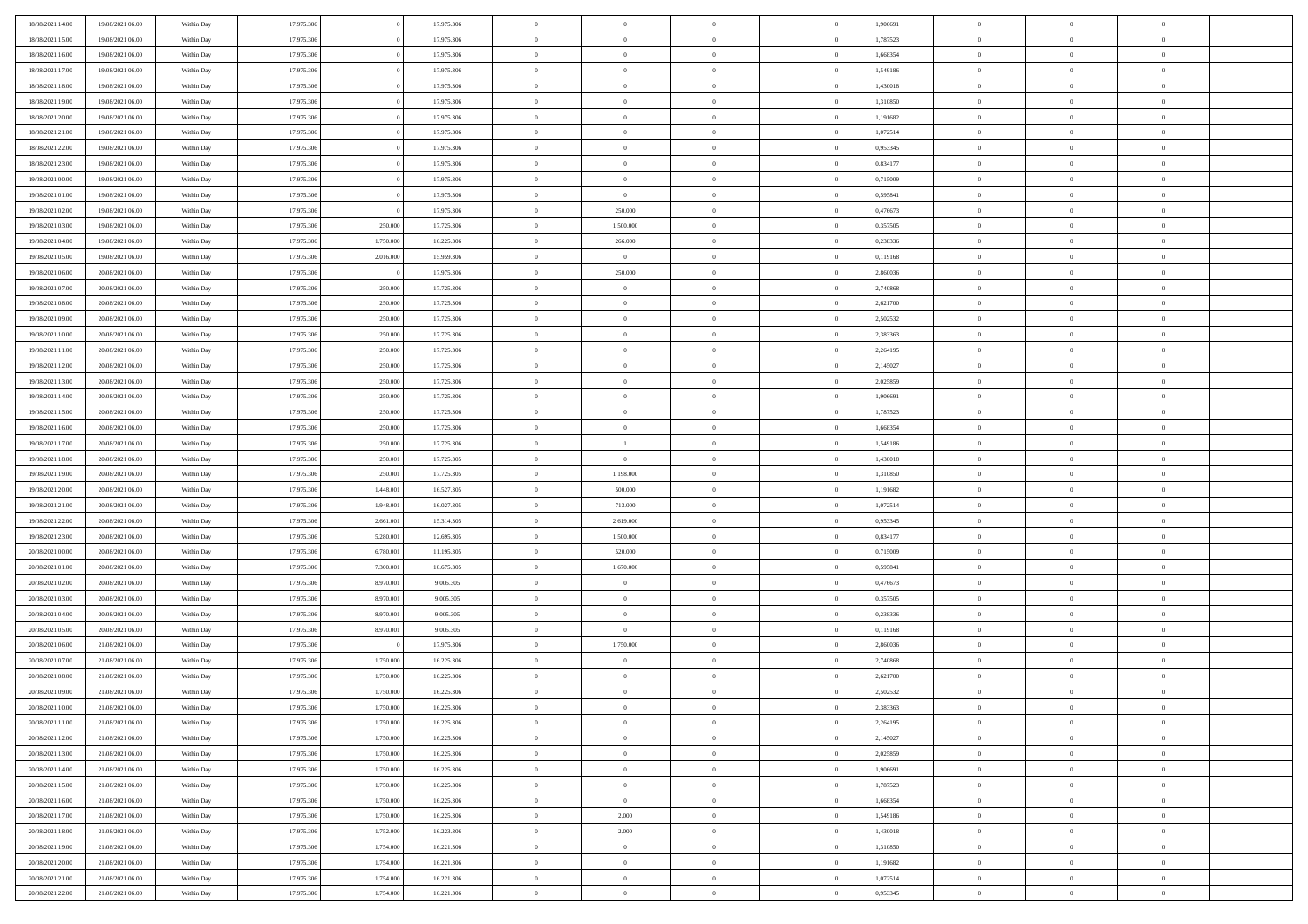| 20/08/2021 23:00 | 21/08/2021 06:00 | Within Day               | 17.975.306 | 1.754.000 | 16.221.306 | $\,$ 0 $\,$    | $\overline{0}$ | $\overline{0}$ |          | 0,834177 | $\bf{0}$       | $\overline{0}$ | $\,0\,$        |  |
|------------------|------------------|--------------------------|------------|-----------|------------|----------------|----------------|----------------|----------|----------|----------------|----------------|----------------|--|
| 21/08/2021 00:00 | 21/08/2021 06:00 | Within Day               | 17.975.306 | 1.754.000 | 16.221.306 | $\overline{0}$ | $\overline{0}$ | $\mathbf{0}$   |          | 0,715009 | $\theta$       | $\overline{0}$ | $\theta$       |  |
| 21/08/2021 01:00 | 21/08/2021 06:00 | Within Day               | 17.975.306 | 1.754.000 | 16.221.306 | $\theta$       | $\overline{0}$ | $\overline{0}$ |          | 0,595841 | $\mathbf{0}$   | $\overline{0}$ | $\overline{0}$ |  |
| 21/08/2021 02:00 | 21/08/2021 06:00 | Within Day               | 17.975.306 | 1.754.000 | 16.221.306 | $\,$ 0 $\,$    | $\overline{0}$ | $\overline{0}$ |          | 0,476673 | $\bf{0}$       | $\overline{0}$ | $\bf{0}$       |  |
| 21/08/2021 03:00 | 21/08/2021 06:00 | Within Day               | 17.975.306 | 1.754.000 | 16.221.306 | $\,$ 0         | $\overline{0}$ | $\mathbf{0}$   |          | 0,357505 | $\bf{0}$       | $\theta$       | $\,0\,$        |  |
| 21/08/2021 04:00 | 21/08/2021 06:00 | Within Day               | 17.975.306 | 1.754.000 | 16.221.306 | $\theta$       | $\overline{0}$ | $\mathbf{0}$   |          | 0,238336 | $\mathbf{0}$   | $\overline{0}$ | $\overline{0}$ |  |
| 21/08/2021 05:00 | 21/08/2021 06:00 | Within Day               | 17.975.306 | 1.754.000 | 16.221.306 | $\,$ 0 $\,$    | $\overline{0}$ | $\overline{0}$ |          | 0,119168 | $\bf{0}$       | $\overline{0}$ | $\bf{0}$       |  |
|                  |                  |                          |            |           |            | $\overline{0}$ |                |                |          |          |                | $\overline{0}$ |                |  |
| 21/08/2021 06:00 | 22/08/2021 06:00 | Within Day               | 17.975.306 |           | 17.975.306 |                | 1.333.333      | $\mathbf{0}$   |          | 2,860036 | $\,$ 0 $\,$    |                | $\theta$       |  |
| 21/08/2021 07:00 | 22/08/2021 06:00 | Within Day               | 17.975.306 | 1.333.333 | 16.641.973 | $\theta$       | $\sim$ 0       | $\overline{0}$ |          | 2,740868 | $\mathbf{0}$   | $\overline{0}$ | $\overline{0}$ |  |
| 21/08/2021 08:00 | 22/08/2021 06:00 | Within Day               | 17.975.306 | 1.333.333 | 16.641.973 | $\,$ 0 $\,$    | $\overline{0}$ | $\Omega$       |          | 2,621700 | $\bf{0}$       | $\overline{0}$ | $\bf{0}$       |  |
| 21/08/2021 09:00 | 22/08/2021 06:00 | Within Day               | 17.975.306 | 1.333.333 | 16.641.973 | $\bf{0}$       | $\overline{0}$ | $\mathbf{0}$   |          | 2,502532 | $\bf{0}$       | $\mathbf{0}$   | $\theta$       |  |
| 21/08/2021 10:00 | 22/08/2021 06:00 | Within Dav               | 17.975.306 | 1.333.333 | 16.641.973 | $\theta$       | $\overline{0}$ | $\overline{0}$ |          | 2,383363 | $\mathbf{0}$   | $\overline{0}$ | $\overline{0}$ |  |
| 21/08/2021 11:00 | 22/08/2021 06:00 | Within Day               | 17.975.306 | 1.333.333 | 16.641.973 | $\,$ 0 $\,$    | $\overline{0}$ | $\overline{0}$ |          | 2,264195 | $\bf{0}$       | $\overline{0}$ | $\bf{0}$       |  |
| 21/08/2021 12:00 | 22/08/2021 06:00 | Within Day               | 17.975.306 | 1.333.333 | 16.641.973 | $\bf{0}$       | $\overline{0}$ | $\mathbf{0}$   |          | 2,145027 | $\bf{0}$       | $\theta$       | $\,0\,$        |  |
| 21/08/2021 13:00 | 22/08/2021 06:00 | Within Dav               | 17.975.306 | 1.333.333 | 16.641.973 | $\theta$       | $\overline{0}$ | $\mathbf{0}$   |          | 2,025859 | $\mathbf{0}$   | $\overline{0}$ | $\overline{0}$ |  |
| 21/08/2021 14:00 | 22/08/2021 06:00 | Within Day               | 17.975.306 | 1.333.333 | 16.641.973 | $\,$ 0 $\,$    | $\overline{0}$ | $\Omega$       |          | 1,906691 | $\bf{0}$       | $\overline{0}$ | $\bf{0}$       |  |
| 21/08/2021 15:00 | 22/08/2021 06:00 | Within Day               | 17.975.306 | 1.333.333 | 16.641.973 | $\,$ 0         | $\overline{0}$ | $\mathbf{0}$   |          | 1,787523 | $\bf{0}$       | $\overline{0}$ | $\theta$       |  |
| 21/08/2021 16:00 | 22/08/2021 06:00 | Within Day               | 17.975.306 | 1.333.333 | 16.641.973 | $\theta$       | $\overline{0}$ | $\mathbf{0}$   |          | 1,668354 | $\mathbf{0}$   | $\overline{0}$ | $\overline{0}$ |  |
| 21/08/2021 17:00 | 22/08/2021 06:00 | Within Day               | 17.975.306 | 1.333.333 | 16.641.973 | $\,$ 0 $\,$    | $\overline{0}$ | $\Omega$       |          | 1,549186 | $\bf{0}$       | $\overline{0}$ | $\,0\,$        |  |
| 21/08/2021 18:00 | 22/08/2021 06:00 | Within Day               | 17.975.306 | 1.333.333 | 16.641.973 | $\bf{0}$       | $\overline{0}$ | $\mathbf{0}$   |          | 1,430018 | $\bf{0}$       | $\mathbf{0}$   | $\theta$       |  |
| 21/08/2021 19:00 | 22/08/2021 06:00 | Within Dav               | 17.975.306 | 1.333.333 | 16.641.973 | $\theta$       | $\overline{0}$ | $\mathbf{0}$   |          | 1,310850 | $\mathbf{0}$   | $\overline{0}$ | $\overline{0}$ |  |
| 21/08/2021 20:00 | 22/08/2021 06:00 | Within Day               | 17.975.306 | 1.333.333 | 16.641.973 | $\,$ 0 $\,$    | $\overline{0}$ | $\overline{0}$ |          | 1,191682 | $\bf{0}$       | $\overline{0}$ | $\bf{0}$       |  |
| 21/08/2021 21:00 | 22/08/2021 06:00 | Within Day               | 17.975.306 | 1.333.333 | 16.641.973 | $\,$ 0         | $\overline{0}$ | $\mathbf{0}$   |          | 1,072514 | $\bf{0}$       | $\overline{0}$ | $\,0\,$        |  |
| 21/08/2021 22:00 | 22/08/2021 06:00 | Within Dav               | 17.975.306 | 1.333.333 | 16.641.973 | $\theta$       | $\overline{0}$ | $\mathbf{0}$   |          | 0,953345 | $\mathbf{0}$   | $\overline{0}$ | $\overline{0}$ |  |
| 21/08/2021 23:00 | 22/08/2021 06:00 | Within Day               | 17.975.306 | 1.333.333 | 16.641.973 | $\,$ 0 $\,$    | $\overline{0}$ | $\overline{0}$ |          | 0,834177 | $\bf{0}$       | $\overline{0}$ | $\bf{0}$       |  |
| 22/08/2021 00:00 | 22/08/2021 06:00 | Within Day               | 17.975.306 | 1.333.333 | 16.641.973 | $\,$ 0         | $\overline{0}$ | $\mathbf{0}$   |          | 0,715009 | $\mathbf{0}$   | $\overline{0}$ | $\theta$       |  |
| 22/08/2021 01:00 | 22/08/2021 06:00 | Within Day               | 17.975.306 | 1.333.333 | 16.641.973 | $\theta$       | $\overline{0}$ | $\overline{0}$ |          | 0,595841 | $\mathbf{0}$   | $\overline{0}$ | $\overline{0}$ |  |
| 22/08/2021 02:00 | 22/08/2021 06:00 | Within Day               | 17.975.306 | 1.333.333 | 16.641.973 | $\,$ 0 $\,$    | $\overline{0}$ | $\Omega$       |          | 0,476673 | $\bf{0}$       | $\overline{0}$ | $\bf{0}$       |  |
| 22/08/2021 03:00 | 22/08/2021 06:00 | Within Day               | 17.975.306 | 1.333.333 | 16.641.973 | $\bf{0}$       | $\overline{0}$ | $\mathbf{0}$   |          | 0,357505 | $\bf{0}$       | $\mathbf{0}$   | $\overline{0}$ |  |
| 22/08/2021 04:00 | 22/08/2021 06:00 | Within Dav               | 17.975.306 | 1.333.333 | 16.641.973 | $\theta$       | $\overline{0}$ | $\overline{0}$ |          | 0,238336 | $\mathbf{0}$   | $\overline{0}$ | $\overline{0}$ |  |
| 22/08/2021 05:00 | 22/08/2021 06:00 | Within Day               | 17.975.306 | 1.333.333 | 16.641.973 | $\,$ 0 $\,$    | $\overline{0}$ | $\overline{0}$ |          | 0,119168 | $\,$ 0         | $\overline{0}$ | $\,$ 0 $\,$    |  |
| 22/08/2021 06:00 | 23/08/2021 06:00 | Within Day               | 17.975.306 |           | 17.975.306 | $\bf{0}$       | 1.333.333      | $\mathbf{0}$   |          | 2,860036 | $\bf{0}$       | $\overline{0}$ | $\overline{0}$ |  |
| 22/08/2021 07:00 | 23/08/2021 06:00 | Within Dav               | 17.975.306 | 1.333.333 | 16.641.973 | $\theta$       | $\sim$ 0       | $\mathbf{0}$   |          | 2,740868 | $\mathbf{0}$   | $\overline{0}$ | $\overline{0}$ |  |
| 22/08/2021 08:00 | 23/08/2021 06:00 | Within Day               | 17.975.306 | 1.333.333 | 16.641.973 | $\theta$       | $\overline{0}$ | $\overline{0}$ |          | 2,621700 | $\,$ 0         | $\overline{0}$ | $\theta$       |  |
| 22/08/2021 09:00 | 23/08/2021 06:00 |                          | 17.975.306 | 1.333.333 | 16.641.973 | $\bf{0}$       | $\overline{0}$ | $\mathbf{0}$   |          | 2,502532 | $\mathbf{0}$   | $\overline{0}$ | $\overline{0}$ |  |
| 22/08/2021 11:00 | 23/08/2021 06:00 | Within Day<br>Within Day | 17.975.306 | 1.333.333 | 16.641.973 | $\theta$       | $\overline{0}$ | $\mathbf{0}$   |          | 2,264195 | $\mathbf{0}$   | $\overline{0}$ | $\overline{0}$ |  |
|                  |                  |                          |            |           |            | $\theta$       | $\overline{0}$ | $\overline{0}$ |          |          | $\,$ 0         | $\overline{0}$ | $\theta$       |  |
| 22/08/2021 12:00 | 23/08/2021 06:00 | Within Day               | 17.975.306 | 1.333.333 | 16.641.973 |                |                |                |          | 2,145027 |                | $\mathbf{0}$   |                |  |
| 22/08/2021 13:00 | 23/08/2021 06:00 | Within Day               | 17.975.306 | 1.333.333 | 16.641.973 | $\bf{0}$       | $\overline{0}$ | $\mathbf{0}$   |          | 2,025859 | $\bf{0}$       |                | $\overline{0}$ |  |
| 22/08/2021 14:00 | 23/08/2021 06:00 | Within Day               | 17.975.306 | 1.333.333 | 16.641.973 | $\theta$       | $\overline{0}$ | $\overline{0}$ |          | 1,906691 | $\mathbf{0}$   | $\overline{0}$ | $\overline{0}$ |  |
| 22/08/2021 15:00 | 23/08/2021 06:00 | Within Day               | 17.975.306 | 1.333.333 | 16.641.973 | $\,$ 0 $\,$    | $\overline{0}$ | $\overline{0}$ |          | 1,787523 | $\,$ 0         | $\overline{0}$ | $\,$ 0 $\,$    |  |
| 22/08/2021 16:00 | 23/08/2021 06:00 | Within Day               | 17.975.306 | 1.333.333 | 16.641.973 | $\,$ 0         | $\,$ 0 $\,$    | $\overline{0}$ |          | 1,668354 | $\,$ 0 $\,$    | $\overline{0}$ | $\overline{0}$ |  |
| 22/08/2021 17:00 | 23/08/2021 06:00 | Within Dav               | 17.975.306 | 1.333.333 | 16.641.973 | $\theta$       | $\overline{0}$ | $\mathbf{0}$   |          | 1,549186 | $\mathbf{0}$   | $\overline{0}$ | $\theta$       |  |
| 22/08/2021 18:00 | 23/08/2021 06:00 | Within Day               | 17.975.306 | 1.333.333 | 16.641.973 | $\theta$       | $\overline{0}$ | $\overline{0}$ |          | 1,430018 | $\,$ 0         | $\overline{0}$ | $\theta$       |  |
| 22/08/2021 19:00 | 23/08/2021 06:00 | Within Day               | 17.975.306 | 1.333.333 | 16.641.973 | $\bf{0}$       | $\,$ 0 $\,$    | $\mathbf{0}$   |          | 1,310850 | $\,$ 0 $\,$    | $\overline{0}$ | $\bf{0}$       |  |
| 22/08/2021 20:00 | 23/08/2021 06:00 | Within Day               | 17.975.306 | 1.333.333 | 16.641.973 | $\overline{0}$ | $\theta$       |                |          | 1,191682 | $\overline{0}$ | $\theta$       | $\theta$       |  |
| 22/08/2021 21:00 | 23/08/2021 06:00 | Within Day               | 17.975.306 | 1.333.333 | 16.641.973 | $\,$ 0 $\,$    | $\overline{0}$ | $\overline{0}$ |          | 1,072514 | $\,$ 0 $\,$    | $\bf{0}$       | $\theta$       |  |
| 22/08/2021 22:00 | 23/08/2021 06:00 | Within Day               | 17.975.306 | 1.333.333 | 16.641.973 | $\bf{0}$       | $\,$ 0 $\,$    | $\overline{0}$ |          | 0,953345 | $\,$ 0 $\,$    | $\overline{0}$ | $\overline{0}$ |  |
| 22/08/2021 23:00 | 23/08/2021 06:00 | Within Day               | 17.975.306 | 1.333.333 | 16.641.973 | $\mathbf{0}$   | $\overline{0}$ | $\overline{0}$ |          | 0,834177 | $\,$ 0 $\,$    | $\bf{0}$       | $\mathbf{0}$   |  |
| 23/08/2021 00:00 | 23/08/2021 06:00 | Within Day               | 17.975.306 | 1.333.333 | 16.641.973 | $\,$ 0 $\,$    | $\overline{0}$ | $\overline{0}$ | $\theta$ | 0,715009 | $\,$ 0 $\,$    | $\bf{0}$       | $\,$ 0 $\,$    |  |
| 23/08/2021 01:00 | 23/08/2021 06:00 | Within Day               | 17.975.306 | 1.333.333 | 16.641.973 | $\,$ 0 $\,$    | $\,$ 0 $\,$    | $\overline{0}$ |          | 0,595841 | $\,$ 0 $\,$    | $\overline{0}$ | $\overline{0}$ |  |
| 23/08/2021 02:00 | 23/08/2021 06:00 | Within Day               | 17.975.306 | 1.333.333 | 16.641.973 | $\mathbf{0}$   | $\overline{0}$ | $\overline{0}$ |          | 0,476673 | $\mathbf{0}$   | $\overline{0}$ | $\overline{0}$ |  |
| 23/08/2021 03:00 | 23/08/2021 06:00 | Within Day               | 17.975.306 | 1.333.333 | 16.641.973 | $\,$ 0 $\,$    | $\overline{0}$ | $\overline{0}$ |          | 0,357505 | $\,$ 0 $\,$    | $\overline{0}$ | $\,$ 0 $\,$    |  |
| 23/08/2021 04:00 | 23/08/2021 06:00 | Within Day               | 17.975.306 | 1.333.333 | 16.641.973 | $\bf{0}$       | $\overline{0}$ | $\overline{0}$ |          | 0,238336 | $\mathbf{0}$   | $\overline{0}$ | $\overline{0}$ |  |
| 23/08/2021 05:00 | 23/08/2021 06:00 | Within Day               | 17.975.306 | 1.333.333 | 16.641.973 | $\mathbf{0}$   | $\overline{0}$ | $\overline{0}$ |          | 0,119168 | $\mathbf{0}$   | $\bf{0}$       | $\overline{0}$ |  |
| 23/08/2021 06:00 | 24/08/2021 06:00 | Within Day               | 17.975.306 |           | 17.975.306 | $\,$ 0 $\,$    | $\overline{0}$ | $\overline{0}$ |          | 2,860036 | $\,$ 0 $\,$    | $\mathbf{0}$   | $\,$ 0 $\,$    |  |
| 23/08/2021 07:00 | 24/08/2021 06:00 | Within Day               | 17.975.306 |           | 17.975.306 | $\,$ 0 $\,$    | $\,$ 0 $\,$    | $\overline{0}$ |          | 2,740868 | $\,$ 0 $\,$    | $\overline{0}$ | $\overline{0}$ |  |
| 23/08/2021 08:00 | 24/08/2021 06:00 | Within Day               | 17.975.306 |           | 17.975.306 | $\theta$       | $\overline{0}$ | $\overline{0}$ |          | 2,621700 | $\,$ 0 $\,$    | $\overline{0}$ | $\overline{0}$ |  |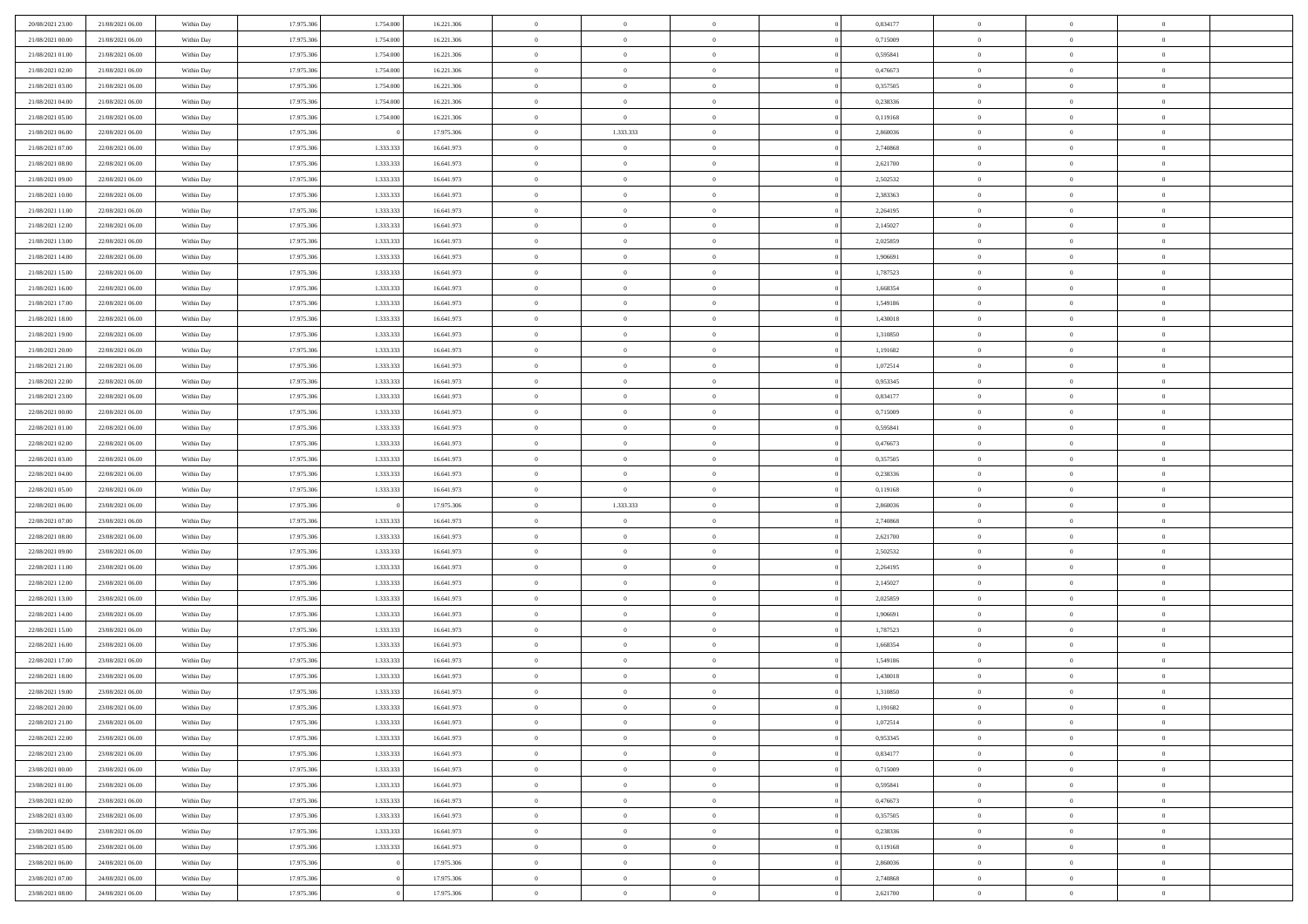| 23/08/2021 09:00 | 24/08/2021 06:00 | Within Day | 17.975.306 | 17.975.306 | $\,$ 0 $\,$    | $\overline{0}$                    | $\overline{0}$ |          | 2,502532 | $\bf{0}$       | $\overline{0}$ | $\,0\,$        |  |
|------------------|------------------|------------|------------|------------|----------------|-----------------------------------|----------------|----------|----------|----------------|----------------|----------------|--|
| 23/08/2021 10:00 | 24/08/2021 06:00 | Within Day | 17.975.306 | 17.975.306 | $\overline{0}$ | $\overline{0}$                    | $\mathbf{0}$   |          | 2,383363 | $\theta$       | $\overline{0}$ | $\theta$       |  |
| 23/08/2021 11:00 | 24/08/2021 06:00 | Within Day | 17.975.306 | 17.975.306 | $\theta$       | $\overline{0}$                    | $\overline{0}$ |          | 2,264195 | $\mathbf{0}$   | $\overline{0}$ | $\overline{0}$ |  |
| 23/08/2021 12:00 | 24/08/2021 06:00 | Within Day | 17.975.306 | 17.975.306 | $\,$ 0 $\,$    | $\overline{0}$                    | $\overline{0}$ |          | 2,145027 | $\bf{0}$       | $\overline{0}$ | $\bf{0}$       |  |
| 23/08/2021 13:00 | 24/08/2021 06:00 | Within Day | 17.975.306 | 17.975.306 | $\bf{0}$       | $\overline{0}$                    | $\mathbf{0}$   |          | 2,025859 | $\bf{0}$       | $\overline{0}$ | $\,0\,$        |  |
| 23/08/2021 14:00 | 24/08/2021 06:00 | Within Day | 17.975.306 | 17.975.306 | $\theta$       | $\overline{0}$                    | $\mathbf{0}$   |          | 1,906691 | $\mathbf{0}$   | $\overline{0}$ | $\overline{0}$ |  |
| 23/08/2021 15:00 | 24/08/2021 06:00 | Within Day | 17.975.306 | 17.975.306 | $\,$ 0 $\,$    | $\overline{0}$                    | $\overline{0}$ |          | 1,787523 | $\bf{0}$       | $\overline{0}$ | $\bf{0}$       |  |
|                  |                  |            |            |            | $\overline{0}$ |                                   |                |          |          |                | $\overline{0}$ | $\overline{0}$ |  |
| 23/08/2021 16:00 | 24/08/2021 06:00 | Within Day | 17.975.306 | 17.975.306 |                | $\overline{0}$                    | $\mathbf{0}$   |          | 1,668354 | $\,$ 0 $\,$    |                |                |  |
| 23/08/2021 17:00 | 24/08/2021 06:00 | Within Day | 17.975.306 | 17.975.306 | $\theta$       | $\overline{0}$                    | $\mathbf{0}$   |          | 1,549186 | $\mathbf{0}$   | $\overline{0}$ | $\overline{0}$ |  |
| 23/08/2021 18:00 | 24/08/2021 06:00 | Within Day | 17.975.306 | 17.975.306 | $\,$ 0 $\,$    | $\overline{0}$                    | $\Omega$       |          | 1,430018 | $\bf{0}$       | $\overline{0}$ | $\bf{0}$       |  |
| 23/08/2021 19:00 | 24/08/2021 06:00 | Within Day | 17.975.306 | 17.975.306 | $\bf{0}$       | $\overline{0}$                    | $\mathbf{0}$   |          | 1,310850 | $\bf{0}$       | $\overline{0}$ | $\theta$       |  |
| 23/08/2021 20:00 | 24/08/2021 06:00 | Within Day | 17.975.306 | 17.975.306 | $\theta$       | $\overline{0}$                    | $\overline{0}$ |          | 1,191682 | $\mathbf{0}$   | $\overline{0}$ | $\overline{0}$ |  |
| 23/08/2021 21:00 | 24/08/2021 06:00 | Within Day | 17.975.306 | 17.975.306 | $\,$ 0 $\,$    | $\overline{0}$                    | $\overline{0}$ |          | 1,072514 | $\bf{0}$       | $\overline{0}$ | $\overline{0}$ |  |
| 23/08/2021 22:00 | 24/08/2021 06:00 | Within Day | 17.975.306 | 17.975.306 | $\bf{0}$       | $\overline{0}$                    | $\mathbf{0}$   |          | 0,953345 | $\bf{0}$       | $\mathbf{0}$   | $\,0\,$        |  |
| 23/08/2021 23:00 | 24/08/2021 06:00 | Within Dav | 17.975.306 | 17.975.306 | $\theta$       | $\overline{0}$                    | $\overline{0}$ |          | 0,834177 | $\mathbf{0}$   | $\overline{0}$ | $\overline{0}$ |  |
| 24/08/2021 00:00 | 24/08/2021 06:00 | Within Day | 17.975.306 | 17.975.306 | $\,$ 0 $\,$    | $\overline{0}$                    | $\Omega$       |          | 0,715009 | $\bf{0}$       | $\overline{0}$ | $\bf{0}$       |  |
| 24/08/2021 01:00 | 24/08/2021 06:00 | Within Day | 17.975.306 | 17.975.306 | $\,$ 0         | $\overline{0}$                    | $\mathbf{0}$   |          | 0,595841 | $\,$ 0 $\,$    | $\overline{0}$ | $\theta$       |  |
| 24/08/2021 02:00 | 24/08/2021 06:00 | Within Day | 17.975.306 | 17.975.306 | $\theta$       | $\overline{0}$                    | $\mathbf{0}$   |          | 0,476673 | $\mathbf{0}$   | $\overline{0}$ | $\overline{0}$ |  |
| 24/08/2021 03:00 | 24/08/2021 06:00 | Within Day | 17.975.306 | 17.975.306 | $\,$ 0 $\,$    | $\mathbf{1}$                      | $\Omega$       |          | 0,357505 | $\bf{0}$       | $\overline{0}$ | $\bf{0}$       |  |
| 24/08/2021 04:00 | 24/08/2021 06:00 | Within Day | 17.975.306 | 17.975.305 | $\overline{0}$ | $\overline{0}$                    | $\mathbf{0}$   |          | 0,238336 | $\bf{0}$       | $\mathbf{0}$   | $\overline{0}$ |  |
| 24/08/2021 05:00 | 24/08/2021 06:00 | Within Day | 17.975.306 | 17.975.305 | $\theta$       | $\overline{0}$                    | $\overline{0}$ |          | 0,119168 | $\mathbf{0}$   | $\overline{0}$ | $\overline{0}$ |  |
| 24/08/2021 06:00 | 25/08/2021 06:00 | Within Day | 17.975.306 | 17.975.306 | $\,$ 0 $\,$    | $\overline{0}$                    | $\overline{0}$ |          | 2,860036 | $\bf{0}$       | $\overline{0}$ | $\bf{0}$       |  |
| 24/08/2021 07:00 | 25/08/2021 06:00 | Within Day | 17.975.306 | 17.975.306 | $\bf{0}$       | $\overline{0}$                    | $\mathbf{0}$   |          | 2,740868 | $\bf{0}$       | $\overline{0}$ | $\,0\,$        |  |
| 24/08/2021 09:00 | 25/08/2021 06:00 | Within Dav | 17.975.306 | 17.975.306 | $\theta$       | $\overline{0}$                    | $\mathbf{0}$   |          | 2,502532 | $\mathbf{0}$   | $\overline{0}$ | $\overline{0}$ |  |
| 24/08/2021 10:00 | 25/08/2021 06:00 | Within Day | 17.975.306 | 17.975.306 | $\,$ 0 $\,$    | $\overline{0}$                    | $\overline{0}$ |          | 2,383363 | $\bf{0}$       | $\overline{0}$ | $\bf{0}$       |  |
| 24/08/2021 11:00 | 25/08/2021 06:00 | Within Day | 17.975.306 | 17.975.306 | $\,$ 0         | $\overline{0}$                    | $\mathbf{0}$   |          | 2,264195 | $\mathbf{0}$   | $\overline{0}$ | $\overline{0}$ |  |
| 24/08/2021 12:00 | 25/08/2021 06:00 | Within Day | 17.975.306 | 17.975.306 | $\theta$       | $\overline{0}$                    | $\mathbf{0}$   |          | 2,145027 | $\mathbf{0}$   | $\overline{0}$ | $\overline{0}$ |  |
| 24/08/2021 13:00 | 25/08/2021 06:00 | Within Day | 17.975.306 | 17.975.306 | $\,$ 0 $\,$    | $\overline{0}$                    | $\Omega$       |          | 2,025859 | $\bf{0}$       | $\overline{0}$ | $\bf{0}$       |  |
| 24/08/2021 14:00 | 25/08/2021 06:00 | Within Day | 17.975.306 | 17.975.306 | $\bf{0}$       | $\overline{0}$                    | $\mathbf{0}$   |          | 1,906691 | $\bf{0}$       | $\mathbf{0}$   | $\overline{0}$ |  |
| 24/08/2021 15:00 | 25/08/2021 06:00 | Within Dav | 17.975.306 | 17.975.306 | $\theta$       | $\overline{0}$                    | $\overline{0}$ |          | 1,787523 | $\mathbf{0}$   | $\overline{0}$ | $\overline{0}$ |  |
| 24/08/2021 16:00 | 25/08/2021 06:00 | Within Day | 17.975.306 | 17.975.306 | $\theta$       | $\overline{0}$                    | $\overline{0}$ |          | 1,668354 | $\,$ 0         | $\overline{0}$ | $\,$ 0 $\,$    |  |
| 24/08/2021 17:00 | 25/08/2021 06:00 | Within Day | 17.975.306 | 17.975.306 | $\bf{0}$       | $\overline{0}$                    | $\mathbf{0}$   |          | 1,549186 | $\bf{0}$       | $\mathbf{0}$   | $\overline{0}$ |  |
| 24/08/2021 18:00 | 25/08/2021 06:00 | Within Dav | 17.975.306 | 17.975.306 | $\theta$       | $\overline{0}$                    | $\overline{0}$ |          | 1,430018 | $\mathbf{0}$   | $\overline{0}$ | $\overline{0}$ |  |
|                  |                  |            |            |            | $\theta$       | $\overline{0}$                    | $\overline{0}$ |          |          | $\,$ 0         | $\overline{0}$ | $\theta$       |  |
| 24/08/2021 19:00 | 25/08/2021 06:00 | Within Day | 17.975.306 | 17.975.306 |                |                                   |                |          | 1,310850 |                | $\overline{0}$ | $\overline{0}$ |  |
| 24/08/2021 20:00 | 25/08/2021 06:00 | Within Day | 17.975.306 | 17.975.306 | $\bf{0}$       | $\overline{0}$                    | $\mathbf{0}$   |          | 1,191682 | $\mathbf{0}$   |                |                |  |
| 24/08/2021 21:00 | 25/08/2021 06:00 | Within Day | 17.975.306 | 17.975.306 | $\theta$       | $\overline{0}$                    | $\mathbf{0}$   |          | 1,072514 | $\mathbf{0}$   | $\overline{0}$ | $\overline{0}$ |  |
| 24/08/2021 22:00 | 25/08/2021 06:00 | Within Day | 17.975.306 | 17.975.306 | $\theta$       | $\overline{0}$                    | $\overline{0}$ |          | 0,953345 | $\,$ 0         | $\overline{0}$ | $\theta$       |  |
| 24/08/2021 23:00 | 25/08/2021 06:00 | Within Day | 17.975.306 | 17.975.306 | $\bf{0}$       | $\overline{0}$                    | $\mathbf{0}$   |          | 0,834177 | $\bf{0}$       | $\mathbf{0}$   | $\overline{0}$ |  |
| 25/08/2021 00:00 | 25/08/2021 06:00 | Within Day | 17.975.306 | 17.975.306 | $\theta$       | $\overline{0}$                    | $\overline{0}$ |          | 0,715009 | $\mathbf{0}$   | $\overline{0}$ | $\overline{0}$ |  |
| 25/08/2021 01:00 | 25/08/2021 06:00 | Within Day | 17.975.306 | 17.975.306 | $\,$ 0 $\,$    | $\overline{0}$                    | $\overline{0}$ |          | 0,595841 | $\,$ 0         | $\overline{0}$ | $\,$ 0 $\,$    |  |
| 25/08/2021 02:00 | 25/08/2021 06:00 | Within Day | 17.975.306 | 17.975.306 | $\,$ 0         | $\,$ 0 $\,$                       | $\overline{0}$ |          | 0,476673 | $\,$ 0 $\,$    | $\overline{0}$ | $\overline{0}$ |  |
| 25/08/2021 03:00 | 25/08/2021 06:00 | Within Day | 17.975.306 | 17.975.306 | $\theta$       | $\overline{0}$                    | $\mathbf{0}$   |          | 0,357505 | $\mathbf{0}$   | $\overline{0}$ | $\overline{0}$ |  |
| 25/08/2021 04:00 | 25/08/2021 06:00 | Within Day | 17.975.306 | 17.975.306 | $\theta$       | $\overline{0}$                    | $\overline{0}$ |          | 0,238336 | $\,$ 0         | $\overline{0}$ | $\theta$       |  |
| 25/08/2021 05:00 | 25/08/2021 06:00 | Within Day | 17.975.306 | 17.975.306 | $\bf{0}$       | $\,$ 0 $\,$                       | $\mathbf{0}$   |          | 0,119168 | $\,$ 0 $\,$    | $\overline{0}$ | $\overline{0}$ |  |
| 25/08/2021 06:00 | 26/08/2021 06:00 | Within Day | 17.975.306 | 17.975.306 | $\overline{0}$ | $\theta$                          |                |          | 2,860036 | $\overline{0}$ | $\theta$       | $\theta$       |  |
| 25/08/2021 07:00 | 26/08/2021 06:00 | Within Day | 17.975.306 | 17.975.306 | $\,$ 0 $\,$    | $\overline{0}$                    | $\overline{0}$ |          | 2,740868 | $\,$ 0 $\,$    | $\bf{0}$       | $\,$ 0 $\,$    |  |
| 25/08/2021 08:00 | 26/08/2021 06:00 | Within Day | 17.975.306 | 17.975.306 | $\overline{0}$ | $\hspace{0.1cm} 0 \hspace{0.1cm}$ | $\overline{0}$ |          | 2,621700 | $\,$ 0 $\,$    | $\overline{0}$ | $\overline{0}$ |  |
| 25/08/2021 09:00 | 26/08/2021 06:00 | Within Day | 17.975.306 | 17.975.306 | $\mathbf{0}$   | $\overline{0}$                    | $\overline{0}$ |          | 2,502532 | $\,$ 0 $\,$    | $\bf{0}$       | $\mathbf{0}$   |  |
| 25/08/2021 10:00 | 26/08/2021 06:00 | Within Day | 17.975.306 | 17.975.306 | $\,$ 0 $\,$    | $\overline{0}$                    | $\overline{0}$ | $\theta$ | 2,383363 | $\,$ 0 $\,$    | $\bf{0}$       | $\,$ 0 $\,$    |  |
| 25/08/2021 11:00 | 26/08/2021 06:00 | Within Day | 17.975.306 | 17.975.306 | $\,$ 0 $\,$    | $\,$ 0 $\,$                       | $\overline{0}$ |          | 2,264195 | $\,$ 0 $\,$    | $\overline{0}$ | $\overline{0}$ |  |
| 25/08/2021 12:00 | 26/08/2021 06:00 | Within Day | 17.975.306 | 17.975.306 | $\mathbf{0}$   | $\overline{0}$                    | $\overline{0}$ |          | 2,145027 | $\mathbf{0}$   | $\bf{0}$       | $\overline{0}$ |  |
| 25/08/2021 13:00 | 26/08/2021 06:00 | Within Day | 17.975.306 | 17.975.306 | $\,$ 0 $\,$    | $\overline{0}$                    | $\overline{0}$ |          | 2,025859 | $\,$ 0 $\,$    | $\bf{0}$       | $\,$ 0 $\,$    |  |
| 25/08/2021 14:00 | 26/08/2021 06:00 | Within Day | 17.975.306 | 17.975.306 | $\overline{0}$ | $\overline{0}$                    | $\overline{0}$ |          | 1,906691 | $\,$ 0 $\,$    | $\overline{0}$ | $\mathbf{0}$   |  |
| 25/08/2021 15:00 | 26/08/2021 06:00 | Within Day | 17.975.306 | 17.975.306 | $\,$ 0 $\,$    | $\overline{0}$                    | $\overline{0}$ |          | 1,787523 | $\,$ 0 $\,$    | $\bf{0}$       | $\overline{0}$ |  |
| 25/08/2021 16:00 | 26/08/2021 06:00 | Within Day | 17.975.306 | 17.975.306 | $\,$ 0 $\,$    | $\overline{0}$                    | $\overline{0}$ |          | 1,668354 | $\,$ 0 $\,$    | $\bf{0}$       | $\,$ 0 $\,$    |  |
| 25/08/2021 17:00 | 26/08/2021 06:00 | Within Day | 17.975.306 | 17.975.306 | $\,$ 0 $\,$    | $\,$ 0 $\,$                       | $\overline{0}$ |          | 1,549186 | $\,$ 0 $\,$    | $\overline{0}$ | $\overline{0}$ |  |
| 25/08/2021 18:00 | 26/08/2021 06:00 | Within Day | 17.975.306 | 17.975.306 | $\theta$       | $\overline{0}$                    | $\overline{0}$ |          | 1,430018 | $\,$ 0 $\,$    | $\mathbf{0}$   | $\overline{0}$ |  |
|                  |                  |            |            |            |                |                                   |                |          |          |                |                |                |  |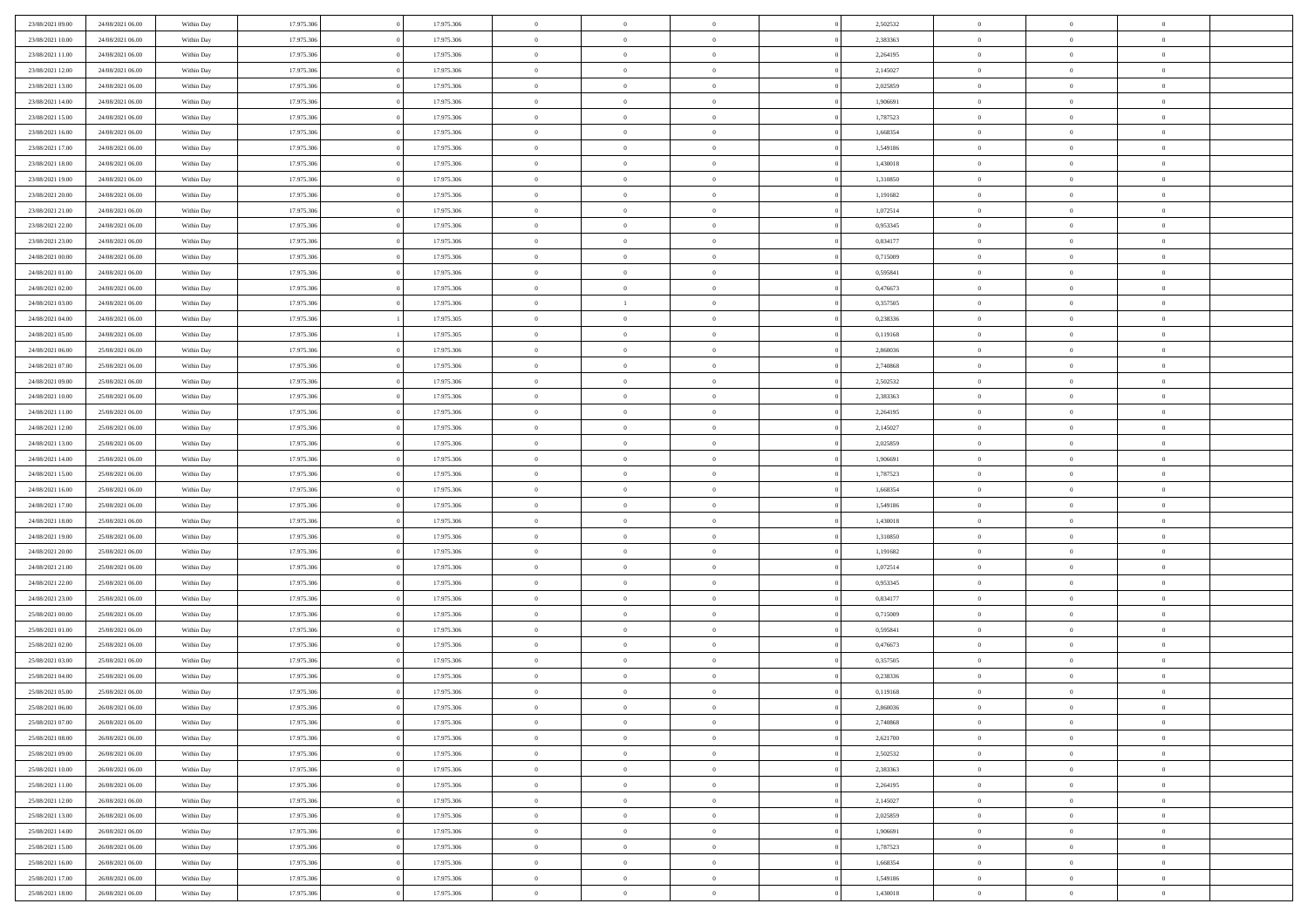| 25/08/2021 19:00 | 26/08/2021 06:00 | Within Day | 17.975.306 | 17.975.306 | $\,$ 0 $\,$    | $\overline{0}$                    | $\overline{0}$ |          | 1,310850 | $\bf{0}$       | $\overline{0}$ | $\,0\,$        |  |
|------------------|------------------|------------|------------|------------|----------------|-----------------------------------|----------------|----------|----------|----------------|----------------|----------------|--|
| 25/08/2021 20:00 | 26/08/2021 06:00 | Within Day | 17.975.306 | 17.975.306 | $\overline{0}$ | $\overline{0}$                    | $\mathbf{0}$   |          | 1,191682 | $\theta$       | $\overline{0}$ | $\theta$       |  |
| 25/08/2021 21:00 | 26/08/2021 06:00 | Within Day | 17.975.306 | 17.975.306 | $\theta$       | $\overline{0}$                    | $\overline{0}$ |          | 1,072514 | $\mathbf{0}$   | $\overline{0}$ | $\overline{0}$ |  |
| 25/08/2021 22:00 | 26/08/2021 06:00 | Within Day | 17.975.306 | 17.975.306 | $\,$ 0 $\,$    | $\overline{0}$                    | $\overline{0}$ |          | 0,953345 | $\bf{0}$       | $\overline{0}$ | $\bf{0}$       |  |
| 25/08/2021 23:00 | 26/08/2021 06:00 | Within Day | 17.975.306 | 17.975.306 | $\bf{0}$       | $\overline{0}$                    | $\mathbf{0}$   |          | 0,834177 | $\bf{0}$       | $\overline{0}$ | $\,0\,$        |  |
| 26/08/2021 00:00 | 26/08/2021 06:00 | Within Dav | 17.975.306 | 17.975.306 | $\theta$       | $\overline{0}$                    | $\mathbf{0}$   |          | 0,715009 | $\mathbf{0}$   | $\overline{0}$ | $\overline{0}$ |  |
| 26/08/2021 01:00 | 26/08/2021 06:00 | Within Day | 17.975.306 | 17.975.306 | $\,$ 0 $\,$    | $\overline{0}$                    | $\overline{0}$ |          | 0,595841 | $\bf{0}$       | $\overline{0}$ | $\bf{0}$       |  |
|                  |                  |            |            | 17.975.306 | $\overline{0}$ | $\overline{0}$                    | $\mathbf{0}$   |          |          | $\,$ 0 $\,$    | $\overline{0}$ | $\theta$       |  |
| 26/08/2021 02:00 | 26/08/2021 06:00 | Within Day | 17.975.306 |            |                |                                   |                |          | 0,476673 |                |                |                |  |
| 26/08/2021 03:00 | 26/08/2021 06:00 | Within Day | 17.975.306 | 17.975.306 | $\theta$       | $\overline{0}$                    | $\mathbf{0}$   |          | 0,357505 | $\mathbf{0}$   | $\overline{0}$ | $\overline{0}$ |  |
| 26/08/2021 04:00 | 26/08/2021 06:00 | Within Day | 17.975.306 | 17.975.306 | $\,$ 0 $\,$    | $\overline{0}$                    | $\Omega$       |          | 0,238336 | $\bf{0}$       | $\overline{0}$ | $\bf{0}$       |  |
| 26/08/2021 05:00 | 26/08/2021 06:00 | Within Day | 17.975.306 | 17.975.306 | $\bf{0}$       | $\overline{0}$                    | $\mathbf{0}$   |          | 0,119168 | $\bf{0}$       | $\mathbf{0}$   | $\theta$       |  |
| 26/08/2021 06:00 | 27/08/2021 06:00 | Within Day | 17.975.306 | 17.975.306 | $\theta$       | $\overline{0}$                    | $\overline{0}$ |          | 2,860036 | $\mathbf{0}$   | $\overline{0}$ | $\overline{0}$ |  |
| 26/08/2021 07:00 | 27/08/2021 06:00 | Within Day | 17.975.306 | 17.975.306 | $\,$ 0 $\,$    | $\overline{0}$                    | $\overline{0}$ |          | 2,740868 | $\bf{0}$       | $\overline{0}$ | $\bf{0}$       |  |
| 26/08/2021 08:00 | 27/08/2021 06:00 | Within Day | 17.975.306 | 17.975.306 | $\bf{0}$       | $\overline{0}$                    | $\mathbf{0}$   |          | 2,621700 | $\bf{0}$       | $\mathbf{0}$   | $\,0\,$        |  |
| 26/08/2021 09:00 | 27/08/2021 06:00 | Within Dav | 17.975.306 | 17.975.306 | $\theta$       | $\overline{0}$                    | $\overline{0}$ |          | 2,502532 | $\mathbf{0}$   | $\overline{0}$ | $\overline{0}$ |  |
| 26/08/2021 10:00 | 27/08/2021 06:00 | Within Day | 17.975.306 | 17.975.306 | $\,$ 0 $\,$    | $\overline{0}$                    | $\Omega$       |          | 2,383363 | $\bf{0}$       | $\overline{0}$ | $\bf{0}$       |  |
| 26/08/2021 11:00 | 27/08/2021 06:00 | Within Day | 17.975.306 | 17.975.306 | $\,$ 0         | $\overline{0}$                    | $\mathbf{0}$   |          | 2,264195 | $\,$ 0 $\,$    | $\overline{0}$ | $\theta$       |  |
| 26/08/2021 12:00 | 27/08/2021 06:00 | Within Day | 17.975.306 | 17.975.306 | $\theta$       | $\overline{0}$                    | $\mathbf{0}$   |          | 2,145027 | $\mathbf{0}$   | $\overline{0}$ | $\overline{0}$ |  |
| 26/08/2021 13:00 | 27/08/2021 06:00 | Within Day | 17.975.306 | 17.975.306 | $\,$ 0 $\,$    | $\overline{0}$                    | $\Omega$       |          | 2,025859 | $\bf{0}$       | $\overline{0}$ | $\bf{0}$       |  |
| 26/08/2021 14:00 | 27/08/2021 06:00 | Within Day | 17.975.306 | 17.975.306 | $\overline{0}$ | $\overline{0}$                    | $\mathbf{0}$   |          | 1,906691 | $\bf{0}$       | $\mathbf{0}$   | $\overline{0}$ |  |
| 26/08/2021 15:00 | 27/08/2021 06:00 | Within Dav | 17.975.306 | 17.975.306 | $\theta$       | $\overline{0}$                    | $\overline{0}$ |          | 1,787523 | $\mathbf{0}$   | $\overline{0}$ | $\overline{0}$ |  |
| 26/08/2021 16:00 | 27/08/2021 06:00 | Within Day | 17.975.306 | 17.975.306 | $\,$ 0 $\,$    | $\overline{0}$                    | $\overline{0}$ |          | 1,668354 | $\bf{0}$       | $\overline{0}$ | $\bf{0}$       |  |
| 26/08/2021 17:00 | 27/08/2021 06:00 | Within Day | 17.975.306 | 17.975.306 | $\bf{0}$       | $\overline{0}$                    | $\mathbf{0}$   |          | 1,549186 | $\bf{0}$       | $\overline{0}$ | $\,0\,$        |  |
| 26/08/2021 18:00 | 27/08/2021 06:00 | Within Dav | 17.975.306 | 17.975.306 | $\theta$       | $\overline{0}$                    | $\mathbf{0}$   |          | 1,430018 | $\mathbf{0}$   | $\overline{0}$ | $\overline{0}$ |  |
| 26/08/2021 19:00 | 27/08/2021 06:00 | Within Day | 17.975.306 | 17.975.306 | $\,$ 0 $\,$    | $\overline{0}$                    | $\overline{0}$ |          | 1,310850 | $\bf{0}$       | $\overline{0}$ | $\bf{0}$       |  |
| 26/08/2021 20:00 | 27/08/2021 06:00 | Within Day | 17.975.306 | 17.975.306 | $\,$ 0         | $\overline{0}$                    | $\mathbf{0}$   |          | 1,191682 | $\bf{0}$       | $\overline{0}$ | $\overline{0}$ |  |
| 26/08/2021 21:00 | 27/08/2021 06:00 | Within Day | 17.975.306 | 17.975.306 | $\theta$       | $\overline{0}$                    | $\mathbf{0}$   |          | 1,072514 | $\mathbf{0}$   | $\overline{0}$ | $\overline{0}$ |  |
| 26/08/2021 22:00 | 27/08/2021 06:00 | Within Day | 17.975.306 | 17.975.306 | $\,$ 0 $\,$    | $\overline{0}$                    | $\Omega$       |          | 0,953345 | $\bf{0}$       | $\overline{0}$ | $\bf{0}$       |  |
| 26/08/2021 23:00 | 27/08/2021 06:00 | Within Day | 17.975.306 | 17.975.306 | $\bf{0}$       | $\overline{0}$                    | $\mathbf{0}$   |          | 0,834177 | $\bf{0}$       | $\mathbf{0}$   | $\overline{0}$ |  |
| 27/08/2021 00:00 | 27/08/2021 06:00 | Within Dav | 17.975.306 | 17.975.306 | $\theta$       | $\overline{0}$                    | $\overline{0}$ |          | 0,715009 | $\mathbf{0}$   | $\overline{0}$ | $\overline{0}$ |  |
| 27/08/2021 01:00 | 27/08/2021 06:00 | Within Day | 17.975.306 | 17.975.306 | $\theta$       | $\overline{0}$                    | $\overline{0}$ |          | 0,595841 | $\,$ 0         | $\overline{0}$ | $\,$ 0 $\,$    |  |
| 27/08/2021 02:00 | 27/08/2021 06:00 | Within Day | 17.975.306 | 17.975.306 | $\bf{0}$       | $\overline{0}$                    | $\mathbf{0}$   |          | 0,476673 | $\bf{0}$       | $\mathbf{0}$   | $\overline{0}$ |  |
| 27/08/2021 03:00 | 27/08/2021 06:00 | Within Dav | 17.975.306 | 17.975.306 | $\theta$       | $\overline{0}$                    | $\overline{0}$ |          | 0,357505 | $\mathbf{0}$   | $\overline{0}$ | $\overline{0}$ |  |
| 27/08/2021 04:00 | 27/08/2021 06:00 | Within Day | 17.975.306 | 17.975.306 | $\theta$       | $\overline{0}$                    | $\overline{0}$ |          | 0,238336 | $\,$ 0         | $\overline{0}$ | $\theta$       |  |
| 27/08/2021 05:00 | 27/08/2021 06:00 | Within Day | 17.975.306 | 17.975.306 | $\bf{0}$       | $\overline{0}$                    | $\mathbf{0}$   |          | 0,119168 | $\mathbf{0}$   | $\overline{0}$ | $\overline{0}$ |  |
| 27/08/2021 06:00 | 28/08/2021 06:00 | Within Day | 17.975.306 | 17.975.306 | $\theta$       | $\overline{0}$                    | $\mathbf{0}$   |          | 2,860036 | $\mathbf{0}$   | $\overline{0}$ | $\overline{0}$ |  |
| 27/08/2021 07:00 | 28/08/2021 06:00 | Within Day | 17.975.306 | 17.975.306 | $\theta$       | $\overline{0}$                    | $\overline{0}$ |          | 2,740868 | $\,$ 0         | $\overline{0}$ | $\theta$       |  |
| 27/08/2021 08:00 | 28/08/2021 06:00 | Within Day | 17.975.306 | 17.975.306 | $\bf{0}$       | $\overline{0}$                    | $\mathbf{0}$   |          | 2,621700 | $\bf{0}$       | $\mathbf{0}$   | $\overline{0}$ |  |
| 27/08/2021 09:00 | 28/08/2021 06:00 | Within Day | 17.975.306 | 17.975.306 | $\theta$       | $\overline{0}$                    | $\overline{0}$ |          | 2,502532 | $\mathbf{0}$   | $\overline{0}$ | $\overline{0}$ |  |
| 27/08/2021 10:00 | 28/08/2021 06:00 | Within Day | 17.975.306 | 17.975.306 | $\,$ 0 $\,$    | $\overline{0}$                    | $\overline{0}$ |          | 2,383363 | $\,$ 0         | $\overline{0}$ | $\,$ 0 $\,$    |  |
| 27/08/2021 11:00 | 28/08/2021 06:00 | Within Day | 17.975.306 | 17.975.306 | $\,$ 0         | $\,$ 0 $\,$                       | $\mathbf{0}$   |          | 2,264195 | $\,$ 0 $\,$    | $\overline{0}$ | $\bf{0}$       |  |
| 27/08/2021 12:00 | 28/08/2021 06:00 | Within Day | 17.975.306 | 17.975.306 | $\theta$       | $\overline{0}$                    | $\mathbf{0}$   |          | 2,145027 | $\mathbf{0}$   | $\overline{0}$ | $\overline{0}$ |  |
| 27/08/2021 13:00 | 28/08/2021 06:00 | Within Day | 17.975.306 | 17.975.306 | $\theta$       | $\overline{0}$                    | $\overline{0}$ |          | 2,025859 | $\,$ 0         | $\overline{0}$ | $\theta$       |  |
| 27/08/2021 14:00 | 28/08/2021 06:00 | Within Day | 17.975.306 | 17.975.306 | $\bf{0}$       | $\overline{0}$                    | $\mathbf{0}$   |          | 1,906691 | $\bf{0}$       | $\overline{0}$ | $\bf{0}$       |  |
| 27/08/2021 15:00 | 28/08/2021 06:00 | Within Day | 17.975.306 | 17.975.306 | $\overline{0}$ | $\theta$                          |                |          | 1,787523 | $\overline{0}$ | $\theta$       | $\theta$       |  |
| 27/08/2021 16:00 | 28/08/2021 06:00 | Within Day | 17.975.306 | 17.975.306 | $\,$ 0 $\,$    | $\overline{0}$                    | $\overline{0}$ |          | 1,668354 | $\,$ 0 $\,$    | $\bf{0}$       | $\,$ 0 $\,$    |  |
| 27/08/2021 17:00 | 28/08/2021 06:00 | Within Day | 17.975.306 | 17.975.306 | $\bf{0}$       | $\hspace{0.1cm} 0 \hspace{0.1cm}$ | $\overline{0}$ |          | 1,549186 | $\,$ 0 $\,$    | $\overline{0}$ | $\overline{0}$ |  |
| 27/08/2021 18:00 | 28/08/2021 06:00 | Within Day | 17.975.306 | 17.975.306 | $\,$ 0 $\,$    | $\overline{0}$                    | $\overline{0}$ |          | 1,430018 | $\,$ 0 $\,$    | $\bf{0}$       | $\mathbf{0}$   |  |
| 27/08/2021 19:00 | 28/08/2021 06:00 | Within Day | 17.975.306 | 17.975.306 | $\,$ 0 $\,$    | $\overline{0}$                    | $\overline{0}$ | $\theta$ | 1,310850 | $\,$ 0 $\,$    | $\bf{0}$       | $\,$ 0 $\,$    |  |
| 27/08/2021 20:00 | 28/08/2021 06:00 | Within Day | 17.975.306 | 17.975.306 | $\,$ 0 $\,$    | $\,$ 0 $\,$                       | $\overline{0}$ |          | 1,191682 | $\,$ 0 $\,$    | $\overline{0}$ | $\overline{0}$ |  |
| 27/08/2021 21:00 | 28/08/2021 06:00 | Within Day | 17.975.306 | 17.975.306 | $\mathbf{0}$   | $\overline{0}$                    | $\overline{0}$ |          | 1,072514 | $\mathbf{0}$   | $\bf{0}$       | $\overline{0}$ |  |
|                  |                  |            |            |            | $\,$ 0 $\,$    |                                   | $\overline{0}$ |          |          |                | $\bf{0}$       | $\,$ 0 $\,$    |  |
| 27/08/2021 22:00 | 28/08/2021 06:00 | Within Day | 17.975.306 | 17.975.306 |                | $\overline{0}$                    |                |          | 0,953345 | $\,$ 0 $\,$    |                |                |  |
| 27/08/2021 23:00 | 28/08/2021 06:00 | Within Day | 17.975.306 | 17.975.306 | $\bf{0}$       | $\overline{0}$                    | $\overline{0}$ |          | 0,834177 | $\,$ 0 $\,$    | $\overline{0}$ | $\mathbf{0}$   |  |
| 28/08/2021 00:00 | 28/08/2021 06:00 | Within Day | 17.975.306 | 17.975.306 | $\,$ 0 $\,$    | $\overline{0}$                    | $\overline{0}$ |          | 0,715009 | $\,$ 0 $\,$    | $\bf{0}$       | $\overline{0}$ |  |
| 28/08/2021 01:00 | 28/08/2021 06:00 | Within Day | 17.975.306 | 17.975.306 | $\,$ 0 $\,$    | $\overline{0}$                    | $\overline{0}$ |          | 0,595841 | $\,$ 0 $\,$    | $\bf{0}$       | $\,$ 0 $\,$    |  |
| 28/08/2021 02:00 | 28/08/2021 06:00 | Within Day | 17.975.306 | 17.975.306 | $\,$ 0 $\,$    | $\,$ 0 $\,$                       | $\overline{0}$ |          | 0,476673 | $\,$ 0 $\,$    | $\overline{0}$ | $\overline{0}$ |  |
| 28/08/2021 03:00 | 28/08/2021 06:00 | Within Day | 17.975.306 | 17.975.306 | $\theta$       | $\overline{0}$                    | $\overline{0}$ |          | 0,357505 | $\,$ 0 $\,$    | $\mathbf{0}$   | $\overline{0}$ |  |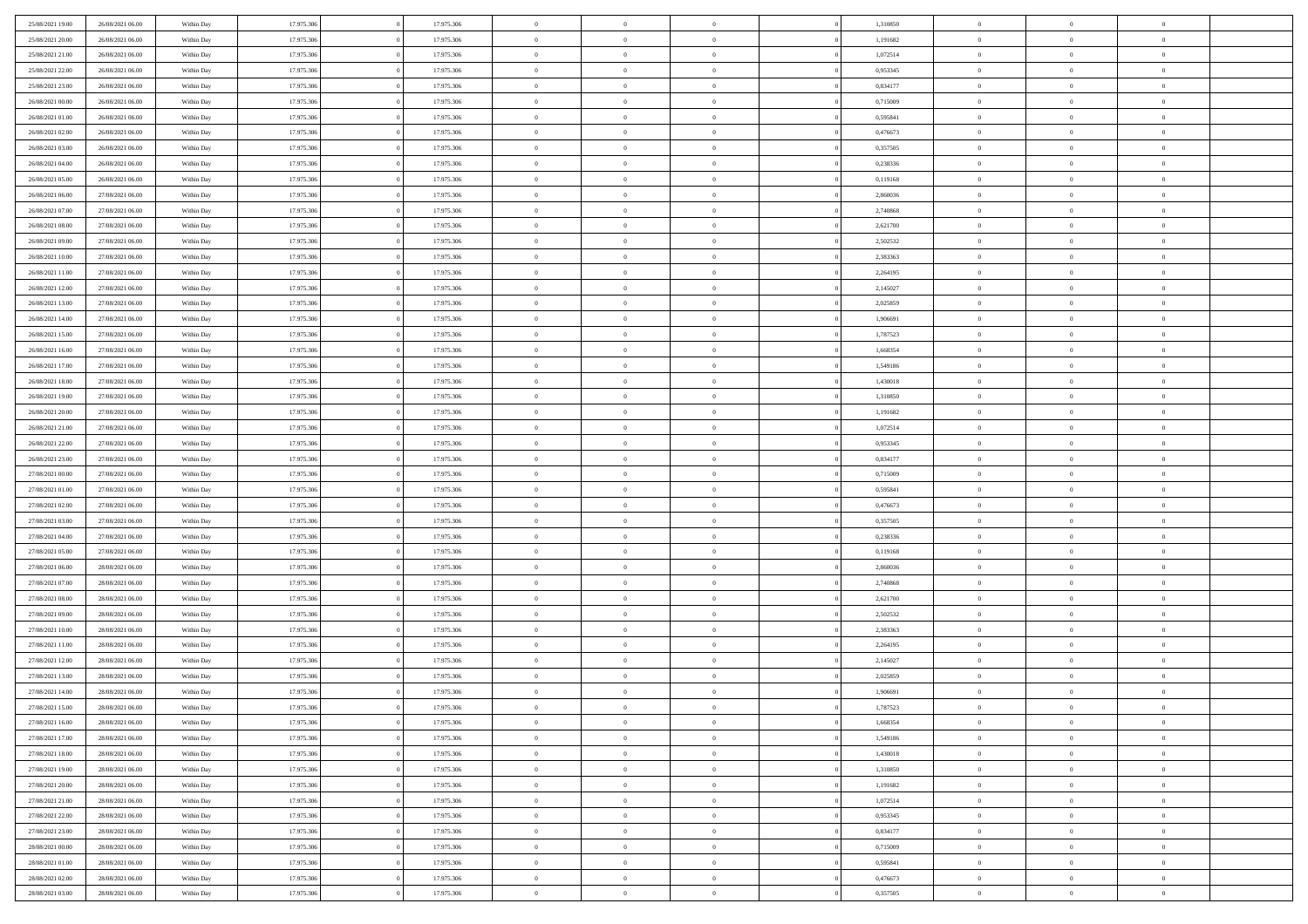| 28/08/2021 04:00 | 28/08/2021 06:00 | Within Day | 17.975.306 | 17.975.306 | $\,$ 0 $\,$    | $\overline{0}$                    | $\overline{0}$ |          | 0,238336 | $\bf{0}$       | $\overline{0}$ | $\,0\,$        |  |
|------------------|------------------|------------|------------|------------|----------------|-----------------------------------|----------------|----------|----------|----------------|----------------|----------------|--|
| 28/08/2021 05:00 | 28/08/2021 06:00 | Within Day | 17.975.306 | 17.975.306 | $\overline{0}$ | $\overline{0}$                    | $\mathbf{0}$   |          | 0,119168 | $\theta$       | $\overline{0}$ | $\theta$       |  |
| 28/08/2021 06:00 | 29/08/2021 06:00 | Within Day | 17.975.306 | 17.975.306 | $\theta$       | $\overline{0}$                    | $\overline{0}$ |          | 2,860036 | $\mathbf{0}$   | $\overline{0}$ | $\overline{0}$ |  |
| 28/08/2021 07:00 | 29/08/2021 06:00 | Within Day | 17.975.306 | 17.975.306 | $\,$ 0 $\,$    | $\overline{0}$                    | $\overline{0}$ |          | 2,740868 | $\bf{0}$       | $\overline{0}$ | $\bf{0}$       |  |
| 28/08/2021 08:00 | 29/08/2021 06:00 | Within Day | 17.975.306 | 17.975.306 | $\bf{0}$       | $\overline{0}$                    | $\mathbf{0}$   |          | 2,621700 | $\bf{0}$       | $\overline{0}$ | $\,0\,$        |  |
| 28/08/2021 09:00 | 29/08/2021 06:00 | Within Day | 17.975.306 | 17.975.306 | $\theta$       | $\overline{0}$                    | $\mathbf{0}$   |          | 2,502532 | $\mathbf{0}$   | $\overline{0}$ | $\overline{0}$ |  |
| 28/08/2021 12:00 | 29/08/2021 06:00 | Within Day | 17.975.306 | 17.975.306 | $\,$ 0 $\,$    | $\overline{0}$                    | $\overline{0}$ |          | 2,145027 | $\bf{0}$       | $\overline{0}$ | $\bf{0}$       |  |
| 28/08/2021 13:00 | 29/08/2021 06:00 | Within Day | 17.975.306 | 17.975.306 | $\overline{0}$ | $\overline{0}$                    | $\mathbf{0}$   |          | 2,025859 | $\,$ 0 $\,$    | $\overline{0}$ | $\overline{0}$ |  |
| 28/08/2021 14:00 | 29/08/2021 06:00 | Within Day | 17.975.306 | 17.975.306 | $\theta$       | $\overline{0}$                    | $\mathbf{0}$   |          | 1,906691 | $\mathbf{0}$   | $\overline{0}$ | $\overline{0}$ |  |
|                  | 29/08/2021 06:00 |            | 17.975.306 | 17.975.306 | $\,$ 0 $\,$    | $\overline{0}$                    | $\Omega$       |          | 1,787523 | $\bf{0}$       | $\overline{0}$ | $\bf{0}$       |  |
| 28/08/2021 15:00 |                  | Within Day |            |            |                |                                   |                |          |          |                | $\overline{0}$ |                |  |
| 28/08/2021 16:00 | 29/08/2021 06:00 | Within Day | 17.975.306 | 17.975.306 | $\bf{0}$       | $\overline{0}$                    | $\mathbf{0}$   |          | 1,668354 | $\bf{0}$       |                | $\theta$       |  |
| 28/08/2021 17:00 | 29/08/2021 06:00 | Within Day | 17.975.306 | 17.975.306 | $\theta$       | $\overline{0}$                    | $\overline{0}$ |          | 1,549186 | $\mathbf{0}$   | $\overline{0}$ | $\overline{0}$ |  |
| 28/08/2021 18:00 | 29/08/2021 06:00 | Within Day | 17.975.306 | 17.975.306 | $\,$ 0 $\,$    | $\overline{0}$                    | $\overline{0}$ |          | 1,430018 | $\bf{0}$       | $\overline{0}$ | $\overline{0}$ |  |
| 28/08/2021 19:00 | 29/08/2021 06:00 | Within Day | 17.975.306 | 17.975.306 | $\bf{0}$       | $\overline{0}$                    | $\mathbf{0}$   |          | 1,310850 | $\bf{0}$       | $\mathbf{0}$   | $\,0\,$        |  |
| 28/08/2021 20:00 | 29/08/2021 06:00 | Within Dav | 17.975.306 | 17.975.306 | $\theta$       | $\overline{0}$                    | $\overline{0}$ |          | 1,191682 | $\mathbf{0}$   | $\overline{0}$ | $\overline{0}$ |  |
| 28/08/2021 21:00 | 29/08/2021 06:00 | Within Day | 17.975.306 | 17.975.306 | $\,$ 0 $\,$    | $\overline{0}$                    | $\Omega$       |          | 1,072514 | $\bf{0}$       | $\overline{0}$ | $\bf{0}$       |  |
| 28/08/2021 22:00 | 29/08/2021 06:00 | Within Day | 17.975.306 | 17.975.306 | $\,$ 0         | $\overline{0}$                    | $\mathbf{0}$   |          | 0,953345 | $\,$ 0 $\,$    | $\overline{0}$ | $\theta$       |  |
| 28/08/2021 23:00 | 29/08/2021 06:00 | Within Day | 17.975.306 | 17.975.306 | $\theta$       | $\overline{0}$                    | $\mathbf{0}$   |          | 0,834177 | $\mathbf{0}$   | $\overline{0}$ | $\overline{0}$ |  |
| 29/08/2021 00:00 | 29/08/2021 06:00 | Within Day | 17.975.306 | 17.975.306 | $\,$ 0 $\,$    | $\overline{0}$                    | $\Omega$       |          | 0,715009 | $\bf{0}$       | $\overline{0}$ | $\bf{0}$       |  |
| 29/08/2021 01:00 | 29/08/2021 06:00 | Within Day | 17.975.306 | 17.975.306 | $\overline{0}$ | $\overline{0}$                    | $\mathbf{0}$   |          | 0,595841 | $\bf{0}$       | $\mathbf{0}$   | $\overline{0}$ |  |
| 29/08/2021 02:00 | 29/08/2021 06:00 | Within Day | 17.975.306 | 17.975.306 | $\theta$       | $\overline{0}$                    | $\overline{0}$ |          | 0,476673 | $\mathbf{0}$   | $\overline{0}$ | $\overline{0}$ |  |
| 29/08/2021 03:00 | 29/08/2021 06:00 | Within Day | 17.975.306 | 17.975.306 | $\,$ 0 $\,$    | $\overline{0}$                    | $\overline{0}$ |          | 0,357505 | $\bf{0}$       | $\overline{0}$ | $\bf{0}$       |  |
| 29/08/2021 04:00 | 29/08/2021 06:00 | Within Day | 17.975.306 | 17.975.306 | $\bf{0}$       | $\overline{0}$                    | $\mathbf{0}$   |          | 0,238336 | $\bf{0}$       | $\overline{0}$ | $\,0\,$        |  |
| 29/08/2021 05:00 | 29/08/2021 06:00 | Within Dav | 17.975.306 | 17.975.306 | $\theta$       | $\overline{0}$                    | $\mathbf{0}$   |          | 0,119168 | $\mathbf{0}$   | $\overline{0}$ | $\overline{0}$ |  |
| 29/08/2021 06:00 | 30/08/2021 06:00 | Within Day | 17.975.306 | 17.975.306 | $\,$ 0 $\,$    | $\overline{0}$                    | $\overline{0}$ |          | 2,860036 | $\bf{0}$       | $\overline{0}$ | $\bf{0}$       |  |
| 29/08/2021 07:00 | 30/08/2021 06:00 | Within Day | 17.975.306 | 17.975.306 | $\,$ 0         | $\overline{0}$                    | $\mathbf{0}$   |          | 2,740868 | $\bf{0}$       | $\overline{0}$ | $\overline{0}$ |  |
| 29/08/2021 08:00 | 30/08/2021 06:00 | Within Day | 17.975.306 | 17.975.306 | $\theta$       | $\overline{0}$                    | $\mathbf{0}$   |          | 2,621700 | $\mathbf{0}$   | $\overline{0}$ | $\overline{0}$ |  |
| 29/08/2021 09:00 | 30/08/2021 06:00 | Within Day | 17.975.306 | 17.975.306 | $\,$ 0 $\,$    | $\overline{0}$                    | $\Omega$       |          | 2,502532 | $\bf{0}$       | $\overline{0}$ | $\bf{0}$       |  |
| 29/08/2021 11:00 | 30/08/2021 06:00 | Within Day | 17.975.306 | 17.975.306 | $\bf{0}$       | $\overline{0}$                    | $\mathbf{0}$   |          | 2,264195 | $\bf{0}$       | $\mathbf{0}$   | $\overline{0}$ |  |
| 29/08/2021 12:00 | 30/08/2021 06:00 | Within Day | 17.975.306 | 17.975.306 | $\theta$       | $\overline{0}$                    | $\overline{0}$ |          | 2,145027 | $\mathbf{0}$   | $\overline{0}$ | $\overline{0}$ |  |
| 29/08/2021 13:00 | 30/08/2021 06:00 | Within Day | 17.975.306 | 17.975.306 | $\theta$       | $\overline{0}$                    | $\overline{0}$ |          | 2,025859 | $\,$ 0         | $\overline{0}$ | $\,$ 0 $\,$    |  |
| 29/08/2021 14:00 | 30/08/2021 06:00 | Within Day | 17.975.306 | 17.975.306 | $\bf{0}$       | $\overline{0}$                    | $\mathbf{0}$   |          | 1,906691 | $\bf{0}$       | $\mathbf{0}$   | $\overline{0}$ |  |
| 29/08/2021 15:00 | 30/08/2021 06:00 | Within Dav | 17.975.306 | 17.975.306 | $\theta$       | $\overline{0}$                    | $\overline{0}$ |          | 1,787523 | $\mathbf{0}$   | $\overline{0}$ | $\overline{0}$ |  |
| 29/08/2021 16:00 | 30/08/2021 06:00 | Within Day | 17.975.306 | 17.975.306 | $\theta$       | $\overline{0}$                    | $\overline{0}$ |          | 1,668354 | $\,$ 0         | $\overline{0}$ | $\theta$       |  |
| 29/08/2021 17:00 | 30/08/2021 06:00 | Within Day | 17.975.306 | 17.975.306 | $\bf{0}$       | $\overline{0}$                    | $\mathbf{0}$   |          | 1,549186 | $\overline{0}$ | $\overline{0}$ | $\overline{0}$ |  |
| 29/08/2021 18:00 | 30/08/2021 06:00 | Within Day | 17.975.306 | 17.975.306 | $\theta$       | $\overline{0}$                    | $\mathbf{0}$   |          | 1,430018 | $\mathbf{0}$   | $\overline{0}$ | $\overline{0}$ |  |
| 29/08/2021 19:00 | 30/08/2021 06:00 | Within Day | 17.975.306 | 17.975.306 | $\theta$       | $\overline{0}$                    | $\overline{0}$ |          | 1,310850 | $\,$ 0         | $\overline{0}$ | $\theta$       |  |
| 29/08/2021 20:00 | 30/08/2021 06:00 | Within Day | 17.975.306 | 17.975.306 | $\bf{0}$       | $\overline{0}$                    | $\mathbf{0}$   |          | 1,191682 | $\bf{0}$       | $\mathbf{0}$   | $\overline{0}$ |  |
| 29/08/2021 21:00 | 30/08/2021 06:00 | Within Day | 17.975.306 | 17.975.306 | $\theta$       | $\overline{0}$                    | $\overline{0}$ |          | 1,072514 | $\mathbf{0}$   | $\overline{0}$ | $\overline{0}$ |  |
| 29/08/2021 22:00 | 30/08/2021 06:00 | Within Day | 17.975.306 | 17.975.306 | $\,$ 0 $\,$    | $\overline{0}$                    | $\overline{0}$ |          | 0,953345 | $\,$ 0         | $\overline{0}$ | $\,$ 0 $\,$    |  |
| 29/08/2021 23:00 | 30/08/2021 06:00 | Within Day | 17.975.306 | 17.975.306 | $\,$ 0         | $\,$ 0 $\,$                       | $\overline{0}$ |          | 0,834177 | $\,$ 0 $\,$    | $\overline{0}$ | $\overline{0}$ |  |
| 30/08/2021 00:00 | 30/08/2021 06:00 | Within Day | 17.975.306 | 17.975.306 | $\theta$       | $\overline{0}$                    | $\mathbf{0}$   |          | 0,715009 | $\mathbf{0}$   | $\overline{0}$ | $\overline{0}$ |  |
| 30/08/2021 01:00 | 30/08/2021 06:00 | Within Day | 17.975.306 | 17.975.306 | $\theta$       | $\overline{0}$                    | $\overline{0}$ |          | 0,595841 | $\,$ 0         | $\overline{0}$ | $\theta$       |  |
| 30/08/2021 02:00 | 30/08/2021 06:00 | Within Day | 17.975.306 | 17.975.306 | $\bf{0}$       | $\,$ 0 $\,$                       | $\mathbf{0}$   |          | 0,476673 | $\,$ 0 $\,$    | $\overline{0}$ | $\overline{0}$ |  |
| 30/08/2021 03:00 | 30/08/2021 06:00 | Within Day | 17.975.306 | 17.975.306 | $\overline{0}$ | $\theta$                          |                |          | 0,357505 | $\overline{0}$ | $\theta$       | $\theta$       |  |
| 30/08/2021 04:00 | 30/08/2021 06:00 | Within Day | 17.975.306 | 17.975.306 | $\,$ 0 $\,$    | $\overline{0}$                    | $\overline{0}$ |          | 0,238336 | $\,$ 0 $\,$    | $\bf{0}$       | $\,$ 0 $\,$    |  |
| 30/08/2021 05:00 | 30/08/2021 06:00 | Within Day | 17.975.306 | 17.975.306 | $\bf{0}$       | $\hspace{0.1cm} 0 \hspace{0.1cm}$ | $\overline{0}$ |          | 0,119168 | $\,$ 0 $\,$    | $\overline{0}$ | $\overline{0}$ |  |
| 30/08/2021 06:00 | 31/08/2021 06:00 | Within Day | 17.975.306 | 17.975.306 | $\,$ 0 $\,$    | $\overline{0}$                    | $\overline{0}$ |          | 2,860036 | $\,$ 0 $\,$    | $\bf{0}$       | $\mathbf{0}$   |  |
| 30/08/2021 07:00 | 31/08/2021 06:00 | Within Day | 17.975.306 | 17.975.306 | $\,$ 0 $\,$    | $\overline{0}$                    | $\overline{0}$ | $\theta$ | 2,740868 | $\,$ 0 $\,$    | $\bf{0}$       | $\,$ 0 $\,$    |  |
| 30/08/2021 08:00 | 31/08/2021 06:00 | Within Day | 17.975.306 | 17.975.306 | $\,$ 0 $\,$    | $\,$ 0 $\,$                       | $\overline{0}$ |          | 2,621700 | $\,$ 0 $\,$    | $\overline{0}$ | $\overline{0}$ |  |
| 30/08/2021 09:00 | 31/08/2021 06:00 | Within Day | 17.975.306 | 17.975.306 | $\overline{0}$ | $\overline{0}$                    | $\overline{0}$ |          | 2,502532 | $\mathbf{0}$   | $\bf{0}$       | $\overline{0}$ |  |
|                  |                  |            |            |            |                |                                   |                |          |          |                |                |                |  |
| 30/08/2021 10:00 | 31/08/2021 06:00 | Within Day | 17.975.306 | 17.975.306 | $\,$ 0 $\,$    | $\overline{0}$                    | $\overline{0}$ |          | 2,383363 | $\,$ 0 $\,$    | $\bf{0}$       | $\,$ 0 $\,$    |  |
| 30/08/2021 11:00 | 31/08/2021 06:00 | Within Day | 17.975.306 | 17.975.306 | $\,$ 0 $\,$    | $\overline{0}$                    | $\overline{0}$ |          | 2,264195 | $\,$ 0 $\,$    | $\overline{0}$ | $\overline{0}$ |  |
| 30/08/2021 12:00 | 31/08/2021 06:00 | Within Day | 17.975.306 | 17.975.306 | $\mathbf{0}$   | $\overline{0}$                    | $\overline{0}$ |          | 2,145027 | $\,$ 0 $\,$    | $\bf{0}$       | $\overline{0}$ |  |
| 30/08/2021 13:00 | 31/08/2021 06:00 | Within Day | 17.975.306 | 17.975.306 | $\,$ 0 $\,$    | $\overline{0}$                    | $\overline{0}$ |          | 2,025859 | $\,$ 0 $\,$    | $\bf{0}$       | $\,$ 0 $\,$    |  |
| 30/08/2021 14:00 | 31/08/2021 06:00 | Within Day | 17.975.306 | 17.975.306 | $\,$ 0 $\,$    | $\,$ 0 $\,$                       | $\overline{0}$ |          | 1,906691 | $\,$ 0 $\,$    | $\overline{0}$ | $\overline{0}$ |  |
| 30/08/2021 15:00 | 31/08/2021 06:00 | Within Day | 17.975.306 | 17.975.306 | $\theta$       | $\overline{0}$                    | $\overline{0}$ |          | 1,787523 | $\,$ 0 $\,$    | $\overline{0}$ | $\overline{0}$ |  |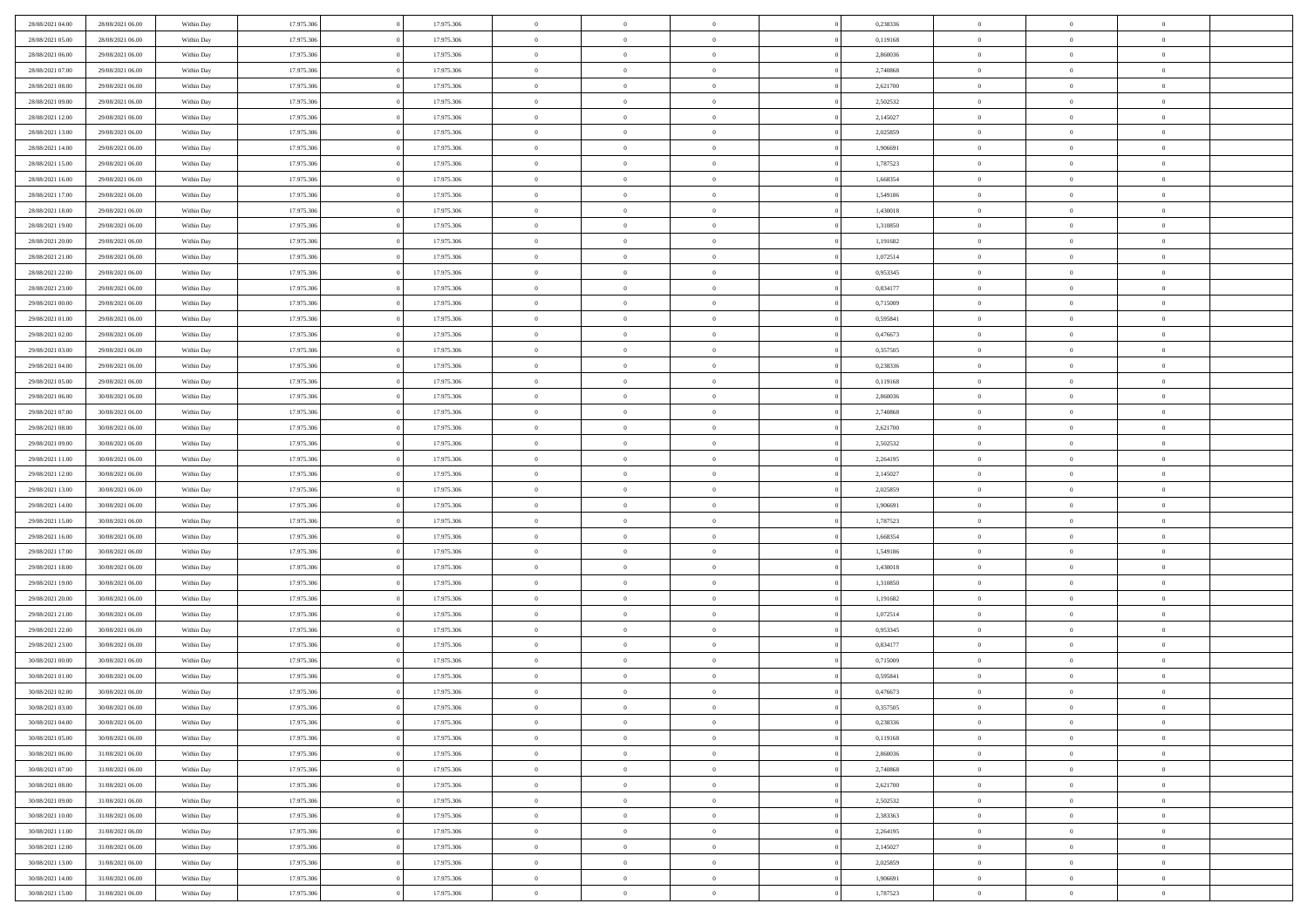| 30/08/2021 16:00 | 31/08/2021 06:00 | Within Day | 17.975.306 | 17.975.306 |            |  | 1,668354 |  |  |
|------------------|------------------|------------|------------|------------|------------|--|----------|--|--|
| 30/08/2021 17:00 | 31/08/2021 06:00 | Within Day | 17.975.306 | 17.975.306 | $\Omega$   |  | 1,549186 |  |  |
| 30/08/2021 18:00 | 31/08/2021 06:00 | Within Day | 17.975.306 | 17.975.306 | $^{\circ}$ |  | 1,430018 |  |  |
| 30/08/2021 19:00 | 31/08/2021 06:00 | Within Day | 17.975.306 | 17.975.306 | $\Omega$   |  | 1,310850 |  |  |
| 30/08/2021 20:00 | 31/08/2021 06:00 | Within Day | 17.975.306 | 17.975.306 | - 0        |  | 1,191682 |  |  |
| 30/08/2021 21:00 | 31/08/2021 06:00 | Within Day | 17.975.306 | 17.975.306 | $^{\circ}$ |  | 1,072514 |  |  |
| 30/08/2021 22:00 | 31/08/2021 06:00 | Within Day | 17.975.306 | 17.975.306 | $^{\circ}$ |  | 0,953345 |  |  |
| 30/08/2021 23:00 | 31/08/2021 06:00 | Within Day | 17.975.306 | 17.975.306 | $\Omega$   |  | 0,834177 |  |  |
| 31/08/2021 00:00 | 31/08/2021 06:00 | Within Day | 17.975.306 | 17.975.306 | $^{\circ}$ |  | 0,715009 |  |  |
| 31/08/2021 01:00 | 31/08/2021 06:00 | Within Day | 17.975.306 | 17.975.306 | $\sqrt{2}$ |  | 0,595841 |  |  |
| 31/08/2021 02:00 | 31/08/2021 06:00 | Within Day | 17.975.306 | 17.975.306 | $\theta$   |  | 0,476673 |  |  |
| 31/08/2021 03:00 | 31/08/2021 06:00 | Within Day | 17.975.306 | 17.975.306 | $^{\circ}$ |  | 0,357505 |  |  |
| 31/08/2021 04:00 | 31/08/2021 06:00 | Within Day | 17.975.306 | 17.975.306 | $\Omega$   |  | 0,238336 |  |  |
| 31/08/2021 06:00 | 01/09/2021 06:00 | Within Day | 17.975.306 | 17.975.306 | $^{\circ}$ |  | 2,860036 |  |  |

(\*) GCV used for the purpose of the conversion does not corresponding to the actual GCV of the Gas Day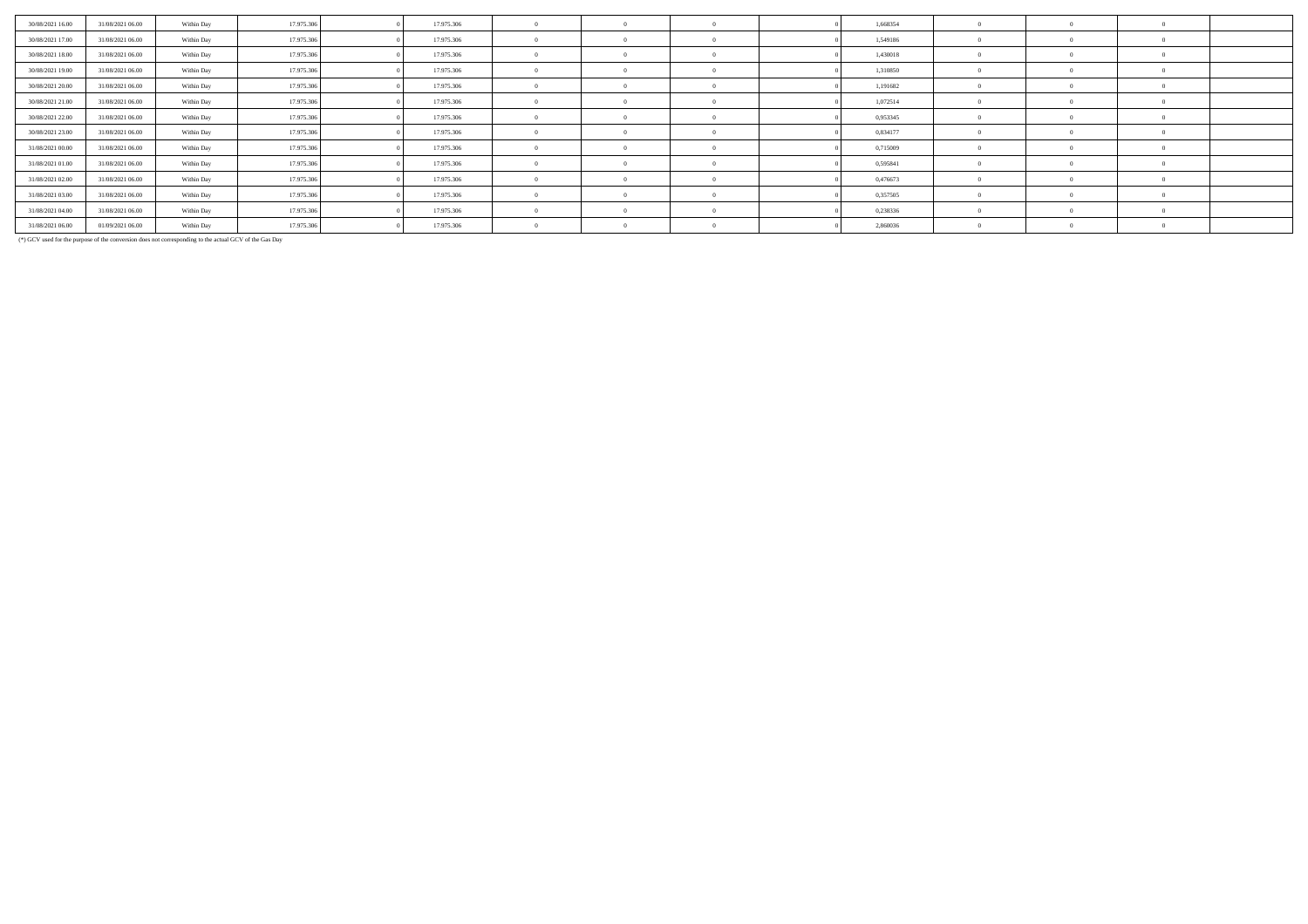## **SNAM RETE GAS**

**Transportation capacity at Exit Point interconnected with foreign pipelines**

**Update to 30/08/2021 of offered and assigned capacity in auction day-ahead and within-day**

**Thermal Year 2020/2021**

(Values in Scm/day (15° C; 1,01325 bar); Prices in c/Scm)

| <b>Exit Point</b> |
|-------------------|
|                   |

**PASSO-GRIES**

| Timeframe        |                  |                     |                            |                                              |            | Offered capacity |                | <b>Assigned capacity</b> | Day-Ahead                                    |                             | Prices                        |                                  |                                    |      |
|------------------|------------------|---------------------|----------------------------|----------------------------------------------|------------|------------------|----------------|--------------------------|----------------------------------------------|-----------------------------|-------------------------------|----------------------------------|------------------------------------|------|
| From             | To               | <b>Auction type</b> | Transportation<br>capacity | <b>Assigned capacity</b><br>(before auction) | Firm       | Interruptible    | Firm           | Interruptible            | <b>Interrupted Capacity</b><br>Interruptible | <b>Reserve price - Firm</b> | <b>Auction premium - Firm</b> | Reserve price -<br>Interruptible | Auction premium -<br>Interruptible | Note |
| 01/08/2021 06:00 | 02/08/2021 06:00 | Day Ahead           | 40.000.000                 |                                              | 40.000.000 | $\mathbf{0}$     | $\overline{0}$ | $\Omega$                 |                                              | 0,012852                    | $\overline{0}$                | 0,012852                         | $\Omega$                           |      |
| 02/08/2021 06:00 | 03/08/2021 06:00 | Day Ahead           | 40.000.000                 |                                              | 18.799.998 | $\Omega$         | $\theta$       | $\Omega$                 |                                              | 0,012852                    | $\overline{0}$                | 0,012852                         | $\theta$                           |      |
| 03/08/2021 06:00 | 04/08/2021 06:00 | Day Ahead           | 40.000.000                 |                                              | 18.799.998 | $\theta$         | $\overline{0}$ | $\overline{0}$           |                                              | 0,012852                    | $\mathbf{0}$                  | 0,012852                         | $\theta$                           |      |
| 04/08/2021 06:00 | 05/08/2021 06:00 | Day Ahead           | 40,000,000                 |                                              | 18.799.998 | $\mathbf{0}$     | $\overline{0}$ | $\overline{0}$           |                                              | 0.012852                    | $\mathbf{0}$                  | 0,012852                         | $\Omega$                           |      |
| 05/08/2021 06:00 | 06/08/2021 06:00 | Day Ahead           | 40.000.000                 |                                              | 18.799.998 | $\bf{0}$         | $\overline{0}$ | $\overline{0}$           |                                              | 0,012852                    | $\mathbf{0}$                  | 0,012852                         | $\theta$                           |      |
| 06/08/2021 06:00 | 07/08/2021 06:00 | Day Ahead           | 40.000.000                 |                                              | 18.799.998 | $\Omega$         | $\overline{0}$ | $\overline{0}$           |                                              | 0,012852                    | $\mathbf{0}$                  | 0,012852                         | $\theta$                           |      |
| 07/08/2021 06:00 | 08/08/2021 06:00 | Day Ahead           | 40.000.000                 |                                              | 40,000,000 | $\theta$         | $\theta$       | $\overline{0}$           |                                              | 0,012852                    | $\overline{0}$                | 0,012852                         | $\Omega$                           |      |
| 08/08/2021 06:00 | 09/08/2021 06:00 | Day Ahead           | 40.000.000                 |                                              | 40.000.000 | $\theta$         | $\overline{0}$ | $\overline{0}$           |                                              | 0,012852                    | $\mathbf{0}$                  | 0,012852                         | $\Omega$                           |      |
| 09/08/2021 06:00 | 10/08/2021 06:00 | Day Ahead           | 40.000.000                 |                                              | 40.000.000 | $\theta$         | $\overline{0}$ | $\overline{0}$           |                                              | 0,012852                    | $\mathbf{0}$                  | 0,012852                         | $\theta$                           |      |
| 10/08/2021 06:00 | 11/08/2021 06:00 | Day Ahead           | 40,000,000                 |                                              | 40,000,000 | $\theta$         | $\theta$       | $\theta$                 |                                              | 0.012852                    | $\theta$                      | 0,012852                         | $\theta$                           |      |
| 11/08/2021 06:00 | 12/08/2021 06:00 | Day Ahead           | 40.000.000                 |                                              | 40.000.000 | $\Omega$         | $\overline{0}$ | $\overline{0}$           |                                              | 0,012852                    | $\overline{0}$                | 0,012852                         | $\theta$                           |      |
| 12/08/2021 06:00 | 13/08/2021 06:00 | Day Ahead           | 40.000.000                 |                                              | 40.000.000 | $\Omega$         | $\theta$       | $\theta$                 |                                              | 0,012852                    | $\overline{0}$                | 0,012852                         | $\theta$                           |      |
| 13/08/2021 06:00 | 14/08/2021 06:00 | Day Ahead           | 40.000.000                 |                                              | 40.000.000 | $\theta$         | $\overline{0}$ | $\Omega$                 |                                              | 0,012852                    | $\overline{0}$                | 0,012852                         | $\Omega$                           |      |
| 14/08/2021 06:00 | 15/08/2021 06:00 | Day Ahead           | 40,000,000                 |                                              | 40,000,000 | $\theta$         | $\overline{0}$ | $\overline{0}$           |                                              | 0.012852                    | $\mathbf{0}$                  | 0,012852                         | $\theta$                           |      |
| 15/08/2021 06:00 | 16/08/2021 06:00 | Day Ahead           | 40.000.000                 |                                              | 40.000.000 | $\overline{0}$   | $\overline{0}$ | $\overline{0}$           |                                              | 0,012852                    | $\mathbf{0}$                  | 0,012852                         | $\theta$                           |      |
| 16/08/2021 06:00 | 17/08/2021 06:00 | Day Ahead           | 40.000.000                 |                                              | 40.000.000 | $\theta$         | $\overline{0}$ | $\overline{0}$           |                                              | 0,012852                    | $\,$ 0 $\,$                   | 0,012852                         | $\theta$                           |      |
| 17/08/2021 06:00 | 18/08/2021 06:00 | Day Ahead           | 40,000,000                 |                                              | 40,000,000 | $\Omega$         | $\theta$       | $\overline{0}$           |                                              | 0,012852                    | $\overline{0}$                | 0,012852                         | $\theta$                           |      |
| 18/08/2021 06:00 | 19/08/2021 06:00 | Day Ahead           | 40.000.000                 |                                              | 40.000.000 | $\theta$         | $\overline{0}$ | $\overline{0}$           |                                              | 0,012852                    | $\mathbf{0}$                  | 0,012852                         | $\theta$                           |      |
| 19/08/2021 06:00 | 20/08/2021 06:00 | Day Ahead           | 40.000.000                 |                                              | 40.000.000 | $\Omega$         | $\overline{0}$ | $\overline{0}$           |                                              | 0,012852                    | $\mathbf{0}$                  | 0,012852                         | $\theta$                           |      |
| 20/08/2021 06:00 | 21/08/2021 06:00 | Day Ahead           | 40.000.000                 |                                              | 40.000.000 | $\theta$         | $\overline{0}$ | $\overline{0}$           |                                              | 0,012852                    | $\mathbf{0}$                  | 0,012852                         | $\theta$                           |      |
| 21/08/2021 06:00 | 22/08/2021 06:00 | Day Ahead           | 40,000,000                 |                                              | 40,000,000 | $\mathbf{0}$     | $\overline{0}$ | $\overline{0}$           |                                              | 0,012852                    | $\,$ 0 $\,$                   | 0,012852                         | $\Omega$                           |      |
| 22/08/2021 06:00 | 23/08/2021 06:00 | Day Ahead           | 40.000.000                 |                                              | 40.000.000 | $\theta$         | $\overline{0}$ | $\overline{0}$           |                                              | 0,012852                    | $\overline{0}$                | 0,012852                         | $\theta$                           |      |
| 23/08/2021 06:00 | 24/08/2021 06:00 | Day Ahead           | 40.000.000                 |                                              | 40.000.000 | $\Omega$         | $\overline{0}$ | $\theta$                 |                                              | 0,012852                    | $\overline{0}$                | 0,012852                         | $\theta$                           |      |
| 24/08/2021 06:00 | 25/08/2021 06:00 | Day Ahead           | 40.000.000                 |                                              | 40,000,000 | $\Omega$         | $\theta$       | $\overline{0}$           |                                              | 0,012852                    | $\theta$                      | 0,012852                         | $\Omega$                           |      |
| 25/08/2021 06:00 | 26/08/2021 06:00 | Day Ahead           | 40,000,000                 |                                              | 40,000,000 | $\Omega$         | $\theta$       | $\overline{0}$           |                                              | 0,012852                    | $\mathbf{0}$                  | 0,012852                         | $\theta$                           |      |
| 26/08/2021 06:00 | 27/08/2021 06:00 | Day Ahead           | 40.000.000                 |                                              | 40.000.000 | $\theta$         | $\overline{0}$ | $\overline{0}$           |                                              | 0,012852                    | $\mathbf{0}$                  | 0,012852                         | $\theta$                           |      |
| 27/08/2021 06:00 | 28/08/2021 06:00 | Day Ahead           | 40,000,000                 |                                              | 40,000,000 | $\Omega$         | $\theta$       | $\theta$                 |                                              | 0.012852                    | $\theta$                      | 0,012852                         | $\theta$                           |      |
| 28/08/2021 06:00 | 29/08/2021 06:00 | Day Ahead           | 40.000.000                 |                                              | 40.000.000 | $\theta$         | $\overline{0}$ | $\overline{0}$           |                                              | 0,012852                    | $\mathbf{0}$                  | 0,012852                         | $\overline{0}$                     |      |
| 29/08/2021 06:00 | 30/08/2021 06:00 | Day Ahead           | 40.000.000                 |                                              | 40.000.000 | $\Omega$         | $\overline{0}$ | $\overline{0}$           |                                              | 0,012852                    | $\mathbf{0}$                  | 0,012852                         | $\theta$                           |      |
| 30/08/2021 06:00 | 31/08/2021 06:00 | Day Ahead           | 40.000.000                 |                                              | 40.000.000 | $\Omega$         | $\overline{0}$ | $\Omega$                 |                                              | 0,012852                    | $\overline{0}$                | 0,012852                         | $\Omega$                           |      |
| 31/08/2021 06:00 | 01/09/2021 06:00 | Day Ahead           | 40,000,000                 |                                              | 40,000,000 | $\overline{0}$   | $\overline{0}$ | $\overline{0}$           |                                              | 0.012852                    | $\mathbf{0}$                  | 0.012852                         | $\Omega$                           |      |
| 01/08/2021 06:00 | 02/08/2021 06:00 | Within Day          | 40,000,000                 |                                              | 39.999.999 | $\mathbf{0}$     | 6.675.825      | $\Omega$                 |                                              | 1,285251                    | $\mathbf{0}$                  | $\overline{0}$                   | $\theta$                           |      |
| 01/08/2021 07:00 | 02/08/2021 06:00 | Within Day          | 40.000.000                 | 6.675.825                                    | 31.935.667 | $\Omega$         | $\overline{0}$ | $\overline{0}$           |                                              | 1,285251                    | $\overline{0}$                | $\theta$                         | $\theta$                           |      |
| 01/08/2021 08:00 | 02/08/2021 06:00 | Within Day          | 40.000.000                 | 6.675.825                                    | 30.547.159 | $\Omega$         | $\overline{0}$ | $\overline{0}$           |                                              | 1,285251                    | $\overline{0}$                | $\theta$                         | $\theta$                           |      |
| 01/08/2021 09:00 | 02/08/2021 06:00 | Within Day          | 40.000.000                 | 6.675.825                                    | 29.158.652 | $\Omega$         | $\theta$       | $\overline{0}$           |                                              | 1,285251                    | $\theta$                      | $\theta$                         | $\theta$                           |      |
| 01/08/2021 11:00 | 02/08/2021 06:00 | Within Day          | 40.000.000                 | 6.675.825                                    | 26.381.638 | $\theta$         | $\overline{0}$ | $\Omega$                 |                                              | 1,285250                    | $\overline{0}$                | $\theta$                         | $\theta$                           |      |
| 01/08/2021 12:00 | 02/08/2021 06:00 | Within Day          | 40,000,000                 | 6.675.825                                    | 24.993.130 | $\theta$         | $\overline{0}$ | $\overline{0}$           |                                              | 1,285251                    | $\mathbf{0}$                  | $\overline{0}$                   | $\theta$                           |      |
| 01/08/2021 13:00 | 02/08/2021 06:00 | Within Day          | 40.000.000                 | 6.675.825                                    | 23,604.623 | $\theta$         | $\theta$       | $\overline{0}$           |                                              | 1,285251                    | $\theta$                      | $\theta$                         | $\Omega$                           |      |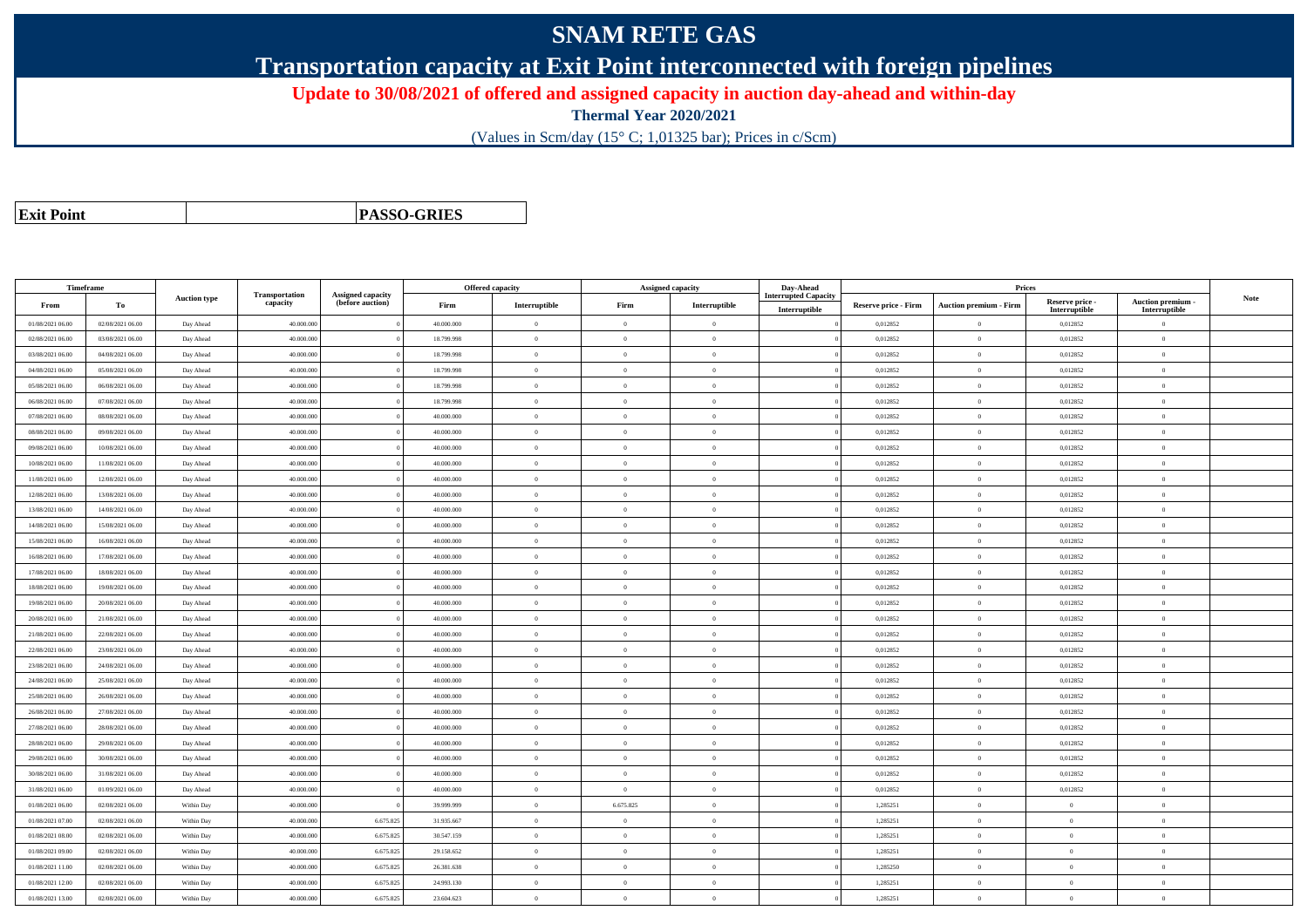| 01/08/2021 14:00                     | 02/08/2021 06:00                     | Within Day               | 40.000.000               | 6.675.825 | 22.216.116           | $\,$ 0 $\,$          | $\overline{0}$                    | $\overline{0}$                 |          | 1,285251             | $\bf{0}$                     | $\overline{0}$                   | $\,0\,$                          |  |
|--------------------------------------|--------------------------------------|--------------------------|--------------------------|-----------|----------------------|----------------------|-----------------------------------|--------------------------------|----------|----------------------|------------------------------|----------------------------------|----------------------------------|--|
| 01/08/2021 15:00                     | 02/08/2021 06:00                     | Within Day               | 40,000,000               | 6.675.825 | 20.827.609           | $\overline{0}$       | $\overline{0}$                    | $\mathbf{0}$                   |          | 1,285251             | $\theta$                     | $\overline{0}$                   | $\theta$                         |  |
| 01/08/2021 16:00                     | 02/08/2021 06:00                     | Within Dav               | 40.000.000               | 6.675.825 | 19.439.101           | $\theta$             | $\overline{0}$                    | $\overline{0}$                 |          | 1,285250             | $\mathbf{0}$                 | $\overline{0}$                   | $\overline{0}$                   |  |
| 01/08/2021 17:00                     | 02/08/2021 06:00                     | Within Day               | 40.000.000               | 6.675.825 | 18.050.594           | $\,$ 0 $\,$          | $\overline{0}$                    | $\overline{0}$                 |          | 1,285250             | $\bf{0}$                     | $\overline{0}$                   | $\bf{0}$                         |  |
| 01/08/2021 18:00                     | 02/08/2021 06:00                     | Within Day               | 40,000,000               | 6.675.825 | 16.662.087           | $\bf{0}$             | $\overline{0}$                    | $\mathbf{0}$                   |          | 1,285251             | $\bf{0}$                     | $\overline{0}$                   | $\,0\,$                          |  |
| 01/08/2021 19:00                     | 02/08/2021 06:00                     | Within Dav               | 40.000.000               | 6.675.825 | 15.273.579           | $\theta$             | 148.908                           | $\mathbf{0}$                   |          | 1,285251             | $\mathbf{0}$                 | $\overline{0}$                   | $\overline{0}$                   |  |
| 01/08/2021 20:00                     | 02/08/2021 06:00                     | Within Day               | 40.000.000               | 6.824.733 | 13.749.701           | $\,$ 0 $\,$          | $\overline{0}$                    | $\overline{0}$                 |          | 1,285251             | $\bf{0}$                     | $\overline{0}$                   | $\bf{0}$                         |  |
| 01/08/2021 21:00                     | 02/08/2021 06:00                     | Within Day               | 40,000,000               | 6.824.733 | 12.374.731           | $\overline{0}$       | $\overline{0}$                    | $\mathbf{0}$                   |          | 1,285251             | $\,$ 0 $\,$                  | $\overline{0}$                   | $\overline{0}$                   |  |
| 01/08/2021 22:00                     | 02/08/2021 06:00                     | Within Day               | 40.000.000               | 6.824.733 | 10.999.761           | $\theta$             | $\overline{0}$                    | $\mathbf{0}$                   |          | 1,285250             | $\mathbf{0}$                 | $\overline{0}$                   | $\overline{0}$                   |  |
| 01/08/2021 23:00                     | 02/08/2021 06:00                     | Within Day               | 40.000.000               | 6.824.733 | 9.624.791            | $\,$ 0 $\,$          | $\overline{0}$                    | $\Omega$                       |          | 1,285250             | $\bf{0}$                     | $\overline{0}$                   | $\bf{0}$                         |  |
| 02/08/2021 00:00                     | 02/08/2021 06:00                     | Within Day               | 40,000,000               | 6.824.733 | 8.249.821            | $\bf{0}$             | $\overline{0}$                    | $\mathbf{0}$                   |          | 1,285251             | $\bf{0}$                     | $\overline{0}$                   | $\theta$                         |  |
| 02/08/2021 01:00                     | 02/08/2021 06:00                     | Within Day               | 40.000.000               | 6.824.733 | 6.874.850            | $\theta$             | $\overline{0}$                    | $\overline{0}$                 |          | 1,285251             | $\mathbf{0}$                 | $\overline{0}$                   | $\overline{0}$                   |  |
| 02/08/2021 02:00                     | 02/08/2021 06:00                     | Within Day               | 40.000.000               | 6.824.733 | 5.499.880            | $\,$ 0 $\,$          | $\overline{0}$                    | $\overline{0}$                 |          | 1,285251             | $\bf{0}$                     | $\overline{0}$                   | $\bf{0}$                         |  |
| 02/08/2021 03:00                     | 02/08/2021 06:00                     | Within Day               | 40,000,000               | 6.824.733 | 4.124.910            | $\bf{0}$             | $\overline{0}$                    | $\mathbf{0}$                   |          | 1,285252             | $\bf{0}$                     | $\mathbf{0}$                     | $\,0\,$                          |  |
| 02/08/2021 04:00                     | 02/08/2021 06:00                     | Within Dav               | 40.000.000               | 6.824.733 | 2.749.940            | $\theta$             | $\overline{0}$                    | $\overline{0}$                 |          | 1,285249             | $\mathbf{0}$                 | $\overline{0}$                   | $\overline{0}$                   |  |
| 02/08/2021 06:00                     | 03/08/2021 06:00                     | Within Day               | 40.000.000               |           | 18.799.997           | $\,$ 0 $\,$          | $\overline{0}$                    | $\Omega$                       |          | 1,285251             | $\bf{0}$                     | $\overline{0}$                   | $\bf{0}$                         |  |
| 02/08/2021 10:00                     | 03/08/2021 06:00                     | Within Day               | 40,000,000               |           | 15.666.664           | $\,$ 0               | $\overline{0}$                    | $\mathbf{0}$                   |          | 1,285250             | $\,$ 0 $\,$                  | $\overline{0}$                   | $\theta$                         |  |
| 02/08/2021 11:00                     | 03/08/2021 06:00                     | Within Day               | 40.000.000               |           | 14.883.331           | $\theta$             | $\overline{0}$                    | $\mathbf{0}$                   |          | 1,285250             | $\mathbf{0}$                 | $\overline{0}$                   | $\overline{0}$                   |  |
| 02/08/2021 12:00                     | 03/08/2021 06:00                     | Within Day               | 40.000.000               |           | 14.099.998           | $\,$ 0 $\,$          | $\overline{0}$                    | $\Omega$                       |          | 1,285251             | $\bf{0}$                     | $\overline{0}$                   | $\bf{0}$                         |  |
| 02/08/2021 13:00                     | 03/08/2021 06:00                     | Within Day               | 40,000,000               |           | 13.316.665           | $\overline{0}$       | $\overline{0}$                    | $\mathbf{0}$                   |          | 1,285251             | $\bf{0}$                     | $\mathbf{0}$                     | $\overline{0}$                   |  |
| 02/08/2021 14:00                     | 03/08/2021 06:00                     | Within Dav               | 40.000.000               |           | 12.533.331           | $\theta$             | $\overline{0}$                    | $\overline{0}$                 |          | 1,285251             | $\mathbf{0}$                 | $\overline{0}$                   | $\overline{0}$                   |  |
| 02/08/2021 15:00                     | 03/08/2021 06:00                     | Within Day               | 40.000.000               |           | 11.749.998           | $\,$ 0 $\,$          | $\overline{0}$                    | $\overline{0}$                 |          | 1,285251             | $\bf{0}$                     | $\overline{0}$                   | $\bf{0}$                         |  |
| 02/08/2021 16:00                     | 03/08/2021 06:00                     | Within Day               | 40,000,000               |           | 10.966.665           | $\bf{0}$             | $\overline{0}$                    | $\mathbf{0}$                   |          | 1,285250             | $\,$ 0 $\,$                  | $\overline{0}$                   | $\,0\,$                          |  |
| 02/08/2021 17:00                     | 03/08/2021 06:00                     | Within Dav               | 40.000.000               |           | 10.183.332           | $\theta$             | $\overline{0}$                    | $\mathbf{0}$                   |          | 1,285250             | $\mathbf{0}$                 | $\overline{0}$                   | $\overline{0}$                   |  |
| 02/08/2021 18:00                     | 03/08/2021 06:00                     | Within Day               | 40.000.000               |           | 9.399.998            | $\,$ 0 $\,$          | $\overline{0}$                    | $\overline{0}$                 |          | 1,285251             | $\bf{0}$                     | $\overline{0}$                   | $\bf{0}$                         |  |
| 02/08/2021 19:00                     | 03/08/2021 06:00                     | Within Day               | 40,000,000               |           | 8.616.665            | $\,$ 0               | $\overline{0}$                    | $\mathbf{0}$                   |          | 1,285251             | $\bf{0}$                     | $\overline{0}$                   | $\overline{0}$                   |  |
| 02/08/2021 20:00                     | 03/08/2021 06:00                     | Within Day               | 40.000.000               |           | 7.833.332            | $\theta$             | $\overline{0}$                    | $\mathbf{0}$                   |          | 1,285251             | $\mathbf{0}$                 | $\overline{0}$                   | $\overline{0}$                   |  |
| 02/08/2021 21:00                     | 03/08/2021 06:00                     | Within Day               | 40.000.000               |           | 7.049.999            | $\,$ 0 $\,$          | $\overline{0}$                    | $\Omega$                       |          | 1,285251             | $\bf{0}$                     | $\overline{0}$                   | $\bf{0}$                         |  |
| 02/08/2021 22:00                     | 03/08/2021 06:00                     | Within Day               | 40,000,000               |           | 6.266.665            | $\bf{0}$             | $\overline{0}$                    | $\mathbf{0}$                   |          | 1,285250             | $\bf{0}$                     | $\overline{0}$                   | $\overline{0}$                   |  |
| 02/08/2021 23:00                     | 03/08/2021 06:00                     | Within Day               | 40.000.000               |           | 5.483.332            | $\theta$             | $\overline{0}$                    | $\overline{0}$                 |          | 1,285250             | $\mathbf{0}$                 | $\overline{0}$                   | $\overline{0}$                   |  |
| 03/08/2021 00:00                     | 03/08/2021 06:00                     | Within Day               | 40.000.000               |           | 4.699.999            | $\,$ 0 $\,$          | $\overline{0}$                    | $\overline{0}$                 |          | 1,285251             | $\,$ 0                       | $\overline{0}$                   | $\,$ 0 $\,$                      |  |
| 03/08/2021 01:00                     | 03/08/2021 06:00                     | Within Day               | 40,000,000               |           | 3.916.666            | $\bf{0}$             | $\overline{0}$                    | $\mathbf{0}$                   |          | 1,285251             | $\bf{0}$                     | $\overline{0}$                   | $\overline{0}$                   |  |
| 03/08/2021 02:00                     | 03/08/2021 06:00                     | Within Dav               | 40.000.000               |           | 3.133.332            | $\theta$             | $\overline{0}$                    | $\overline{0}$                 |          | 1,285251             | $\mathbf{0}$                 | $\overline{0}$                   | $\overline{0}$                   |  |
| 03/08/2021 03:00                     | 03/08/2021 06:00                     | Within Day               | 40.000.000               |           | 2.349.999            | $\theta$             | $\overline{0}$                    | $\overline{0}$                 |          | 1,285252             | $\,$ 0                       | $\overline{0}$                   | $\theta$                         |  |
| 03/08/2021 04:00<br>03/08/2021 05:00 | 03/08/2021 06:00<br>03/08/2021 06:00 | Within Day<br>Within Day | 40,000,000<br>40.000.000 |           | 1.566.666<br>783.333 | $\bf{0}$<br>$\theta$ | $\overline{0}$<br>$\overline{0}$  | $\mathbf{0}$<br>$\overline{0}$ |          | 1,285249<br>1,285249 | $\mathbf{0}$<br>$\mathbf{0}$ | $\overline{0}$<br>$\overline{0}$ | $\overline{0}$<br>$\overline{0}$ |  |
| 03/08/2021 06:00                     | 04/08/2021 06:00                     |                          | 40.000.000               |           | 18.799.997           | $\theta$             | $\overline{0}$                    | $\overline{0}$                 |          | 1,285251             | $\,$ 0                       | $\overline{0}$                   | $\theta$                         |  |
| 03/08/2021 07:00                     | 04/08/2021 06:00                     | Within Day<br>Within Day | 40,000,000               |           | 18.016.664           | $\bf{0}$             | $\overline{0}$                    | $\mathbf{0}$                   |          | 1,285251             | $\bf{0}$                     | $\mathbf{0}$                     | $\overline{0}$                   |  |
| 03/08/2021 08:00                     | 04/08/2021 06:00                     | Within Day               | 40.000.000               |           | 17.233.331           | $\theta$             | $\overline{0}$                    | $\overline{0}$                 |          | 1,285251             | $\mathbf{0}$                 | $\overline{0}$                   | $\overline{0}$                   |  |
| 03/08/2021 09:00                     | 04/08/2021 06:00                     | Within Day               | 40.000.000               |           | 16.449.998           | $\,$ 0 $\,$          | $\overline{0}$                    | $\overline{0}$                 |          | 1,285251             | $\,$ 0                       | $\overline{0}$                   | $\,$ 0 $\,$                      |  |
| 03/08/2021 10:00                     | 04/08/2021 06:00                     | Within Day               | 40,000,000               |           | 15.666.664           | $\,$ 0               | $\,$ 0 $\,$                       | $\overline{0}$                 |          | 1,285250             | $\,$ 0 $\,$                  | $\overline{0}$                   | $\overline{0}$                   |  |
| 03/08/2021 11:00                     | 04/08/2021 06:00                     | Within Day               | 40.000.000               |           | 14.883.331           | $\theta$             | $\overline{0}$                    | $\mathbf{0}$                   |          | 1,285250             | $\mathbf{0}$                 | $\overline{0}$                   | $\overline{0}$                   |  |
| 03/08/2021 12:00                     | 04/08/2021 06:00                     | Within Day               | 40.000.000               |           | 14.099.998           | $\theta$             | $\overline{0}$                    | $\overline{0}$                 |          | 1,285251             | $\,$ 0                       | $\overline{0}$                   | $\theta$                         |  |
| 03/08/2021 13:00                     | 04/08/2021 06:00                     | Within Day               | 40,000,000               |           | 13.316.665           | $\bf{0}$             | $\,$ 0 $\,$                       | $\mathbf{0}$                   |          | 1,285251             | $\mathbf{0}$                 | $\overline{0}$                   | $\overline{0}$                   |  |
| 03/08/2021 14:00                     | 04/08/2021 06:00                     | Within Day               | 40.000.000               |           | 12.533.331           | $\overline{0}$       | $\theta$                          |                                |          | 1,285251             | $\overline{0}$               | $\theta$                         | $\theta$                         |  |
| 03/08/2021 15:00                     | 04/08/2021 06:00                     | Within Day               | 40.000.000               |           | 11.749.998           | $\,$ 0 $\,$          | $\overline{0}$                    | $\overline{0}$                 |          | 1,285251             | $\,$ 0 $\,$                  | $\bf{0}$                         | $\,$ 0 $\,$                      |  |
| 03/08/2021 16:00                     | 04/08/2021 06:00                     | Within Day               | 40.000.000               |           | 10.966.665           | $\bf{0}$             | $\hspace{0.1cm} 0 \hspace{0.1cm}$ | $\overline{0}$                 |          | 1,285250             | $\,$ 0 $\,$                  | $\overline{0}$                   | $\overline{0}$                   |  |
| 03/08/2021 17:00                     | 04/08/2021 06:00                     | Within Day               | 40.000.000               |           | 10.183.332           | $\,$ 0 $\,$          | $\overline{0}$                    | $\overline{0}$                 |          | 1,285250             | $\,$ 0 $\,$                  | $\bf{0}$                         | $\mathbf{0}$                     |  |
| 03/08/2021 18:00                     | 04/08/2021 06:00                     | Within Day               | 40.000.000               |           | 9.399.998            | $\,$ 0 $\,$          | $\overline{0}$                    | $\overline{0}$                 | $\theta$ | 1,285251             | $\,$ 0 $\,$                  | $\bf{0}$                         | $\,$ 0 $\,$                      |  |
| 03/08/2021 19:00                     | 04/08/2021 06:00                     | Within Day               | 40.000.000               |           | 8.616.665            | $\,$ 0 $\,$          | $\,$ 0 $\,$                       | $\overline{0}$                 |          | 1,285251             | $\,$ 0 $\,$                  | $\overline{0}$                   | $\overline{0}$                   |  |
| 03/08/2021 20:00                     | 04/08/2021 06:00                     | Within Day               | 40.000.000               |           | 7.833.332            | $\mathbf{0}$         | $\overline{0}$                    | $\overline{0}$                 |          | 1,285251             | $\mathbf{0}$                 | $\bf{0}$                         | $\overline{0}$                   |  |
| 03/08/2021 21:00                     | 04/08/2021 06:00                     | Within Day               | 40.000.000               |           | 7.049.999            | $\,$ 0 $\,$          | $\overline{0}$                    | $\overline{0}$                 |          | 1,285251             | $\,$ 0 $\,$                  | $\bf{0}$                         | $\,$ 0 $\,$                      |  |
| 03/08/2021 22:00                     | 04/08/2021 06:00                     | Within Day               | 40.000.000               |           | 6.266.665            | $\bf{0}$             | $\overline{0}$                    | $\overline{0}$                 |          | 1,285250             | $\,$ 0 $\,$                  | $\overline{0}$                   | $\mathbf{0}$                     |  |
| 03/08/2021 23:00                     | 04/08/2021 06:00                     | Within Day               | 40.000.000               |           | 5.483.332            | $\,$ 0 $\,$          | $\overline{0}$                    | $\overline{0}$                 |          | 1,285250             | $\,$ 0 $\,$                  | $\bf{0}$                         | $\overline{0}$                   |  |
| 04/08/2021 00:00                     | 04/08/2021 06:00                     | Within Day               | 40.000.000               |           | 4.699.999            | $\,$ 0 $\,$          | $\overline{0}$                    | $\overline{0}$                 |          | 1,285251             | $\,$ 0 $\,$                  | $\bf{0}$                         | $\,$ 0 $\,$                      |  |
| 04/08/2021 01:00                     | 04/08/2021 06:00                     | Within Day               | 40.000.000               |           | 3.916.666            | $\,$ 0 $\,$          | $\,$ 0 $\,$                       | $\overline{0}$                 |          | 1,285251             | $\,$ 0 $\,$                  | $\overline{0}$                   | $\overline{0}$                   |  |
| 04/08/2021 02:00                     | 04/08/2021 06:00                     | Within Day               | 40.000.000               |           | 3.133.332            | $\theta$             | $\overline{0}$                    | $\overline{0}$                 |          | 1,285251             | $\,$ 0 $\,$                  | $\overline{0}$                   | $\overline{0}$                   |  |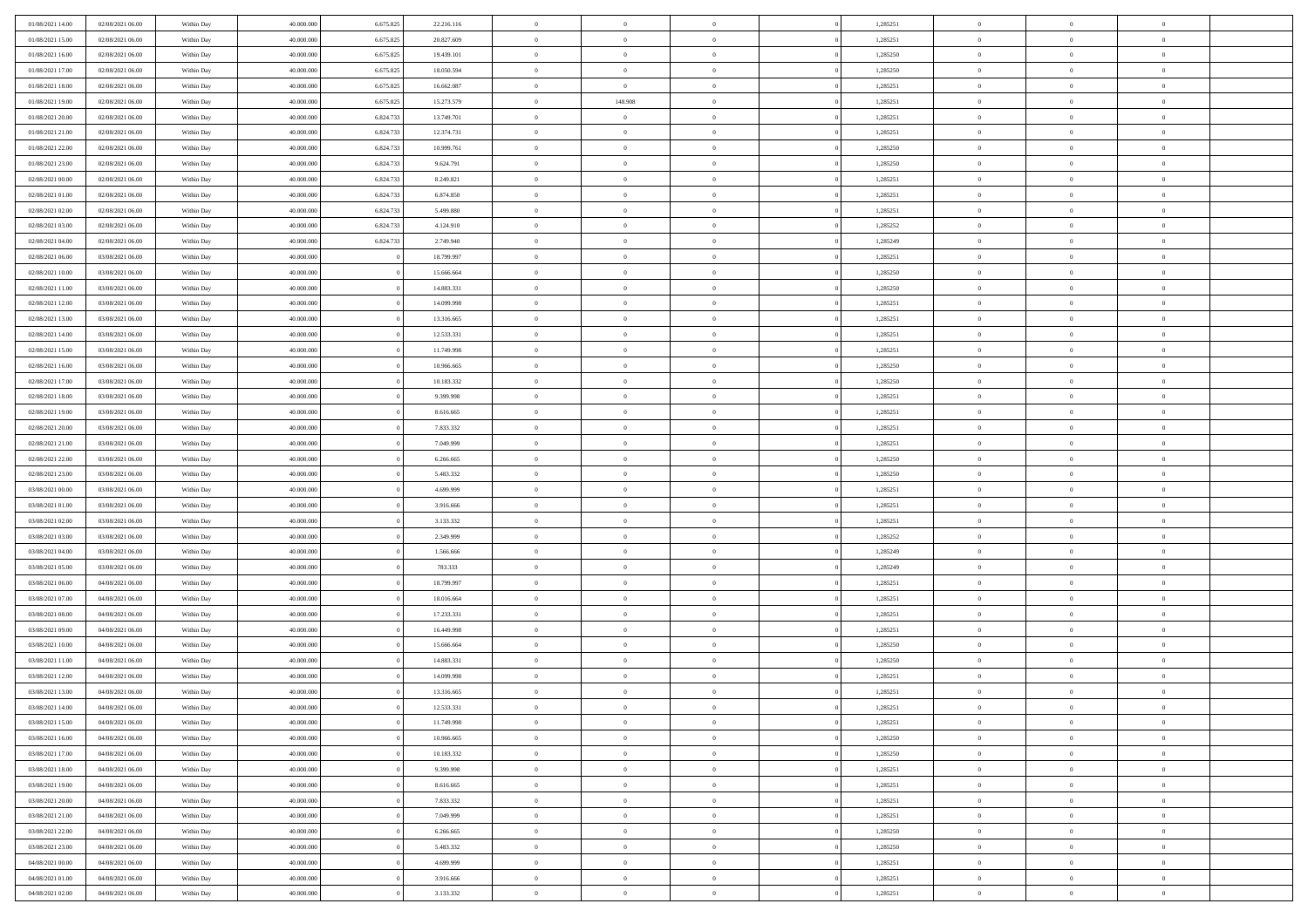| 04/08/2021 03:00 | 04/08/2021 06:00 | Within Day | 40.000.000 | 2.349.999  | $\,$ 0 $\,$    | $\overline{0}$                    | $\overline{0}$           |          | 1,285252 | $\bf{0}$       | $\overline{0}$ | $\,0\,$        |  |
|------------------|------------------|------------|------------|------------|----------------|-----------------------------------|--------------------------|----------|----------|----------------|----------------|----------------|--|
| 04/08/2021 04:00 | 04/08/2021 06:00 | Within Day | 40,000,000 | 1.566.666  | $\theta$       | $\overline{0}$                    | $\mathbf{0}$             |          | 1,285249 | $\theta$       | $\overline{0}$ | $\theta$       |  |
| 04/08/2021 05:00 | 04/08/2021 06:00 | Within Day | 40.000.000 | 783.333    | $\theta$       | $\overline{0}$                    | $\overline{0}$           |          | 1,285249 | $\mathbf{0}$   | $\overline{0}$ | $\overline{0}$ |  |
| 04/08/2021 06:00 | 05/08/2021 06:00 | Within Day | 40.000.000 | 18.799.997 | $\,$ 0 $\,$    | $\overline{0}$                    | $\overline{0}$           |          | 1,285251 | $\bf{0}$       | $\overline{0}$ | $\bf{0}$       |  |
| 04/08/2021 07:00 | 05/08/2021 06:00 | Within Day | 40,000,000 | 18.016.664 | $\bf{0}$       | $\overline{0}$                    | $\mathbf{0}$             |          | 1,285251 | $\bf{0}$       | $\overline{0}$ | $\,0\,$        |  |
| 04/08/2021 08:00 | 05/08/2021 06:00 | Within Day | 40.000.000 | 17.233.331 | $\theta$       | $\overline{0}$                    | $\mathbf{0}$             |          | 1,285251 | $\mathbf{0}$   | $\overline{0}$ | $\overline{0}$ |  |
| 04/08/2021 09:00 | 05/08/2021 06:00 | Within Day | 40.000.000 | 16.449.998 | $\,$ 0 $\,$    | $\overline{0}$                    | $\overline{0}$           |          | 1,285251 | $\bf{0}$       | $\overline{0}$ | $\bf{0}$       |  |
|                  |                  |            | 40,000,000 |            | $\overline{0}$ | $\overline{0}$                    | $\mathbf{0}$             |          |          | $\,$ 0 $\,$    | $\overline{0}$ | $\overline{0}$ |  |
| 04/08/2021 10:00 | 05/08/2021 06:00 | Within Day |            | 15.666.664 | $\theta$       |                                   |                          |          | 1,285250 | $\mathbf{0}$   |                | $\overline{0}$ |  |
| 04/08/2021 11:00 | 05/08/2021 06:00 | Within Day | 40.000.000 | 14.883.331 |                | $\overline{0}$                    | $\mathbf{0}$<br>$\Omega$ |          | 1,285250 |                | $\overline{0}$ |                |  |
| 04/08/2021 12:00 | 05/08/2021 06:00 | Within Day | 40.000.000 | 14.099.998 | $\,$ 0 $\,$    | $\overline{0}$                    |                          |          | 1,285251 | $\bf{0}$       | $\overline{0}$ | $\bf{0}$       |  |
| 04/08/2021 13:00 | 05/08/2021 06:00 | Within Day | 40,000,000 | 13.316.665 | $\bf{0}$       | $\overline{0}$                    | $\mathbf{0}$             |          | 1,285251 | $\bf{0}$       | $\overline{0}$ | $\theta$       |  |
| 04/08/2021 14:00 | 05/08/2021 06:00 | Within Day | 40.000.000 | 12.533.331 | $\theta$       | $\overline{0}$                    | $\overline{0}$           |          | 1,285251 | $\mathbf{0}$   | $\overline{0}$ | $\overline{0}$ |  |
| 04/08/2021 15:00 | 05/08/2021 06:00 | Within Day | 40.000.000 | 11.749.998 | $\,$ 0 $\,$    | $\overline{0}$                    | $\overline{0}$           |          | 1,285251 | $\bf{0}$       | $\overline{0}$ | $\overline{0}$ |  |
| 04/08/2021 16:00 | 05/08/2021 06:00 | Within Day | 40,000,000 | 10.966.665 | $\bf{0}$       | $\overline{0}$                    | $\mathbf{0}$             |          | 1,285250 | $\bf{0}$       | $\mathbf{0}$   | $\,0\,$        |  |
| 04/08/2021 17:00 | 05/08/2021 06:00 | Within Dav | 40.000.000 | 10.183.332 | $\theta$       | $\overline{0}$                    | $\overline{0}$           |          | 1,285250 | $\mathbf{0}$   | $\overline{0}$ | $\overline{0}$ |  |
| 04/08/2021 18:00 | 05/08/2021 06:00 | Within Day | 40.000.000 | 9.399.998  | $\,$ 0 $\,$    | $\overline{0}$                    | $\Omega$                 |          | 1,285251 | $\bf{0}$       | $\overline{0}$ | $\bf{0}$       |  |
| 04/08/2021 19:00 | 05/08/2021 06:00 | Within Day | 40,000,000 | 8.616.665  | $\,$ 0         | $\overline{0}$                    | $\mathbf{0}$             |          | 1,285251 | $\,$ 0 $\,$    | $\overline{0}$ | $\theta$       |  |
| 04/08/2021 20:00 | 05/08/2021 06:00 | Within Day | 40.000.000 | 7.833.332  | $\theta$       | $\overline{0}$                    | $\mathbf{0}$             |          | 1,285251 | $\mathbf{0}$   | $\overline{0}$ | $\overline{0}$ |  |
| 04/08/2021 21:00 | 05/08/2021 06:00 | Within Day | 40.000.000 | 7.049.999  | $\,$ 0 $\,$    | $\overline{0}$                    | $\Omega$                 |          | 1,285251 | $\bf{0}$       | $\overline{0}$ | $\bf{0}$       |  |
| 04/08/2021 22:00 | 05/08/2021 06:00 | Within Day | 40,000,000 | 6.266.665  | $\bf{0}$       | $\overline{0}$                    | $\mathbf{0}$             |          | 1,285250 | $\bf{0}$       | $\mathbf{0}$   | $\overline{0}$ |  |
| 04/08/2021 23:00 | 05/08/2021 06:00 | Within Dav | 40.000.000 | 5.483.332  | $\theta$       | $\overline{0}$                    | $\overline{0}$           |          | 1,285250 | $\mathbf{0}$   | $\overline{0}$ | $\overline{0}$ |  |
| 05/08/2021 00:00 | 05/08/2021 06:00 | Within Day | 40.000.000 | 4.699.999  | $\,$ 0 $\,$    | $\overline{0}$                    | $\overline{0}$           |          | 1,285251 | $\bf{0}$       | $\overline{0}$ | $\bf{0}$       |  |
| 05/08/2021 01:00 | 05/08/2021 06:00 | Within Day | 40,000,000 | 3.916.666  | $\bf{0}$       | $\overline{0}$                    | $\mathbf{0}$             |          | 1,285251 | $\,$ 0 $\,$    | $\overline{0}$ | $\,0\,$        |  |
| 05/08/2021 02:00 | 05/08/2021 06:00 | Within Dav | 40.000.000 | 3.133.332  | $\theta$       | $\overline{0}$                    | $\mathbf{0}$             |          | 1,285251 | $\mathbf{0}$   | $\overline{0}$ | $\overline{0}$ |  |
| 05/08/2021 03:00 | 05/08/2021 06:00 | Within Day | 40.000.000 | 2.349.999  | $\,$ 0 $\,$    | $\overline{0}$                    | $\overline{0}$           |          | 1,285252 | $\bf{0}$       | $\overline{0}$ | $\bf{0}$       |  |
| 05/08/2021 04:00 | 05/08/2021 06:00 | Within Day | 40,000,000 | 1.566.666  | $\,$ 0         | $\overline{0}$                    | $\mathbf{0}$             |          | 1,285249 | $\bf{0}$       | $\overline{0}$ | $\overline{0}$ |  |
| 05/08/2021 05:00 | 05/08/2021 06:00 | Within Day | 40.000.000 | 783.333    | $\theta$       | $\overline{0}$                    | $\mathbf{0}$             |          | 1,285249 | $\mathbf{0}$   | $\overline{0}$ | $\overline{0}$ |  |
| 05/08/2021 06:00 | 06/08/2021 06:00 | Within Day | 40.000.000 | 18.799.997 | $\,$ 0 $\,$    | $\overline{0}$                    | $\Omega$                 |          | 1,285251 | $\bf{0}$       | $\overline{0}$ | $\bf{0}$       |  |
| 05/08/2021 07:00 | 06/08/2021 06:00 | Within Day | 40,000,000 | 18.016.664 | $\bf{0}$       | $\overline{0}$                    | $\mathbf{0}$             |          | 1,285251 | $\bf{0}$       | $\mathbf{0}$   | $\overline{0}$ |  |
| 05/08/2021 09:00 | 06/08/2021 06:00 | Within Day | 40.000.000 | 16.449.998 | $\theta$       | $\overline{0}$                    | $\overline{0}$           |          | 1,285251 | $\mathbf{0}$   | $\overline{0}$ | $\overline{0}$ |  |
| 05/08/2021 10:00 | 06/08/2021 06:00 | Within Day | 40.000.000 | 15.666.664 | $\theta$       | $\overline{0}$                    | $\overline{0}$           |          | 1,285250 | $\,$ 0         | $\overline{0}$ | $\,$ 0 $\,$    |  |
| 05/08/2021 11:00 | 06/08/2021 06:00 | Within Day | 40,000,000 | 14.883.331 | $\bf{0}$       | $\overline{0}$                    | $\mathbf{0}$             |          | 1,285250 | $\bf{0}$       | $\mathbf{0}$   | $\overline{0}$ |  |
| 05/08/2021 12:00 | 06/08/2021 06:00 | Within Dav | 40.000.000 | 14.099.998 | $\theta$       | $\overline{0}$                    | $\overline{0}$           |          | 1,285251 | $\mathbf{0}$   | $\overline{0}$ | $\overline{0}$ |  |
| 05/08/2021 13:00 | 06/08/2021 06:00 | Within Day | 40.000.000 | 13.316.665 | $\theta$       | $\overline{0}$                    | $\overline{0}$           |          | 1,285251 | $\,$ 0         | $\overline{0}$ | $\theta$       |  |
| 05/08/2021 14:00 | 06/08/2021 06:00 | Within Day | 40,000,000 | 12.533.331 | $\bf{0}$       | $\overline{0}$                    | $\mathbf{0}$             |          | 1,285251 | $\mathbf{0}$   | $\overline{0}$ | $\overline{0}$ |  |
| 05/08/2021 15:00 | 06/08/2021 06:00 | Within Day | 40.000.000 | 11.749.998 | $\theta$       | $\overline{0}$                    | $\mathbf{0}$             |          | 1,285251 | $\mathbf{0}$   | $\overline{0}$ | $\overline{0}$ |  |
| 05/08/2021 16:00 | 06/08/2021 06:00 | Within Day | 40.000.000 | 10.966.665 | $\theta$       | $\overline{0}$                    | $\overline{0}$           |          | 1,285250 | $\,$ 0         | $\overline{0}$ | $\,$ 0 $\,$    |  |
| 05/08/2021 17:00 | 06/08/2021 06:00 | Within Day | 40,000,000 | 10.183.332 | $\bf{0}$       | $\overline{0}$                    | $\mathbf{0}$             |          | 1,285250 | $\bf{0}$       | $\mathbf{0}$   | $\overline{0}$ |  |
| 05/08/2021 18:00 | 06/08/2021 06:00 | Within Day | 40.000.000 | 9.399.998  | $\theta$       | $\overline{0}$                    | $\overline{0}$           |          | 1,285251 | $\mathbf{0}$   | $\overline{0}$ | $\overline{0}$ |  |
| 05/08/2021 19:00 | 06/08/2021 06:00 | Within Day | 40.000.000 | 8.616.665  | $\,$ 0 $\,$    | $\overline{0}$                    | $\overline{0}$           |          | 1,285251 | $\,$ 0         | $\overline{0}$ | $\,$ 0 $\,$    |  |
| 05/08/2021 20:00 | 06/08/2021 06:00 | Within Day | 40,000,000 | 7.833.332  | $\,$ 0         | $\,$ 0 $\,$                       | $\overline{0}$           |          | 1,285251 | $\,$ 0 $\,$    | $\overline{0}$ | $\overline{0}$ |  |
| 05/08/2021 21:00 | 06/08/2021 06:00 | Within Day | 40.000.000 | 7.049.999  | $\theta$       | $\overline{0}$                    | $\mathbf{0}$             |          | 1,285251 | $\mathbf{0}$   | $\overline{0}$ | $\overline{0}$ |  |
| 05/08/2021 22:00 | 06/08/2021 06:00 | Within Day | 40.000.000 | 6.266.665  | $\theta$       | $\overline{0}$                    | $\overline{0}$           |          | 1,285250 | $\,$ 0         | $\overline{0}$ | $\theta$       |  |
| 05/08/2021 23:00 | 06/08/2021 06:00 | Within Day | 40,000,000 | 5.483.332  | $\bf{0}$       | $\,$ 0 $\,$                       | $\mathbf{0}$             |          | 1,285250 | $\,$ 0 $\,$    | $\overline{0}$ | $\overline{0}$ |  |
| 06/08/2021 00:00 | 06/08/2021 06:00 | Within Day | 40.000.000 | 4.699.999  | $\overline{0}$ | $\theta$                          |                          |          | 1,285251 | $\overline{0}$ | $\theta$       | $\theta$       |  |
| 06/08/2021 01:00 | 06/08/2021 06:00 | Within Day | 40.000.000 | 3.916.666  | $\,$ 0 $\,$    | $\overline{0}$                    | $\overline{0}$           |          | 1,285251 | $\,$ 0 $\,$    | $\bf{0}$       | $\,$ 0 $\,$    |  |
| 06/08/2021 02:00 | 06/08/2021 06:00 | Within Day | 40.000.000 | 3.133.332  | $\bf{0}$       | $\hspace{0.1cm} 0 \hspace{0.1cm}$ | $\overline{0}$           |          | 1,285251 | $\,$ 0 $\,$    | $\overline{0}$ | $\overline{0}$ |  |
| 06/08/2021 03:00 | 06/08/2021 06:00 | Within Day | 40.000.000 | 2.349.999  | $\,$ 0 $\,$    | $\overline{0}$                    | $\overline{0}$           |          | 1,285252 | $\,$ 0 $\,$    | $\bf{0}$       | $\mathbf{0}$   |  |
| 06/08/2021 04:00 | 06/08/2021 06:00 | Within Day | 40.000.000 | 1.566.666  | $\,$ 0 $\,$    | $\overline{0}$                    | $\overline{0}$           | $\theta$ | 1,285249 | $\,$ 0 $\,$    | $\bf{0}$       | $\,$ 0 $\,$    |  |
| 06/08/2021 05:00 | 06/08/2021 06:00 | Within Day | 40.000.000 | 783.333    | $\,$ 0 $\,$    | $\,$ 0 $\,$                       | $\overline{0}$           |          | 1,285249 | $\,$ 0 $\,$    | $\overline{0}$ | $\overline{0}$ |  |
| 06/08/2021 06:00 | 07/08/2021 06:00 | Within Day | 40.000.000 | 18.799.997 | $\mathbf{0}$   | $\overline{0}$                    | $\overline{0}$           |          | 1,285251 | $\mathbf{0}$   | $\bf{0}$       | $\overline{0}$ |  |
|                  |                  |            |            |            | $\,$ 0 $\,$    |                                   | $\overline{0}$           |          |          |                | $\bf{0}$       | $\,$ 0 $\,$    |  |
| 06/08/2021 07:00 | 07/08/2021 06:00 | Within Day | 40.000.000 | 18.016.664 |                | $\overline{0}$                    |                          |          | 1,285251 | $\,$ 0 $\,$    |                |                |  |
| 06/08/2021 08:00 | 07/08/2021 06:00 | Within Day | 40.000.000 | 17.233.331 | $\bf{0}$       | $\overline{0}$                    | $\overline{0}$           |          | 1,285251 | $\,$ 0 $\,$    | $\overline{0}$ | $\overline{0}$ |  |
| 06/08/2021 09:00 | 07/08/2021 06:00 | Within Day | 40.000.000 | 16.449.998 | $\,$ 0 $\,$    | $\overline{0}$                    | $\overline{0}$           |          | 1,285251 | $\,$ 0 $\,$    | $\bf{0}$       | $\overline{0}$ |  |
| 06/08/2021 10:00 | 07/08/2021 06:00 | Within Day | 40.000.000 | 15.666.664 | $\,$ 0 $\,$    | $\overline{0}$                    | $\overline{0}$           |          | 1,285250 | $\,$ 0 $\,$    | $\bf{0}$       | $\,$ 0 $\,$    |  |
| 06/08/2021 11:00 | 07/08/2021 06:00 | Within Day | 40.000.000 | 14.883.331 | $\,$ 0 $\,$    | $\,$ 0 $\,$                       | $\overline{0}$           |          | 1,285250 | $\,$ 0 $\,$    | $\overline{0}$ | $\overline{0}$ |  |
| 06/08/2021 12:00 | 07/08/2021 06:00 | Within Day | 40.000.000 | 14.099.998 | $\theta$       | $\overline{0}$                    | $\overline{0}$           |          | 1,285251 | $\,$ 0 $\,$    | $\mathbf{0}$   | $\overline{0}$ |  |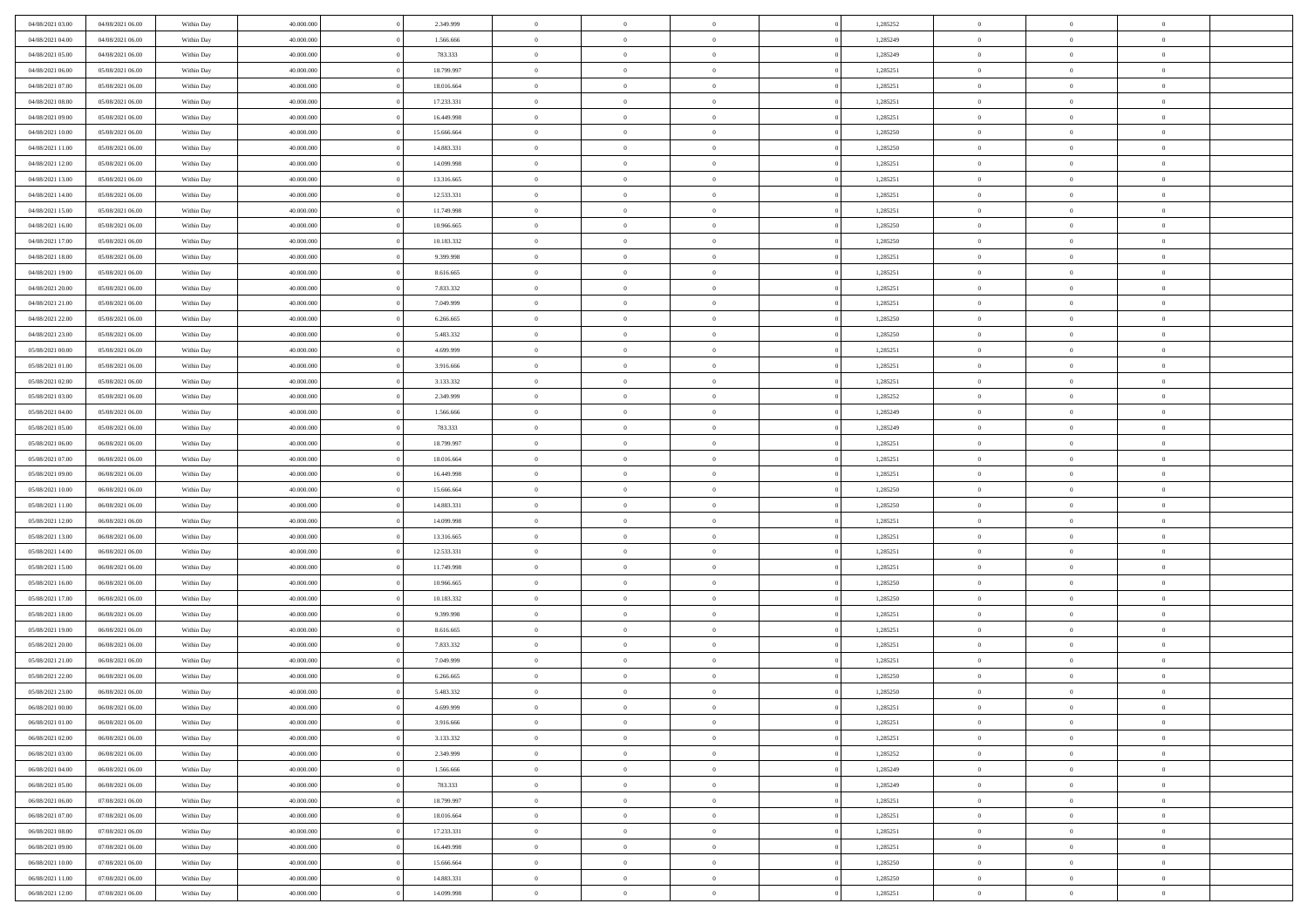| 06/08/2021 13:00                     | 07/08/2021 06:00                     | Within Day               | 40,000,000               |                        | 13.316.665               | $\bf{0}$                | $\overline{0}$                   | $\Omega$                         | 1,285251             | $\bf{0}$                      | $\overline{0}$             | $\bf{0}$                         |  |
|--------------------------------------|--------------------------------------|--------------------------|--------------------------|------------------------|--------------------------|-------------------------|----------------------------------|----------------------------------|----------------------|-------------------------------|----------------------------|----------------------------------|--|
| 06/08/2021 14:00                     | 07/08/2021 06:00                     | Within Dav               | 40.000.000               |                        | 12.533.331               | $\theta$                | $\overline{0}$                   | $\overline{0}$                   | 1,285251             | $\mathbf{0}$                  | $\bf{0}$                   | $\overline{0}$                   |  |
| 06/08/2021 15:00                     | 07/08/2021 06:00                     | Within Day               | 40.000.000               |                        | 11.749.998               | $\theta$                | $\overline{0}$                   | $\overline{0}$                   | 1,285251             | $\,$ 0                        | $\overline{0}$             | $\,$ 0 $\,$                      |  |
| 06/08/2021 16:00                     | 07/08/2021 06:00                     | Within Day               | 40,000,000               |                        | 10.966.665               | $\mathbf{0}$            | $\overline{0}$                   | $\mathbf{0}$                     | 1,285250             | $\bf{0}$                      | $\mathbf{0}$               | $\theta$                         |  |
| 06/08/2021 17:00                     | 07/08/2021 06:00                     | Within Dav               | 40.000.000               |                        | 10.183.332               | $\mathbf{0}$            | $\overline{0}$                   | $\overline{0}$                   | 1,285250             | $\mathbf{0}$                  | $\bf{0}$                   | $\overline{0}$                   |  |
| 06/08/2021 18:00                     | 07/08/2021 06:00                     | Within Day               | 40.000.000               |                        | 9.399.998                | $\theta$                | $\overline{0}$                   | $\bf{0}$                         | 1,285251             | $\,$ 0                        | $\overline{0}$             | $\,$ 0 $\,$                      |  |
| 06/08/2021 19:00                     | 07/08/2021 06:00                     | Within Day               | 40,000,000               |                        | 8.616.665                | $\bf{0}$                | $\overline{0}$                   | $\Omega$                         | 1,285251             | $\bf{0}$                      | $\mathbf{0}$               | $\theta$                         |  |
| 06/08/2021 20:00                     | 07/08/2021 06:00                     | Within Dav               | 40.000.000               |                        | 7.833.332                | $\overline{0}$          | $\overline{0}$                   | $\overline{0}$                   | 1,285251             | $\mathbf{0}$                  | $\bf{0}$                   | $\overline{0}$                   |  |
| 06/08/2021 21:00                     | 07/08/2021 06:00                     | Within Day               | 40.000.000               |                        | 7.049.999                | $\theta$                | $\overline{0}$                   | $\bf{0}$                         | 1,285251             | $\,$ 0                        | $\overline{0}$             | $\,$ 0 $\,$                      |  |
| 06/08/2021 22:00                     | 07/08/2021 06:00                     | Within Day               | 40,000,000               |                        | 6.266.665                | $\mathbf{0}$            | $\overline{0}$                   | $\mathbf{0}$                     | 1.285250             | $\bf{0}$                      | $\mathbf{0}$               | $\theta$                         |  |
| 06/08/2021 23:00                     | 07/08/2021 06:00                     | Within Dav               | 40.000.000               |                        | 5.483.332                | $\mathbf{0}$            | $\overline{0}$                   | $\overline{0}$                   | 1,285250             | $\mathbf{0}$                  | $\bf{0}$                   | $\overline{0}$                   |  |
| 07/08/2021 00:00                     | 07/08/2021 06:00                     | Within Day               | 40.000.000               |                        | 4.699.999                | $\theta$                | $\overline{0}$                   | $\overline{0}$                   | 1,285251             | $\,$ 0                        | $\overline{0}$             | $\,$ 0 $\,$                      |  |
| 07/08/2021 01:00                     | 07/08/2021 06:00                     | Within Day               | 40.000.000               |                        | 3.916.666                | $\mathbf{0}$            | $\overline{0}$                   | $\mathbf{0}$                     | 1,285251             | $\bf{0}$                      | $\mathbf{0}$               | $\theta$                         |  |
| 07/08/2021 02:00                     | 07/08/2021 06:00                     | Within Dav               | 40.000.000               |                        | 3.133.332                | $\overline{0}$          | $\overline{0}$                   | $\overline{0}$                   | 1,285251             | $\mathbf{0}$                  | $\bf{0}$                   | $\overline{0}$                   |  |
| 07/08/2021 03:00                     | 07/08/2021 06:00                     | Within Day               | 40.000.000               |                        | 2.349.999                | $\theta$                | $\overline{0}$                   | $\overline{0}$                   | 1,285252             | $\,$ 0                        | $\overline{0}$             | $\,$ 0 $\,$                      |  |
| 07/08/2021 04:00                     | 07/08/2021 06:00                     | Within Day               | 40,000,000               |                        | 1.566.666                | $\bf{0}$                | $\overline{0}$                   | $\mathbf{0}$                     | 1,285249             | $\bf{0}$                      | $\mathbf{0}$               | $\theta$                         |  |
| 07/08/2021 05:00                     | 07/08/2021 06:00                     | Within Dav               | 40.000.000               |                        | 783.333                  | $\overline{0}$          | $\overline{0}$                   | $\overline{0}$                   | 1,285249             | $\mathbf{0}$                  | $\bf{0}$                   | $\overline{0}$                   |  |
| 07/08/2021 06:00                     | 08/08/2021 06:00                     | Within Day               | 40.000.000               |                        | 39.999.999               | $\theta$                | 6.675.825                        | $\bf{0}$                         | 1,285251             | $\,$ 0                        | $\overline{0}$             | $\,$ 0 $\,$                      |  |
| 07/08/2021 07:00                     | 08/08/2021 06:00                     | Within Day               | 40,000,000               | 6.675.825              | 31.935.667               | $\mathbf{0}$            | $\overline{0}$                   | $\mathbf{0}$                     | 1,285251             | $\bf{0}$                      | $\mathbf{0}$               | $\theta$                         |  |
| 07/08/2021 08:00                     | 08/08/2021 06:00                     | Within Dav               | 40.000.000               | 6.675.825              | 30.547.159               | $\overline{0}$          | $\overline{0}$                   | $\overline{0}$                   | 1,285251             | $\mathbf{0}$                  | $\bf{0}$                   | $\overline{0}$                   |  |
| 07/08/2021 09:00                     | 08/08/2021 06:00                     | Within Day               | 40.000.000               | 6.675.825              | 29.158.652               | $\theta$                | $\overline{0}$                   | $\overline{0}$                   | 1,285251             | $\,$ 0                        | $\overline{0}$             | $\,$ 0 $\,$                      |  |
| 07/08/2021 10:00                     | 08/08/2021 06:00                     | Within Day               | 40,000,000               | 6.675.825              | 27.770.145               | $\mathbf{0}$            | $\overline{0}$                   | $\mathbf{0}$                     | 1,285250             | $\bf{0}$                      | $\mathbf{0}$               | $\theta$                         |  |
| 07/08/2021 11:00                     | 08/08/2021 06:00                     | Within Dav               | 40.000.000               | 6.675.825              | 26.381.638               | $\overline{0}$          | $\overline{0}$                   | $\overline{0}$                   | 1,285250             | $\mathbf{0}$                  | $\bf{0}$                   | $\overline{0}$                   |  |
| 07/08/2021 12:00                     | 08/08/2021 06:00                     | Within Day               | 40.000.000               | 6.675.825              | 24.993.130               | $\theta$                | $\overline{0}$                   | $\bf{0}$                         | 1,285251             | $\,$ 0                        | $\overline{0}$             | $\,$ 0 $\,$                      |  |
| 07/08/2021 13:00                     | 08/08/2021 06:00                     | Within Day               | 40,000,000               | 6.675.825              | 23.604.623               | $\bf{0}$                | $\overline{0}$                   | $\mathbf{0}$                     | 1,285251             | $\bf{0}$                      | $\overline{0}$             | $\theta$                         |  |
| 07/08/2021 14:00                     | 08/08/2021 06:00                     | Within Dav               | 40.000.000               | 6.675.825              | 22.216.116               | $\overline{0}$          | $\overline{0}$                   | $\overline{0}$                   | 1,285251             | $\mathbf{0}$                  | $\bf{0}$                   | $\overline{0}$                   |  |
| 07/08/2021 15:00                     | 08/08/2021 06:00                     | Within Day               | 40.000.000               | 6.675.825              | 20.827.609               | $\theta$                | $\overline{0}$                   | $\bf{0}$                         | 1,285251             | $\,$ 0                        | $\overline{0}$             | $\,$ 0 $\,$                      |  |
| 07/08/2021 16:00                     | 08/08/2021 06:00                     | Within Day               | 40,000,000               | 6.675.825              | 19.439.101               | $\mathbf{0}$            | $\overline{0}$                   | $\mathbf{0}$                     | 1.285250             | $\bf{0}$                      | $\mathbf{0}$               | $\theta$                         |  |
| 07/08/2021 17:00                     | 08/08/2021 06:00                     | Within Dav               | 40.000.000               | 6.675.825              | 18.050.594               | $\mathbf{0}$            | $\overline{0}$                   | $\overline{0}$                   | 1,285250             | $\mathbf{0}$                  | $\bf{0}$                   | $\overline{0}$                   |  |
| 07/08/2021 18:00                     | 08/08/2021 06:00                     | Within Day               | 40.000.000               | 6.675.825              | 16.662.087               | $\theta$                | $\overline{0}$                   | $\overline{0}$                   | 1,285251             | $\,$ 0                        | $\overline{0}$             | $\,$ 0 $\,$                      |  |
| 07/08/2021 19:00                     | 08/08/2021 06:00                     | Within Day               | 40.000.000               | 6.675.825              | 15.273.579               | $\,$ 0 $\,$             | $\overline{0}$                   | $\overline{0}$                   | 1,285251             | $\bf{0}$                      | $\overline{0}$             | $\,0\,$                          |  |
| 07/08/2021 20:00                     | 08/08/2021 06:00                     | Within Dav               | 40.000.000               | 6.675.825              | 13.885.072               | $\overline{0}$          | $\overline{0}$                   | $\overline{0}$                   | 1,285251             | $\mathbf{0}$                  | $\bf{0}$                   | $\overline{0}$                   |  |
| 07/08/2021 21:00                     | 08/08/2021 06:00                     | Within Day               | 40.000.000               | 6.675.825              | 12.496.565               | $\theta$                | $\overline{0}$                   | $\bf{0}$                         | 1,285251             | $\,$ 0                        | $\overline{0}$             | $\,$ 0 $\,$                      |  |
| 07/08/2021 22:00                     | 08/08/2021 06:00                     | Within Day               | 40.000.000               | 6.675.825              | 11.108.058               | $\,$ 0 $\,$             | $\overline{0}$                   | $\overline{0}$                   | 1,285250             | $\bf{0}$                      | $\overline{0}$             | $\,0\,$                          |  |
| 07/08/2021 23:00                     | 08/08/2021 06:00                     | Within Dav               | 40.000.000               | 6.675.825              | 9.719.550                | $\theta$                | $\overline{0}$                   | $\overline{0}$                   | 1,285250             | $\mathbf{0}$                  | $\bf{0}$                   | $\overline{0}$                   |  |
| 08/08/2021 00:00                     | 08/08/2021 06:00                     | Within Day               | 40.000.000               | 6.675.825              | 8.331.043                | $\theta$                | $\overline{0}$                   | $\overline{0}$                   | 1,285251             | $\,$ 0                        | $\overline{0}$             | $\,$ 0 $\,$                      |  |
| 08/08/2021 01:00                     | 08/08/2021 06:00                     | Within Day               | 40.000.000               | 6.675.825              | 6.942.536                | $\,$ 0 $\,$             | $\overline{0}$                   | $\overline{0}$                   | 1,285251             | $\bf{0}$                      | $\overline{0}$             | $\,0\,$                          |  |
| 08/08/2021 02:00                     | 08/08/2021 06:00                     | Within Dav               | 40.000.000               | 6.675.825              | 5.554.029                | $\overline{0}$          | $\overline{0}$                   | $\overline{0}$                   | 1,285251             | $\mathbf{0}$                  | $\bf{0}$                   | $\overline{0}$                   |  |
| 08/08/2021 03:00                     | 08/08/2021 06:00                     | Within Day               | 40.000.000               | 6.675.825              | 4.165.521                | $\theta$                | $\overline{0}$                   | $\bf{0}$                         | 1,285252             | $\,$ 0                        | $\overline{0}$             | $\,$ 0 $\,$                      |  |
| 08/08/2021 04:00                     | 08/08/2021 06:00                     | Within Day               | 40.000.000               | 6.675.825              | 2.777.014                | $\,$ 0 $\,$             | $\overline{0}$                   | $\overline{0}$                   | 1,285249             | $\bf{0}$                      | $\overline{0}$             | $\,0\,$                          |  |
| 08/08/2021 05:00                     | 08/08/2021 06:00                     | Within Dav               | 40.000.000               | 6.675.825              | 1.388.507                | $\overline{0}$          | $\overline{0}$                   | $\overline{0}$                   | 1,285249             | $\mathbf{0}$                  | $\bf{0}$                   | $\overline{0}$                   |  |
| 08/08/2021 06:00                     | 09/08/2021 06:00                     | Within Day               | 40.000.000               |                        | 39.999.999               | $\theta$                | 6.675.825                        | $\overline{0}$                   | 1,285251             | $\,$ 0                        | $\overline{0}$             | $\,$ 0 $\,$                      |  |
| 08/08/2021 07:00                     | 09/08/2021 06:00                     | Within Day               | 40.000.000               | 6.675.825              | 31.935.667               | $\,$ 0 $\,$             | $\overline{0}$                   | $\overline{0}$                   | 1,285251             | $\bf{0}$                      | $\overline{0}$             | $\,0\,$                          |  |
| 08/08/2021 08:00                     | 09/08/2021 06:00                     | Within Dav               | 40.000.000               | 6.675.825              | 30.547.159               | $\theta$                | $\overline{0}$                   | $\overline{0}$                   | 1,285251             | $\mathbf{0}$                  | $\bf{0}$                   | $\overline{0}$                   |  |
| 08/08/2021 09:00                     | 09/08/2021 06:00                     | Within Day               | 40.000.000               | 6.675.825              | 29.158.652               | $\overline{0}$          | $\overline{0}$                   | $\overline{0}$                   | 1,285251             | $\overline{0}$                | $\overline{0}$             | $\theta$                         |  |
| 08/08/2021 11:00<br>08/08/2021 12:00 | 09/08/2021 06:00                     | Within Day               | 40.000.000               | 6.675.825              | 26.381.638               | $\bf{0}$                | $\overline{0}$                   | $\overline{0}$                   | 1,285250             | $\mathbf{0}$                  | $\overline{0}$             | $\bf{0}$                         |  |
|                                      | 09/08/2021 06:00                     | Within Day               | 40.000.000               | 6.675.825              | 24.993.130               | $\overline{0}$          | $\overline{0}$                   | $\overline{0}$                   | 1,285251             | $\overline{0}$                | $\overline{0}$             | $\overline{0}$                   |  |
| 08/08/2021 13:00                     | 09/08/2021 06:00                     | Within Day               | 40.000.000               | 6.675.825              | 23.604.623               | $\,$ 0                  | $\overline{0}$                   | $\overline{0}$                   | 1,285251             | $\,$ 0 $\,$                   | $\,$ 0 $\,$                | $\,$ 0 $\,$                      |  |
| 08/08/2021 14:00<br>08/08/2021 15:00 | 09/08/2021 06:00<br>09/08/2021 06:00 | Within Day<br>Within Day | 40.000.000<br>40.000.000 | 6.675.825<br>6.675.825 | 22.216.116<br>20.827.609 | $\bf{0}$<br>$\,$ 0 $\,$ | $\overline{0}$<br>$\overline{0}$ | $\overline{0}$<br>$\overline{0}$ | 1,285251<br>1,285251 | $\mathbf{0}$<br>$\,$ 0 $\,$   | $\overline{0}$<br>$\bf{0}$ | $\bf{0}$<br>$\overline{0}$       |  |
|                                      |                                      |                          |                          |                        |                          | $\,$ 0                  |                                  |                                  |                      |                               | $\overline{0}$             | $\,$ 0 $\,$                      |  |
| 08/08/2021 16:00<br>08/08/2021 17:00 | 09/08/2021 06:00                     | Within Day               | 40.000.000               | 6.675.825              | 19.439.101               |                         | $\overline{0}$                   | $\overline{0}$                   | 1,285250             | $\,$ 0 $\,$                   |                            |                                  |  |
| 08/08/2021 18:00                     | 09/08/2021 06:00<br>09/08/2021 06:00 | Within Day<br>Within Day | 40.000.000<br>40.000.000 | 6.675.825<br>6.675.825 | 18.050.594<br>16.662.087 | $\bf{0}$<br>$\,$ 0 $\,$ | $\overline{0}$<br>$\overline{0}$ | $\overline{0}$<br>$\overline{0}$ | 1,285250<br>1,285251 | $\overline{0}$<br>$\,$ 0 $\,$ | $\overline{0}$<br>$\bf{0}$ | $\overline{0}$<br>$\overline{0}$ |  |
| 08/08/2021 19:00                     | 09/08/2021 06:00                     | Within Day               | 40.000.000               | 6.675.825              | 15.273.579               | $\,$ 0                  | $\overline{0}$                   | $\overline{0}$                   | 1,285251             | $\,$ 0 $\,$                   | $\,$ 0 $\,$                | $\,$ 0 $\,$                      |  |
| 08/08/2021 20:00                     | 09/08/2021 06:00                     | Within Day               | 40.000.000               | 6.675.825              | 13.885.072               | $\bf{0}$                | $\overline{0}$                   | $\overline{0}$                   | 1,285251             | $\mathbf{0}$                  | $\overline{0}$             | $\bf{0}$                         |  |
| 08/08/2021 21:00                     | 09/08/2021 06:00                     | Within Day               | 40.000.000               | 6.675.825              | 12.496.565               | $\mathbf{0}$            | $\overline{0}$                   | $\overline{0}$                   | 1,285251             | $\overline{0}$                | $\bf{0}$                   | $\overline{0}$                   |  |
| 08/08/2021 22:00                     | 09/08/2021 06:00                     | Within Day               | 40.000.000               | 6.675.825              | 11.108.058               | $\,$ 0 $\,$             | $\overline{0}$                   | $\overline{0}$                   | 1,285250             | $\,$ 0 $\,$                   | $\overline{0}$             | $\,$ 0 $\,$                      |  |
|                                      |                                      |                          |                          |                        |                          |                         |                                  |                                  |                      |                               |                            |                                  |  |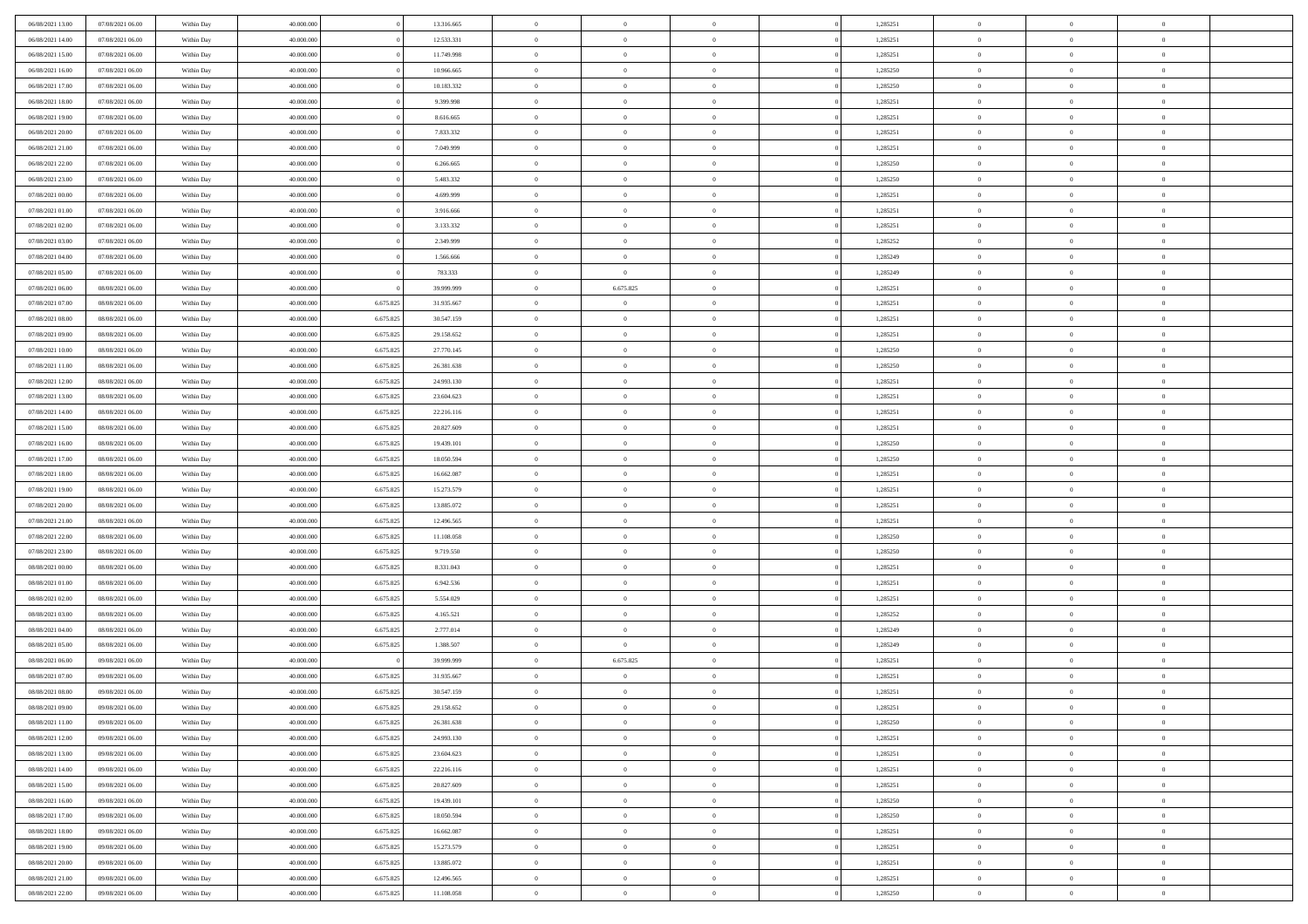| 08/08/2021 23:00                     | 09/08/2021 06:00                     | Within Day               | 40.000.000               | 6.675.825              | 9.719.550                | $\,$ 0         | $\bf{0}$                   | $\theta$       |                | 1,285250             | $\bf{0}$       | $\overline{0}$ | $\theta$       |  |
|--------------------------------------|--------------------------------------|--------------------------|--------------------------|------------------------|--------------------------|----------------|----------------------------|----------------|----------------|----------------------|----------------|----------------|----------------|--|
| 09/08/2021 00:00                     | 09/08/2021 06:00                     | Within Day               | 40,000,000               | 6.675.825              | 8.331.043                | $\overline{0}$ | $\overline{0}$             | $\overline{0}$ |                | 1,285251             | $\theta$       | $\theta$       | $\overline{0}$ |  |
| 09/08/2021 01:00                     | 09/08/2021 06:00                     | Within Dav               | 40.000.000               | 6.675.825              | 6.942.536                | $\mathbf{0}$   | $\overline{0}$             | $\overline{0}$ |                | 1,285251             | $\theta$       | $\overline{0}$ | $\theta$       |  |
| 09/08/2021 02:00                     | 09/08/2021 06:00                     | Within Day               | 40.000.000               | 6.675.825              | 5.554.029                | $\bf{0}$       | 742.129                    | $\bf{0}$       |                | 1,285251             | $\bf{0}$       | $\overline{0}$ | $\bf{0}$       |  |
| 09/08/2021 03:00                     | 09/08/2021 06:00                     | Within Day               | 40,000,000               | 7.417.954              | 3.608.924                | $\bf{0}$       | 552.703                    | $\bf{0}$       |                | 1,285252             | $\bf{0}$       | $\Omega$       | $\bf{0}$       |  |
| 09/08/2021 04:00                     | 09/08/2021 06:00                     | Within Dav               | 40.000.000               | 7.970.656              | 2.037.481                | $\overline{0}$ | 96.985                     | $\overline{0}$ |                | 1,285249             | $\theta$       | $\overline{0}$ | $\theta$       |  |
|                                      |                                      |                          |                          |                        |                          |                |                            |                |                |                      |                |                |                |  |
| 09/08/2021 05:00                     | 09/08/2021 06:00                     | Within Day               | 40.000.000               | 8.067.641              | 970.248                  | $\bf{0}$       | $\overline{0}$             | $\overline{0}$ |                | 1,285249             | $\bf{0}$       | $\overline{0}$ | $\theta$       |  |
| 09/08/2021 06:00                     | 10/08/2021 06:00                     | Within Day               | 40,000,000               |                        | 39.999.999               | $\overline{0}$ | 2.781.594                  | $\overline{0}$ |                | 1,285251             | $\,$ 0 $\,$    | $\overline{0}$ | $\overline{0}$ |  |
| 09/08/2021 07:00                     | 10/08/2021 06:00                     | Within Day               | 40.000.000               | 2.781.593              | 35.667.638               | $\mathbf{0}$   | $\overline{0}$             | $\overline{0}$ |                | 1,285251             | $\theta$       | $\overline{0}$ | $\theta$       |  |
| 09/08/2021 08:00                     | 10/08/2021 06:00                     | Within Day               | 40.000.000               | 2.781.593              | 34.116.871               | $\bf{0}$       | $\bf{0}$                   | $\overline{0}$ |                | 1,285251             | $\bf{0}$       | $\overline{0}$ | $\theta$       |  |
| 09/08/2021 09:00                     | 10/08/2021 06:00                     | Within Day               | 40,000,000               | 2.781.593              | 32.566.105               | $\bf{0}$       | $\overline{0}$             | $\overline{0}$ |                | 1,285251             | $\bf{0}$       | $\theta$       | $\overline{0}$ |  |
| 09/08/2021 10:00                     | 10/08/2021 06:00                     | Within Dav               | 40.000.000               | 2.781.593              | 31.015.338               | $\mathbf{0}$   | $\overline{0}$             | $\overline{0}$ |                | 1,285250             | $\theta$       | $\overline{0}$ | $\theta$       |  |
| 09/08/2021 11:00                     | 10/08/2021 06:00                     | Within Day               | 40.000.000               | 2.781.593              | 29.464.571               | $\bf{0}$       | $\overline{0}$             | $\bf{0}$       |                | 1,285250             | $\bf{0}$       | $\overline{0}$ | $\bf{0}$       |  |
| 09/08/2021 12:00                     | 10/08/2021 06:00                     | Within Day               | 40,000,000               | 2.781.593              | 27.913.804               | $\bf{0}$       | $\overline{0}$             | $\overline{0}$ |                | 1,285251             | $\bf{0}$       | $\Omega$       | $\bf{0}$       |  |
| 09/08/2021 13:00                     | 10/08/2021 06:00                     | Within Dav               | 40.000.000               | 2.781.593              | 26.363.037               | $\mathbf{0}$   | $\overline{0}$             | $\overline{0}$ |                | 1,285251             | $\theta$       | $\overline{0}$ | $\theta$       |  |
| 09/08/2021 14:00                     | 10/08/2021 06:00                     | Within Day               | 40.000.000               | 2.781.593              | 24.812.270               | $\bf{0}$       | $\bf{0}$                   | $\overline{0}$ |                | 1,285251             | $\bf{0}$       | $\overline{0}$ | $\theta$       |  |
| 09/08/2021 15:00                     | 10/08/2021 06:00                     | Within Day               | 40,000,000               | 2.781.593              | 23.261.503               | $\overline{0}$ | $\overline{0}$             | $\overline{0}$ |                | 1,285251             | $\,$ 0 $\,$    | $\overline{0}$ | $\overline{0}$ |  |
| 09/08/2021 16:00                     | 10/08/2021 06:00                     | Within Day               | 40.000.000               | 2.781.593              | 21.710.736               | $\mathbf{0}$   | $\overline{0}$             | $\overline{0}$ |                | 1,285250             | $\theta$       | $\overline{0}$ | $\theta$       |  |
| 09/08/2021 17:00                     | 10/08/2021 06:00                     | Within Day               | 40.000.000               | 2.781.593              | 20.159.969               | $\,$ 0         | $\bf{0}$                   | $\overline{0}$ |                | 1,285250             | $\bf{0}$       | $\overline{0}$ | $\theta$       |  |
| 09/08/2021 18:00                     | 10/08/2021 06:00                     | Within Day               | 40,000,000               | 2.781.593              | 18.609.202               | $\bf{0}$       | $\overline{0}$             | $\overline{0}$ |                | 1,285251             | $\bf{0}$       | $\theta$       | $\overline{0}$ |  |
| 09/08/2021 19:00                     | 10/08/2021 06:00                     | Within Dav               | 40.000.000               | 2.781.593              | 17.058.435               | $\mathbf{0}$   | $\overline{0}$             | $\overline{0}$ |                | 1,285251             | $\theta$       | $\overline{0}$ | $\theta$       |  |
| 09/08/2021 20:00                     | 10/08/2021 06:00                     | Within Day               | 40.000.000               | 2.781.593              | 15.507.669               | $\bf{0}$       | $\bf{0}$                   | $\bf{0}$       |                | 1,285251             | $\bf{0}$       | $\overline{0}$ | $\bf{0}$       |  |
| 09/08/2021 21:00                     | 10/08/2021 06:00                     | Within Day               | 40,000,000               | 2.781.593              | 13.956.902               | $\bf{0}$       | $\bf{0}$                   | $\overline{0}$ |                | 1,285251             | $\bf{0}$       | $\overline{0}$ | $\bf{0}$       |  |
| 09/08/2021 22:00                     | 10/08/2021 06:00                     | Within Dav               | 40.000.000               | 2.781.593              | 12.406.135               | $\mathbf{0}$   | $\overline{0}$             | $\overline{0}$ |                | 1,285250             | $\theta$       | $\overline{0}$ | $\theta$       |  |
| 09/08/2021 23:00                     | 10/08/2021 06:00                     | Within Day               | 40.000.000               | 2.781.593              | 10.855.368               | $\bf{0}$       | $\bf{0}$                   | $\overline{0}$ |                | 1,285250             | $\bf{0}$       | $\overline{0}$ | $\theta$       |  |
| 10/08/2021 00:00                     | 10/08/2021 06:00                     | Within Day               | 40,000,000               | 2.781.593              | 9.304.601                | $\bf{0}$       | 278.159                    | $\overline{0}$ |                | 1,285251             | $\bf{0}$       | $\theta$       | $\overline{0}$ |  |
| 10/08/2021 01:00                     | 10/08/2021 06:00                     | Within Day               | 40.000.000               | 3.059.753              | 7.522.035                | $\mathbf{0}$   | $\overline{0}$             | $\overline{0}$ |                | 1,285251             | $\theta$       | $\overline{0}$ | $\theta$       |  |
| 10/08/2021 02:00                     | 10/08/2021 06:00                     | Within Day               | 40.000.000               | 3.059.753              | 6.017.628                | $\bf{0}$       | 741.758                    | $\overline{0}$ |                | 1,285251             | $\bf{0}$       | $\overline{0}$ | $\theta$       |  |
| 10/08/2021 03:00                     | 10/08/2021 06:00                     | Within Day               | 40,000,000               | 3.801.511              | 3.956.902                | $\bf{0}$       | $\bf{0}$                   | $\overline{0}$ |                | 1,285252             | $\bf{0}$       | $\theta$       | $\bf{0}$       |  |
| 10/08/2021 04:00                     | 10/08/2021 06:00                     | Within Dav               | 40.000.000               | 3.801.511              | 2.637.934                | $\mathbf{0}$   | $\overline{0}$             | $\overline{0}$ |                | 1,285249             | $\theta$       | $\overline{0}$ | $\theta$       |  |
| 10/08/2021 05:00                     | 10/08/2021 06:00                     | Within Day               | 40.000.000               | 3.801.511              | 1.318.967                | $\bf{0}$       | $\overline{0}$             | $\overline{0}$ |                | 1,285249             | $\,0\,$        | $\overline{0}$ | $\theta$       |  |
| 10/08/2021 06:00                     | 11/08/2021 06:00                     | Within Day               | 40,000,000               |                        | 39.999.999               | $\bf{0}$       | 4.228.023                  | $\overline{0}$ |                | 1,285251             | $\bf{0}$       | $\overline{0}$ | $\bf{0}$       |  |
| 10/08/2021 07:00                     | 11/08/2021 06:00                     | Within Dav               | 40.000.000               | 4.228.022              | 34.281.477               | $\mathbf{0}$   | $\overline{0}$             | $\overline{0}$ |                | 1,285251             | $\theta$       | $\overline{0}$ | $\theta$       |  |
| 10/08/2021 08:00                     | 11/08/2021 06:00                     | Within Day               | 40.000.000               | 4.228.022              | 32.790.978               | $\bf{0}$       | $\overline{0}$             | $\theta$       |                | 1,285251             | $\,0\,$        | $\overline{0}$ | $\theta$       |  |
| 10/08/2021 09:00                     | 11/08/2021 06:00                     | Within Day               | 40,000,000               | 4.228.022              | 31.300.479               | $\bf{0}$       | $\overline{0}$             | $\overline{0}$ |                | 1,285251             | $\bf{0}$       | $\overline{0}$ | $\bf{0}$       |  |
| 10/08/2021 10:00                     | 11/08/2021 06:00                     | Within Day               | 40.000.000               | 4.228.022              | 29.809.980               | $\mathbf{0}$   | $\overline{0}$             | $\overline{0}$ |                | 1,285250             | $\theta$       | $\overline{0}$ | $\theta$       |  |
| 10/08/2021 11:00                     | 11/08/2021 06:00                     | Within Day               | 40.000.000               | 4.228.022              | 28.319.481               | $\bf{0}$       | $\overline{0}$             | $\theta$       |                | 1,285250             | $\,0\,$        | $\overline{0}$ | $\theta$       |  |
| 10/08/2021 12:00                     | 11/08/2021 06:00                     | Within Day               | 40,000,000               | 4.228.022              | 26.828.982               | $\bf{0}$       | $\overline{0}$             | $\overline{0}$ |                | 1,285251             | $\bf{0}$       | $\theta$       | $\bf{0}$       |  |
| 10/08/2021 13:00                     | 11/08/2021 06:00                     | Within Dav               | 40.000.000               | 4.228.022              | 25.338.483               | $\mathbf{0}$   | $\overline{0}$             | $\overline{0}$ |                | 1,285251             | $\theta$       | $\overline{0}$ | $\theta$       |  |
|                                      |                                      |                          |                          |                        |                          | $\bf{0}$       | $\overline{0}$             | $\theta$       |                |                      | $\,0\,$        | $\overline{0}$ | $\theta$       |  |
| 10/08/2021 14:00                     | 11/08/2021 06:00                     | Within Day               | 40.000.000<br>40,000,000 | 4.228.022<br>4.228.022 | 23.847.984               | $\bf{0}$       | $\bf{0}$                   | $\overline{0}$ |                | 1,285251             | $\bf{0}$       | $\overline{0}$ | $\bf{0}$       |  |
| 10/08/2021 15:00<br>10/08/2021 16:00 | 11/08/2021 06:00<br>11/08/2021 06:00 | Within Day<br>Within Dav | 40.000.000               | 4.228.022              | 22.357.485<br>20.866.986 | $\mathbf{0}$   | $\overline{0}$             | $\overline{0}$ |                | 1,285251<br>1,285250 | $\theta$       | $\overline{0}$ | $\theta$       |  |
| 10/08/2021 17:00                     | 11/08/2021 06:00                     | Within Day               | 40.000.000               | 4.228.022              | 19.376.487               | $\bf{0}$       | $\overline{0}$             | $\theta$       |                | 1,285250             | $\,0\,$        | $\overline{0}$ | $\theta$       |  |
|                                      |                                      |                          | 40,000,000               |                        |                          | $\bf{0}$       |                            |                |                |                      | $\,$ 0 $\,$    | $\overline{0}$ |                |  |
| 10/08/2021 18:00<br>10/08/2021 19:00 | 11/08/2021 06:00<br>11/08/2021 06:00 | Within Day<br>Within Day | 40.000.000               | 4.228.022<br>4.228.022 | 17.885.988<br>16.395.489 | $\bf{0}$       | $\bf{0}$<br>$\overline{0}$ | $\overline{0}$ |                | 1,285251<br>1,285251 | $\bf{0}$       |                | $\bf{0}$       |  |
|                                      |                                      |                          |                          |                        |                          |                |                            |                |                |                      |                | $\Omega$       | $\theta$       |  |
| 10/08/2021 20:00                     | 11/08/2021 06:00                     | Within Day               | 40.000.000               | 4.228.022              | 14.904.990               | $\,0\,$        | $\overline{0}$             | $\theta$       |                | 1,285251             | $\,$ 0 $\,$    | $\overline{0}$ | $\theta$       |  |
| 10/08/2021 21:00                     | 11/08/2021 06:00                     | Within Day               | 40,000,000               | 4.228.022              | 13.414.491               | $\bf{0}$       | $\overline{0}$             | $\overline{0}$ |                | 1,285251             | $\overline{0}$ | $\overline{0}$ | $\overline{0}$ |  |
| 10/08/2021 22:00                     | 11/08/2021 06:00                     | Within Day               | 40.000.000               | 4.228.022              | 11.923.992               | $\mathbf{0}$   | $\overline{0}$             | $\overline{0}$ |                | 1,285250             | $\mathbf{0}$   | $\overline{0}$ | $\overline{0}$ |  |
| 10/08/2021 23:00                     | 11/08/2021 06:00                     | Within Day               | 40.000.000               | 4.228.022              | 10.433.493               | $\,$ 0 $\,$    | $\overline{0}$             | $\overline{0}$ | $\overline{0}$ | 1,285250             | $\,$ 0 $\,$    | $\mathbf{0}$   | $\,$ 0         |  |
| 11/08/2021 00:00                     | 11/08/2021 06:00                     | Within Day               | 40.000.000               | 4.228.022              | 8.942.994                | $\,$ 0 $\,$    | 556                        | $\overline{0}$ |                | 1,285251             | $\,$ 0 $\,$    | $\overline{0}$ | $\overline{0}$ |  |
| 11/08/2021 01:00                     | 11/08/2021 06:00                     | Within Day               | 40.000.000               | 4.228.578              | 7.452.031                | $\mathbf{0}$   | $\overline{0}$             | $\overline{0}$ |                | 1,285251             | $\overline{0}$ | $\overline{0}$ | $\overline{0}$ |  |
| 11/08/2021 02:00                     | 11/08/2021 06:00                     | Within Day               | 40.000.000               | 4.228.578              | 5.961.625                | $\,$ 0 $\,$    | $\overline{0}$             | $\overline{0}$ | $\theta$       | 1,285251             | $\,$ 0 $\,$    | $\overline{0}$ | $\theta$       |  |
| 11/08/2021 03:00                     | 11/08/2021 06:00                     | Within Day               | 40.000.000               | 4.228.578              | 4.471.218                | $\bf{0}$       | $\overline{0}$             | $\overline{0}$ |                | 1,285252             | $\overline{0}$ | $\overline{0}$ | $\overline{0}$ |  |
| 11/08/2021 04:00                     | 11/08/2021 06:00                     | Within Day               | 40.000.000               | 4.228.578              | 2.980.812                | $\,$ 0 $\,$    | $\overline{0}$             | $\overline{0}$ |                | 1,285249             | $\mathbf{0}$   | $\overline{0}$ | $\overline{0}$ |  |
| 11/08/2021 05:00                     | 11/08/2021 06:00                     | Within Day               | 40.000.000               | 4.228.578              | 1.490.406                | $\,$ 0 $\,$    | $\overline{0}$             | $\overline{0}$ |                | 1,285249             | $\,$ 0 $\,$    | $\overline{0}$ | $\,$ 0 $\,$    |  |
| 11/08/2021 06:00                     | 12/08/2021 06:00                     | Within Day               | 40.000.000               |                        | 39.999.999               | $\bf{0}$       | $\overline{0}$             | $\overline{0}$ |                | 1,285251             | $\,$ 0 $\,$    | $\overline{0}$ | $\overline{0}$ |  |
| 11/08/2021 07:00                     | 12/08/2021 06:00                     | Within Day               | 40.000.000               |                        | 38.333.332               | $\mathbf{0}$   | $\overline{0}$             | $\overline{0}$ |                | 1,285251             | $\overline{0}$ | $\overline{0}$ | $\overline{0}$ |  |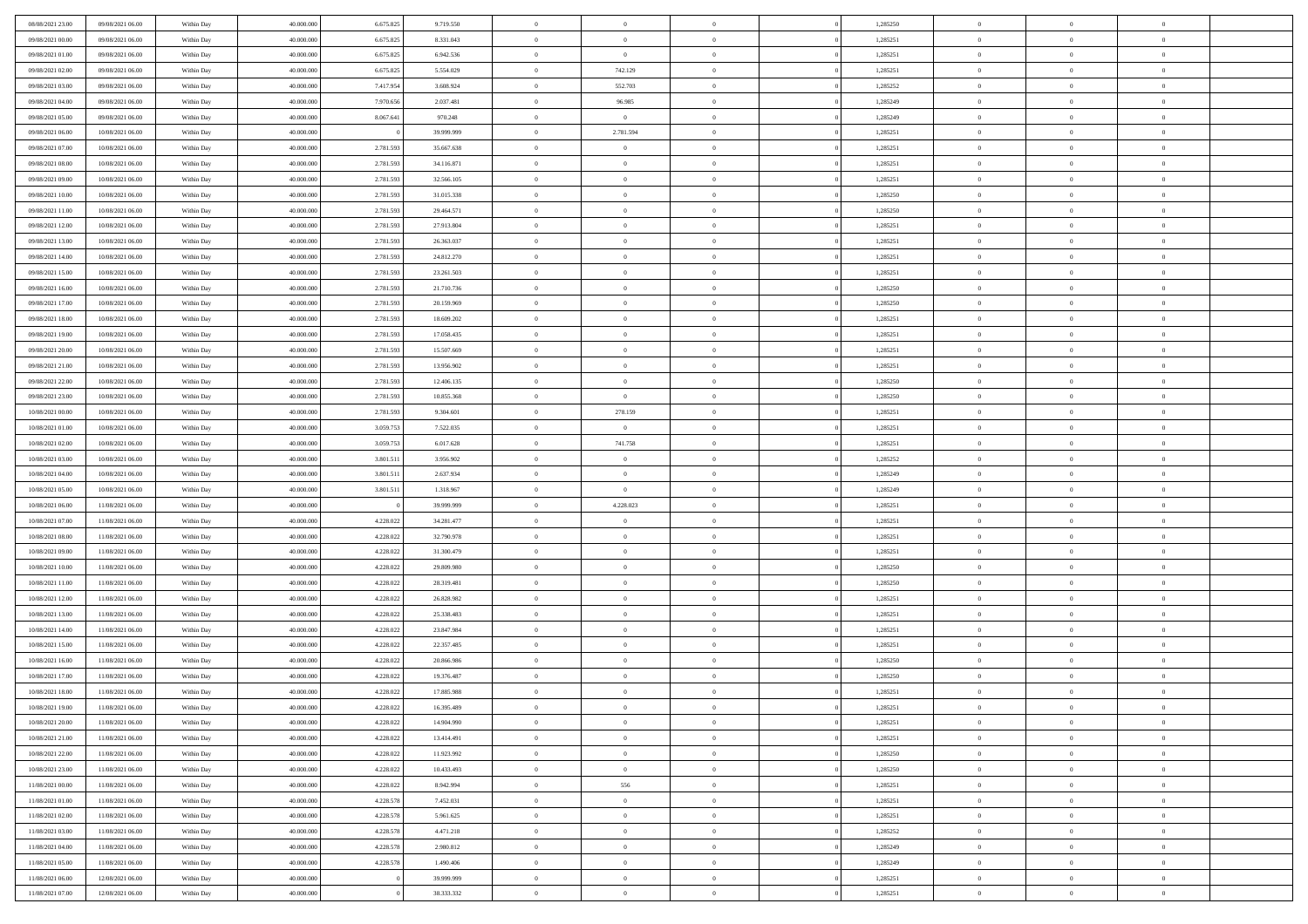| 11/08/2021 08:00 | 12/08/2021 06:00 | Within Day | 40,000,000 |           | 36,666,666 | $\bf{0}$       | $\overline{0}$ | $\Omega$       | 1,285251 | $\bf{0}$       | $\overline{0}$ | $\bf{0}$       |  |
|------------------|------------------|------------|------------|-----------|------------|----------------|----------------|----------------|----------|----------------|----------------|----------------|--|
| 11/08/2021 09:00 | 12/08/2021 06:00 | Within Dav | 40.000.000 |           | 34.999.999 | $\theta$       | $\overline{0}$ | $\overline{0}$ | 1,285251 | $\mathbf{0}$   | $\bf{0}$       | $\overline{0}$ |  |
| 11/08/2021 10:00 | 12/08/2021 06:00 | Within Day | 40.000.000 |           | 33.333.332 | $\theta$       | $\overline{0}$ | $\overline{0}$ | 1,285250 | $\,$ 0         | $\overline{0}$ | $\,$ 0 $\,$    |  |
| 11/08/2021 11:00 | 12/08/2021 06:00 | Within Day | 40,000,000 |           | 31,666,666 | $\mathbf{0}$   | $\overline{0}$ | $\mathbf{0}$   | 1,285250 | $\bf{0}$       | $\mathbf{0}$   | $\theta$       |  |
| 11/08/2021 12:00 | 12/08/2021 06:00 | Within Dav | 40.000.000 |           | 29.999.999 | $\mathbf{0}$   | $\overline{0}$ | $\overline{0}$ | 1,285251 | $\mathbf{0}$   | $\bf{0}$       | $\overline{0}$ |  |
| 11/08/2021 13:00 | 12/08/2021 06:00 | Within Day | 40.000.000 |           | 28.333.332 | $\theta$       | $\overline{0}$ | $\bf{0}$       | 1,285251 | $\,$ 0         | $\overline{0}$ | $\,$ 0 $\,$    |  |
| 11/08/2021 14:00 | 12/08/2021 06:00 | Within Day | 40,000,000 |           | 26,666,666 | $\,$ 0 $\,$    | $\overline{0}$ | $\mathbf{0}$   | 1,285251 | $\bf{0}$       | $\overline{0}$ | $\theta$       |  |
| 11/08/2021 15:00 | 12/08/2021 06:00 | Within Dav | 40.000.000 |           | 24.999.999 | $\overline{0}$ | $\overline{0}$ | $\overline{0}$ | 1,285251 | $\mathbf{0}$   | $\bf{0}$       | $\overline{0}$ |  |
| 11/08/2021 16:00 | 12/08/2021 06:00 | Within Day | 40.000.000 |           | 23.333.333 | $\theta$       | $\overline{0}$ | $\overline{0}$ | 1,285250 | $\,$ 0         | $\overline{0}$ | $\,$ 0 $\,$    |  |
| 11/08/2021 17:00 | 12/08/2021 06:00 | Within Day | 40,000,000 |           | 21,666,666 | $\mathbf{0}$   | $\overline{0}$ | $\mathbf{0}$   | 1,285250 | $\bf{0}$       | $\mathbf{0}$   | $\theta$       |  |
| 11/08/2021 18:00 | 12/08/2021 06:00 | Within Dav | 40.000.000 |           | 19.999.999 | $\mathbf{0}$   | $\overline{0}$ | $\overline{0}$ | 1,285251 | $\mathbf{0}$   | $\bf{0}$       | $\overline{0}$ |  |
| 11/08/2021 19:00 | 12/08/2021 06:00 | Within Day | 40.000.000 |           | 18.333.333 | $\theta$       | $\overline{0}$ | $\overline{0}$ | 1,285251 | $\,$ 0         | $\overline{0}$ | $\,$ 0 $\,$    |  |
| 11/08/2021 20:00 | 12/08/2021 06:00 | Within Day | 40.000.000 |           | 16,666,666 | $\theta$       | $\overline{0}$ | $\mathbf{0}$   | 1,285251 | $\bf{0}$       | $\mathbf{0}$   | $\theta$       |  |
| 11/08/2021 21:00 | 12/08/2021 06:00 | Within Dav | 40.000.000 |           | 14.999.999 | $\overline{0}$ | $\overline{0}$ | $\overline{0}$ | 1,285251 | $\mathbf{0}$   | $\bf{0}$       | $\overline{0}$ |  |
| 11/08/2021 22:00 | 12/08/2021 06:00 | Within Day | 40.000.000 |           | 13.333.333 | $\theta$       | $\overline{0}$ | $\bf{0}$       | 1,285250 | $\,$ 0         | $\overline{0}$ | $\,$ 0 $\,$    |  |
| 11/08/2021 23:00 | 12/08/2021 06:00 | Within Day | 40,000,000 |           | 11.666.666 | $\bf{0}$       | $\overline{0}$ | $\mathbf{0}$   | 1,285250 | $\bf{0}$       | $\overline{0}$ | $\bf{0}$       |  |
| 12/08/2021 00:00 | 12/08/2021 06:00 | Within Dav | 40.000.000 |           | 9.999.999  | $\overline{0}$ | $\overline{0}$ | $\overline{0}$ | 1,285251 | $\mathbf{0}$   | $\bf{0}$       | $\overline{0}$ |  |
| 12/08/2021 01:00 | 12/08/2021 06:00 | Within Day | 40.000.000 |           | 8.333.333  | $\theta$       | $\overline{0}$ | $\overline{0}$ | 1,285251 | $\,$ 0         | $\overline{0}$ | $\,$ 0 $\,$    |  |
| 12/08/2021 02:00 | 12/08/2021 06:00 | Within Day | 40,000,000 |           | 6.666.666  | $\overline{0}$ | $\overline{0}$ | $\mathbf{0}$   | 1,285251 | $\theta$       | $\mathbf{0}$   | $\theta$       |  |
| 12/08/2021 03:00 | 12/08/2021 06:00 | Within Dav | 40.000.000 |           | 4.999.999  | $\overline{0}$ | $\overline{0}$ | $\overline{0}$ | 1,285252 | $\mathbf{0}$   | $\bf{0}$       | $\overline{0}$ |  |
| 12/08/2021 04:00 | 12/08/2021 06:00 | Within Day | 40.000.000 |           | 3.333.333  | $\theta$       | $\overline{0}$ | $\overline{0}$ | 1,285249 | $\,$ 0         | $\overline{0}$ | $\,$ 0 $\,$    |  |
| 12/08/2021 05:00 | 12/08/2021 06:00 | Within Day | 40.000.000 |           | 1.666.666  | $\mathbf{0}$   | $\overline{0}$ | $\mathbf{0}$   | 1,285249 | $\bf{0}$       | $\mathbf{0}$   | $\theta$       |  |
| 12/08/2021 06:00 | 13/08/2021 06:00 | Within Dav | 40.000.000 |           | 39.999.999 | $\overline{0}$ | 4.561.814      | $\overline{0}$ | 1,285251 | $\mathbf{0}$   | $\bf{0}$       | $\overline{0}$ |  |
| 12/08/2021 07:00 | 13/08/2021 06:00 | Within Day | 40.000.000 | 4.561.813 | 33.961.594 | $\theta$       | $\overline{0}$ | $\bf{0}$       | 1,285251 | $\,$ 0         | $\overline{0}$ | $\,$ 0 $\,$    |  |
| 12/08/2021 08:00 | 13/08/2021 06:00 | Within Day | 40,000,000 | 4.561.813 | 32.485.003 | $\bf{0}$       | $\overline{0}$ | $\mathbf{0}$   | 1,285251 | $\bf{0}$       | $\overline{0}$ | $\bf{0}$       |  |
| 12/08/2021 09:00 | 13/08/2021 06:00 | Within Dav | 40.000.000 | 4.561.813 | 31.008.412 | $\overline{0}$ | $\overline{0}$ | $\overline{0}$ | 1,285251 | $\mathbf{0}$   | $\bf{0}$       | $\overline{0}$ |  |
| 12/08/2021 10:00 | 13/08/2021 06:00 | Within Day | 40.000.000 | 4.561.813 | 29.531.821 | $\theta$       | $\overline{0}$ | $\overline{0}$ | 1,285250 | $\,$ 0         | $\overline{0}$ | $\,$ 0 $\,$    |  |
| 12/08/2021 11:00 | 13/08/2021 06:00 | Within Day | 40,000,000 | 4.561.813 | 28.055.230 | $\mathbf{0}$   | $\overline{0}$ | $\mathbf{0}$   | 1.285250 | $\theta$       | $\mathbf{0}$   | $\theta$       |  |
| 12/08/2021 12:00 | 13/08/2021 06:00 | Within Dav | 40.000.000 | 4.561.813 | 26.578.639 | $\mathbf{0}$   | $\overline{0}$ | $\overline{0}$ | 1,285251 | $\mathbf{0}$   | $\bf{0}$       | $\overline{0}$ |  |
| 12/08/2021 13:00 | 13/08/2021 06:00 | Within Day | 40.000.000 | 4.561.813 | 25.102.048 | $\theta$       | $\overline{0}$ | $\overline{0}$ | 1,285251 | $\,$ 0         | $\overline{0}$ | $\,$ 0 $\,$    |  |
| 12/08/2021 14:00 | 13/08/2021 06:00 | Within Day | 40.000.000 | 4.561.813 | 23.625.457 | $\,$ 0 $\,$    | $\overline{0}$ | $\overline{0}$ | 1,285251 | $\bf{0}$       | $\overline{0}$ | $\,0\,$        |  |
| 12/08/2021 15:00 | 13/08/2021 06:00 | Within Dav | 40.000.000 | 4.561.813 | 22.148.866 | $\overline{0}$ | $\overline{0}$ | $\overline{0}$ | 1,285251 | $\mathbf{0}$   | $\bf{0}$       | $\overline{0}$ |  |
| 12/08/2021 16:00 | 13/08/2021 06:00 | Within Day | 40.000.000 | 4.561.813 | 20.672.274 | $\,$ 0 $\,$    | $\overline{0}$ | $\bf{0}$       | 1,285250 | $\,$ 0         | $\overline{0}$ | $\,$ 0 $\,$    |  |
| 12/08/2021 17:00 | 13/08/2021 06:00 | Within Day | 40.000.000 | 4.561.813 | 19.195.683 | $\,$ 0 $\,$    | $\overline{0}$ | $\overline{0}$ | 1,285250 | $\bf{0}$       | $\overline{0}$ | $\bf{0}$       |  |
| 12/08/2021 18:00 | 13/08/2021 06:00 | Within Dav | 40.000.000 | 4.561.813 | 17.719.092 | $\overline{0}$ | $\overline{0}$ | $\overline{0}$ | 1,285251 | $\mathbf{0}$   | $\bf{0}$       | $\overline{0}$ |  |
| 12/08/2021 19:00 | 13/08/2021 06:00 | Within Day | 40.000.000 | 4.561.813 | 16.242.501 | $\theta$       | $\overline{0}$ | $\overline{0}$ | 1,285251 | $\,$ 0         | $\overline{0}$ | $\,$ 0 $\,$    |  |
| 12/08/2021 20:00 | 13/08/2021 06:00 | Within Day | 40.000.000 | 4.561.813 | 14.765.910 | $\,$ 0 $\,$    | $\overline{0}$ | $\overline{0}$ | 1,285251 | $\bf{0}$       | $\overline{0}$ | $\,0\,$        |  |
| 12/08/2021 21:00 | 13/08/2021 06:00 | Within Day | 40.000.000 | 4.561.813 | 13.289.319 | $\mathbf{0}$   | $\overline{0}$ | $\overline{0}$ | 1,285251 | $\mathbf{0}$   | $\bf{0}$       | $\overline{0}$ |  |
| 12/08/2021 22:00 | 13/08/2021 06:00 | Within Day | 40.000.000 | 4.561.813 | 11.812.728 | $\,$ 0 $\,$    | $\overline{0}$ | $\overline{0}$ | 1,285250 | $\,$ 0         | $\overline{0}$ | $\,$ 0 $\,$    |  |
| 12/08/2021 23:00 | 13/08/2021 06:00 | Within Day | 40.000.000 | 4.561.813 | 10.336.137 | $\,$ 0 $\,$    | $\overline{0}$ | $\overline{0}$ | 1,285250 | $\bf{0}$       | $\overline{0}$ | $\,0\,$        |  |
| 13/08/2021 00:00 | 13/08/2021 06:00 | Within Dav | 40.000.000 | 4.561.813 | 8.859.546  | $\mathbf{0}$   | $\overline{0}$ | $\overline{0}$ | 1,285251 | $\mathbf{0}$   | $\bf{0}$       | $\overline{0}$ |  |
| 13/08/2021 01:00 | 13/08/2021 06:00 | Within Day | 40.000.000 | 4.561.813 | 7.382.955  | $\,$ 0 $\,$    | $\overline{0}$ | $\overline{0}$ | 1,285251 | $\,$ 0         | $\overline{0}$ | $\,$ 0 $\,$    |  |
| 13/08/2021 02:00 | 13/08/2021 06:00 | Within Day | 40.000.000 | 4.561.813 | 5.906.364  | $\,$ 0 $\,$    | $\overline{0}$ | $\overline{0}$ | 1,285251 | $\bf{0}$       | $\overline{0}$ | $\bf{0}$       |  |
| 13/08/2021 03:00 | 13/08/2021 06:00 | Within Dav | 40.000.000 | 4.561.813 | 4.429.773  | $\theta$       | $\overline{0}$ | $\overline{0}$ | 1,285252 | $\mathbf{0}$   | $\bf{0}$       | $\overline{0}$ |  |
| 13/08/2021 04:00 | 13/08/2021 06:00 | Within Day | 40.000.000 | 4.561.813 | 2.953.182  | $\overline{0}$ | $\overline{0}$ | $\overline{0}$ | 1,285249 | $\overline{0}$ | $\overline{0}$ | $\theta$       |  |
| 13/08/2021 05:00 | 13/08/2021 06:00 | Within Day | 40.000.000 | 4.561.813 | 1.476.591  | $\bf{0}$       | $\overline{0}$ | $\overline{0}$ | 1,285249 | $\mathbf{0}$   | $\overline{0}$ | $\bf{0}$       |  |
| 13/08/2021 06:00 | 14/08/2021 06:00 | Within Day | 40.000.000 |           | 39.999.999 | $\overline{0}$ | $\overline{0}$ | $\overline{0}$ | 1,285251 | $\overline{0}$ | $\overline{0}$ | $\overline{0}$ |  |
| 13/08/2021 07:00 | 14/08/2021 06:00 | Within Day | 40.000.000 |           | 38.333.332 | $\,$ 0 $\,$    | $\overline{0}$ | $\overline{0}$ | 1,285251 | $\,$ 0 $\,$    | $\,$ 0 $\,$    | $\,$ 0 $\,$    |  |
| 13/08/2021 08:00 | 14/08/2021 06:00 | Within Day | 40.000.000 |           | 36.666.666 | $\bf{0}$       | $\overline{0}$ | $\overline{0}$ | 1,285251 | $\mathbf{0}$   | $\overline{0}$ | $\bf{0}$       |  |
| 13/08/2021 09:00 | 14/08/2021 06:00 | Within Day | 40.000.000 |           | 34.999.999 | $\,$ 0 $\,$    | $\overline{0}$ | $\overline{0}$ | 1,285251 | $\,$ 0 $\,$    | $\bf{0}$       | $\overline{0}$ |  |
| 13/08/2021 10:00 | 14/08/2021 06:00 | Within Day | 40.000.000 |           | 33.333.332 | $\,$ 0         | $\overline{0}$ | $\overline{0}$ | 1,285250 | $\,$ 0 $\,$    | $\overline{0}$ | $\,$ 0 $\,$    |  |
| 13/08/2021 11:00 | 14/08/2021 06:00 | Within Day | 40.000.000 |           | 31.666.666 | $\bf{0}$       | $\overline{0}$ | $\overline{0}$ | 1,285250 | $\overline{0}$ | $\overline{0}$ | $\overline{0}$ |  |
| 13/08/2021 12:00 | 14/08/2021 06:00 | Within Day | 40.000.000 |           | 29.999.999 | $\,$ 0 $\,$    | $\overline{0}$ | $\overline{0}$ | 1,285251 | $\,$ 0 $\,$    | $\bf{0}$       | $\overline{0}$ |  |
| 13/08/2021 13:00 | 14/08/2021 06:00 | Within Day | 40.000.000 |           | 28.333.332 | $\,$ 0         | $\overline{0}$ | $\overline{0}$ | 1,285251 | $\,$ 0 $\,$    | $\,$ 0 $\,$    | $\,$ 0 $\,$    |  |
| 13/08/2021 14:00 | 14/08/2021 06:00 | Within Day | 40.000.000 |           | 26.666.666 | $\bf{0}$       | $\overline{0}$ | $\overline{0}$ | 1,285251 | $\mathbf{0}$   | $\overline{0}$ | $\bf{0}$       |  |
| 13/08/2021 15:00 | 14/08/2021 06:00 | Within Day | 40.000.000 |           | 24.999.999 | $\mathbf{0}$   | $\overline{0}$ | $\overline{0}$ | 1,285251 | $\overline{0}$ | $\bf{0}$       | $\overline{0}$ |  |
| 13/08/2021 16:00 | 14/08/2021 06:00 | Within Day | 40.000.000 |           | 23.333.333 | $\,$ 0 $\,$    | $\overline{0}$ | $\overline{0}$ | 1,285250 | $\,$ 0 $\,$    | $\overline{0}$ | $\,$ 0 $\,$    |  |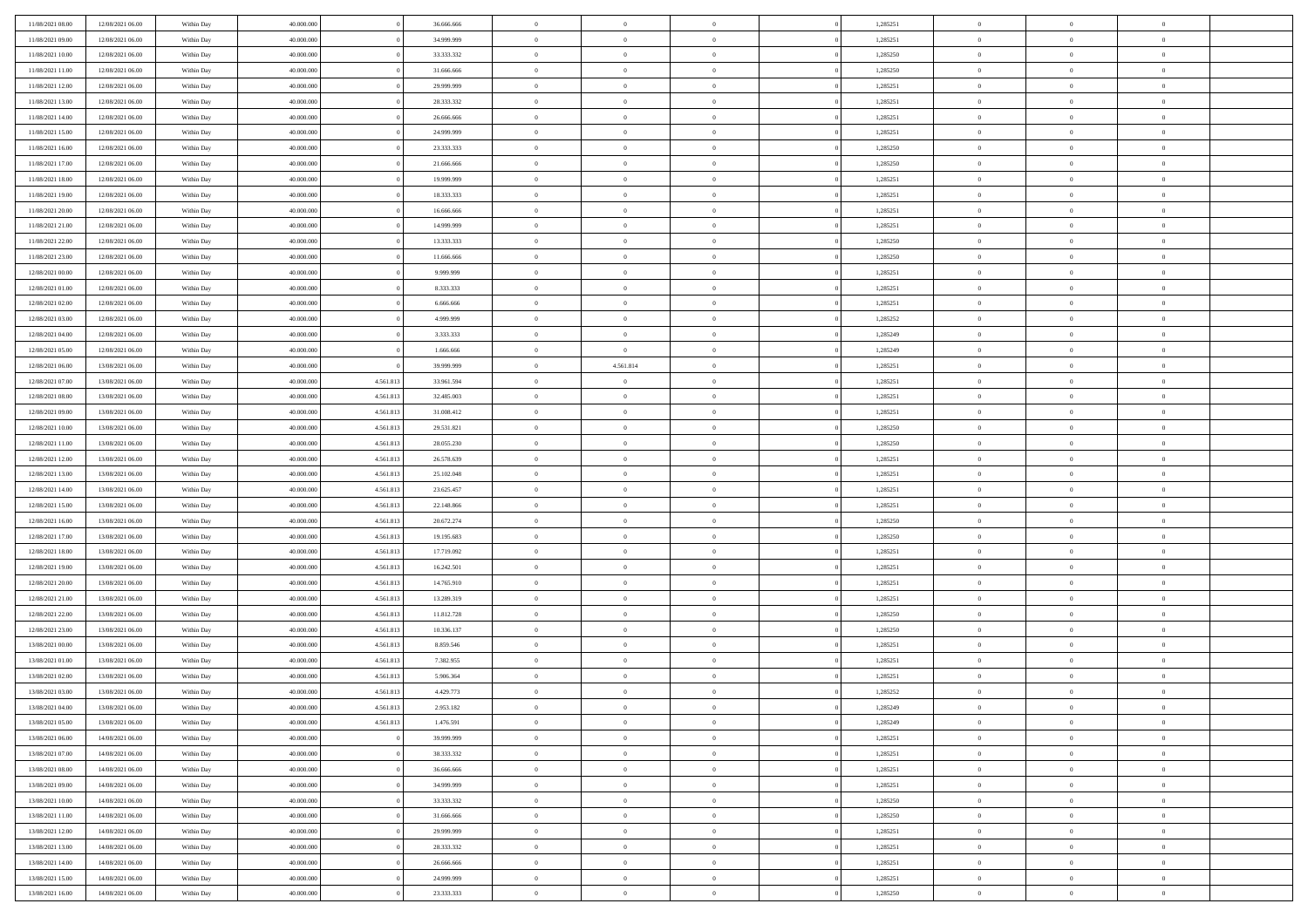| 13/08/2021 17:00                     | 14/08/2021 06:00                     | Within Day | 40,000,000               |                        | 21.666.666 | $\bf{0}$                 | $\overline{0}$                   | $\Omega$                         | 1,285250             | $\bf{0}$                       | $\overline{0}$             | $\bf{0}$                   |  |
|--------------------------------------|--------------------------------------|------------|--------------------------|------------------------|------------|--------------------------|----------------------------------|----------------------------------|----------------------|--------------------------------|----------------------------|----------------------------|--|
| 13/08/2021 18:00                     | 14/08/2021 06:00                     | Within Day | 40.000.000               |                        | 19.999.999 | $\theta$                 | $\overline{0}$                   | $\overline{0}$                   | 1,285251             | $\mathbf{0}$                   | $\bf{0}$                   | $\overline{0}$             |  |
| 13/08/2021 19:00                     | 14/08/2021 06:00                     | Within Day | 40.000.000               |                        | 18.333.333 | $\theta$                 | $\overline{0}$                   | $\overline{0}$                   | 1,285251             | $\,$ 0                         | $\overline{0}$             | $\,$ 0 $\,$                |  |
| 13/08/2021 20:00                     | 14/08/2021 06:00                     | Within Day | 40,000,000               |                        | 16,666,666 | $\mathbf{0}$             | $\overline{0}$                   | $\mathbf{0}$                     | 1,285251             | $\bf{0}$                       | $\mathbf{0}$               | $\theta$                   |  |
| 13/08/2021 21:00                     | 14/08/2021 06:00                     | Within Dav | 40.000.000               |                        | 14.999.999 | $\overline{0}$           | $\overline{0}$                   | $\overline{0}$                   | 1,285251             | $\mathbf{0}$                   | $\bf{0}$                   | $\overline{0}$             |  |
| 13/08/2021 22:00                     | 14/08/2021 06:00                     | Within Day | 40.000.000               |                        | 13.333.333 | $\theta$                 | $\overline{0}$                   | $\bf{0}$                         | 1,285250             | $\,$ 0                         | $\overline{0}$             | $\,$ 0 $\,$                |  |
| 13/08/2021 23:00                     | 14/08/2021 06:00                     | Within Day | 40,000,000               |                        | 11.666.666 | $\bf{0}$                 | $\overline{0}$                   | $\mathbf{0}$                     | 1,285250             | $\bf{0}$                       | $\overline{0}$             | $\theta$                   |  |
| 14/08/2021 00:00                     | 14/08/2021 06:00                     | Within Dav | 40.000.000               |                        | 9.999.999  | $\overline{0}$           | $\overline{0}$                   | $\overline{0}$                   | 1,285251             | $\mathbf{0}$                   | $\bf{0}$                   | $\overline{0}$             |  |
| 14/08/2021 01:00                     | 14/08/2021 06:00                     | Within Day | 40.000.000               |                        | 8.333.333  | $\theta$                 | $\overline{0}$                   | $\bf{0}$                         | 1,285251             | $\,$ 0                         | $\overline{0}$             | $\,$ 0 $\,$                |  |
| 14/08/2021 02:00                     | 14/08/2021 06:00                     | Within Day | 40,000,000               |                        | 6.666.666  | $\mathbf{0}$             | $\overline{0}$                   | $\mathbf{0}$                     | 1,285251             | $\bf{0}$                       | $\mathbf{0}$               | $\theta$                   |  |
| 14/08/2021 03:00                     | 14/08/2021 06:00                     | Within Dav | 40.000.000               |                        | 4.999.999  | $\mathbf{0}$             | $\overline{0}$                   | $\overline{0}$                   | 1,285252             | $\mathbf{0}$                   | $\bf{0}$                   | $\overline{0}$             |  |
| 14/08/2021 04:00                     | 14/08/2021 06:00                     | Within Day | 40.000.000               |                        | 3.333.333  | $\theta$                 | $\overline{0}$                   | $\overline{0}$                   | 1,285249             | $\,$ 0                         | $\overline{0}$             | $\,$ 0 $\,$                |  |
| 14/08/2021 05:00                     | 14/08/2021 06:00                     | Within Day | 40.000.000               |                        | 1.666.666  | $\mathbf{0}$             | $\overline{0}$                   | $\mathbf{0}$                     | 1,285249             | $\bf{0}$                       | $\mathbf{0}$               | $\theta$                   |  |
| 14/08/2021 06:00                     | 15/08/2021 06:00                     | Within Dav | 40.000.000               |                        | 39.999.999 | $\overline{0}$           | 5.563.188                        | $\overline{0}$                   | 1,285251             | $\mathbf{0}$                   | $\bf{0}$                   | $\overline{0}$             |  |
| 14/08/2021 07:00                     | 15/08/2021 06:00                     | Within Day | 40.000.000               | 5.563.187              | 33.001.944 | $\theta$                 | $\overline{0}$                   | $\bf{0}$                         | 1,285251             | $\,$ 0                         | $\overline{0}$             | $\,$ 0 $\,$                |  |
| 14/08/2021 08:00                     | 15/08/2021 06:00                     | Within Day | 40,000,000               | 5.563.187              | 31.567.077 | $\bf{0}$                 | $\overline{0}$                   | $\mathbf{0}$                     | 1,285251             | $\bf{0}$                       | $\overline{0}$             | $\bf{0}$                   |  |
| 14/08/2021 09:00                     | 15/08/2021 06:00                     | Within Dav | 40.000.000               | 5.563.187              | 30.132.210 | $\overline{0}$           | $\overline{0}$                   | $\overline{0}$                   | 1,285251             | $\mathbf{0}$                   | $\bf{0}$                   | $\overline{0}$             |  |
| 14/08/2021 10:00                     | 15/08/2021 06:00                     | Within Day | 40.000.000               | 5.563.187              | 28.697.343 | $\theta$                 | $\overline{0}$                   | $\overline{0}$                   | 1,285250             | $\,$ 0                         | $\overline{0}$             | $\,$ 0 $\,$                |  |
| 14/08/2021 11:00                     | 15/08/2021 06:00                     | Within Day | 40,000,000               | 5.563.187              | 27.262.476 | $\mathbf{0}$             | $\overline{0}$                   | $\mathbf{0}$                     | 1.285250             | $\theta$                       | $\mathbf{0}$               | $\theta$                   |  |
| 14/08/2021 12:00                     | 15/08/2021 06:00                     | Within Dav | 40.000.000               | 5.563.187              | 25.827.608 | $\overline{0}$           | $\overline{0}$                   | $\overline{0}$                   | 1,285251             | $\mathbf{0}$                   | $\bf{0}$                   | $\overline{0}$             |  |
| 14/08/2021 13:00                     | 15/08/2021 06:00                     | Within Day | 40.000.000               | 5.563.187              | 24.392.741 | $\theta$                 | $\overline{0}$                   | $\overline{0}$                   | 1,285251             | $\,$ 0                         | $\overline{0}$             | $\,$ 0 $\,$                |  |
| 14/08/2021 14:00                     | 15/08/2021 06:00                     | Within Day | 40,000,000               | 5.563.187              | 22.957.874 | $\mathbf{0}$             | $\overline{0}$                   | $\mathbf{0}$                     | 1,285251             | $\bf{0}$                       | $\mathbf{0}$               | $\theta$                   |  |
| 14/08/2021 15:00                     | 15/08/2021 06:00                     | Within Dav | 40.000.000               | 5.563.187              | 21.523.007 | $\mathbf{0}$             | $\overline{0}$                   | $\overline{0}$                   | 1,285251             | $\mathbf{0}$                   | $\bf{0}$                   | $\overline{0}$             |  |
| 14/08/2021 16:00                     | 15/08/2021 06:00                     | Within Day | 40.000.000               | 5.563.187              | 20.088.140 | $\theta$                 | $\overline{0}$                   | $\bf{0}$                         | 1,285250             | $\,$ 0                         | $\overline{0}$             | $\,$ 0 $\,$                |  |
| 14/08/2021 17:00                     | 15/08/2021 06:00                     | Within Day | 40,000,000               | 5.563.187              | 18.653.273 | $\bf{0}$                 | $\overline{0}$                   | $\mathbf{0}$                     | 1,285250             | $\bf{0}$                       | $\overline{0}$             | $\bf{0}$                   |  |
| 14/08/2021 18:00                     | 15/08/2021 06:00                     | Within Dav | 40.000.000               | 5.563.187              | 17.218.405 | $\overline{0}$           | $\overline{0}$                   | $\overline{0}$                   | 1,285251             | $\mathbf{0}$                   | $\bf{0}$                   | $\overline{0}$             |  |
| 14/08/2021 19:00                     | 15/08/2021 06:00                     | Within Day | 40.000.000               | 5.563.187              | 15.783.538 | $\theta$                 | $\overline{0}$                   | $\bf{0}$                         | 1,285251             | $\,$ 0                         | $\overline{0}$             | $\,$ 0 $\,$                |  |
| 14/08/2021 20:00                     | 15/08/2021 06:00                     | Within Day | 40,000,000               | 5.563.187              | 14.348.671 | $\mathbf{0}$             | $\overline{0}$                   | $\mathbf{0}$                     | 1,285251             | $\bf{0}$                       | $\mathbf{0}$               | $\theta$                   |  |
| 14/08/2021 21:00                     | 15/08/2021 06:00                     | Within Day | 40.000.000               | 5.563.187              | 12.913.804 | $\mathbf{0}$             | $\overline{0}$                   | $\overline{0}$                   | 1,285251             | $\mathbf{0}$                   | $\bf{0}$                   | $\overline{0}$             |  |
| 14/08/2021 22:00                     | 15/08/2021 06:00                     | Within Day | 40.000.000               | 5.563.187              | 11.478.937 | $\theta$                 | $\overline{0}$                   | $\overline{0}$                   | 1,285250             | $\,$ 0                         | $\overline{0}$             | $\,$ 0 $\,$                |  |
| 14/08/2021 23:00                     | 15/08/2021 06:00                     | Within Day | 40.000.000               | 5.563.187              | 10.044.070 | $\,$ 0 $\,$              | $\overline{0}$                   | $\overline{0}$                   | 1,285250             | $\bf{0}$                       | $\overline{0}$             | $\,0\,$                    |  |
| 15/08/2021 00:00                     | 15/08/2021 06:00                     | Within Day | 40.000.000               | 5.563.187              | 8.609.202  | $\overline{0}$           | $\overline{0}$                   | $\overline{0}$                   | 1,285251             | $\mathbf{0}$                   | $\bf{0}$                   | $\overline{0}$             |  |
| 15/08/2021 01:00                     | 15/08/2021 06:00                     | Within Day | 40.000.000               | 5.563.187              | 7.174.335  | $\theta$                 | $\overline{0}$                   | $\bf{0}$                         | 1,285251             | $\,$ 0                         | $\overline{0}$             | $\,$ 0 $\,$                |  |
| 15/08/2021 02:00                     | 15/08/2021 06:00                     | Within Day | 40.000.000               | 5.563.187              | 5.739.468  | $\,$ 0 $\,$              | $\overline{0}$                   | $\overline{0}$                   | 1,285251             | $\bf{0}$                       | $\overline{0}$             | $\bf{0}$                   |  |
| 15/08/2021 03:00                     | 15/08/2021 06:00                     | Within Day | 40.000.000               | 5.563.187              | 4.304.601  | $\overline{0}$           | $\overline{0}$                   | $\overline{0}$                   | 1,285252             | $\mathbf{0}$                   | $\bf{0}$                   | $\overline{0}$             |  |
| 15/08/2021 04:00                     | 15/08/2021 06:00                     | Within Day | 40.000.000               | 5.563.187              | 2.869.734  | $\theta$                 | $\overline{0}$                   | $\overline{0}$                   | 1,285249             | $\,$ 0                         | $\overline{0}$             | $\,$ 0 $\,$                |  |
| 15/08/2021 05:00                     | 15/08/2021 06:00                     | Within Day | 40.000.000               | 5.563.187              | 1.434.867  | $\,$ 0 $\,$              | $\overline{0}$                   | $\overline{0}$                   | 1,285249             | $\bf{0}$                       | $\overline{0}$             | $\,0\,$                    |  |
| 15/08/2021 06:00                     | 16/08/2021 06:00                     | Within Day | 40.000.000               |                        | 39.999.999 | $\mathbf{0}$             | 5.563.188                        | $\overline{0}$                   | 1,285251             | $\mathbf{0}$                   | $\bf{0}$                   | $\overline{0}$             |  |
| 15/08/2021 07:00                     | 16/08/2021 06:00                     | Within Day | 40.000.000               | 5.563.187              | 33.001.944 | $\theta$                 | $\overline{0}$                   | $\bf{0}$                         | 1,285251             | $\,$ 0                         | $\overline{0}$             | $\,$ 0 $\,$                |  |
| 15/08/2021 08:00                     | 16/08/2021 06:00                     | Within Day | 40.000.000               | 5.563.187              | 31.567.077 | $\,$ 0 $\,$              | $\overline{0}$                   | $\overline{0}$                   | 1,285251             | $\bf{0}$                       | $\overline{0}$             | $\,0\,$                    |  |
| 15/08/2021 09:00                     | 16/08/2021 06:00                     | Within Day | 40.000.000               | 5.563.187              | 30.132.210 | $\overline{0}$           | $\overline{0}$                   | $\overline{0}$                   | 1,285251             | $\mathbf{0}$                   | $\bf{0}$                   | $\overline{0}$             |  |
| 15/08/2021 11:00                     | 16/08/2021 06:00                     | Within Day | 40.000.000               | 5.563.187              | 27.262.476 | $\theta$                 | $\overline{0}$                   | $\bf{0}$                         | 1,285250             | $\,$ 0                         | $\overline{0}$             | $\,$ 0 $\,$                |  |
| 15/08/2021 12:00                     | 16/08/2021 06:00                     | Within Day | 40.000.000               | 5.563.187              | 25.827.608 | $\,$ 0 $\,$              | $\overline{0}$                   | $\overline{0}$                   | 1,285251             | $\bf{0}$                       | $\overline{0}$             | $\,0\,$                    |  |
| 15/08/2021 13:00                     | 16/08/2021 06:00                     | Within Dav | 40.000.000               | 5.563.187              | 24.392.741 | $\theta$                 | $\overline{0}$                   | $\overline{0}$                   | 1,285251             | $\mathbf{0}$                   | $\bf{0}$                   | $\overline{0}$             |  |
| 15/08/2021 14:00                     | 16/08/2021 06:00                     | Within Day | 40.000.000               | 5.563.187              | 22.957.874 | $\overline{0}$           | $\overline{0}$                   | $\overline{0}$                   | 1,285251             | $\overline{0}$                 | $\overline{0}$             | $\theta$                   |  |
| 15/08/2021 15:00                     | 16/08/2021 06:00                     | Within Day | 40.000.000               | 5.563.187              | 21.523.007 | $\bf{0}$                 | $\overline{0}$                   | $\overline{0}$                   | 1,285251             | $\mathbf{0}$                   | $\overline{0}$             | $\bf{0}$                   |  |
| 15/08/2021 16:00                     | 16/08/2021 06:00                     | Within Day | 40.000.000               | 5.563.187              | 20.088.140 | $\overline{0}$           | $\overline{0}$                   | $\overline{0}$                   | 1,285250             | $\overline{0}$                 | $\overline{0}$             | $\overline{0}$             |  |
| 15/08/2021 17:00                     | 16/08/2021 06:00                     | Within Day | 40.000.000               | 5.563.187              | 18.653.273 | $\,$ 0                   | $\overline{0}$                   | $\overline{0}$                   | 1,285250             | $\,$ 0 $\,$                    | $\,$ 0 $\,$                | $\,$ 0 $\,$                |  |
| 15/08/2021 18:00                     | 16/08/2021 06:00                     | Within Day | 40.000.000               | 5.563.187              | 17.218.405 | $\bf{0}$                 | $\overline{0}$                   | $\overline{0}$                   | 1,285251             | $\mathbf{0}$                   | $\overline{0}$             | $\bf{0}$                   |  |
| 15/08/2021 19:00                     | 16/08/2021 06:00                     | Within Day | 40.000.000               | 5.563.187              | 15.783.538 | $\,$ 0 $\,$              | $\overline{0}$                   | $\overline{0}$                   | 1,285251             | $\,$ 0 $\,$                    | $\bf{0}$                   | $\overline{0}$             |  |
| 15/08/2021 20:00                     | 16/08/2021 06:00                     | Within Day | 40.000.000               | 5.563.187              | 14.348.671 | $\,$ 0                   | $\overline{0}$                   | $\overline{0}$                   | 1,285251             | $\,$ 0 $\,$                    | $\overline{0}$             | $\,$ 0 $\,$                |  |
| 15/08/2021 21:00                     | 16/08/2021 06:00                     | Within Day | 40.000.000               | 5.563.187              | 12.913.804 | $\bf{0}$                 | $\overline{0}$                   | $\overline{0}$                   | 1,285251             | $\overline{0}$                 | $\overline{0}$             | $\overline{0}$             |  |
| 15/08/2021 22:00                     | 16/08/2021 06:00                     | Within Day | 40.000.000               | 5.563.187              | 11.478.937 | $\,$ 0 $\,$              | $\overline{0}$                   | $\overline{0}$                   | 1,285250             | $\,$ 0 $\,$                    | $\bf{0}$                   | $\overline{0}$             |  |
| 15/08/2021 23:00                     | 16/08/2021 06:00                     | Within Day | 40.000.000               | 5.563.187              | 10.044.070 | $\,$ 0                   | $\overline{0}$                   | $\overline{0}$                   | 1,285250             | $\,$ 0 $\,$                    | $\,$ 0 $\,$                | $\,$ 0 $\,$                |  |
| 16/08/2021 00:00<br>16/08/2021 01:00 | 16/08/2021 06:00<br>16/08/2021 06:00 | Within Day | 40.000.000<br>40.000.000 | 5.563.187<br>5.563.187 | 8.609.202  | $\bf{0}$<br>$\mathbf{0}$ | $\overline{0}$<br>$\overline{0}$ | $\overline{0}$<br>$\overline{0}$ | 1,285251<br>1,285251 | $\mathbf{0}$<br>$\overline{0}$ | $\overline{0}$<br>$\bf{0}$ | $\bf{0}$<br>$\overline{0}$ |  |
|                                      |                                      | Within Day |                          |                        | 7.174.335  |                          |                                  |                                  |                      |                                |                            |                            |  |
| 16/08/2021 02:00                     | 16/08/2021 06:00                     | Within Day | 40.000.000               | 5.563.187              | 5.739.468  | $\,$ 0 $\,$              | $\overline{0}$                   | $\overline{0}$                   | 1,285251             | $\,$ 0 $\,$                    | $\overline{0}$             | $\,$ 0 $\,$                |  |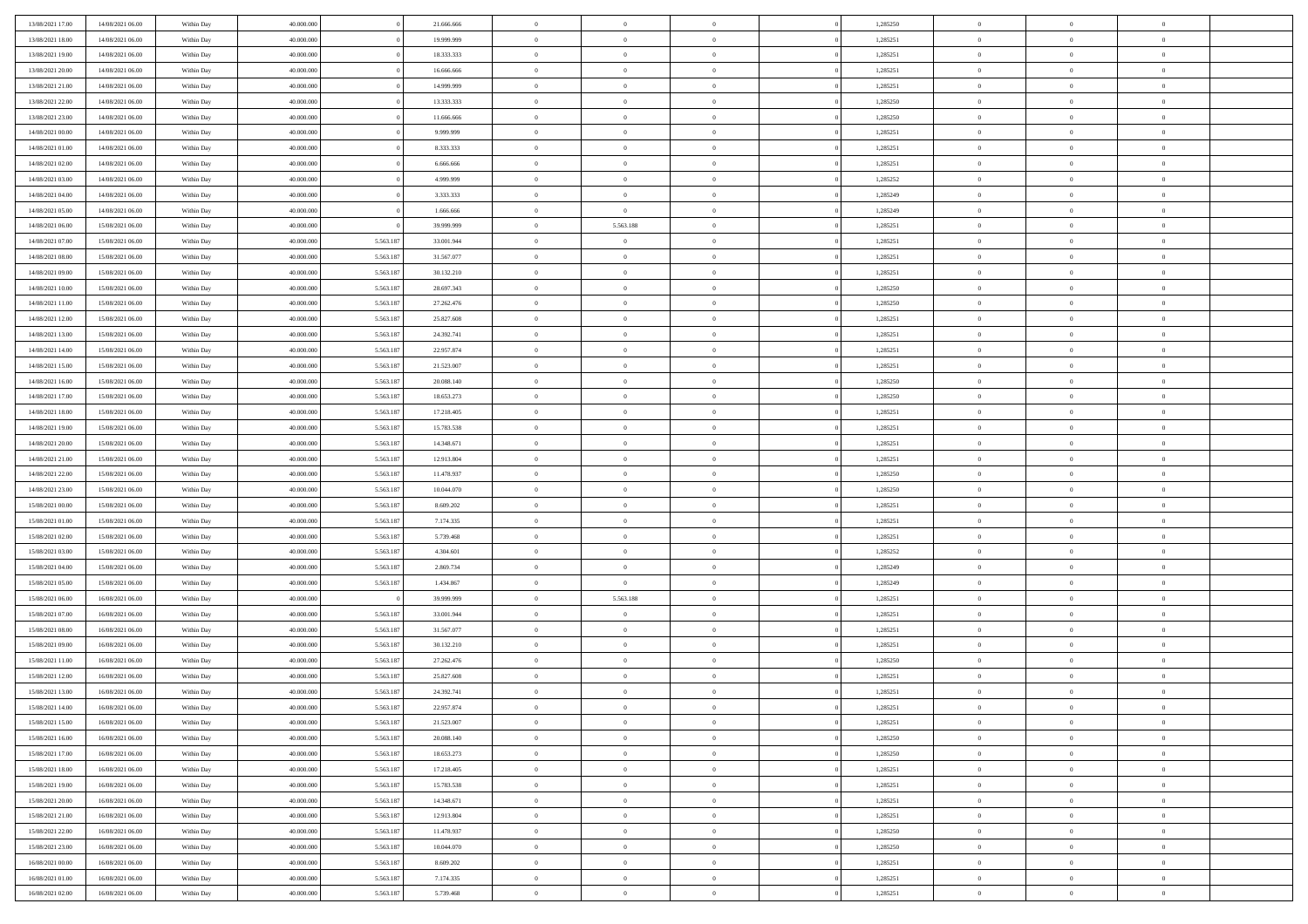| 16/08/2021 03:00                     | 16/08/2021 06:00 | Within Day | 40.000.000 | 5.563.18  | 4.304.601  | $\bf{0}$       | $\overline{0}$ | $\overline{0}$ | 1,285252 | $\bf{0}$       | $\overline{0}$ | $\bf{0}$       |  |
|--------------------------------------|------------------|------------|------------|-----------|------------|----------------|----------------|----------------|----------|----------------|----------------|----------------|--|
| 16/08/2021 04:00                     | 16/08/2021 06:00 | Within Day | 40,000,000 | 5.563.18  | 2.869.734  | $\overline{0}$ | $\overline{0}$ | $\Omega$       | 1,285249 | $\overline{0}$ | $\theta$       | $\theta$       |  |
| 16/08/2021 05:00                     | 16/08/2021 06:00 | Within Day | 40.000.000 | 5.563.187 | 1.434.867  | $\overline{0}$ | $\overline{0}$ | $\overline{0}$ | 1,285249 | $\mathbf{0}$   | $\overline{0}$ | $\theta$       |  |
| 16/08/2021 06:00                     | 17/08/2021 06:00 | Within Day | 40.000.000 |           | 39.999.999 | $\bf{0}$       | 1.112.638      | $\overline{0}$ | 1,285251 | $\mathbf{0}$   | $\overline{0}$ | $\bf{0}$       |  |
| 16/08/2021 07:00                     | 17/08/2021 06:00 | Within Day | 40,000,000 | 1.112.63  | 37.267.055 | $\bf{0}$       | $\overline{0}$ | $\overline{0}$ | 1,285251 | $\bf{0}$       | $\overline{0}$ | $\bf{0}$       |  |
| 16/08/2021 08:00                     | 17/08/2021 06:00 | Within Day | 40.000.000 | 1.112.637 | 35.646.748 | $\overline{0}$ | $\overline{0}$ | $\overline{0}$ | 1,285251 | $\mathbf{0}$   | $\overline{0}$ | $\theta$       |  |
| 16/08/2021 09:00                     | 17/08/2021 06:00 | Within Day | 40.000.000 | 1.112.637 | 34.026.441 | $\bf{0}$       | $\overline{0}$ | $\Omega$       | 1,285251 | $\mathbf{0}$   | $\overline{0}$ | $\bf{0}$       |  |
| 16/08/2021 10:00                     | 17/08/2021 06:00 | Within Day | 40,000,000 | 1.112.637 | 32.406.135 | $\overline{0}$ | $\overline{0}$ | $\overline{0}$ | 1,285250 | $\mathbf{0}$   | $\theta$       | $\theta$       |  |
| 16/08/2021 11:00                     | 17/08/2021 06:00 | Within Day | 40.000.000 | 1.112.637 | 30.785.828 | $\overline{0}$ | $\overline{0}$ | $\overline{0}$ | 1,285250 | $\mathbf{0}$   | $\overline{0}$ | $\theta$       |  |
|                                      |                  |            |            |           |            | $\bf{0}$       | $\overline{0}$ | $\Omega$       |          |                | $\overline{0}$ | $\bf{0}$       |  |
| 16/08/2021 12:00                     | 17/08/2021 06:00 | Within Day | 40.000.000 | 1.112.637 | 29.165.521 |                |                |                | 1,285251 | $\mathbf{0}$   | $\theta$       |                |  |
| 16/08/2021 13:00<br>16/08/2021 14:00 | 17/08/2021 06:00 | Within Day | 40,000,000 | 1.112.637 | 27.545.214 | $\bf{0}$       | $\overline{0}$ | $\overline{0}$ | 1,285251 | $\mathbf{0}$   |                | $\overline{0}$ |  |
|                                      | 17/08/2021 06:00 | Within Day | 40.000.000 | 1.112.637 | 25.924.908 | $\overline{0}$ | $\overline{0}$ | $\overline{0}$ | 1,285251 | $\mathbf{0}$   | $\overline{0}$ | $\theta$       |  |
| 16/08/2021 15:00                     | 17/08/2021 06:00 | Within Day | 40.000.000 | 1.112.637 | 24.304.601 | $\bf{0}$       | $\overline{0}$ | $\overline{0}$ | 1,285251 | $\mathbf{0}$   | $\overline{0}$ | $\bf{0}$       |  |
| 16/08/2021 16:00                     | 17/08/2021 06:00 | Within Day | 40,000,000 | 1.112.637 | 22.684.294 | $\bf{0}$       | $\overline{0}$ | $\overline{0}$ | 1,285250 | $\bf{0}$       | $\theta$       | $\bf{0}$       |  |
| 16/08/2021 17:00                     | 17/08/2021 06:00 | Within Day | 40.000.000 | 1.112.637 | 21.063.987 | $\overline{0}$ | $\overline{0}$ | $\overline{0}$ | 1,285250 | $\mathbf{0}$   | $\overline{0}$ | $\theta$       |  |
| 16/08/2021 18:00                     | 17/08/2021 06:00 | Within Day | 40.000.000 | 1.112.637 | 19.443.681 | $\bf{0}$       | $\overline{0}$ | $\Omega$       | 1,285251 | $\mathbf{0}$   | $\overline{0}$ | $\bf{0}$       |  |
| 16/08/2021 19:00                     | 17/08/2021 06:00 | Within Day | 40,000,000 | 1.112.637 | 17.823.374 | $\,$ 0 $\,$    | $\overline{0}$ | $\overline{0}$ | 1,285251 | $\mathbf{0}$   | $\overline{0}$ | $\overline{0}$ |  |
| 16/08/2021 20:00                     | 17/08/2021 06:00 | Within Day | 40.000.000 | 1.112.637 | 16.203.067 | $\overline{0}$ | $\overline{0}$ | $\overline{0}$ | 1,285251 | $\mathbf{0}$   | $\overline{0}$ | $\theta$       |  |
| 16/08/2021 21:00                     | 17/08/2021 06:00 | Within Day | 40.000.000 | 1.112.637 | 14.582.760 | $\bf{0}$       | 1.668.956      | $\Omega$       | 1,285251 | $\bf{0}$       | $\overline{0}$ | $\bf{0}$       |  |
| 16/08/2021 22:00                     | 17/08/2021 06:00 | Within Day | 40,000,000 | 2.781.593 | 11.478.937 | $\bf{0}$       | 2.596.154      | $\overline{0}$ | 1,285250 | $\mathbf{0}$   | $\overline{0}$ | $\overline{0}$ |  |
| 16/08/2021 23:00                     | 17/08/2021 06:00 | Within Day | 40.000.000 | 5.377.747 | 7.772.435  | $\overline{0}$ | $\overline{0}$ | $\overline{0}$ | 1,285250 | $\mathbf{0}$   | $\overline{0}$ | $\theta$       |  |
| 17/08/2021 00:00                     | 17/08/2021 06:00 | Within Day | 40.000.000 | 5.377.747 | 6.662.087  | $\bf{0}$       | $\overline{0}$ | $\overline{0}$ | 1,285251 | $\mathbf{0}$   | $\overline{0}$ | $\bf{0}$       |  |
| 17/08/2021 01:00                     | 17/08/2021 06:00 | Within Day | 40,000,000 | 5.377.747 | 5.551.739  | $\bf{0}$       | $\overline{0}$ | $\overline{0}$ | 1,285251 | $\,$ 0 $\,$    | $\overline{0}$ | $\bf{0}$       |  |
| 17/08/2021 02:00                     | 17/08/2021 06:00 | Within Day | 40.000.000 | 5.377.747 | 4.441.391  | $\overline{0}$ | $\overline{0}$ | $\overline{0}$ | 1,285251 | $\mathbf{0}$   | $\overline{0}$ | $\theta$       |  |
| 17/08/2021 03:00                     | 17/08/2021 06:00 | Within Day | 40.000.000 | 5.377.747 | 3.331.043  | $\bf{0}$       | $\overline{0}$ | $\overline{0}$ | 1,285252 | $\bf{0}$       | $\overline{0}$ | $\bf{0}$       |  |
| 17/08/2021 04:00                     | 17/08/2021 06:00 | Within Day | 40,000,000 | 5.377.74  | 2.220.695  | $\,$ 0 $\,$    | $\overline{0}$ | $\overline{0}$ | 1,285249 | $\mathbf{0}$   | $\overline{0}$ | $\overline{0}$ |  |
| 17/08/2021 05:00                     | 17/08/2021 06:00 | Within Day | 40.000.000 | 5.377.747 | 1.110.347  | $\overline{0}$ | $\overline{0}$ | $\overline{0}$ | 1,285249 | $\mathbf{0}$   | $\overline{0}$ | $\theta$       |  |
| 17/08/2021 06:00                     | 18/08/2021 06:00 | Within Day | 40.000.000 |           | 39.999.999 | $\bf{0}$       | 1.112.638      | $\Omega$       | 1,285251 | $\mathbf{0}$   | $\overline{0}$ | $\bf{0}$       |  |
| 17/08/2021 07:00                     | 18/08/2021 06:00 | Within Day | 40,000,000 | 1.112.637 | 37.267.055 | $\bf{0}$       | $\overline{0}$ | $\overline{0}$ | 1,285251 | $\mathbf{0}$   | $\mathbf{0}$   | $\overline{0}$ |  |
| 17/08/2021 08:00                     | 18/08/2021 06:00 | Within Day | 40.000.000 | 1.112.637 | 35.646.748 | $\overline{0}$ | $\overline{0}$ | $\overline{0}$ | 1,285251 | $\mathbf{0}$   | $\overline{0}$ | $\theta$       |  |
| 17/08/2021 09:00                     | 18/08/2021 06:00 | Within Day | 40.000.000 | 1.112.637 | 34.026.441 | $\,$ 0         | $\overline{0}$ | $\overline{0}$ | 1,285251 | $\,$ 0 $\,$    | $\overline{0}$ | $\,0\,$        |  |
| 17/08/2021 10:00                     | 18/08/2021 06:00 | Within Day | 40,000,000 | 1.112.637 | 32.406.135 | $\bf{0}$       | $\overline{0}$ | $\overline{0}$ | 1,285250 | $\mathbf{0}$   | $\overline{0}$ | $\overline{0}$ |  |
| 17/08/2021 11:00                     | 18/08/2021 06:00 | Within Day | 40.000.000 | 1.112.637 | 30.785.828 | $\overline{0}$ | $\overline{0}$ | $\overline{0}$ | 1,285250 | $\mathbf{0}$   | $\overline{0}$ | $\theta$       |  |
| 17/08/2021 12:00                     | 18/08/2021 06:00 | Within Day | 40.000.000 | 1.112.637 | 29.165.521 | $\,$ 0         | $\overline{0}$ | $\theta$       | 1,285251 | $\,$ 0         | $\overline{0}$ | $\mathbf{0}$   |  |
| 17/08/2021 13:00                     | 18/08/2021 06:00 | Within Day | 40,000,000 | 1.112.637 | 27.545.214 | $\bf{0}$       | $\overline{0}$ | $\overline{0}$ | 1,285251 | $\mathbf{0}$   | $\overline{0}$ | $\overline{0}$ |  |
| 17/08/2021 14:00                     | 18/08/2021 06:00 | Within Day | 40.000.000 | 1.112.637 | 25.924.908 | $\overline{0}$ | $\overline{0}$ | $\overline{0}$ | 1,285251 | $\mathbf{0}$   | $\overline{0}$ | $\theta$       |  |
| 17/08/2021 15:00                     | 18/08/2021 06:00 | Within Day | 40.000.000 | 1.112.637 | 24.304.601 | $\,$ 0         | $\overline{0}$ | $\overline{0}$ | 1,285251 | $\,$ 0 $\,$    | $\overline{0}$ | $\mathbf{0}$   |  |
| 17/08/2021 16:00                     | 18/08/2021 06:00 | Within Day | 40,000,000 | 1.112.637 | 22.684.294 | $\bf{0}$       | $\overline{0}$ | $\overline{0}$ | 1,285250 | $\mathbf{0}$   | $\mathbf{0}$   | $\overline{0}$ |  |
| 17/08/2021 17:00                     | 18/08/2021 06:00 | Within Day | 40.000.000 | 1.112.637 | 21.063.987 | $\overline{0}$ | $\overline{0}$ | $\overline{0}$ | 1,285250 | $\mathbf{0}$   | $\overline{0}$ | $\theta$       |  |
| 17/08/2021 18:00                     | 18/08/2021 06:00 | Within Day | 40.000.000 | 1.112.637 | 19.443.681 | $\,$ 0         | $\overline{0}$ | $\overline{0}$ | 1,285251 | $\,$ 0 $\,$    | $\overline{0}$ | $\,0\,$        |  |
| 17/08/2021 19:00                     | 18/08/2021 06:00 | Within Day | 40,000,000 | 1.112.637 | 17.823.374 | $\bf{0}$       | $\,$ 0 $\,$    | $\overline{0}$ | 1,285251 | $\,$ 0 $\,$    | $\overline{0}$ | $\bf{0}$       |  |
| 17/08/2021 20:00                     | 18/08/2021 06:00 | Within Day | 40.000.000 | 1.112.637 | 16.203.067 | $\overline{0}$ | $\overline{0}$ | $\overline{0}$ | 1,285251 | $\mathbf{0}$   | $\overline{0}$ | $\theta$       |  |
| 17/08/2021 21:00                     | 18/08/2021 06:00 | Within Day | 40.000.000 | 1.112.637 | 14.582.760 | $\overline{0}$ | $\overline{0}$ | $\overline{0}$ | 1,285251 | $\,$ 0         | $\overline{0}$ | $\mathbf{0}$   |  |
| 17/08/2021 22.00                     | 18/08/2021 06:00 | Within Day | 40,000,000 | 1.112.637 | 12.962.454 | $\bf{0}$       | $\overline{0}$ | $\overline{0}$ | 1,285250 | $\mathbf{0}$   | $\overline{0}$ | $\bf{0}$       |  |
| 17/08/2021 23:00                     | 18/08/2021 06:00 | Within Day | 40.000.000 | 1.112.637 | 11.342.147 | $\overline{0}$ | $\theta$       |                | 1,285250 | $\overline{0}$ | $\Omega$       | $\overline{0}$ |  |
| 18/08/2021 00:00                     | 18/08/2021 06:00 | Within Day | 40.000.000 | 1.112.637 | 9.721.840  | $\,$ 0 $\,$    | $\overline{0}$ | $\overline{0}$ | 1,285251 | $\,$ 0 $\,$    | $\bf{0}$       | $\mathbf{0}$   |  |
| 18/08/2021 01:00                     | 18/08/2021 06:00 | Within Day | 40,000,000 | 1.112.63  | 8.101.533  | $\mathbf{0}$   | $\overline{0}$ | $\overline{0}$ | 1,285251 | $\,$ 0 $\,$    | $\overline{0}$ | $\overline{0}$ |  |
| 18/08/2021 02:00                     | 18/08/2021 06:00 | Within Day | 40.000.000 | 1.112.637 | 6.481.227  | $\mathbf{0}$   | $\overline{0}$ | $\overline{0}$ | 1,285251 | $\mathbf{0}$   | $\bf{0}$       | $\overline{0}$ |  |
| 18/08/2021 03:00                     | 18/08/2021 06:00 | Within Day | 40.000.000 | 1.112.637 | 4.860.920  | $\,$ 0 $\,$    | $\overline{0}$ | $\overline{0}$ | 1,285252 | $\,$ 0 $\,$    | $\bf{0}$       | $\theta$       |  |
|                                      |                  |            | 40,000,000 |           |            |                |                |                |          |                | $\overline{0}$ |                |  |
| 18/08/2021 04:00<br>18/08/2021 05:00 | 18/08/2021 06:00 | Within Day |            | 1.112.637 | 3.240.613  | $\,$ 0 $\,$    | $\,$ 0 $\,$    | $\overline{0}$ | 1,285249 | $\,$ 0 $\,$    |                | $\overline{0}$ |  |
|                                      | 18/08/2021 06:00 | Within Day | 40.000.000 | 1.112.637 | 1.620.306  | $\mathbf{0}$   | $\overline{0}$ | $\overline{0}$ | 1,285249 | $\mathbf{0}$   | $\bf{0}$       | $\overline{0}$ |  |
| 18/08/2021 06:00                     | 19/08/2021 06:00 | Within Day | 40.000.000 |           | 39.999.999 | $\,$ 0 $\,$    | $\overline{0}$ | $\overline{0}$ | 1,285251 | $\,$ 0 $\,$    | $\overline{0}$ | $\theta$       |  |
| 18/08/2021 07:00                     | 19/08/2021 06:00 | Within Day | 40.000.000 |           | 38.333.332 | $\mathbf{0}$   | $\overline{0}$ | $\overline{0}$ | 1,285251 | $\,$ 0 $\,$    | $\overline{0}$ | $\overline{0}$ |  |
| 18/08/2021 08:00                     | 19/08/2021 06:00 | Within Day | 40.000.000 |           | 36.666.666 | $\mathbf{0}$   | $\overline{0}$ | $\overline{0}$ | 1,285251 | $\mathbf{0}$   | $\bf{0}$       | $\overline{0}$ |  |
| 18/08/2021 09:00                     | 19/08/2021 06:00 | Within Day | 40.000.000 |           | 34.999.999 | $\,$ 0 $\,$    | $\overline{0}$ | $\overline{0}$ | 1,285251 | $\,$ 0 $\,$    | $\overline{0}$ | $\theta$       |  |
| 18/08/2021 10:00                     | 19/08/2021 06:00 | Within Day | 40,000,000 |           | 33.333.332 | $\mathbf{0}$   | $\overline{0}$ | $\overline{0}$ | 1,285250 | $\,$ 0 $\,$    | $\overline{0}$ | $\overline{0}$ |  |
| 18/08/2021 11:00                     | 19/08/2021 06:00 | Within Day | 40.000.000 |           | 31.666.666 | $\mathbf{0}$   | $\overline{0}$ | $\overline{0}$ | 1,285250 | $\mathbf{0}$   | $\overline{0}$ | $\overline{0}$ |  |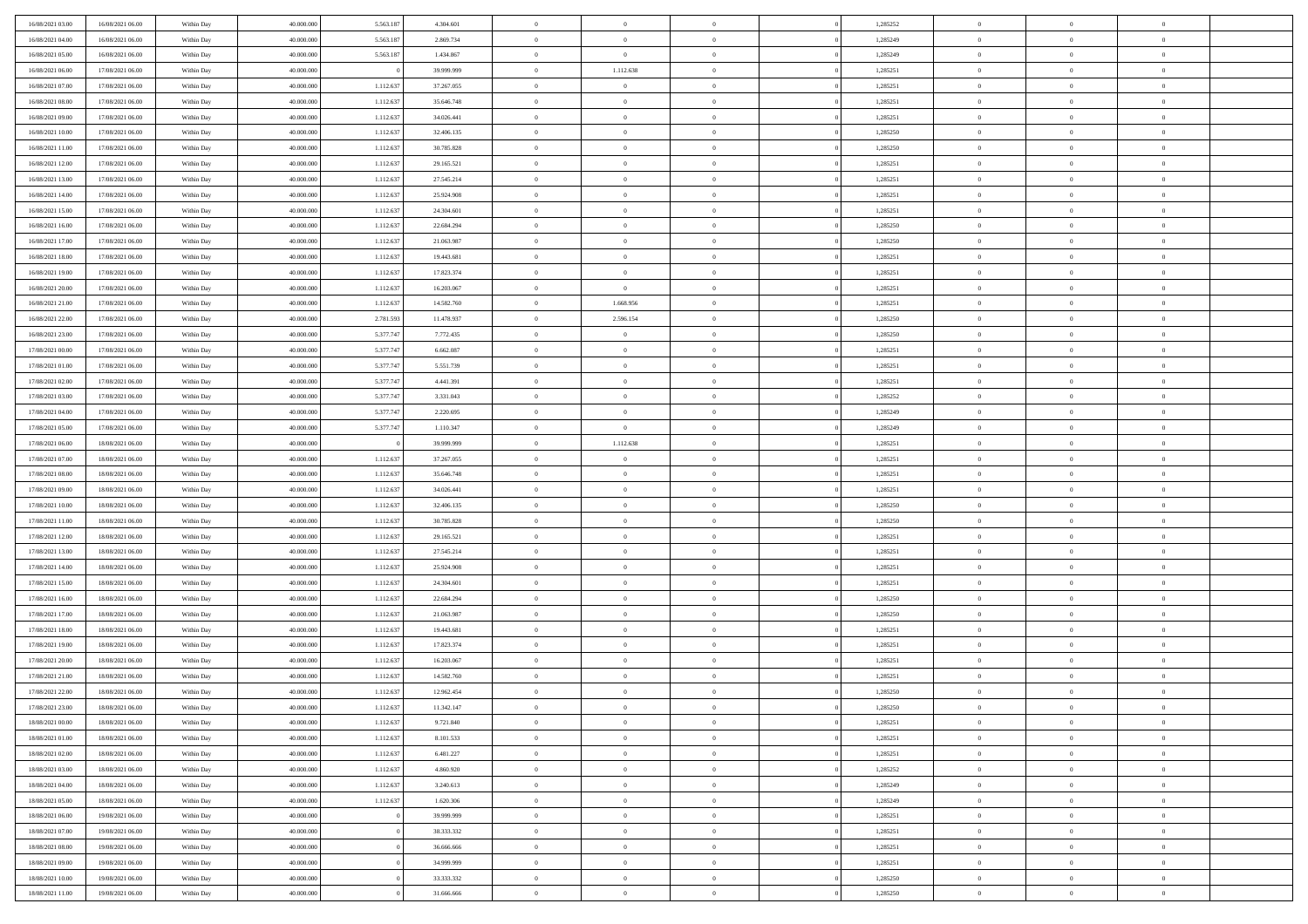| 18/08/2021 12:00                     | 19/08/2021 06:00                     | Within Day               | 40,000,000               |                        | 29.999.999              | $\bf{0}$                      | $\overline{0}$       | $\Omega$                         | 1,285251             | $\bf{0}$                 | $\overline{0}$             | $\bf{0}$                   |  |
|--------------------------------------|--------------------------------------|--------------------------|--------------------------|------------------------|-------------------------|-------------------------------|----------------------|----------------------------------|----------------------|--------------------------|----------------------------|----------------------------|--|
| 18/08/2021 13:00                     | 19/08/2021 06:00                     | Within Dav               | 40.000.000               |                        | 28.333.332              | $\overline{0}$                | $\overline{0}$       | $\overline{0}$                   | 1,285251             | $\mathbf{0}$             | $\bf{0}$                   | $\overline{0}$             |  |
| 18/08/2021 14:00                     | 19/08/2021 06:00                     | Within Day               | 40.000.000               |                        | 26.666.666              | $\theta$                      | $\overline{0}$       | $\overline{0}$                   | 1,285251             | $\,$ 0                   | $\overline{0}$             | $\,$ 0 $\,$                |  |
| 18/08/2021 15:00                     | 19/08/2021 06:00                     | Within Day               | 40,000,000               |                        | 24,999,999              | $\mathbf{0}$                  | $\overline{0}$       | $\mathbf{0}$                     | 1,285251             | $\bf{0}$                 | $\mathbf{0}$               | $\theta$                   |  |
| 18/08/2021 16:00                     | 19/08/2021 06:00                     | Within Dav               | 40.000.000               |                        | 23.333.333              | $\mathbf{0}$                  | $\overline{0}$       | $\overline{0}$                   | 1,285250             | $\mathbf{0}$             | $\bf{0}$                   | $\overline{0}$             |  |
| 18/08/2021 17:00                     | 19/08/2021 06:00                     | Within Day               | 40.000.000               |                        | 21.666.666              | $\theta$                      | $\overline{0}$       | $\bf{0}$                         | 1,285250             | $\,$ 0                   | $\overline{0}$             | $\,$ 0 $\,$                |  |
| 18/08/2021 18:00                     | 19/08/2021 06:00                     | Within Day               | 40,000,000               |                        | 19,999,999              | $\bf{0}$                      | $\overline{0}$       | $\mathbf{0}$                     | 1,285251             | $\bf{0}$                 | $\overline{0}$             | $\theta$                   |  |
| 18/08/2021 19:00                     | 19/08/2021 06:00                     | Within Dav               | 40.000.000               |                        | 18.333.333              | $\overline{0}$                | $\overline{0}$       | $\overline{0}$                   | 1,285251             | $\mathbf{0}$             | $\bf{0}$                   | $\overline{0}$             |  |
| 18/08/2021 20:00                     | 19/08/2021 06:00                     | Within Day               | 40.000.000               |                        | 16.666.666              | $\theta$                      | $\overline{0}$       | $\bf{0}$                         | 1,285251             | $\,$ 0                   | $\overline{0}$             | $\,$ 0 $\,$                |  |
| 18/08/2021 21:00                     | 19/08/2021 06:00                     | Within Day               | 40,000,000               |                        | 14,999,999              | $\overline{0}$                | $\overline{0}$       | $\mathbf{0}$                     | 1,285251             | $\bf{0}$                 | $\mathbf{0}$               | $\theta$                   |  |
| 18/08/2021 22:00                     | 19/08/2021 06:00                     | Within Day               | 40.000.000               |                        | 13.333.333              | $\mathbf{0}$                  | $\overline{0}$       | $\overline{0}$                   | 1,285250             | $\mathbf{0}$             | $\bf{0}$                   | $\overline{0}$             |  |
| 18/08/2021 23:00                     | 19/08/2021 06:00                     | Within Day               | 40.000.000               |                        | 11.666.666              | $\theta$                      | $\overline{0}$       | $\overline{0}$                   | 1,285250             | $\,$ 0                   | $\overline{0}$             | $\,$ 0 $\,$                |  |
| 19/08/2021 00:00                     | 19/08/2021 06:00                     | Within Day               | 40.000.000               |                        | 9.999.999               | $\overline{0}$                | $\overline{0}$       | $\mathbf{0}$                     | 1,285251             | $\bf{0}$                 | $\mathbf{0}$               | $\theta$                   |  |
| 19/08/2021 01:00                     | 19/08/2021 06:00                     | Within Day               | 40.000.000               |                        | 8.333.333               | $\mathbf{0}$                  | $\overline{0}$       | $\overline{0}$                   | 1,285251             | $\mathbf{0}$             | $\bf{0}$                   | $\overline{0}$             |  |
| 19/08/2021 02:00                     | 19/08/2021 06:00                     | Within Day               | 40.000.000               |                        | 6.666.666               | $\theta$                      | 92.720               | $\overline{0}$                   | 1,285251             | $\,$ 0                   | $\overline{0}$             | $\,$ 0 $\,$                |  |
| 19/08/2021 03:00                     | 19/08/2021 06:00                     | Within Day               | 40,000,000               | 92.719                 | 4.930.460               | $\bf{0}$                      | 417.239              | $\mathbf{0}$                     | 1,285252             | $\bf{0}$                 | $\mathbf{0}$               | $\theta$                   |  |
| 19/08/2021 04:00                     | 19/08/2021 06:00                     | Within Day               | 40.000.000               | 509.958                | 3.008.814               | $\overline{0}$                | 49.327               | $\overline{0}$                   | 1,285249             | $\mathbf{0}$             | $\bf{0}$                   | $\overline{0}$             |  |
| 19/08/2021 05:00                     | 19/08/2021 06:00                     | Within Day               | 40.000.000               | 559.285                | 1.479.743               | $\theta$                      | $\overline{0}$       | $\bf{0}$                         | 1,285249             | $\,$ 0                   | $\overline{0}$             | $\,$ 0 $\,$                |  |
| 19/08/2021 06:00                     | 20/08/2021 06:00                     | Within Day               | 40,000,000               |                        | 39,999,999              | $\overline{0}$                | 556.319              | $\mathbf{0}$                     | 1,285251             | $\theta$                 | $\mathbf{0}$               | $\theta$                   |  |
| 19/08/2021 07:00                     | 20/08/2021 06:00                     | Within Day               | 40.000.000               | 556.318                | 37.800.194              | $\overline{0}$                | $\overline{0}$       | $\overline{0}$                   | 1,285251             | $\mathbf{0}$             | $\bf{0}$                   | $\overline{0}$             |  |
| 19/08/2021 08:00                     | 20/08/2021 06:00                     | Within Day               | 40.000.000               | 556.318                | 36.156.707              | $\theta$                      | $\overline{0}$       | $\bf{0}$                         | 1,285251             | $\,$ 0                   | $\overline{0}$             | $\,$ 0 $\,$                |  |
| 19/08/2021 09:00                     | 20/08/2021 06:00                     | Within Day               | 40,000,000               | 556.318                | 34.513.220              | $\overline{0}$                | $\overline{0}$       | $\mathbf{0}$                     | 1,285251             | $\bf{0}$                 | $\mathbf{0}$               | $\theta$                   |  |
| 19/08/2021 10:00                     | 20/08/2021 06:00                     | Within Day               | 40.000.000               | 556.318                | 32.869.733              | $\mathbf{0}$                  | $\overline{0}$       | $\overline{0}$                   | 1,285250             | $\mathbf{0}$             | $\bf{0}$                   | $\overline{0}$             |  |
| 19/08/2021 11:00                     | 20/08/2021 06:00                     | Within Day               | 40.000.000               | 556.318                | 31.226.247              | $\theta$                      | $\overline{0}$       | $\bf{0}$                         | 1,285250             | $\,$ 0                   | $\overline{0}$             | $\,$ 0 $\,$                |  |
| 19/08/2021 12:00                     | 20/08/2021 06:00                     | Within Day               | 40,000,000               | 556.318                | 29.582.760              | $\bf{0}$                      | $\overline{0}$       | $\mathbf{0}$                     | 1,285251             | $\bf{0}$                 | $\overline{0}$             | $\bf{0}$                   |  |
| 19/08/2021 13:00                     | 20/08/2021 06:00                     | Within Day               | 40.000.000               | 556.318                | 27.939.273              | $\overline{0}$                | $\overline{0}$       | $\overline{0}$                   | 1,285251             | $\mathbf{0}$             | $\bf{0}$                   | $\overline{0}$             |  |
| 19/08/2021 14:00                     | 20/08/2021 06:00                     | Within Day               | 40.000.000               | 556.318                | 26.295.787              | $\theta$                      | $\overline{0}$       | $\bf{0}$                         | 1,285251             | $\,$ 0                   | $\overline{0}$             | $\,$ 0 $\,$                |  |
| 19/08/2021 15:00                     | 20/08/2021 06:00                     | Within Day               | 40,000,000               | 556.318                | 24.652.300              | $\overline{0}$                | $\overline{0}$       | $\mathbf{0}$                     | 1.285251             | $\bf{0}$                 | $\mathbf{0}$               | $\theta$                   |  |
| 19/08/2021 16:00                     | 20/08/2021 06:00                     | Within Day               | 40.000.000               | 556.318                | 23.008.813              | $\overline{0}$                | $\overline{0}$       | $\overline{0}$                   | 1,285250             | $\mathbf{0}$             | $\bf{0}$                   | $\overline{0}$             |  |
| 19/08/2021 17:00                     | 20/08/2021 06:00                     | Within Day               | 40.000.000               | 556.318                | 21.365.327              | $\theta$                      | $\mathbf{1}$         | $\bf{0}$                         | 1,285250             | $\,$ 0                   | $\overline{0}$             | $\,$ 0 $\,$                |  |
| 19/08/2021 18:00                     | 20/08/2021 06:00                     | Within Day               | 40.000.000               | 556.319                | 19.721.839              | $\,$ 0 $\,$                   | $\overline{0}$       | $\overline{0}$                   | 1,285251             | $\bf{0}$                 | $\overline{0}$             | $\,0\,$                    |  |
| 19/08/2021 19:00                     | 20/08/2021 06:00                     | Within Day               | 40.000.000               | 556.319                | 18.078.352              | $\overline{0}$                | 1.221.861            | $\overline{0}$                   | 1,285251             | $\mathbf{0}$             | $\bf{0}$                   | $\overline{0}$             |  |
| 19/08/2021 20:00                     | 20/08/2021 06:00                     | Within Day               | 40.000.000               | 1.778.181              | 15.324.082              | $\theta$                      | 463.599              | $\overline{0}$                   | 1,285251             | $\,$ 0                   | $\overline{0}$             | $\,$ 0 $\,$                |  |
| 19/08/2021 21:00<br>19/08/2021 22:00 | 20/08/2021 06:00<br>20/08/2021 06:00 | Within Day<br>Within Day | 40.000.000<br>40.000.000 | 2.241.780<br>2.836.763 | 13.374.435              | $\,$ 0 $\,$<br>$\overline{0}$ | 594.983<br>1.942.665 | $\overline{0}$<br>$\overline{0}$ | 1,285251<br>1,285250 | $\bf{0}$<br>$\mathbf{0}$ | $\overline{0}$<br>$\bf{0}$ | $\bf{0}$<br>$\overline{0}$ |  |
| 19/08/2021 23:00                     | 20/08/2021 06:00                     | Within Day               | 40.000.000               | 4.779.428              | 11.359.513<br>8.239.742 | $\theta$                      | 973.558              | $\bf{0}$                         | 1,285250             | $\,$ 0                   | $\overline{0}$             | $\,$ 0 $\,$                |  |
| 20/08/2021 00:00                     | 20/08/2021 06:00                     | Within Day               | 40.000.000               | 5.752.986              | 6.228.158               | $\,$ 0 $\,$                   | 289.286              | $\overline{0}$                   | 1,285251             | $\bf{0}$                 | $\overline{0}$             | $\,0\,$                    |  |
| 20/08/2021 01:00                     | 20/08/2021 06:00                     | Within Day               | 40.000.000               | 6.042.271              | 4.949.060               | $\overline{0}$                | 774.210              | $\overline{0}$                   | 1,285251             | $\mathbf{0}$             | $\bf{0}$                   | $\overline{0}$             |  |
| 20/08/2021 02:00                     | 20/08/2021 06:00                     | Within Day               | 40.000.000               | 6.816.482              | 3.339.880               | $\theta$                      | $\overline{0}$       | $\bf{0}$                         | 1,285251             | $\,$ 0                   | $\overline{0}$             | $\,$ 0 $\,$                |  |
| 20/08/2021 03:00                     | 20/08/2021 06:00                     | Within Day               | 40.000.000               | 6.816.482              | 2.504.910               | $\,$ 0 $\,$                   | $\overline{0}$       | $\overline{0}$                   | 1,285252             | $\bf{0}$                 | $\overline{0}$             | $\,0\,$                    |  |
| 20/08/2021 04:00                     | 20/08/2021 06:00                     | Within Day               | 40.000.000               | 6.816.482              | 1.669.940               | $\overline{0}$                | $\overline{0}$       | $\overline{0}$                   | 1,285249             | $\mathbf{0}$             | $\bf{0}$                   | $\overline{0}$             |  |
| 20/08/2021 05:00                     | 20/08/2021 06:00                     | Within Day               | 40.000.000               | 6.816.482              | 834.970                 | $\theta$                      | $\overline{0}$       | $\bf{0}$                         | 1,285249             | $\,$ 0                   | $\overline{0}$             | $\,$ 0 $\,$                |  |
| 20/08/2021 06:00                     | 21/08/2021 06:00                     | Within Day               | 40.000.000               |                        | 39.999.999              | $\,$ 0 $\,$                   | 3.894.231            | $\overline{0}$                   | 1,285251             | $\bf{0}$                 | $\overline{0}$             | $\,0\,$                    |  |
| 20/08/2021 07:00                     | 21/08/2021 06:00                     | Within Dav               | 40.000.000               | 3.894.231              | 34.601.361              | $\theta$                      | $\overline{0}$       | $\overline{0}$                   | 1,285251             | $\mathbf{0}$             | $\bf{0}$                   | $\overline{0}$             |  |
| 20/08/2021 08:00                     | 21/08/2021 06:00                     | Within Day               | 40.000.000               | 3.894.231              | 33.096.954              | $\overline{0}$                | $\overline{0}$       | $\overline{0}$                   | 1,285251             | $\overline{0}$           | $\overline{0}$             | $\theta$                   |  |
| 20/08/2021 09:00                     | 21/08/2021 06:00                     | Within Day               | 40.000.000               | 3.894.231              | 31.592.547              | $\bf{0}$                      | $\overline{0}$       | $\overline{0}$                   | 1,285251             | $\mathbf{0}$             | $\overline{0}$             | $\bf{0}$                   |  |
| 20/08/2021 10:00                     | 21/08/2021 06:00                     | Within Day               | 40.000.000               | 3.894.231              | 30.088.140              | $\overline{0}$                | $\overline{0}$       | $\overline{0}$                   | 1,285250             | $\overline{0}$           | $\overline{0}$             | $\overline{0}$             |  |
| 20/08/2021 11:00                     | 21/08/2021 06:00                     | Within Day               | 40.000.000               | 3.894.231              | 28.583.733              | $\,$ 0                        | $\overline{0}$       | $\overline{0}$                   | 1,285250             | $\,$ 0 $\,$              | $\,$ 0 $\,$                | $\,$ 0 $\,$                |  |
| 20/08/2021 12:00                     | 21/08/2021 06:00                     | Within Day               | 40.000.000               | 3.894.231              | 27.079.326              | $\bf{0}$                      | $\overline{0}$       | $\overline{0}$                   | 1,285251             | $\mathbf{0}$             | $\overline{0}$             | $\bf{0}$                   |  |
| 20/08/2021 13:00                     | 21/08/2021 06:00                     | Within Day               | 40.000.000               | 3.894.231              | 25.574.919              | $\,$ 0 $\,$                   | $\overline{0}$       | $\overline{0}$                   | 1,285251             | $\,$ 0 $\,$              | $\bf{0}$                   | $\overline{0}$             |  |
| 20/08/2021 14:00                     | 21/08/2021 06:00                     | Within Day               | 40.000.000               | 3.894.231              | 24.070.512              | $\,$ 0                        | $\overline{0}$       | $\overline{0}$                   | 1,285251             | $\,$ 0 $\,$              | $\overline{0}$             | $\,$ 0 $\,$                |  |
| 20/08/2021 15:00                     | 21/08/2021 06:00                     | Within Day               | 40.000.000               | 3.894.231              | 22.566.105              | $\bf{0}$                      | $\overline{0}$       | $\overline{0}$                   | 1,285251             | $\overline{0}$           | $\overline{0}$             | $\overline{0}$             |  |
| 20/08/2021 16:00                     | 21/08/2021 06:00                     | Within Day               | 40.000.000               | 3.894.231              | 21.061.698              | $\mathbf{0}$                  | $\overline{0}$       | $\overline{0}$                   | 1,285250             | $\overline{0}$           | $\overline{0}$             | $\overline{0}$             |  |
| 20/08/2021 17:00                     | 21/08/2021 06:00                     | Within Day               | 40.000.000               | 3.894.231              | 19.557.291              | $\,$ 0                        | 2.411                | $\overline{0}$                   | 1,285250             | $\,$ 0 $\,$              | $\,$ 0 $\,$                | $\,$ 0 $\,$                |  |
| 20/08/2021 18:00                     | 21/08/2021 06:00                     | Within Day               | 40.000.000               | 3.896.642              | 18.050.658              | $\bf{0}$                      | 2.225                | $\overline{0}$                   | 1,285251             | $\mathbf{0}$             | $\overline{0}$             | $\bf{0}$                   |  |
| 20/08/2021 19:00                     | 21/08/2021 06:00                     | Within Day               | 40.000.000               | 3.898.867              | 16.544.397              | $\mathbf{0}$                  | $\overline{0}$       | $\overline{0}$                   | 1,285251             | $\overline{0}$           | $\bf{0}$                   | $\overline{0}$             |  |
| 20/08/2021 20:00                     | 21/08/2021 06:00                     | Within Day               | 40.000.000               | 3.898.867              | 15.040.361              | $\,$ 0 $\,$                   | $\overline{0}$       | $\overline{0}$                   | 1,285251             | $\,$ 0 $\,$              | $\overline{0}$             | $\,$ 0 $\,$                |  |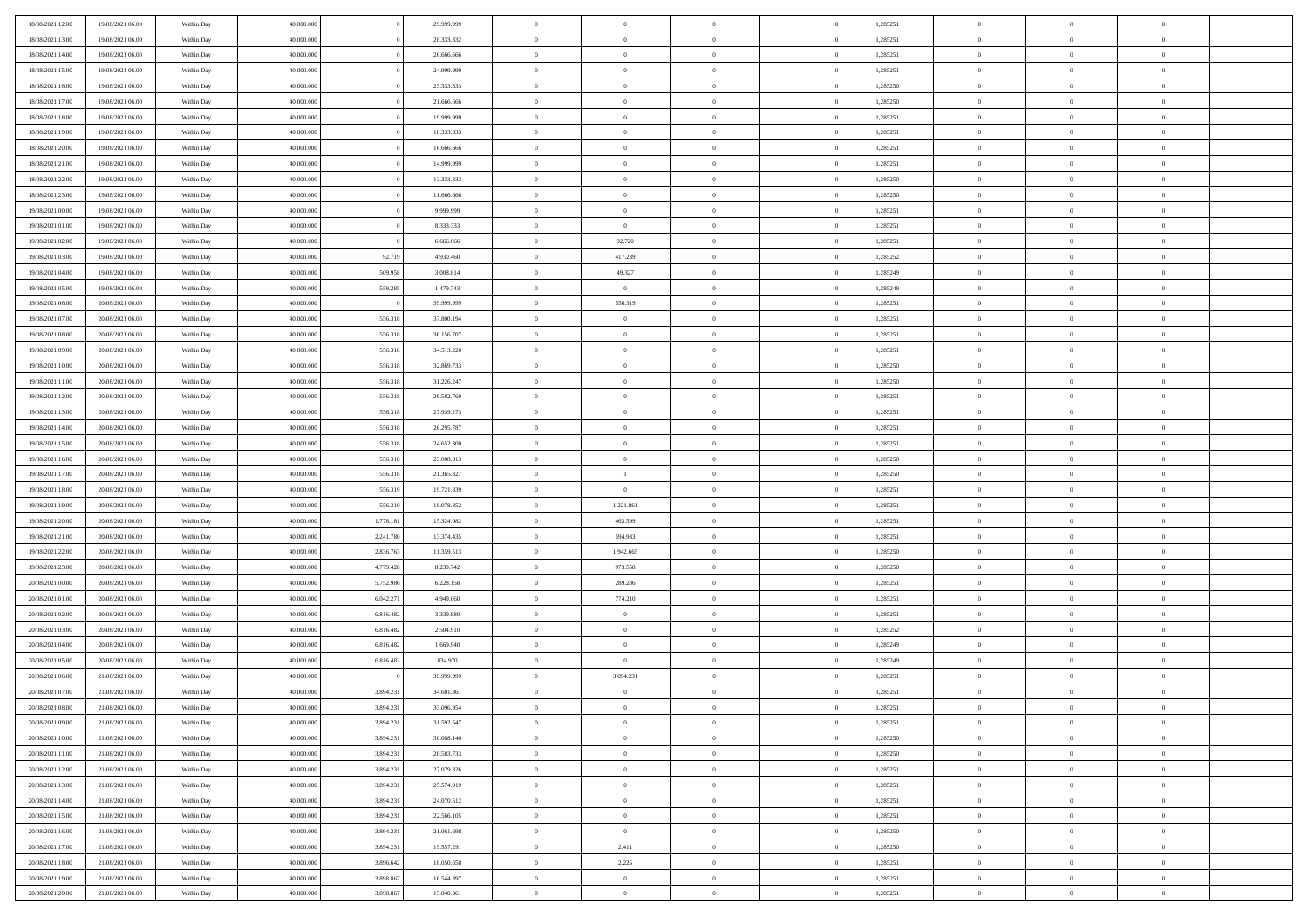| 20/08/2021 21:00                     | 21/08/2021 06:00                     | Within Day               | 40,000,000               | 3.898.867 | 13.536.325               | $\bf{0}$                      | $\overline{0}$              | $\Omega$                         | 1,285251             | $\bf{0}$                 | $\overline{0}$             | $\bf{0}$                   |  |
|--------------------------------------|--------------------------------------|--------------------------|--------------------------|-----------|--------------------------|-------------------------------|-----------------------------|----------------------------------|----------------------|--------------------------|----------------------------|----------------------------|--|
| 20/08/2021 22:00                     | 21/08/2021 06:00                     | Within Day               | 40.000.000               | 3.898.867 | 12.032.289               | $\theta$                      | $\overline{0}$              | $\overline{0}$                   | 1,285250             | $\mathbf{0}$             | $\bf{0}$                   | $\overline{0}$             |  |
| 20/08/2021 23:00                     | 21/08/2021 06:00                     | Within Day               | 40.000.000               | 3.898.867 | 10.528.252               | $\theta$                      | $\overline{0}$              | $\overline{0}$                   | 1,285250             | $\,$ 0                   | $\overline{0}$             | $\,$ 0 $\,$                |  |
| 21/08/2021 00:00                     | 21/08/2021 06:00                     | Within Day               | 40,000,000               | 3.898.867 | 9.024.216                | $\mathbf{0}$                  | $\overline{0}$              | $\mathbf{0}$                     | 1,285251             | $\bf{0}$                 | $\mathbf{0}$               | $\theta$                   |  |
| 21/08/2021 01:00                     | 21/08/2021 06:00                     | Within Day               | 40.000.000               | 3.898.867 | 7.520.180                | $\mathbf{0}$                  | $\overline{0}$              | $\overline{0}$                   | 1,285251             | $\mathbf{0}$             | $\bf{0}$                   | $\overline{0}$             |  |
| 21/08/2021 02:00                     | 21/08/2021 06:00                     | Within Day               | 40.000.000               | 3.898.867 | 6.016.144                | $\theta$                      | $\overline{0}$              | $\bf{0}$                         | 1,285251             | $\,$ 0                   | $\overline{0}$             | $\,$ 0 $\,$                |  |
| 21/08/2021 03:00                     | 21/08/2021 06:00                     | Within Day               | 40,000,000               | 3.898.867 | 4.512.108                | $\,$ 0 $\,$                   | $\overline{0}$              | $\mathbf{0}$                     | 1,285252             | $\bf{0}$                 | $\overline{0}$             | $\theta$                   |  |
| 21/08/2021 04:00                     | 21/08/2021 06:00                     | Within Day               | 40.000.000               | 3.898.867 | 3.008.072                | $\overline{0}$                | $\overline{0}$              | $\overline{0}$                   | 1,285249             | $\mathbf{0}$             | $\bf{0}$                   | $\overline{0}$             |  |
| 21/08/2021 05:00                     | 21/08/2021 06:00                     | Within Day               | 40.000.000               | 3.898.867 | 1.504.036                | $\theta$                      | $\overline{0}$              | $\bf{0}$                         | 1,285249             | $\,$ 0                   | $\overline{0}$             | $\,$ 0 $\,$                |  |
| 21/08/2021 06:00                     | 22/08/2021 06:00                     | Within Day               | 40,000,000               |           | 39,999,999               | $\mathbf{0}$                  | 2.967.033                   | $\mathbf{0}$                     | 1,285251             | $\bf{0}$                 | $\mathbf{0}$               | $\theta$                   |  |
| 21/08/2021 07:00                     | 22/08/2021 06:00                     | Within Day               | 40.000.000               | 2.967.032 | 35.489.926               | $\mathbf{0}$                  | $\overline{0}$              | $\overline{0}$                   | 1,285251             | $\mathbf{0}$             | $\bf{0}$                   | $\overline{0}$             |  |
| 21/08/2021 08:00                     | 22/08/2021 06:00                     | Within Day               | 40.000.000               | 2.967.032 | 33.946.886               | $\theta$                      | $\overline{0}$              | $\bf{0}$                         | 1,285251             | $\,$ 0                   | $\overline{0}$             | $\,$ 0 $\,$                |  |
| 21/08/2021 09:00                     | 22/08/2021 06:00                     | Within Day               | 40,000,000               | 2.967.032 | 32.403.846               | $\theta$                      | $\overline{0}$              | $\mathbf{0}$                     | 1,285251             | $\bf{0}$                 | $\mathbf{0}$               | $\theta$                   |  |
| 21/08/2021 10:00                     | 22/08/2021 06:00                     | Within Day               | 40.000.000               | 2.967.032 | 30.860.805               | $\mathbf{0}$                  | $\overline{0}$              | $\overline{0}$                   | 1,285250             | $\mathbf{0}$             | $\bf{0}$                   | $\overline{0}$             |  |
| 21/08/2021 11:00                     | 22/08/2021 06:00                     | Within Day               | 40.000.000               | 2.967.032 | 29.317.765               | $\theta$                      | $\overline{0}$              | $\overline{0}$                   | 1,285250             | $\,$ 0                   | $\overline{0}$             | $\,$ 0 $\,$                |  |
| 21/08/2021 12:00                     | 22/08/2021 06:00                     | Within Day               | 40,000,000               | 2.967.032 | 27.774.725               | $\bf{0}$                      | $\overline{0}$              | $\mathbf{0}$                     | 1,285251             | $\bf{0}$                 | $\overline{0}$             | $\theta$                   |  |
| 21/08/2021 13:00                     | 22/08/2021 06:00                     | Within Dav               | 40.000.000               | 2.967.032 | 26.231.684               | $\overline{0}$                | $\overline{0}$              | $\overline{0}$                   | 1,285251             | $\mathbf{0}$             | $\bf{0}$                   | $\overline{0}$             |  |
| 21/08/2021 14:00                     | 22/08/2021 06:00                     | Within Day               | 40.000.000               | 2.967.032 | 24.688.644               | $\theta$                      | $\overline{0}$              | $\bf{0}$                         | 1,285251             | $\,$ 0                   | $\overline{0}$             | $\,$ 0 $\,$                |  |
| 21/08/2021 15:00                     | 22/08/2021 06:00                     | Within Day               | 40,000,000               | 2.967.032 | 23.145.604               | $\mathbf{0}$                  | $\overline{0}$              | $\mathbf{0}$                     | 1,285251             | $\theta$                 | $\mathbf{0}$               | $\theta$                   |  |
| 21/08/2021 16:00                     | 22/08/2021 06:00                     | Within Dav               | 40.000.000               | 2.967.032 | 21.602.564               | $\overline{0}$                | $\overline{0}$              | $\overline{0}$                   | 1,285250             | $\mathbf{0}$             | $\bf{0}$                   | $\overline{0}$             |  |
| 21/08/2021 17:00                     | 22/08/2021 06:00                     | Within Day               | 40.000.000               | 2.967.032 | 20.059.523               | $\theta$                      | $\overline{0}$              | $\bf{0}$                         | 1,285250             | $\,$ 0                   | $\overline{0}$             | $\,$ 0 $\,$                |  |
| 21/08/2021 18:00                     | 22/08/2021 06:00                     | Within Day               | 40,000,000               | 2.967.032 | 18.516.483               | $\mathbf{0}$                  | $\overline{0}$              | $\mathbf{0}$                     | 1,285251             | $\bf{0}$                 | $\mathbf{0}$               | $\theta$                   |  |
| 21/08/2021 19:00                     | 22/08/2021 06:00                     | Within Dav               | 40.000.000               | 2.967.032 | 16.973.443               | $\overline{0}$                | $\overline{0}$              | $\overline{0}$                   | 1,285251             | $\mathbf{0}$             | $\bf{0}$                   | $\overline{0}$             |  |
| 21/08/2021 20:00                     | 22/08/2021 06:00                     | Within Day               | 40.000.000               | 2.967.032 | 15.430.402               | $\theta$                      | $\overline{0}$              | $\bf{0}$                         | 1,285251             | $\,$ 0                   | $\overline{0}$             | $\,$ 0 $\,$                |  |
| 21/08/2021 21:00                     | 22/08/2021 06:00                     | Within Day               | 40,000,000               | 2.967.032 | 13.887.362               | $\bf{0}$                      | $\overline{0}$              | $\mathbf{0}$                     | 1,285251             | $\bf{0}$                 | $\overline{0}$             | $\bf{0}$                   |  |
| 21/08/2021 22:00                     | 22/08/2021 06:00                     | Within Dav               | 40.000.000               | 2.967.032 | 12.344.322               | $\overline{0}$                | $\overline{0}$              | $\overline{0}$                   | 1,285250             | $\mathbf{0}$             | $\bf{0}$                   | $\overline{0}$             |  |
| 21/08/2021 23:00                     | 22/08/2021 06:00                     | Within Day               | 40.000.000               | 2.967.032 | 10.801.282               | $\theta$                      | $\overline{0}$              | $\bf{0}$                         | 1,285250             | $\,$ 0                   | $\overline{0}$             | $\,$ 0 $\,$                |  |
| 22/08/2021 00:00                     | 22/08/2021 06:00                     | Within Day               | 40,000,000               | 2.967.032 | 9.258.241                | $\mathbf{0}$                  | $\overline{0}$              | $\mathbf{0}$                     | 1.285251             | $\bf{0}$                 | $\mathbf{0}$               | $\theta$                   |  |
| 22/08/2021 01:00                     | 22/08/2021 06:00                     | Within Dav               | 40.000.000               | 2.967.032 | 7.715.201                | $\overline{0}$                | $\overline{0}$              | $\overline{0}$                   | 1,285251             | $\mathbf{0}$             | $\bf{0}$                   | $\overline{0}$             |  |
| 22/08/2021 02:00                     | 22/08/2021 06:00                     | Within Day               | 40.000.000               | 2.967.032 | 6.172.161                | $\theta$                      | $\overline{0}$              | $\bf{0}$                         | 1,285251             | $\,$ 0                   | $\overline{0}$             | $\,$ 0 $\,$                |  |
| 22/08/2021 03:00                     | 22/08/2021 06:00                     | Within Day               | 40.000.000               | 2.967.032 | 4.629.120                | $\,$ 0 $\,$                   | $\overline{0}$              | $\overline{0}$                   | 1,285252             | $\bf{0}$                 | $\overline{0}$             | $\,0\,$                    |  |
| 22/08/2021 04:00                     | 22/08/2021 06:00                     | Within Dav               | 40.000.000               | 2.967.032 | 3.086.080                | $\overline{0}$                | $\overline{0}$              | $\overline{0}$                   | 1,285249             | $\mathbf{0}$             | $\bf{0}$                   | $\overline{0}$             |  |
| 22/08/2021 05:00                     | 22/08/2021 06:00                     | Within Day               | 40.000.000               | 2.967.032 | 1.543.040                | $\,$ 0 $\,$                   | $\overline{0}$              | $\overline{0}$                   | 1,285249             | $\,$ 0                   | $\overline{0}$             | $\,$ 0 $\,$                |  |
| 22/08/2021 06:00<br>22/08/2021 07:00 | 23/08/2021 06:00<br>23/08/2021 06:00 | Within Day<br>Within Dav | 40.000.000<br>40.000.000 | 2.967.032 | 39.999.999<br>35.489.926 | $\,$ 0 $\,$<br>$\overline{0}$ | 2.967.033<br>$\overline{0}$ | $\overline{0}$<br>$\overline{0}$ | 1,285251<br>1,285251 | $\bf{0}$<br>$\mathbf{0}$ | $\overline{0}$<br>$\bf{0}$ | $\bf{0}$<br>$\overline{0}$ |  |
| 22/08/2021 08:00                     | 23/08/2021 06:00                     | Within Day               | 40.000.000               | 2.967.032 | 33.946.886               | $\theta$                      | $\overline{0}$              | $\bf{0}$                         | 1,285251             | $\,$ 0                   | $\overline{0}$             | $\,$ 0 $\,$                |  |
| 22/08/2021 09:00                     | 23/08/2021 06:00                     | Within Day               | 40.000.000               | 2.967.032 | 32.403.846               | $\,$ 0 $\,$                   | $\overline{0}$              | $\overline{0}$                   | 1,285251             | $\bf{0}$                 | $\overline{0}$             | $\,0\,$                    |  |
| 22/08/2021 11:00                     | 23/08/2021 06:00                     | Within Dav               | 40.000.000               | 2.967.032 | 29.317.765               | $\mathbf{0}$                  | $\overline{0}$              | $\overline{0}$                   | 1,285250             | $\mathbf{0}$             | $\bf{0}$                   | $\overline{0}$             |  |
| 22/08/2021 12:00                     | 23/08/2021 06:00                     | Within Day               | 40.000.000               | 2.967.032 | 27.774.725               | $\theta$                      | $\overline{0}$              | $\bf{0}$                         | 1,285251             | $\,$ 0                   | $\overline{0}$             | $\,$ 0 $\,$                |  |
| 22/08/2021 13:00                     | 23/08/2021 06:00                     | Within Day               | 40.000.000               | 2.967.032 | 26.231.684               | $\,$ 0 $\,$                   | $\overline{0}$              | $\overline{0}$                   | 1,285251             | $\bf{0}$                 | $\overline{0}$             | $\,0\,$                    |  |
| 22/08/2021 14:00                     | 23/08/2021 06:00                     | Within Dav               | 40.000.000               | 2.967.032 | 24.688.644               | $\theta$                      | $\overline{0}$              | $\overline{0}$                   | 1,285251             | $\mathbf{0}$             | $\bf{0}$                   | $\overline{0}$             |  |
| 22/08/2021 15:00                     | 23/08/2021 06:00                     | Within Day               | 40.000.000               | 2.967.032 | 23.145.604               | $\theta$                      | $\overline{0}$              | $\bf{0}$                         | 1,285251             | $\,$ 0                   | $\overline{0}$             | $\,$ 0 $\,$                |  |
| 22/08/2021 16:00                     | 23/08/2021 06:00                     | Within Day               | 40.000.000               | 2.967.032 | 21.602.564               | $\,$ 0 $\,$                   | $\overline{0}$              | $\overline{0}$                   | 1,285250             | $\bf{0}$                 | $\overline{0}$             | $\,0\,$                    |  |
| 22/08/2021 17:00                     | 23/08/2021 06:00                     | Within Dav               | 40.000.000               | 2.967.032 | 20.059.523               | $\theta$                      | $\overline{0}$              | $\overline{0}$                   | 1,285250             | $\mathbf{0}$             | $\bf{0}$                   | $\overline{0}$             |  |
| 22/08/2021 18:00                     | 23/08/2021 06:00                     | Within Day               | 40.000.000               | 2.967.032 | 18.516.483               | $\overline{0}$                | $\overline{0}$              | $\overline{0}$                   | 1,285251             | $\overline{0}$           | $\overline{0}$             | $\theta$                   |  |
| 22/08/2021 19:00                     | 23/08/2021 06:00                     | Within Day               | 40.000.000               | 2.967.032 | 16.973.443               | $\bf{0}$                      | $\overline{0}$              | $\overline{0}$                   | 1,285251             | $\mathbf{0}$             | $\overline{0}$             | $\bf{0}$                   |  |
| 22/08/2021 20:00                     | 23/08/2021 06:00                     | Within Day               | 40.000.000               | 2.967.032 | 15.430.402               | $\overline{0}$                | $\overline{0}$              | $\overline{0}$                   | 1,285251             | $\overline{0}$           | $\overline{0}$             | $\overline{0}$             |  |
| 22/08/2021 21:00                     | 23/08/2021 06:00                     | Within Day               | 40.000.000               | 2.967.032 | 13.887.362               | $\,$ 0                        | $\overline{0}$              | $\overline{0}$                   | 1,285251             | $\,$ 0 $\,$              | $\,$ 0 $\,$                | $\,$ 0 $\,$                |  |
| 22/08/2021 22:00                     | 23/08/2021 06:00                     | Within Day               | 40.000.000               | 2.967.032 | 12.344.322               | $\bf{0}$                      | $\overline{0}$              | $\overline{0}$                   | 1,285250             | $\mathbf{0}$             | $\overline{0}$             | $\bf{0}$                   |  |
| 22/08/2021 23:00                     | 23/08/2021 06:00                     | Within Day               | 40.000.000               | 2.967.032 | 10.801.282               | $\,$ 0 $\,$                   | $\overline{0}$              | $\overline{0}$                   | 1,285250             | $\,$ 0 $\,$              | $\bf{0}$                   | $\overline{0}$             |  |
| 23/08/2021 00:00                     | 23/08/2021 06:00                     | Within Day               | 40.000.000               | 2.967.032 | 9.258.241                | $\,$ 0                        | $\overline{0}$              | $\overline{0}$                   | 1,285251             | $\,$ 0 $\,$              | $\overline{0}$             | $\,$ 0 $\,$                |  |
| 23/08/2021 01:00                     | 23/08/2021 06:00                     | Within Day               | 40.000.000               | 2.967.032 | 7.715.201                | $\bf{0}$                      | $\overline{0}$              | $\overline{0}$                   | 1,285251             | $\overline{0}$           | $\overline{0}$             | $\overline{0}$             |  |
| 23/08/2021 02:00                     | 23/08/2021 06:00                     | Within Day               | 40.000.000               | 2.967.032 | 6.172.161                | $\,$ 0 $\,$                   | $\overline{0}$              | $\overline{0}$                   | 1,285251             | $\,$ 0 $\,$              | $\bf{0}$                   | $\mathbf{0}$               |  |
| 23/08/2021 03:00                     | 23/08/2021 06:00                     | Within Day               | 40.000.000               | 2.967.032 | 4.629.120                | $\,$ 0                        | $\overline{0}$              | $\overline{0}$                   | 1,285252             | $\,$ 0 $\,$              | $\,$ 0 $\,$                | $\,$ 0 $\,$                |  |
| 23/08/2021 04:00                     | 23/08/2021 06:00                     | Within Day               | 40.000.000               | 2.967.032 | 3.086.080                | $\bf{0}$                      | $\overline{0}$              | $\overline{0}$                   | 1,285249             | $\mathbf{0}$             | $\overline{0}$             | $\bf{0}$                   |  |
| 23/08/2021 05:00                     | 23/08/2021 06:00                     | Within Day               | 40.000.000               | 2.967.032 | 1.543.040                | $\mathbf{0}$                  | $\overline{0}$              | $\overline{0}$                   | 1,285249             | $\overline{0}$           | $\bf{0}$                   | $\overline{0}$             |  |
| 23/08/2021 06:00                     | 24/08/2021 06:00                     | Within Day               | 40.000.000               |           | 39.999.999               | $\,$ 0 $\,$                   | $\overline{0}$              | $\overline{0}$                   | 1,285251             | $\,$ 0 $\,$              | $\overline{0}$             | $\,$ 0 $\,$                |  |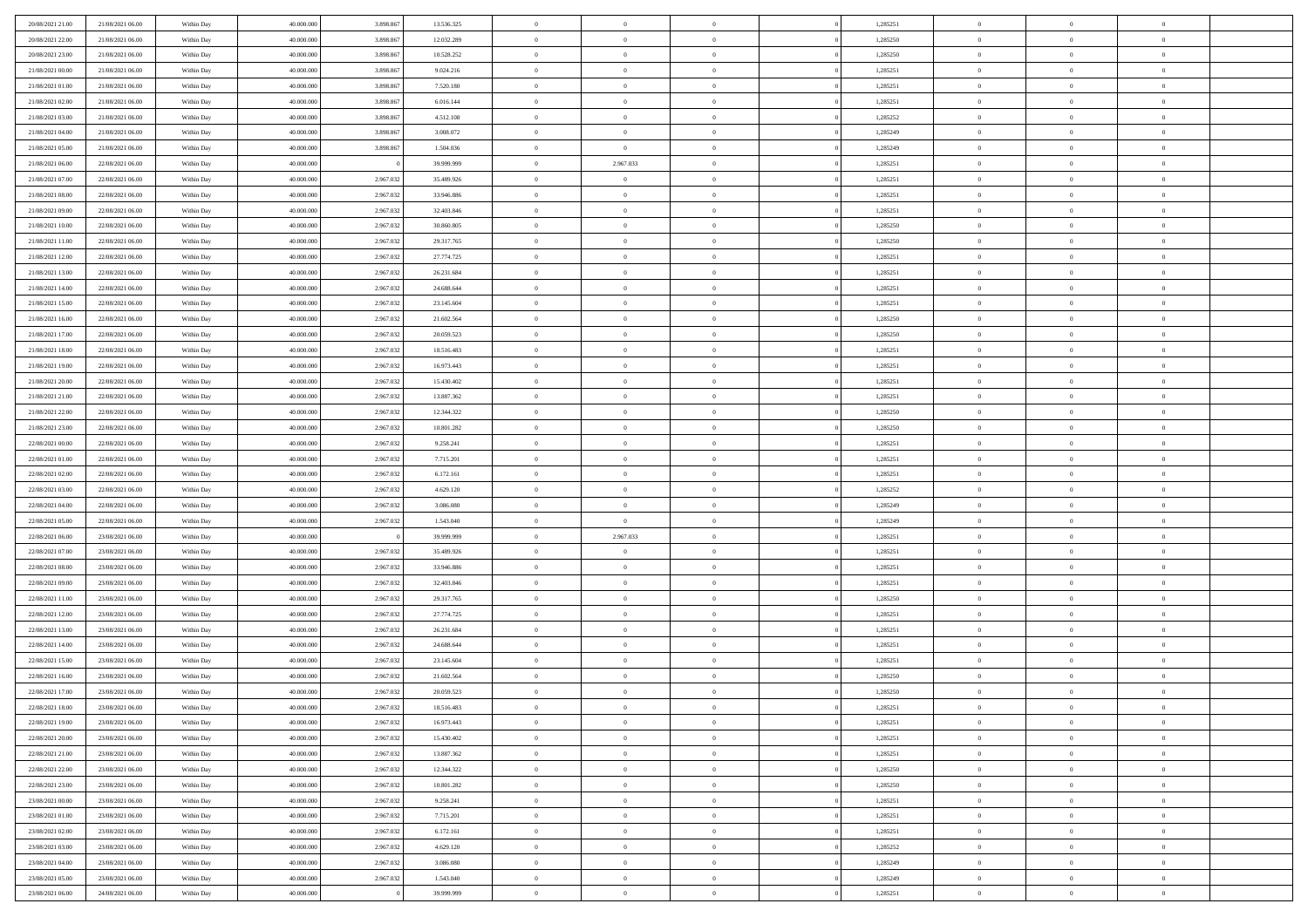| 23/08/2021 07:00                     | 24/08/2021 06:00                     | Within Day               | 40,000,000               | 38.333.332               | $\bf{0}$                   | $\overline{0}$                   | $\Omega$                         | 1,285251             | $\bf{0}$                 | $\overline{0}$             | $\bf{0}$                  |  |
|--------------------------------------|--------------------------------------|--------------------------|--------------------------|--------------------------|----------------------------|----------------------------------|----------------------------------|----------------------|--------------------------|----------------------------|---------------------------|--|
| 23/08/2021 08:00                     | 24/08/2021 06:00                     | Within Day               | 40.000.000               | 36.666.666               | $\overline{0}$             | $\overline{0}$                   | $\overline{0}$                   | 1,285251             | $\mathbf{0}$             | $\bf{0}$                   | $\overline{0}$            |  |
| 23/08/2021 09:00                     | 24/08/2021 06:00                     | Within Day               | 40.000.000               | 34.999.999               | $\theta$                   | $\overline{0}$                   | $\overline{0}$                   | 1,285251             | $\,$ 0                   | $\overline{0}$             | $\,$ 0 $\,$               |  |
| 23/08/2021 10:00                     | 24/08/2021 06:00                     | Within Day               | 40.000.000               | 33.333.332               | $\mathbf{0}$               | $\overline{0}$                   | $\mathbf{0}$                     | 1,285250             | $\bf{0}$                 | $\mathbf{0}$               | $\theta$                  |  |
| 23/08/2021 11:00                     | 24/08/2021 06:00                     | Within Dav               | 40.000.000               | 31.666.666               | $\overline{0}$             | $\overline{0}$                   | $\overline{0}$                   | 1,285250             | $\mathbf{0}$             | $\bf{0}$                   | $\overline{0}$            |  |
| 23/08/2021 12:00                     | 24/08/2021 06:00                     | Within Day               | 40.000.000               | 29.999.999               | $\theta$                   | $\overline{0}$                   | $\overline{0}$                   | 1,285251             | $\,$ 0                   | $\overline{0}$             | $\,$ 0 $\,$               |  |
| 23/08/2021 13:00                     | 24/08/2021 06:00                     | Within Day               | 40,000,000               | 28.333.332               | $\,$ 0 $\,$                | $\overline{0}$                   | $\mathbf{0}$                     | 1,285251             | $\bf{0}$                 | $\overline{0}$             | $\theta$                  |  |
| 23/08/2021 14:00                     | 24/08/2021 06:00                     | Within Dav               | 40.000.000               | 26.666.666               | $\overline{0}$             | $\overline{0}$                   | $\overline{0}$                   | 1,285251             | $\mathbf{0}$             | $\bf{0}$                   | $\overline{0}$            |  |
| 23/08/2021 15:00                     | 24/08/2021 06:00                     | Within Day               | 40.000.000               | 24.999.999               | $\theta$                   | $\overline{0}$                   | $\overline{0}$                   | 1,285251             | $\,$ 0                   | $\overline{0}$             | $\,$ 0 $\,$               |  |
| 23/08/2021 16:00                     | 24/08/2021 06:00                     | Within Day               | 40,000,000               | 23.333.333               | $\mathbf{0}$               | $\overline{0}$                   | $\mathbf{0}$                     | 1,285250             | $\theta$                 | $\mathbf{0}$               | $\theta$                  |  |
| 23/08/2021 17:00                     | 24/08/2021 06:00                     | Within Day               | 40.000.000               | 21.666.666               | $\overline{0}$             | $\overline{0}$                   | $\overline{0}$                   | 1,285250             | $\mathbf{0}$             | $\bf{0}$                   | $\overline{0}$            |  |
| 23/08/2021 18:00                     | 24/08/2021 06:00                     | Within Day               | 40.000.000               | 19.999.999               | $\theta$                   | $\overline{0}$                   | $\overline{0}$                   | 1,285251             | $\,$ 0                   | $\overline{0}$             | $\,$ 0 $\,$               |  |
| 23/08/2021 19:00                     | 24/08/2021 06:00                     | Within Day               | 40.000.000               | 18.333.333               | $\theta$                   | $\overline{0}$                   | $\mathbf{0}$                     | 1,285251             | $\bf{0}$                 | $\mathbf{0}$               | $\theta$                  |  |
| 23/08/2021 20:00                     | 24/08/2021 06:00                     | Within Dav               | 40.000.000               | 16.666.666               | $\overline{0}$             | $\overline{0}$                   | $\overline{0}$                   | 1,285251             | $\mathbf{0}$             | $\bf{0}$                   | $\overline{0}$            |  |
| 23/08/2021 21:00                     | 24/08/2021 06:00                     | Within Day               | 40.000.000               | 14.999.999               | $\theta$                   | $\overline{0}$                   | $\overline{0}$                   | 1,285251             | $\,$ 0                   | $\overline{0}$             | $\,$ 0 $\,$               |  |
| 23/08/2021 22:00                     | 24/08/2021 06:00                     | Within Day               | 40,000,000               | 13.333.333               | $\bf{0}$                   | $\overline{0}$                   | $\mathbf{0}$                     | 1,285250             | $\bf{0}$                 | $\overline{0}$             | $\bf{0}$                  |  |
| 23/08/2021 23:00                     | 24/08/2021 06:00                     | Within Dav               | 40.000.000               | 11.666.666               | $\overline{0}$             | $\overline{0}$                   | $\overline{0}$                   | 1,285250             | $\mathbf{0}$             | $\bf{0}$                   | $\overline{0}$            |  |
| 24/08/2021 00:00                     | 24/08/2021 06:00                     | Within Day               | 40.000.000               | 9.999.999                | $\theta$                   | $\overline{0}$                   | $\overline{0}$                   | 1,285251             | $\,$ 0                   | $\overline{0}$             | $\,$ 0 $\,$               |  |
| 24/08/2021 01:00                     | 24/08/2021 06:00                     | Within Day               | 40,000,000               | 8.333.333                | $\overline{0}$             | $\overline{0}$                   | $\mathbf{0}$                     | 1,285251             | $\theta$                 | $\mathbf{0}$               | $\theta$                  |  |
| 24/08/2021 02:00                     | 24/08/2021 06:00                     | Within Day               | 40.000.000               | 6.666.666                | $\overline{0}$             | $\overline{0}$                   | $\overline{0}$                   | 1,285251             | $\mathbf{0}$             | $\bf{0}$                   | $\overline{0}$            |  |
| 24/08/2021 03:00                     | 24/08/2021 06:00                     | Within Day               | 40.000.000               | 4.999.999                | $\theta$                   | $\overline{0}$                   | $\overline{0}$                   | 1,285252             | $\,$ 0                   | $\overline{0}$             | $\,$ 0 $\,$               |  |
| 24/08/2021 04:00                     | 24/08/2021 06:00                     | Within Day               | 40.000.000               | 3.333.333                | $\theta$                   | $\overline{0}$                   | $\mathbf{0}$                     | 1,285249             | $\bf{0}$                 | $\mathbf{0}$               | $\theta$                  |  |
| 24/08/2021 05:00                     | 24/08/2021 06:00                     | Within Day               | 40.000.000               | 1.666.666                | $\overline{0}$             | $\overline{0}$                   | $\overline{0}$                   | 1,285249             | $\mathbf{0}$             | $\bf{0}$                   | $\overline{0}$            |  |
| 24/08/2021 06:00                     | 25/08/2021 06:00                     | Within Day               | 40.000.000               | 39.999.999               | $\theta$                   | $\overline{0}$                   | $\overline{0}$                   | 1,285251             | $\,$ 0                   | $\overline{0}$             | $\,$ 0 $\,$               |  |
| 24/08/2021 07:00                     | 25/08/2021 06:00                     | Within Day               | 40,000,000               | 38.333.332               | $\bf{0}$                   | $\overline{0}$                   | $\mathbf{0}$                     | 1,285251             | $\bf{0}$                 | $\overline{0}$             | $\bf{0}$                  |  |
| 24/08/2021 09:00                     | 25/08/2021 06:00                     | Within Day               | 40.000.000               | 34.999.999               | $\overline{0}$             | $\overline{0}$                   | $\overline{0}$                   | 1,285251             | $\mathbf{0}$             | $\bf{0}$                   | $\overline{0}$            |  |
| 24/08/2021 10:00                     | 25/08/2021 06:00                     | Within Day               | 40.000.000               | 33.333.332               | $\theta$                   | $\overline{0}$                   | $\overline{0}$                   | 1,285250             | $\,$ 0                   | $\overline{0}$             | $\,$ 0 $\,$               |  |
| 24/08/2021 11:00                     | 25/08/2021 06:00                     | Within Day               | 40,000,000               | 31,666,666               | $\mathbf{0}$               | $\overline{0}$                   | $\mathbf{0}$                     | 1.285250             | $\theta$                 | $\mathbf{0}$               | $\theta$                  |  |
| 24/08/2021 12:00                     | 25/08/2021 06:00                     | Within Day               | 40.000.000               | 29.999.999               | $\mathbf{0}$               | $\overline{0}$                   | $\overline{0}$                   | 1,285251             | $\mathbf{0}$             | $\bf{0}$                   | $\overline{0}$            |  |
| 24/08/2021 13:00                     | 25/08/2021 06:00                     | Within Day               | 40.000.000               | 28.333.332               | $\theta$                   | $\overline{0}$                   | $\overline{0}$                   | 1,285251             | $\,$ 0                   | $\overline{0}$             | $\,$ 0 $\,$               |  |
| 24/08/2021 14:00                     | 25/08/2021 06:00                     | Within Day               | 40.000.000               | 26.666.666               | $\bf{0}$<br>$\overline{0}$ | $\overline{0}$                   | $\overline{0}$                   | 1,285251             | $\bf{0}$<br>$\mathbf{0}$ | $\overline{0}$             | $\,0\,$<br>$\overline{0}$ |  |
| 24/08/2021 15:00<br>24/08/2021 16:00 | 25/08/2021 06:00<br>25/08/2021 06:00 | Within Day               | 40.000.000<br>40.000.000 | 24.999.999<br>23.333.333 | $\theta$                   | $\overline{0}$<br>$\overline{0}$ | $\overline{0}$                   | 1,285251<br>1,285250 | $\,$ 0                   | $\bf{0}$<br>$\overline{0}$ | $\,$ 0 $\,$               |  |
| 24/08/2021 17:00                     | 25/08/2021 06:00                     | Within Day<br>Within Day | 40.000.000               | 21.666.666               | $\,$ 0 $\,$                | $\overline{0}$                   | $\overline{0}$<br>$\overline{0}$ | 1,285250             | $\bf{0}$                 | $\overline{0}$             | $\bf{0}$                  |  |
| 24/08/2021 18:00                     | 25/08/2021 06:00                     | Within Day               | 40.000.000               | 19.999.999               | $\overline{0}$             | $\overline{0}$                   | $\overline{0}$                   | 1,285251             | $\mathbf{0}$             | $\bf{0}$                   | $\overline{0}$            |  |
| 24/08/2021 19:00                     | 25/08/2021 06:00                     | Within Day               | 40.000.000               | 18.333.333               | $\theta$                   | $\overline{0}$                   | $\overline{0}$                   | 1,285251             | $\,$ 0                   | $\overline{0}$             | $\,$ 0 $\,$               |  |
| 24/08/2021 20:00                     | 25/08/2021 06:00                     | Within Day               | 40.000.000               | 16.666.666               | $\bf{0}$                   | $\overline{0}$                   | $\overline{0}$                   | 1,285251             | $\bf{0}$                 | $\overline{0}$             | $\,0\,$                   |  |
| 24/08/2021 21:00                     | 25/08/2021 06:00                     | Within Day               | 40.000.000               | 14.999.999               | $\overline{0}$             | $\overline{0}$                   | $\overline{0}$                   | 1,285251             | $\mathbf{0}$             | $\bf{0}$                   | $\overline{0}$            |  |
| 24/08/2021 22:00                     | 25/08/2021 06:00                     | Within Day               | 40.000.000               | 13.333.333               | $\theta$                   | $\overline{0}$                   | $\overline{0}$                   | 1,285250             | $\,$ 0                   | $\overline{0}$             | $\,$ 0 $\,$               |  |
| 24/08/2021 23:00                     | 25/08/2021 06:00                     | Within Day               | 40.000.000               | 11.666.666               | $\,$ 0 $\,$                | $\overline{0}$                   | $\overline{0}$                   | 1,285250             | $\bf{0}$                 | $\overline{0}$             | $\,0\,$                   |  |
| 25/08/2021 00:00                     | 25/08/2021 06:00                     | Within Day               | 40.000.000               | 9.999.999                | $\overline{0}$             | $\overline{0}$                   | $\overline{0}$                   | 1,285251             | $\mathbf{0}$             | $\bf{0}$                   | $\overline{0}$            |  |
| 25/08/2021 01:00                     | 25/08/2021 06:00                     | Within Day               | 40.000.000               | 8.333.333                | $\theta$                   | $\overline{0}$                   | $\overline{0}$                   | 1,285251             | $\,$ 0                   | $\overline{0}$             | $\,$ 0 $\,$               |  |
| 25/08/2021 02:00                     | 25/08/2021 06:00                     | Within Day               | 40.000.000               | 6.666.666                | $\,$ 0 $\,$                | $\overline{0}$                   | $\overline{0}$                   | 1,285251             | $\bf{0}$                 | $\overline{0}$             | $\bf{0}$                  |  |
| 25/08/2021 03:00                     | 25/08/2021 06:00                     | Within Day               | 40.000.000               | 4.999.999                | $\theta$                   | $\overline{0}$                   | $\overline{0}$                   | 1,285252             | $\mathbf{0}$             | $\bf{0}$                   | $\overline{0}$            |  |
| 25/08/2021 04:00                     | 25/08/2021 06:00                     | Within Day               | 40.000.000               | 3.333.333                | $\overline{0}$             | $\overline{0}$                   | $\overline{0}$                   | 1,285249             | $\overline{0}$           | $\overline{0}$             | $\theta$                  |  |
| 25/08/2021 05:00                     | 25/08/2021 06:00                     | Within Day               | 40.000.000               | 1.666.666                | $\bf{0}$                   | $\overline{0}$                   | $\overline{0}$                   | 1,285249             | $\mathbf{0}$             | $\overline{0}$             | $\bf{0}$                  |  |
| 25/08/2021 06:00                     | 26/08/2021 06:00                     | Within Day               | 40.000.000               | 39.999.999               | $\overline{0}$             | $\overline{0}$                   | $\overline{0}$                   | 1,285251             | $\overline{0}$           | $\overline{0}$             | $\overline{0}$            |  |
| 25/08/2021 07:00                     | 26/08/2021 06:00                     | Within Day               | 40.000.000               | 38.333.332               | $\,$ 0                     | $\overline{0}$                   | $\overline{0}$                   | 1,285251             | $\,$ 0 $\,$              | $\,$ 0 $\,$                | $\,$ 0 $\,$               |  |
| 25/08/2021 08:00                     | 26/08/2021 06:00                     | Within Day               | 40.000.000               | 36.666.666               | $\bf{0}$                   | $\overline{0}$                   | $\overline{0}$                   | 1,285251             | $\mathbf{0}$             | $\overline{0}$             | $\bf{0}$                  |  |
| 25/08/2021 09:00                     | 26/08/2021 06:00                     | Within Day               | 40.000.000               | 34.999.999               | $\mathbf{0}$               | $\overline{0}$                   | $\overline{0}$                   | 1,285251             | $\,$ 0 $\,$              | $\overline{0}$             | $\mathbf{0}$              |  |
| 25/08/2021 10:00                     | 26/08/2021 06:00                     | Within Day               | 40.000.000               | 33.333.332               | $\,$ 0                     | $\overline{0}$                   | $\overline{0}$                   | 1,285250             | $\,$ 0 $\,$              | $\,$ 0 $\,$                | $\,$ 0 $\,$               |  |
| 25/08/2021 11:00                     | 26/08/2021 06:00                     | Within Day               | 40.000.000               | 31.666.666               | $\bf{0}$                   | $\overline{0}$                   | $\overline{0}$                   | 1,285250             | $\bf{0}$                 | $\overline{0}$             | $\overline{0}$            |  |
| 25/08/2021 12:00                     | 26/08/2021 06:00                     | Within Day               | 40.000.000               | 29.999.999               | $\mathbf{0}$               | $\overline{0}$                   | $\overline{0}$                   | 1,285251             | $\overline{0}$           | $\overline{0}$             | $\overline{0}$            |  |
| 25/08/2021 13:00                     | 26/08/2021 06:00                     | Within Day               | 40.000.000               | 28.333.332               | $\,$ 0                     | $\overline{0}$                   | $\overline{0}$                   | 1,285251             | $\,$ 0 $\,$              | $\,$ 0 $\,$                | $\,$ 0 $\,$               |  |
| 25/08/2021 14:00                     | 26/08/2021 06:00                     | Within Day               | 40.000.000               | 26.666.666               | $\bf{0}$                   | $\overline{0}$                   | $\overline{0}$                   | 1,285251             | $\mathbf{0}$             | $\overline{0}$             | $\bf{0}$                  |  |
| 25/08/2021 15:00                     | 26/08/2021 06:00                     | Within Day               | 40.000.000               | 24.999.999               | $\mathbf{0}$               | $\overline{0}$                   | $\overline{0}$                   | 1,285251             | $\overline{0}$           | $\bf{0}$                   | $\overline{0}$            |  |
| 25/08/2021 16:00                     | 26/08/2021 06:00                     | Within Day               | 40.000.000               | 23.333.333               | $\,$ 0 $\,$                | $\overline{0}$                   | $\overline{0}$                   | 1,285250             | $\,$ 0 $\,$              | $\overline{0}$             | $\,$ 0 $\,$               |  |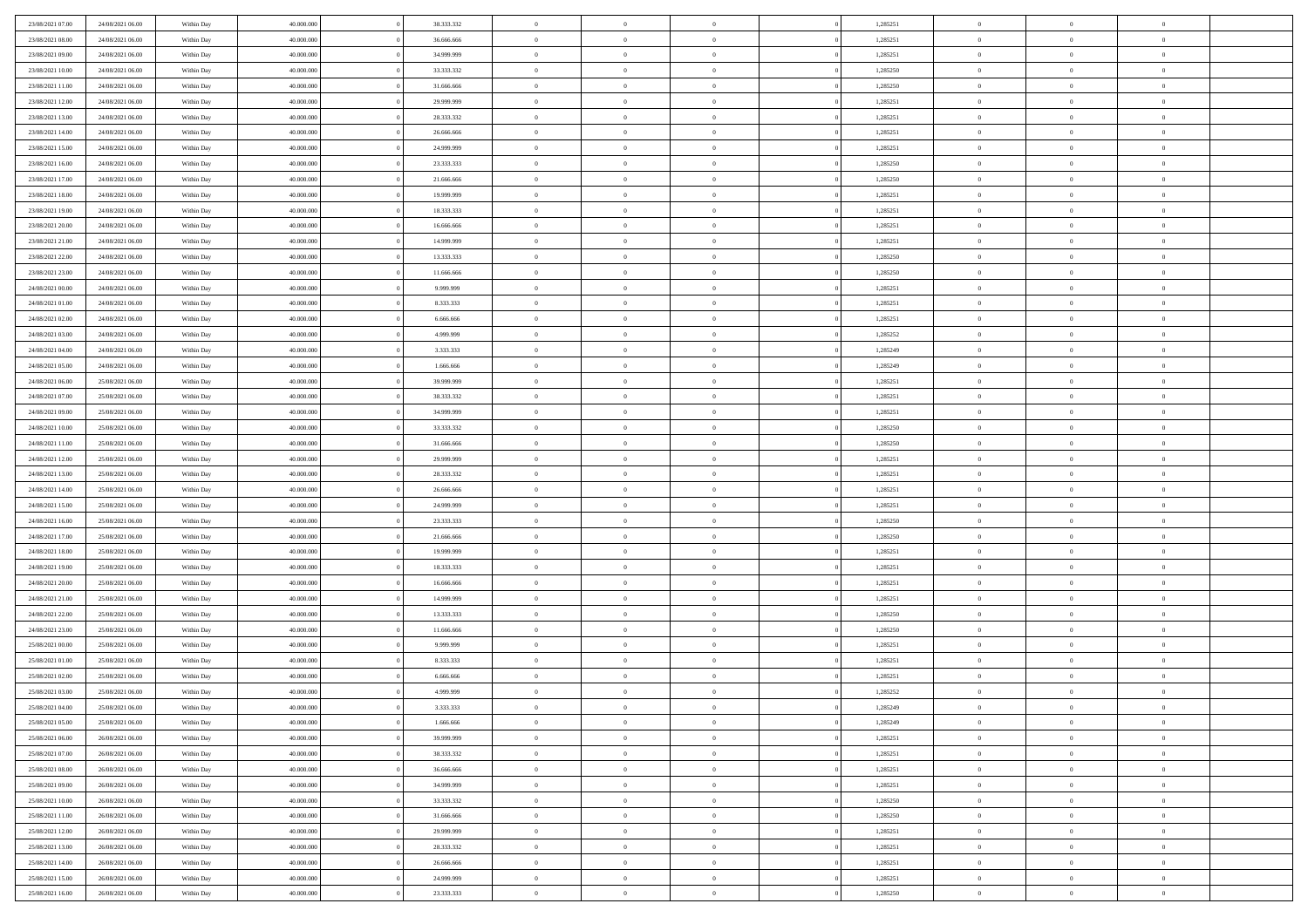| 25/08/2021 17:00                     | 26/08/2021 06:00                     | Within Day               | 40,000,000               | 21.666.666             | $\bf{0}$                      | $\overline{0}$                   | $\Omega$                         | 1,285250             | $\bf{0}$                 | $\overline{0}$             | $\overline{0}$             |  |
|--------------------------------------|--------------------------------------|--------------------------|--------------------------|------------------------|-------------------------------|----------------------------------|----------------------------------|----------------------|--------------------------|----------------------------|----------------------------|--|
| 25/08/2021 18:00                     | 26/08/2021 06:00                     | Within Day               | 40.000.000               | 19.999.999             | $\theta$                      | $\overline{0}$                   | $\overline{0}$                   | 1,285251             | $\mathbf{0}$             | $\bf{0}$                   | $\overline{0}$             |  |
| 25/08/2021 19:00                     | 26/08/2021 06:00                     | Within Day               | 40.000.000               | 18.333.333             | $\theta$                      | $\overline{0}$                   | $\overline{0}$                   | 1,285251             | $\,$ 0                   | $\overline{0}$             | $\,$ 0 $\,$                |  |
| 25/08/2021 20:00                     | 26/08/2021 06:00                     | Within Day               | 40.000.000               | 16,666,666             | $\mathbf{0}$                  | $\overline{0}$                   | $\mathbf{0}$                     | 1,285251             | $\bf{0}$                 | $\mathbf{0}$               | $\theta$                   |  |
| 25/08/2021 21:00                     | 26/08/2021 06:00                     | Within Day               | 40.000.000               | 14.999.999             | $\mathbf{0}$                  | $\overline{0}$                   | $\overline{0}$                   | 1,285251             | $\mathbf{0}$             | $\bf{0}$                   | $\overline{0}$             |  |
| 25/08/2021 22:00                     | 26/08/2021 06:00                     | Within Day               | 40.000.000               | 13.333.333             | $\theta$                      | $\overline{0}$                   | $\overline{0}$                   | 1,285250             | $\,$ 0                   | $\overline{0}$             | $\,$ 0 $\,$                |  |
| 25/08/2021 23:00                     | 26/08/2021 06:00                     | Within Day               | 40,000,000               | 11.666.666             | $\,$ 0 $\,$                   | $\overline{0}$                   | $\mathbf{0}$                     | 1,285250             | $\bf{0}$                 | $\overline{0}$             | $\theta$                   |  |
| 26/08/2021 00:00                     | 26/08/2021 06:00                     | Within Day               | 40.000.000               | 9.999.999              | $\overline{0}$                | $\overline{0}$                   | $\overline{0}$                   | 1,285251             | $\mathbf{0}$             | $\bf{0}$                   | $\overline{0}$             |  |
| 26/08/2021 01:00                     | 26/08/2021 06:00                     | Within Day               | 40.000.000               | 8.333.333              | $\theta$                      | $\overline{0}$                   | $\overline{0}$                   | 1,285251             | $\,$ 0                   | $\overline{0}$             | $\,$ 0 $\,$                |  |
| 26/08/2021 02:00                     | 26/08/2021 06:00                     | Within Day               | 40,000,000               | 6.666.666              | $\mathbf{0}$                  | $\overline{0}$                   | $\mathbf{0}$                     | 1,285251             | $\bf{0}$                 | $\mathbf{0}$               | $\theta$                   |  |
| 26/08/2021 03:00                     | 26/08/2021 06:00                     | Within Day               | 40.000.000               | 4.999.999              | $\mathbf{0}$                  | $\overline{0}$                   | $\overline{0}$                   | 1,285252             | $\mathbf{0}$             | $\bf{0}$                   | $\overline{0}$             |  |
| 26/08/2021 04:00                     | 26/08/2021 06:00                     | Within Day               | 40.000.000               | 3.333.333              | $\theta$                      | $\overline{0}$                   | $\overline{0}$                   | 1,285249             | $\,$ 0                   | $\overline{0}$             | $\,$ 0 $\,$                |  |
| 26/08/2021 05:00                     | 26/08/2021 06:00                     | Within Day               | 40.000.000               | 1.666.666              | $\theta$                      | $\overline{0}$                   | $\mathbf{0}$                     | 1,285249             | $\bf{0}$                 | $\mathbf{0}$               | $\theta$                   |  |
| 26/08/2021 06:00                     | 27/08/2021 06:00                     | Within Day               | 40.000.000               | 39.999.999             | $\overline{0}$                | $\overline{0}$                   | $\overline{0}$                   | 1,285251             | $\mathbf{0}$             | $\bf{0}$                   | $\overline{0}$             |  |
| 26/08/2021 07:00                     | 27/08/2021 06:00                     | Within Day               | 40.000.000               | 38.333.332             | $\theta$                      | $\overline{0}$                   | $\overline{0}$                   | 1,285251             | $\,$ 0                   | $\overline{0}$             | $\,$ 0 $\,$                |  |
| 26/08/2021 08:00                     | 27/08/2021 06:00                     | Within Day               | 40,000,000               | 36,666,666             | $\bf{0}$                      | $\overline{0}$                   | $\mathbf{0}$                     | 1,285251             | $\bf{0}$                 | $\overline{0}$             | $\bf{0}$                   |  |
| 26/08/2021 09:00                     | 27/08/2021 06:00                     | Within Day               | 40.000.000               | 34.999.999             | $\overline{0}$                | $\overline{0}$                   | $\overline{0}$                   | 1,285251             | $\mathbf{0}$             | $\bf{0}$                   | $\overline{0}$             |  |
| 26/08/2021 10:00                     | 27/08/2021 06:00                     | Within Day               | 40.000.000               | 33.333.332             | $\theta$                      | $\overline{0}$                   | $\overline{0}$                   | 1,285250             | $\,$ 0                   | $\overline{0}$             | $\,$ 0 $\,$                |  |
| 26/08/2021 11:00                     | 27/08/2021 06:00                     | Within Day               | 40,000,000               | 31,666,666             | $\overline{0}$                | $\overline{0}$                   | $\mathbf{0}$                     | 1,285250             | $\theta$                 | $\mathbf{0}$               | $\theta$                   |  |
| 26/08/2021 12:00                     | 27/08/2021 06:00                     | Within Day               | 40.000.000               | 29.999.999             | $\overline{0}$                | $\overline{0}$                   | $\overline{0}$                   | 1,285251             | $\mathbf{0}$             | $\bf{0}$                   | $\overline{0}$             |  |
| 26/08/2021 13:00                     | 27/08/2021 06:00                     | Within Day               | 40.000.000               | 28.333.332             | $\theta$                      | $\overline{0}$                   | $\overline{0}$                   | 1,285251             | $\,$ 0                   | $\overline{0}$             | $\,$ 0 $\,$                |  |
| 26/08/2021 14:00                     | 27/08/2021 06:00                     | Within Day               | 40.000.000               | 26,666,666             | $\mathbf{0}$                  | $\overline{0}$                   | $\mathbf{0}$                     | 1,285251             | $\bf{0}$                 | $\mathbf{0}$               | $\theta$                   |  |
| 26/08/2021 15:00                     | 27/08/2021 06:00                     | Within Day               | 40.000.000               | 24.999.999             | $\overline{0}$                | $\overline{0}$                   | $\overline{0}$                   | 1,285251             | $\mathbf{0}$             | $\bf{0}$                   | $\overline{0}$             |  |
| 26/08/2021 16:00                     | 27/08/2021 06:00                     | Within Day               | 40.000.000               | 23.333.333             | $\theta$                      | $\overline{0}$                   | $\overline{0}$                   | 1,285250             | $\,$ 0                   | $\overline{0}$             | $\,$ 0 $\,$                |  |
| 26/08/2021 17:00                     | 27/08/2021 06:00                     | Within Day               | 40,000,000               | 21.666.666             | $\bf{0}$                      | $\overline{0}$                   | $\mathbf{0}$                     | 1,285250             | $\bf{0}$                 | $\overline{0}$             | $\bf{0}$                   |  |
| 26/08/2021 18:00                     | 27/08/2021 06:00                     | Within Day               | 40.000.000               | 19.999.999             | $\overline{0}$                | $\overline{0}$                   | $\overline{0}$                   | 1,285251             | $\mathbf{0}$             | $\bf{0}$                   | $\overline{0}$             |  |
| 26/08/2021 19:00                     | 27/08/2021 06:00                     | Within Day               | 40.000.000               | 18.333.333             | $\theta$                      | $\overline{0}$                   | $\overline{0}$                   | 1,285251             | $\,$ 0                   | $\overline{0}$             | $\,$ 0 $\,$                |  |
| 26/08/2021 20:00                     | 27/08/2021 06:00                     | Within Day               | 40,000,000               | 16,666,666             | $\mathbf{0}$                  | $\overline{0}$                   | $\mathbf{0}$                     | 1,285251             | $\bf{0}$                 | $\mathbf{0}$               | $\theta$                   |  |
| 26/08/2021 21:00                     | 27/08/2021 06:00                     | Within Day               | 40.000.000               | 14.999.999             | $\mathbf{0}$                  | $\overline{0}$                   | $\overline{0}$                   | 1,285251             | $\mathbf{0}$             | $\bf{0}$                   | $\overline{0}$             |  |
| 26/08/2021 22:00                     | 27/08/2021 06:00                     | Within Day               | 40.000.000               | 13.333.333             | $\theta$                      | $\overline{0}$                   | $\overline{0}$                   | 1,285250             | $\,$ 0                   | $\overline{0}$             | $\,$ 0 $\,$                |  |
| 26/08/2021 23:00                     | 27/08/2021 06:00                     | Within Day               | 40.000.000               | 11.666.666             | $\,$ 0 $\,$                   | $\overline{0}$                   | $\overline{0}$                   | 1,285250             | $\bf{0}$                 | $\overline{0}$             | $\,0\,$                    |  |
| 27/08/2021 00:00                     | 27/08/2021 06:00                     | Within Day               | 40.000.000               | 9.999.999              | $\overline{0}$                | $\overline{0}$                   | $\overline{0}$                   | 1,285251             | $\mathbf{0}$             | $\bf{0}$                   | $\overline{0}$             |  |
| 27/08/2021 01:00                     | 27/08/2021 06:00                     | Within Day               | 40.000.000               | 8.333.333              | $\theta$                      | $\overline{0}$                   | $\overline{0}$                   | 1,285251             | $\,$ 0                   | $\overline{0}$             | $\,$ 0 $\,$                |  |
| 27/08/2021 02:00<br>27/08/2021 03:00 | 27/08/2021 06:00<br>27/08/2021 06:00 | Within Day<br>Within Day | 40.000.000<br>40.000.000 | 6.666.666<br>4.999.999 | $\,$ 0 $\,$<br>$\overline{0}$ | $\overline{0}$<br>$\overline{0}$ | $\overline{0}$<br>$\overline{0}$ | 1,285251<br>1,285252 | $\bf{0}$<br>$\mathbf{0}$ | $\overline{0}$<br>$\bf{0}$ | $\bf{0}$<br>$\overline{0}$ |  |
| 27/08/2021 04:00                     | 27/08/2021 06:00                     | Within Day               | 40.000.000               | 3.333.333              | $\theta$                      | $\overline{0}$                   | $\overline{0}$                   | 1,285249             | $\,$ 0                   | $\overline{0}$             | $\,$ 0 $\,$                |  |
| 27/08/2021 05:00                     | 27/08/2021 06:00                     | Within Day               | 40.000.000               | 1.666.666              | $\,$ 0 $\,$                   | $\overline{0}$                   | $\overline{0}$                   | 1,285249             | $\bf{0}$                 | $\overline{0}$             | $\,0\,$                    |  |
| 27/08/2021 06:00                     | 28/08/2021 06:00                     | Within Day               | 40.000.000               | 39.999.999             | $\overline{0}$                | $\overline{0}$                   | $\overline{0}$                   | 1,285251             | $\mathbf{0}$             | $\bf{0}$                   | $\overline{0}$             |  |
| 27/08/2021 07:00                     | 28/08/2021 06:00                     | Within Day               | 40.000.000               | 38.333.332             | $\theta$                      | $\overline{0}$                   | $\overline{0}$                   | 1,285251             | $\,$ 0                   | $\overline{0}$             | $\,$ 0 $\,$                |  |
| 27/08/2021 08:00                     | 28/08/2021 06:00                     | Within Day               | 40.000.000               | 36.666.666             | $\,$ 0 $\,$                   | $\overline{0}$                   | $\overline{0}$                   | 1,285251             | $\bf{0}$                 | $\overline{0}$             | $\,0\,$                    |  |
| 27/08/2021 09:00                     | 28/08/2021 06:00                     | Within Day               | 40.000.000               | 34.999.999             | $\overline{0}$                | $\overline{0}$                   | $\overline{0}$                   | 1,285251             | $\mathbf{0}$             | $\bf{0}$                   | $\overline{0}$             |  |
| 27/08/2021 10:00                     | 28/08/2021 06:00                     | Within Day               | 40.000.000               | 33.333.332             | $\theta$                      | $\overline{0}$                   | $\overline{0}$                   | 1,285250             | $\,$ 0                   | $\overline{0}$             | $\,$ 0 $\,$                |  |
| 27/08/2021 11:00                     | 28/08/2021 06:00                     | Within Day               | 40.000.000               | 31.666.666             | $\,$ 0 $\,$                   | $\overline{0}$                   | $\overline{0}$                   | 1,285250             | $\bf{0}$                 | $\overline{0}$             | $\bf{0}$                   |  |
| 27/08/2021 12:00                     | 28/08/2021 06:00                     | Within Day               | 40.000.000               | 29.999.999             | $\theta$                      | $\overline{0}$                   | $\overline{0}$                   | 1,285251             | $\mathbf{0}$             | $\bf{0}$                   | $\overline{0}$             |  |
| 27/08/2021 13:00                     | 28/08/2021 06:00                     | Within Day               | 40.000.000               | 28.333.332             | $\theta$                      | $\overline{0}$                   | $\overline{0}$                   | 1,285251             | $\overline{0}$           | $\overline{0}$             | $\theta$                   |  |
| 27/08/2021 14:00                     | 28/08/2021 06:00                     | Within Day               | 40.000.000               | 26.666.666             | $\bf{0}$                      | $\overline{0}$                   | $\overline{0}$                   | 1,285251             | $\mathbf{0}$             | $\overline{0}$             | $\bf{0}$                   |  |
| 27/08/2021 15:00                     | 28/08/2021 06:00                     | Within Day               | 40.000.000               | 24.999.999             | $\overline{0}$                | $\overline{0}$                   | $\overline{0}$                   | 1,285251             | $\overline{0}$           | $\overline{0}$             | $\overline{0}$             |  |
| 27/08/2021 16:00                     | 28/08/2021 06:00                     | Within Day               | 40.000.000               | 23.333.333             | $\,$ 0                        | $\overline{0}$                   | $\overline{0}$                   | 1,285250             | $\,$ 0 $\,$              | $\,$ 0 $\,$                | $\,$ 0 $\,$                |  |
| 27/08/2021 17:00                     | 28/08/2021 06:00                     | Within Day               | 40.000.000               | 21.666.666             | $\bf{0}$                      | $\overline{0}$                   | $\overline{0}$                   | 1,285250             | $\mathbf{0}$             | $\overline{0}$             | $\bf{0}$                   |  |
| 27/08/2021 18:00                     | 28/08/2021 06:00                     | Within Day               | 40.000.000               | 19.999.999             | $\,$ 0 $\,$                   | $\overline{0}$                   | $\overline{0}$                   | 1,285251             | $\,$ 0 $\,$              | $\bf{0}$                   | $\mathbf{0}$               |  |
| 27/08/2021 19:00                     | 28/08/2021 06:00                     | Within Day               | 40.000.000               | 18.333.333             | $\,$ 0                        | $\overline{0}$                   | $\overline{0}$                   | 1,285251             | $\,$ 0 $\,$              | $\overline{0}$             | $\,$ 0 $\,$                |  |
| 27/08/2021 20:00                     | 28/08/2021 06:00                     | Within Day               | 40.000.000               | 16.666.666             | $\bf{0}$                      | $\overline{0}$                   | $\overline{0}$                   | 1,285251             | $\overline{0}$           | $\overline{0}$             | $\overline{0}$             |  |
| 27/08/2021 21:00                     | 28/08/2021 06:00                     | Within Day               | 40.000.000               | 14.999.999             | $\,$ 0 $\,$                   | $\overline{0}$                   | $\overline{0}$                   | 1,285251             | $\,$ 0 $\,$              | $\bf{0}$                   | $\overline{0}$             |  |
| 27/08/2021 22:00                     | 28/08/2021 06:00                     | Within Day               | 40.000.000               | 13.333.333             | $\,$ 0                        | $\overline{0}$                   | $\overline{0}$                   | 1,285250             | $\,$ 0 $\,$              | $\,$ 0 $\,$                | $\,$ 0 $\,$                |  |
| 27/08/2021 23:00                     | 28/08/2021 06:00                     | Within Day               | 40.000.000               | 11.666.666             | $\bf{0}$                      | $\overline{0}$                   | $\overline{0}$                   | 1,285250             | $\mathbf{0}$             | $\overline{0}$             | $\bf{0}$                   |  |
| 28/08/2021 00:00                     | 28/08/2021 06:00                     | Within Day               | 40.000.000               | 9.999.999              | $\mathbf{0}$                  | $\overline{0}$                   | $\overline{0}$                   | 1,285251             | $\overline{0}$           | $\bf{0}$                   | $\overline{0}$             |  |
| 28/08/2021 01:00                     | 28/08/2021 06:00                     | Within Day               | 40.000.000               | 8.333.333              | $\,$ 0 $\,$                   | $\overline{0}$                   | $\overline{0}$                   | 1,285251             | $\,$ 0 $\,$              | $\overline{0}$             | $\,$ 0 $\,$                |  |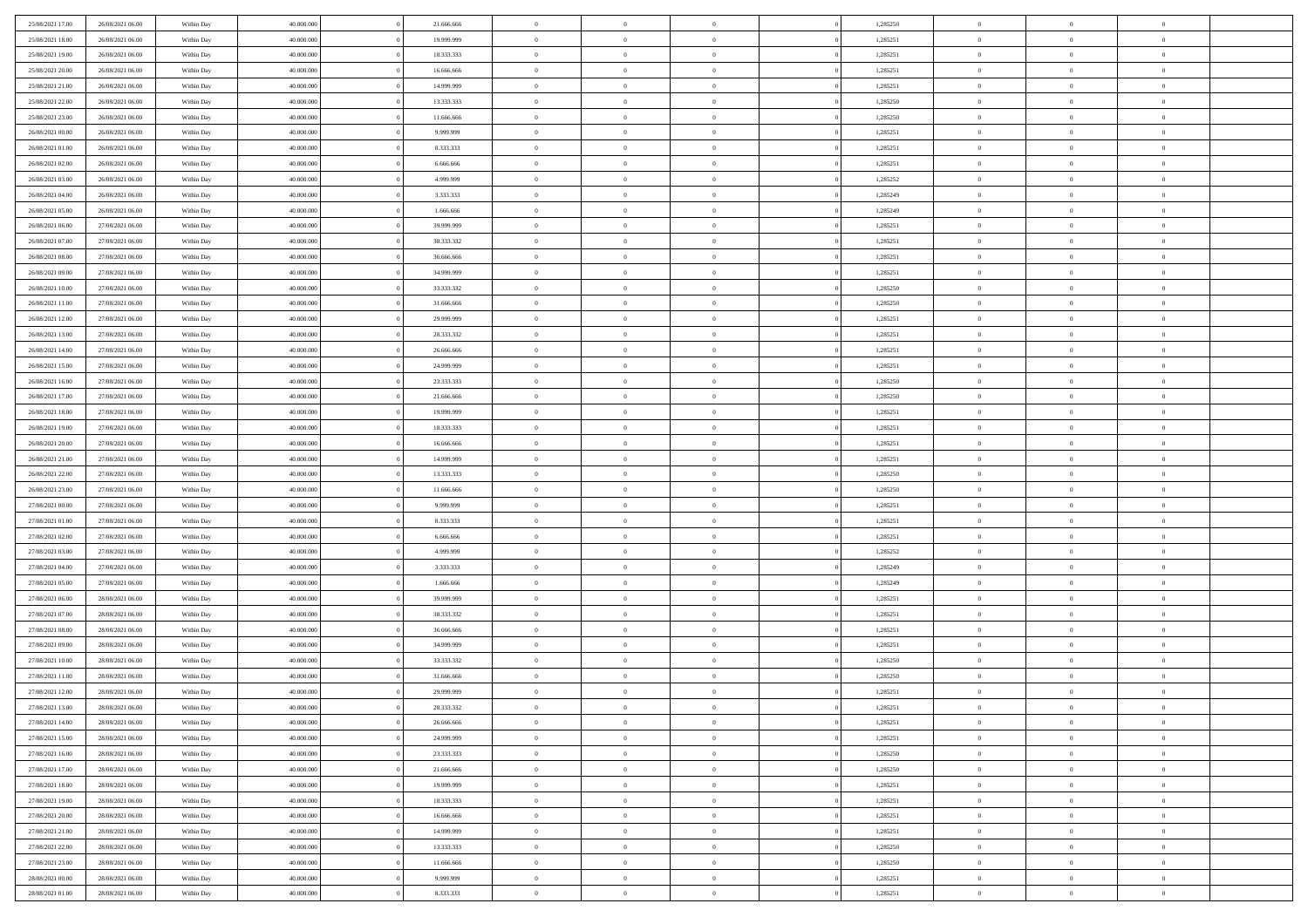| 28/08/2021 02:00                     | 28/08/2021 06:00                     | Within Day               | 40,000,000               | 6.666.666                | $\bf{0}$                   | $\overline{0}$                   | $\Omega$                         | 1,285251             | $\bf{0}$                 | $\overline{0}$                   | $\overline{0}$            |  |
|--------------------------------------|--------------------------------------|--------------------------|--------------------------|--------------------------|----------------------------|----------------------------------|----------------------------------|----------------------|--------------------------|----------------------------------|---------------------------|--|
| 28/08/2021 03:00                     | 28/08/2021 06:00                     | Within Day               | 40.000.000               | 4.999.999                | $\theta$                   | $\overline{0}$                   | $\overline{0}$                   | 1,285252             | $\mathbf{0}$             | $\bf{0}$                         | $\overline{0}$            |  |
| 28/08/2021 04:00                     | 28/08/2021 06:00                     | Within Day               | 40.000.000               | 3.333.333                | $\theta$                   | $\overline{0}$                   | $\overline{0}$                   | 1,285249             | $\,$ 0                   | $\overline{0}$                   | $\,$ 0 $\,$               |  |
| 28/08/2021 05:00                     | 28/08/2021 06:00                     | Within Day               | 40.000.000               | 1.666.666                | $\mathbf{0}$               | $\overline{0}$                   | $\mathbf{0}$                     | 1,285249             | $\bf{0}$                 | $\mathbf{0}$                     | $\theta$                  |  |
| 28/08/2021 06:00                     | 29/08/2021 06:00                     | Within Day               | 40.000.000               | 39.999.999               | $\mathbf{0}$               | $\overline{0}$                   | $\overline{0}$                   | 1,285251             | $\mathbf{0}$             | $\bf{0}$                         | $\overline{0}$            |  |
| 28/08/2021 07:00                     | 29/08/2021 06:00                     | Within Day               | 40.000.000               | 38.333.332               | $\theta$                   | $\overline{0}$                   | $\overline{0}$                   | 1,285251             | $\,$ 0                   | $\overline{0}$                   | $\,$ 0 $\,$               |  |
| 28/08/2021 08:00                     | 29/08/2021 06:00                     | Within Day               | 40,000,000               | 36,666,666               | $\,$ 0 $\,$                | $\overline{0}$                   | $\mathbf{0}$                     | 1,285251             | $\bf{0}$                 | $\overline{0}$                   | $\theta$                  |  |
| 28/08/2021 09:00                     | 29/08/2021 06:00                     | Within Day               | 40.000.000               | 34.999.999               | $\overline{0}$             | $\overline{0}$                   | $\overline{0}$                   | 1,285251             | $\mathbf{0}$             | $\bf{0}$                         | $\overline{0}$            |  |
| 28/08/2021 12:00                     | 29/08/2021 06:00                     | Within Day               | 40.000.000               | 29.999.999               | $\theta$                   | $\overline{0}$                   | $\overline{0}$                   | 1,285251             | $\,$ 0                   | $\overline{0}$                   | $\,$ 0 $\,$               |  |
| 28/08/2021 13:00                     | 29/08/2021 06:00                     | Within Day               | 40,000,000               | 28.333.332               | $\mathbf{0}$               | $\overline{0}$                   | $\mathbf{0}$                     | 1,285251             | $\theta$                 | $\mathbf{0}$                     | $\theta$                  |  |
| 28/08/2021 14:00                     | 29/08/2021 06:00                     | Within Day               | 40.000.000               | 26.666.666               | $\mathbf{0}$               | $\overline{0}$                   | $\overline{0}$                   | 1,285251             | $\mathbf{0}$             | $\bf{0}$                         | $\overline{0}$            |  |
| 28/08/2021 15:00                     | 29/08/2021 06:00                     | Within Day               | 40.000.000               | 24.999.999               | $\theta$                   | $\overline{0}$                   | $\overline{0}$                   | 1,285251             | $\,$ 0                   | $\overline{0}$                   | $\,$ 0 $\,$               |  |
| 28/08/2021 16:00                     | 29/08/2021 06:00                     | Within Day               | 40.000.000               | 23.333.333               | $\theta$                   | $\overline{0}$                   | $\mathbf{0}$                     | 1,285250             | $\bf{0}$                 | $\mathbf{0}$                     | $\theta$                  |  |
| 28/08/2021 17:00                     | 29/08/2021 06:00                     | Within Day               | 40.000.000               | 21.666.666               | $\overline{0}$             | $\overline{0}$                   | $\overline{0}$                   | 1,285250             | $\mathbf{0}$             | $\bf{0}$                         | $\overline{0}$            |  |
| 28/08/2021 18:00                     | 29/08/2021 06:00                     | Within Day               | 40.000.000               | 19.999.999               | $\theta$                   | $\overline{0}$                   | $\overline{0}$                   | 1,285251             | $\,$ 0                   | $\overline{0}$                   | $\,$ 0 $\,$               |  |
| 28/08/2021 19:00                     | 29/08/2021 06:00                     | Within Day               | 40,000,000               | 18.333.333               | $\bf{0}$                   | $\overline{0}$                   | $\mathbf{0}$                     | 1,285251             | $\bf{0}$                 | $\overline{0}$                   | $\bf{0}$                  |  |
| 28/08/2021 20:00                     | 29/08/2021 06:00                     | Within Day               | 40.000.000               | 16.666.666               | $\overline{0}$             | $\overline{0}$                   | $\overline{0}$                   | 1,285251             | $\mathbf{0}$             | $\bf{0}$                         | $\overline{0}$            |  |
| 28/08/2021 21:00                     | 29/08/2021 06:00                     | Within Day               | 40.000.000               | 14.999.999               | $\theta$                   | $\overline{0}$                   | $\overline{0}$                   | 1,285251             | $\,$ 0                   | $\overline{0}$                   | $\,$ 0 $\,$               |  |
| 28/08/2021 22:00                     | 29/08/2021 06:00                     | Within Day               | 40,000,000               | 13.333.333               | $\overline{0}$             | $\overline{0}$                   | $\mathbf{0}$                     | 1,285250             | $\theta$                 | $\mathbf{0}$                     | $\theta$                  |  |
| 28/08/2021 23:00                     | 29/08/2021 06:00                     | Within Day               | 40.000.000               | 11.666.666               | $\overline{0}$             | $\overline{0}$                   | $\overline{0}$                   | 1,285250             | $\mathbf{0}$             | $\bf{0}$                         | $\overline{0}$            |  |
| 29/08/2021 00:00                     | 29/08/2021 06:00                     | Within Day               | 40.000.000               | 9.999.999                | $\theta$                   | $\overline{0}$                   | $\overline{0}$                   | 1,285251             | $\,$ 0                   | $\overline{0}$                   | $\,$ 0 $\,$               |  |
| 29/08/2021 01:00                     | 29/08/2021 06:00                     | Within Day               | 40.000.000               | 8.333.333                | $\theta$                   | $\overline{0}$                   | $\mathbf{0}$                     | 1,285251             | $\bf{0}$                 | $\mathbf{0}$                     | $\theta$                  |  |
| 29/08/2021 02:00                     | 29/08/2021 06:00                     | Within Day               | 40.000.000               | 6.666.666                | $\mathbf{0}$               | $\overline{0}$                   | $\overline{0}$                   | 1,285251             | $\mathbf{0}$             | $\bf{0}$                         | $\overline{0}$            |  |
| 29/08/2021 03:00                     | 29/08/2021 06:00                     | Within Day               | 40.000.000               | 4.999.999                | $\theta$                   | $\overline{0}$                   | $\overline{0}$                   | 1,285252             | $\,$ 0                   | $\overline{0}$                   | $\,$ 0 $\,$               |  |
| 29/08/2021 04:00                     | 29/08/2021 06:00                     | Within Day               | 40,000,000               | 3.333.333                | $\bf{0}$                   | $\overline{0}$                   | $\mathbf{0}$                     | 1,285249             | $\bf{0}$                 | $\overline{0}$                   | $\bf{0}$                  |  |
| 29/08/2021 05:00                     | 29/08/2021 06:00                     | Within Dav               | 40.000.000               | 1.666.666                | $\overline{0}$             | $\overline{0}$                   | $\overline{0}$                   | 1,285249             | $\mathbf{0}$             | $\bf{0}$                         | $\overline{0}$            |  |
| 29/08/2021 06:00                     | 30/08/2021 06:00                     | Within Day               | 40.000.000               | 39.999.999               | $\theta$                   | $\overline{0}$                   | $\overline{0}$                   | 1,285251             | $\,$ 0                   | $\overline{0}$                   | $\,$ 0 $\,$               |  |
| 29/08/2021 07:00                     | 30/08/2021 06:00                     | Within Day               | 40,000,000               | 38.333.332               | $\mathbf{0}$               | $\overline{0}$                   | $\mathbf{0}$                     | 1,285251             | $\bf{0}$                 | $\mathbf{0}$                     | $\theta$                  |  |
| 29/08/2021 08:00                     | 30/08/2021 06:00                     | Within Dav               | 40.000.000               | 36.666.666               | $\overline{0}$             | $\overline{0}$                   | $\overline{0}$                   | 1,285251             | $\mathbf{0}$             | $\bf{0}$                         | $\overline{0}$            |  |
| 29/08/2021 09:00                     | 30/08/2021 06:00                     | Within Day               | 40.000.000               | 34.999.999               | $\theta$                   | $\overline{0}$                   | $\overline{0}$                   | 1,285251             | $\,$ 0                   | $\overline{0}$                   | $\,$ 0 $\,$               |  |
| 29/08/2021 11:00                     | 30/08/2021 06:00                     | Within Day               | 40.000.000               | 31.666.666               | $\bf{0}$                   | $\overline{0}$                   | $\overline{0}$                   | 1,285250             | $\bf{0}$                 | $\overline{0}$                   | $\,0\,$                   |  |
| 29/08/2021 12:00                     | 30/08/2021 06:00                     | Within Dav               | 40.000.000               | 29.999.999               | $\overline{0}$             | $\overline{0}$                   | $\overline{0}$                   | 1,285251             | $\mathbf{0}$             | $\bf{0}$                         | $\overline{0}$            |  |
| 29/08/2021 13:00                     | 30/08/2021 06:00                     | Within Day               | 40.000.000               | 28.333.332               | $\theta$                   | $\overline{0}$                   | $\overline{0}$                   | 1,285251             | $\,$ 0                   | $\overline{0}$                   | $\,$ 0 $\,$               |  |
| 29/08/2021 14:00                     | 30/08/2021 06:00                     | Within Day               | 40.000.000               | 26.666.666               | $\,$ 0 $\,$                | $\overline{0}$                   | $\overline{0}$                   | 1,285251             | $\bf{0}$                 | $\overline{0}$                   | $\bf{0}$                  |  |
| 29/08/2021 15:00                     | 30/08/2021 06:00                     | Within Dav               | 40.000.000               | 24.999.999               | $\overline{0}$             | $\overline{0}$                   | $\overline{0}$                   | 1,285251             | $\mathbf{0}$             | $\bf{0}$                         | $\overline{0}$            |  |
| 29/08/2021 16:00                     | 30/08/2021 06:00                     | Within Day               | 40.000.000               | 23.333.333               | $\theta$                   | $\overline{0}$                   | $\overline{0}$<br>$\overline{0}$ | 1,285250             | $\,$ 0                   | $\overline{0}$<br>$\overline{0}$ | $\,$ 0 $\,$               |  |
| 29/08/2021 17:00<br>29/08/2021 18:00 | 30/08/2021 06:00<br>30/08/2021 06:00 | Within Day<br>Within Day | 40.000.000<br>40.000.000 | 21.666.666<br>19.999.999 | $\bf{0}$<br>$\overline{0}$ | $\overline{0}$<br>$\overline{0}$ | $\overline{0}$                   | 1,285250<br>1,285251 | $\bf{0}$<br>$\mathbf{0}$ | $\bf{0}$                         | $\,0\,$<br>$\overline{0}$ |  |
| 29/08/2021 19:00                     | 30/08/2021 06:00                     | Within Day               | 40.000.000               | 18.333.333               | $\theta$                   | $\overline{0}$                   | $\overline{0}$                   | 1,285251             | $\,$ 0                   | $\overline{0}$                   | $\,$ 0 $\,$               |  |
| 29/08/2021 20:00                     | 30/08/2021 06:00                     | Within Day               | 40.000.000               | 16.666.666               | $\,$ 0 $\,$                | $\overline{0}$                   | $\overline{0}$                   | 1,285251             | $\bf{0}$                 | $\overline{0}$                   | $\,0\,$                   |  |
| 29/08/2021 21:00                     | 30/08/2021 06:00                     | Within Dav               | 40.000.000               | 14.999.999               | $\overline{0}$             | $\overline{0}$                   | $\overline{0}$                   | 1,285251             | $\mathbf{0}$             | $\bf{0}$                         | $\overline{0}$            |  |
| 29/08/2021 22:00                     | 30/08/2021 06:00                     | Within Day               | 40.000.000               | 13.333.333               | $\theta$                   | $\overline{0}$                   | $\overline{0}$                   | 1,285250             | $\,$ 0                   | $\overline{0}$                   | $\,$ 0 $\,$               |  |
| 29/08/2021 23:00                     | 30/08/2021 06:00                     | Within Day               | 40.000.000               | 11.666.666               | $\,$ 0 $\,$                | $\overline{0}$                   | $\overline{0}$                   | 1,285250             | $\bf{0}$                 | $\overline{0}$                   | $\bf{0}$                  |  |
| 30/08/2021 00:00                     | 30/08/2021 06:00                     | Within Dav               | 40.000.000               | 9.999.999                | $\theta$                   | $\overline{0}$                   | $\overline{0}$                   | 1,285251             | $\mathbf{0}$             | $\bf{0}$                         | $\overline{0}$            |  |
| 30/08/2021 01:00                     | 30/08/2021 06:00                     | Within Day               | 40.000.000               | 8.333.333                | $\theta$                   | $\overline{0}$                   | $\overline{0}$                   | 1,285251             | $\overline{0}$           | $\overline{0}$                   | $\theta$                  |  |
| 30/08/2021 02:00                     | 30/08/2021 06:00                     | Within Day               | 40.000.000               | 6.666.666                | $\bf{0}$                   | $\overline{0}$                   | $\overline{0}$                   | 1,285251             | $\mathbf{0}$             | $\overline{0}$                   | $\bf{0}$                  |  |
| 30/08/2021 03:00                     | 30/08/2021 06:00                     | Within Day               | 40.000.000               | 4.999.999                | $\overline{0}$             | $\overline{0}$                   | $\overline{0}$                   | 1,285252             | $\overline{0}$           | $\overline{0}$                   | $\overline{0}$            |  |
| 30/08/2021 04:00                     | 30/08/2021 06:00                     | Within Day               | 40.000.000               | 3.333.333                | $\,$ 0                     | $\overline{0}$                   | $\overline{0}$                   | 1,285249             | $\,$ 0 $\,$              | $\,$ 0 $\,$                      | $\,$ 0 $\,$               |  |
| 30/08/2021 05:00                     | 30/08/2021 06:00                     | Within Day               | 40.000.000               | 1.666.666                | $\bf{0}$                   | $\overline{0}$                   | $\overline{0}$                   | 1,285249             | $\mathbf{0}$             | $\overline{0}$                   | $\bf{0}$                  |  |
| 30/08/2021 06:00                     | 31/08/2021 06:00                     | Within Day               | 40.000.000               | 39.999.999               | $\mathbf{0}$               | $\overline{0}$                   | $\overline{0}$                   | 1,285251             | $\,$ 0 $\,$              | $\overline{0}$                   | $\mathbf{0}$              |  |
| 30/08/2021 07:00                     | 31/08/2021 06:00                     | Within Day               | 40.000.000               | 38.333.332               | $\,$ 0                     | $\overline{0}$                   | $\overline{0}$                   | 1,285251             | $\,$ 0 $\,$              | $\,$ 0 $\,$                      | $\,$ 0 $\,$               |  |
| 30/08/2021 08:00                     | 31/08/2021 06:00                     | Within Day               | 40.000.000               | 36.666.666               | $\bf{0}$                   | $\overline{0}$                   | $\overline{0}$                   | 1,285251             | $\overline{0}$           | $\overline{0}$                   | $\overline{0}$            |  |
| 30/08/2021 09:00                     | 31/08/2021 06:00                     | Within Day               | 40.000.000               | 34.999.999               | $\mathbf{0}$               | $\overline{0}$                   | $\overline{0}$                   | 1,285251             | $\overline{0}$           | $\overline{0}$                   | $\overline{0}$            |  |
| 30/08/2021 10:00                     | 31/08/2021 06:00                     | Within Day               | 40.000.000               | 33.333.332               | $\,$ 0                     | $\overline{0}$                   | $\overline{0}$                   | 1,285250             | $\,$ 0 $\,$              | $\,$ 0 $\,$                      | $\,$ 0 $\,$               |  |
| 30/08/2021 11:00                     | 31/08/2021 06:00                     | Within Day               | 40.000.000               | 31.666.666               | $\bf{0}$                   | $\overline{0}$                   | $\overline{0}$                   | 1,285250             | $\mathbf{0}$             | $\overline{0}$                   | $\bf{0}$                  |  |
| 30/08/2021 12:00                     | 31/08/2021 06:00                     | Within Day               | 40.000.000               | 29.999.999               | $\mathbf{0}$               | $\overline{0}$                   | $\overline{0}$                   | 1,285251             | $\overline{0}$           | $\bf{0}$                         | $\overline{0}$            |  |
| 30/08/2021 13:00                     | 31/08/2021 06:00                     | Within Day               | 40.000.000               | 28.333.332               | $\,$ 0 $\,$                | $\overline{0}$                   | $\overline{0}$                   | 1,285251             | $\,$ 0 $\,$              | $\overline{0}$                   | $\,$ 0 $\,$               |  |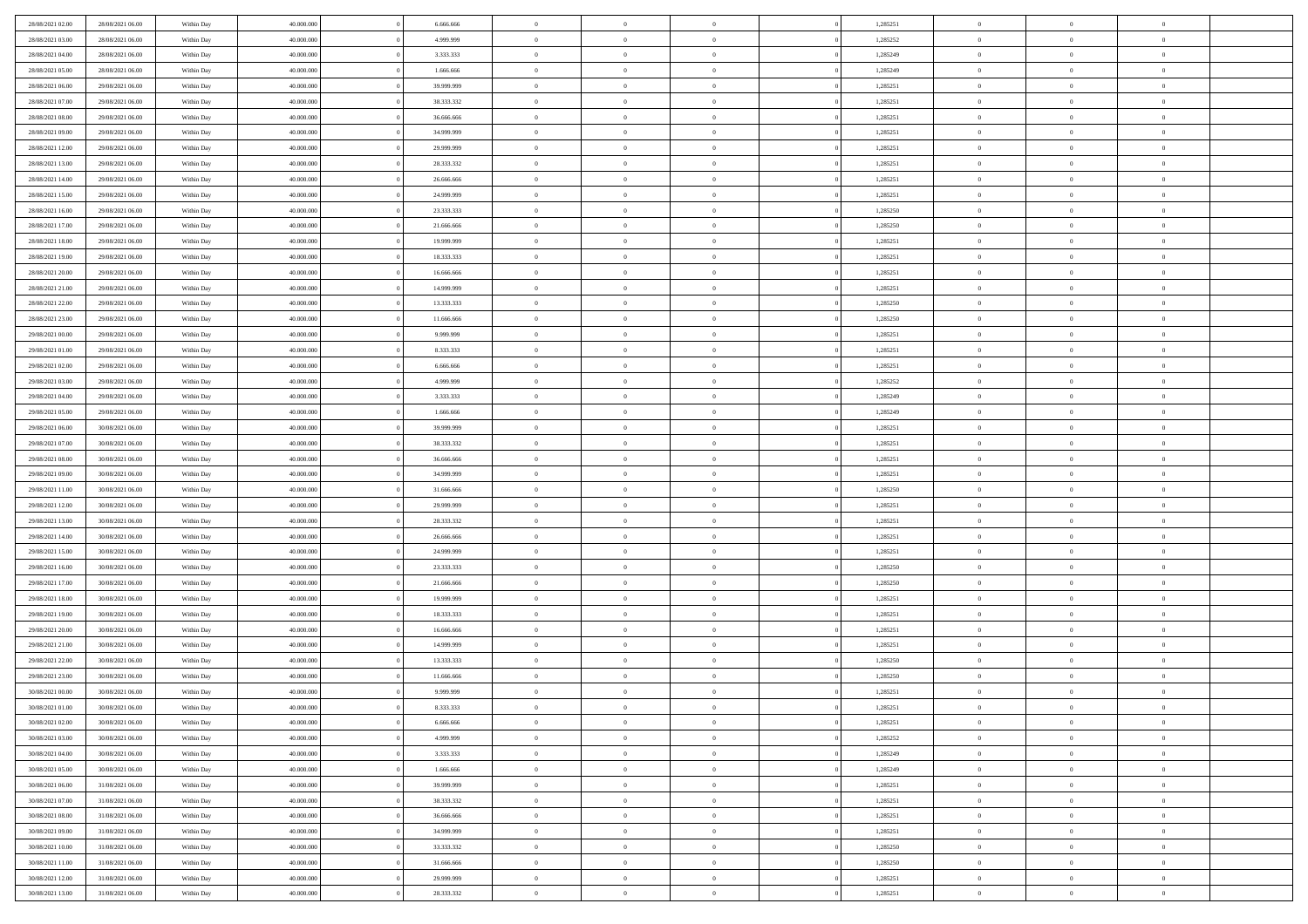| 30/08/2021 14:00 | 31/08/2021 06:00 | Within Day | 40,000,000 | 26,666,666 |            |  | 1,285251 |          |  |
|------------------|------------------|------------|------------|------------|------------|--|----------|----------|--|
| 30/08/2021 15:00 | 31/08/2021 06:00 | Within Day | 40,000,000 | 24.999.999 | $\sqrt{2}$ |  | 1,285251 |          |  |
| 30/08/2021 16:00 | 31/08/2021 06:00 | Within Day | 40,000,000 | 23.333.333 | $\Omega$   |  | 1,285250 |          |  |
| 30/08/2021 17:00 | 31/08/2021 06:00 | Within Day | 40.000.000 | 21.666.666 | $\sqrt{2}$ |  | 1,285250 |          |  |
| 30/08/2021 18:00 | 31/08/2021 06:00 | Within Day | 40,000,000 | 19.999.999 | $\theta$   |  | 1,285251 | $\Omega$ |  |
| 30/08/2021 19:00 | 31/08/2021 06:00 | Within Day | 40,000,000 | 18.333.333 | $\Omega$   |  | 1,285251 |          |  |
| 30/08/2021 20:00 | 31/08/2021 06:00 | Within Day | 40,000,000 | 16,666,666 | $\Omega$   |  | 1,285251 | $\Omega$ |  |
| 30/08/2021 21:00 | 31/08/2021 06:00 | Within Day | 40,000,000 | 14.999.999 | $\sim$     |  | 1,285251 |          |  |
| 30/08/2021 22:00 | 31/08/2021 06:00 | Within Day | 40,000,000 | 13.333.333 | $\theta$   |  | 1,285250 | $\Omega$ |  |
| 30/08/2021 23:00 | 31/08/2021 06:00 | Within Day | 40,000,000 | 11.666.666 | $\sqrt{2}$ |  | 1,285250 |          |  |
| 31/08/2021 00:00 | 31/08/2021 06:00 | Within Day | 40,000,000 | 9.999.999  | $\theta$   |  | 1,285251 | $\Omega$ |  |
| 31/08/2021 01:00 | 31/08/2021 06:00 | Within Day | 40,000,000 | 8.333.333  | $\sim$     |  | 1,285251 |          |  |
| 31/08/2021 02:00 | 31/08/2021 06:00 | Within Day | 40,000,000 | 6.666.666  | $\sqrt{2}$ |  | 1,285251 |          |  |
| 31/08/2021 03:00 | 31/08/2021 06:00 | Within Day | 40,000,000 | 4.999.999  | $\Omega$   |  | 1,285252 |          |  |
| 31/08/2021 04:00 | 31/08/2021 06:00 | Within Day | 40,000,000 | 3.333.333  | $\Omega$   |  | 1,285249 | $\Omega$ |  |
| 31/08/2021 06:00 | 01/09/2021 06:00 | Within Day | 40,000,000 | 39.999.999 | $\sqrt{2}$ |  | 1,285251 |          |  |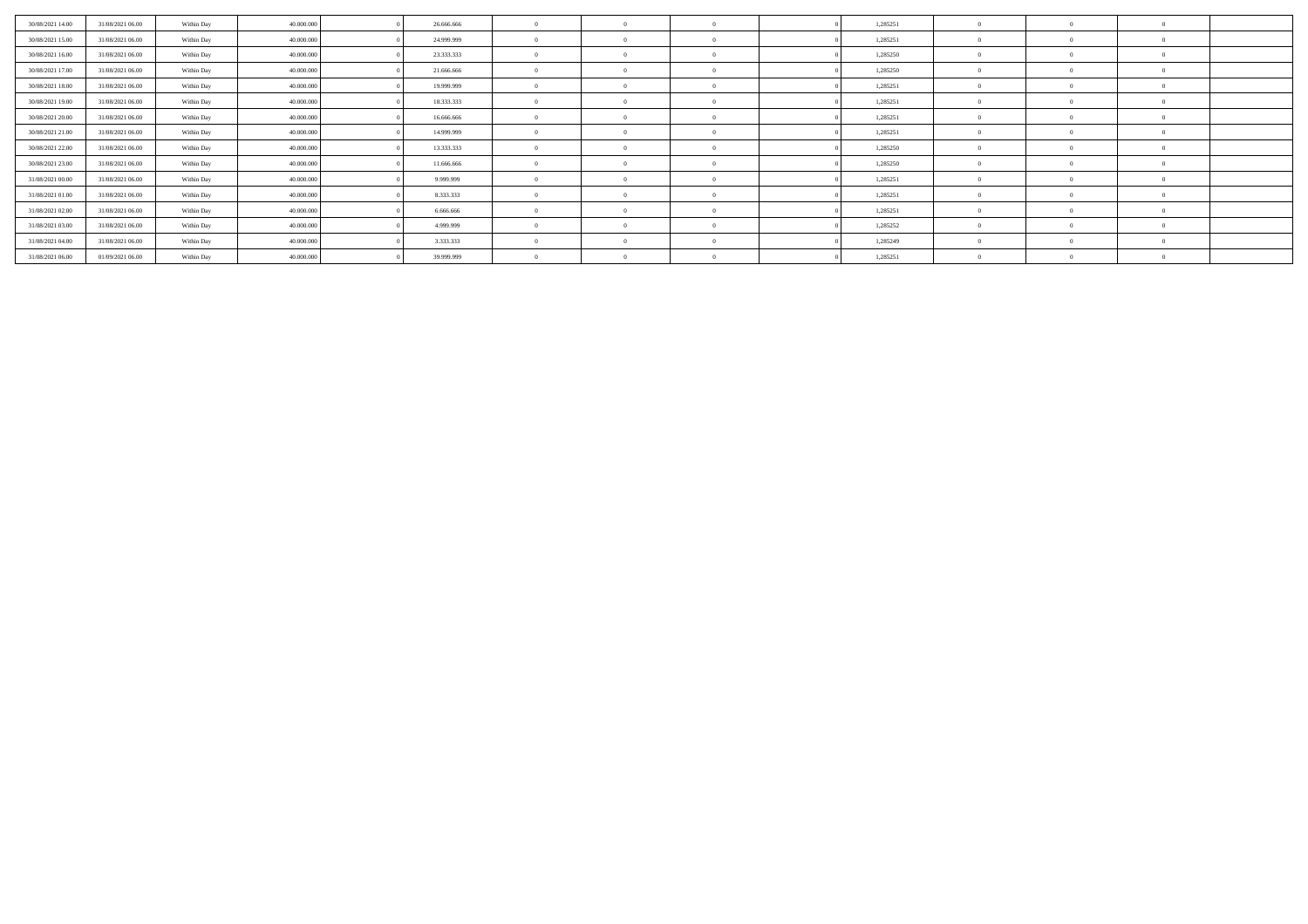## **SNAM RETE GAS**

**Transportation capacity at Exit Point interconnected with foreign pipelines**

**Update to 30/08/2021 of offered and assigned capacity in auction day-ahead and within-day**

**Thermal Year 2020/2021**

(Values in Ncm/day (0° C; 1,01325 bar) - 1 Scm=0,94794378 Ncm; Prices in c/Ncm)

**Exit Point**

**PASSO-GRIES**

| <b>Timeframe</b> |                  |                     |                            |                                              |            | <b>Offered capacity</b> | <b>Assigned capacity</b> |                | Day-Ahead                                    |                             | Prices                        |                                  |                                         |             |
|------------------|------------------|---------------------|----------------------------|----------------------------------------------|------------|-------------------------|--------------------------|----------------|----------------------------------------------|-----------------------------|-------------------------------|----------------------------------|-----------------------------------------|-------------|
| From             | Тo               | <b>Auction type</b> | Transportation<br>capacity | <b>Assigned capacity</b><br>(before auction) | Firm       | Interruptible           | Firm                     | Interruptible  | <b>Interrupted Capacity</b><br>Interruptible | <b>Reserve price - Firm</b> | <b>Auction premium - Firm</b> | Reserve price -<br>Interruptible | <b>Auction premium</b><br>Interruptible | <b>Note</b> |
| 01/08/2021 06:00 | 02/08/2021 06:00 | Day Ahead           | 42.196.595                 |                                              | 42.196.595 | $\bf{0}$                | $\overline{0}$           | $\overline{0}$ |                                              | 0,012183                    | $\theta$                      | 0,012183                         | $\overline{0}$                          |             |
| 02/08/2021 06:00 | 03/08/2021 06:00 | Day Ahead           | 42.196.595                 |                                              | 19.832.398 | $\Omega$                | $\Omega$                 | $\Omega$       |                                              | 0.012183                    | $\Omega$                      | 0.012183                         | $\theta$                                |             |
| 03/08/2021 06:00 | 04/08/2021 06:00 | Day Ahead           | 42.196.595                 |                                              | 19.832.398 | $\overline{0}$          | $\Omega$                 | $\theta$       |                                              | 0,012183                    | $\theta$                      | 0,012183                         | $\overline{0}$                          |             |
| 04/08/2021 06:00 | 05/08/2021 06:00 | Day Ahead           | 42.196.595                 |                                              | 19.832.398 | $\mathbf{0}$            | $\overline{0}$           | $\overline{0}$ |                                              | 0,012183                    | $\theta$                      | 0,012183                         | $\overline{0}$                          |             |
| 05/08/2021 06:00 | 06/08/2021 06:00 | Day Ahead           | 42.196.59                  |                                              | 19.832.398 | $\theta$                | $\overline{0}$           | $\overline{0}$ |                                              | 0,012183                    | $\Omega$                      | 0,012183                         | $\overline{0}$                          |             |
| 06/08/2021 06:00 | 07/08/2021 06:00 | Day Ahead           | 42.196.595                 |                                              | 19.832.398 | $\overline{0}$          | $\overline{0}$           | $\overline{0}$ |                                              | 0.012183                    | $\mathbf{0}$                  | 0.012183                         | $\overline{0}$                          |             |
| 07/08/2021 06:00 | 08/08/2021 06:00 | Day Ahead           | 42.196.595                 |                                              | 42.196.595 | $\mathbf{0}$            | $\Omega$                 | $\Omega$       |                                              | 0,012183                    | $\mathbf{a}$                  | 0,012183                         | $\Omega$                                |             |
| 08/08/2021 06:00 | 09/08/2021 06:00 | Day Ahead           | 42.196.595                 |                                              | 42.196.595 | $\overline{0}$          | $\overline{0}$           | $\mathbf{0}$   |                                              | 0,012183                    | $\theta$                      | 0,012183                         | $\overline{0}$                          |             |
| 09/08/2021 06:00 | 10/08/2021 06:00 | Day Ahead           | 42.196.595                 |                                              | 42.196.595 | $\theta$                | $\overline{0}$           | $\mathbf{0}$   |                                              | 0,012183                    | $\overline{0}$                | 0,012183                         | $\overline{0}$                          |             |
| 10/08/2021 06:00 | 11/08/2021 06:00 | Day Ahead           | 42.196.595                 |                                              | 42.196.595 | $\overline{0}$          | $\overline{0}$           | $\overline{0}$ |                                              | 0,012183                    | $\theta$                      | 0,012183                         | $\overline{0}$                          |             |
| 11/08/2021 06:00 | 12/08/2021 06:00 | Day Ahead           | 42.196.59                  |                                              | 42.196.595 | $\theta$                | $\overline{0}$           | $\overline{0}$ |                                              | 0,012183                    | $\theta$                      | 0,012183                         | $\overline{0}$                          |             |
| 12/08/2021 06:00 | 13/08/2021 06:00 | Day Ahead           | 42.196.595                 |                                              | 42.196.595 | $\theta$                | $\overline{0}$           | $\overline{0}$ |                                              | 0,012183                    | $\theta$                      | 0,012183                         | $\overline{0}$                          |             |
| 13/08/2021 06:00 | 14/08/2021 06:00 | Day Ahead           | 42.196.595                 |                                              | 42.196.595 | $\Omega$                | $\Omega$                 | $\Omega$       |                                              | 0.012183                    | $\theta$                      | 0.012183                         | $\theta$                                |             |
| 14/08/2021 06:00 | 15/08/2021 06:00 | Day Ahead           | 42.196.595                 |                                              | 42.196.595 | $\theta$                | $\theta$                 | $\Omega$       |                                              | 0,012183                    | $\theta$                      | 0,012183                         | $\overline{0}$                          |             |
| 15/08/2021 06:00 | 16/08/2021 06:00 | Day Ahead           | 42.196.595                 |                                              | 42.196.595 | $\theta$                | $\overline{0}$           | $\Omega$       |                                              | 0,012183                    | $\Omega$                      | 0,012183                         | $\overline{0}$                          |             |
| 16/08/2021 06:00 | 17/08/2021 06:00 | Day Ahead           | 42.196.59                  |                                              | 42.196.595 | $\theta$                | $\overline{0}$           | $\overline{0}$ |                                              | 0,012183                    | $\Omega$                      | 0,012183                         | $\overline{0}$                          |             |
| 17/08/2021 06:00 | 18/08/2021 06:00 | Day Ahead           | 42.196.595                 |                                              | 42.196.595 | $\theta$                | $\theta$                 | $\overline{0}$ |                                              | 0.012183                    | $\theta$                      | 0,012183                         | $\theta$                                |             |
| 18/08/2021 06:00 | 19/08/2021 06:00 | Day Ahead           | 42.196.595                 |                                              | 42.196.595 | $\theta$                | $\overline{0}$           | $\overline{0}$ |                                              | 0,012183                    | $\Omega$                      | 0,012183                         | $\overline{0}$                          |             |
| 19/08/2021 06:00 | 20/08/2021 06:00 | Day Ahead           | 42.196.595                 |                                              | 42.196.595 | $\theta$                | $\theta$                 | $\mathbf{0}$   |                                              | 0,012183                    | $\mathbf{0}$                  | 0,012183                         | $\overline{0}$                          |             |
| 20/08/2021 06:00 | 21/08/2021 06:00 | Day Ahead           | 42.196.595                 |                                              | 42.196.595 | $\theta$                | $\Omega$                 | $\theta$       |                                              | 0,012183                    | $\overline{0}$                | 0,012183                         | $\theta$                                |             |
| 21/08/2021 06:00 | 22/08/2021 06:00 | Day Ahead           | 42.196.595                 |                                              | 42.196.595 | $\overline{0}$          | $\overline{0}$           | $\overline{0}$ |                                              | 0,012183                    | $\overline{0}$                | 0,012183                         | $\overline{0}$                          |             |
| 22/08/2021 06:00 | 23/08/2021 06:00 | Day Ahead           | 42.196.595                 |                                              | 42.196.595 | $\theta$                | $\overline{0}$           | $\overline{0}$ |                                              | 0,012183                    | $\Omega$                      | 0,012183                         | $\overline{0}$                          |             |
| 23/08/2021 06:00 | 24/08/2021 06:00 | Day Ahead           | 42.196.595                 |                                              | 42.196.595 | $\theta$                | $\overline{0}$           | $\overline{0}$ |                                              | 0,012183                    | $\Omega$                      | 0,012183                         | $\overline{0}$                          |             |
| 24/08/2021 06:00 | 25/08/2021 06:00 | Day Ahead           | 42.196.595                 |                                              | 42.196.595 | $\Omega$                | $\Omega$                 | $\Omega$       |                                              | 0,012183                    | $\mathbf{a}$                  | 0,012183                         | $\theta$                                |             |
| 25/08/2021 06:00 | 26/08/2021 06:00 | Day Ahead           | 42.196.595                 |                                              | 42.196.595 | $\theta$                | $\Omega$                 | $\Omega$       |                                              | 0,012183                    | $\Omega$                      | 0,012183                         | $\theta$                                |             |
| 26/08/2021 06:00 | 27/08/2021 06:00 | Day Ahead           | 42.196.595                 |                                              | 42.196.595 | $\theta$                | $\Omega$                 | $\Omega$       |                                              | 0,012183                    | $\Omega$                      | 0,012183                         | $\overline{0}$                          |             |
| 27/08/2021 06:00 | 28/08/2021 06:00 | Day Ahead           | 42.196.595                 |                                              | 42.196.595 | $\theta$                | $\Omega$                 | $\Omega$       |                                              | 0,012183                    | $\theta$                      | 0,012183                         | $\theta$                                |             |
| 28/08/2021 06:00 | 29/08/2021 06:00 | Day Ahead           | 42.196.595                 |                                              | 42.196.595 | $\theta$                | $\theta$                 | $\overline{0}$ |                                              | 0,012183                    | $\overline{0}$                | 0,012183                         | $\overline{0}$                          |             |
| 29/08/2021 06:00 | 30/08/2021 06:00 | Day Ahead           | 42.196.595                 |                                              | 42.196.595 | $\overline{0}$          | $\overline{0}$           | $\overline{0}$ |                                              | 0,012183                    | $\Omega$                      | 0,012183                         | $\overline{0}$                          |             |
| 30/08/2021 06:00 | 31/08/2021 06:00 | Day Ahead           | 42.196.595                 |                                              | 42.196.595 | $\theta$                | $\overline{0}$           | $\mathbf{0}$   |                                              | 0,012183                    | $\theta$                      | 0,012183                         | $\overline{0}$                          |             |
| 31/08/2021 06:00 | 01/09/2021 06:00 | Day Ahead           | 42.196.595                 |                                              | 42.196.595 | $\overline{0}$          | $\Omega$                 | $\theta$       |                                              | 0,012183                    | $\overline{0}$                | 0.012183                         | $\overline{0}$                          |             |
| 01/08/2021 06:00 | 02/08/2021 06:00 | Within Day          | 42.196.595                 |                                              | 42.196.594 | $\mathbf{0}$            | 7.042.427                | $\overline{0}$ |                                              | 1,218345                    | $\overline{0}$                | $\overline{0}$                   | $\overline{0}$                          |             |
| 01/08/2021 07:00 | 02/08/2021 06:00 | Within Day          | 42.196.59                  | 7.042.427                                    | 33.689.410 | $\theta$                | $\theta$                 | $\mathbf{0}$   |                                              | 1,218345                    | $\Omega$                      | $\overline{0}$                   | $\overline{0}$                          |             |
| 01/08/2021 08:00 | 02/08/2021 06:00 | Within Day          | 42.196.595                 | 7.042.427                                    | 32.224.653 | $\theta$                | $\overline{0}$           | $\mathbf{0}$   |                                              | 1,218345                    | $\Omega$                      | $\overline{0}$                   | $\overline{0}$                          |             |
| 01/08/2021 09:00 | 02/08/2021 06:00 | Within Day          | 42.196.595                 | 7.042.427                                    | 30.759.896 | $\theta$                | $\Omega$                 | $\Omega$       |                                              | 1,218346                    | $\Omega$                      | $\theta$                         | $\theta$                                |             |
| 01/08/2021 11:00 | 02/08/2021 06:00 | Within Day          | 42.196.59                  | 7.042.427                                    | 27.830.383 | $\theta$                | $\overline{0}$           | $\overline{0}$ |                                              | 1,218345                    | $\theta$                      | $\overline{0}$                   | $\overline{0}$                          |             |
| 01/08/2021 12:00 | 02/08/2021 06:00 | Within Day          | 42.196.59                  | 7.042.427                                    | 26.365.625 | $\overline{0}$          | $\overline{0}$           | $\mathbf{0}$   |                                              | 1,218345                    | $\theta$                      | $\overline{0}$                   | $\overline{0}$                          |             |
| 01/08/2021 13:00 | 02/08/2021 06:00 | Within Day          | 42.196.595                 | 7.042.427                                    | 24,900,868 | $\theta$                | $\Omega$                 | $\Omega$       |                                              | 1.218345                    | $\Omega$                      | $\overline{0}$                   | $\theta$                                |             |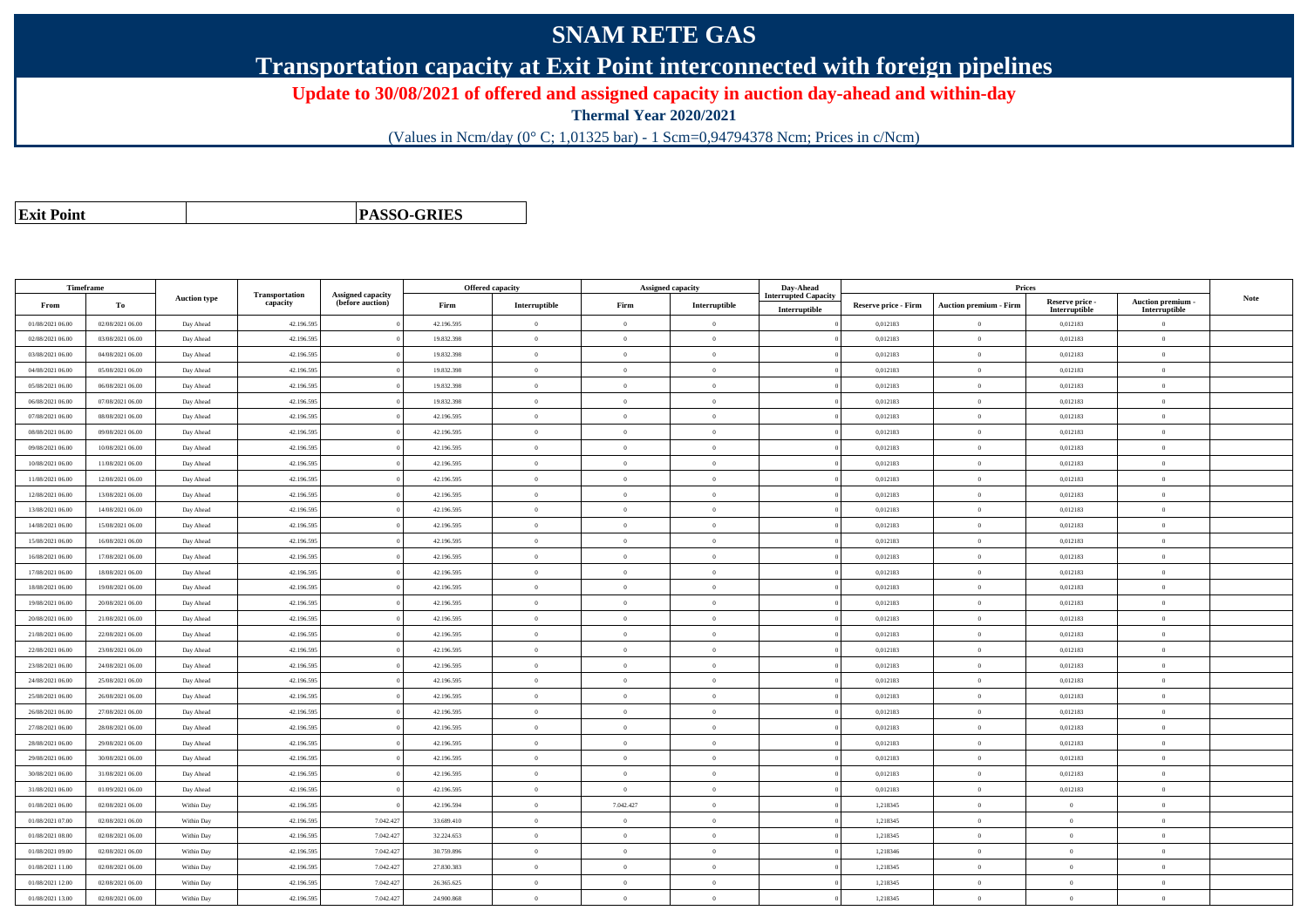| 01/08/2021 14:00 | 02/08/2021 06:00 | Within Day | 42.196.595 | 7.042.427 | 23.436.111 | $\,$ 0 $\,$    | $\overline{0}$                    | $\overline{0}$ |          | 1,218345 | $\bf{0}$       | $\overline{0}$ | $\,0\,$        |  |
|------------------|------------------|------------|------------|-----------|------------|----------------|-----------------------------------|----------------|----------|----------|----------------|----------------|----------------|--|
| 01/08/2021 15:00 | 02/08/2021 06:00 | Within Day | 42.196.595 | 7.042.427 | 21.971.355 | $\overline{0}$ | $\overline{0}$                    | $\mathbf{0}$   |          | 1,218346 | $\theta$       | $\overline{0}$ | $\theta$       |  |
| 01/08/2021 16:00 | 02/08/2021 06:00 | Within Day | 42.196.595 | 7.042.427 | 20.506.597 | $\theta$       | $\overline{0}$                    | $\overline{0}$ |          | 1,218345 | $\mathbf{0}$   | $\overline{0}$ | $\overline{0}$ |  |
| 01/08/2021 17:00 | 02/08/2021 06:00 | Within Day | 42.196.595 | 7.042.427 | 19.041.840 | $\,$ 0 $\,$    | $\overline{0}$                    | $\overline{0}$ |          | 1,218345 | $\bf{0}$       | $\overline{0}$ | $\bf{0}$       |  |
| 01/08/2021 18:00 | 02/08/2021 06:00 | Within Day | 42.196.595 | 7.042.427 | 17.577.084 | $\bf{0}$       | $\overline{0}$                    | $\mathbf{0}$   |          | 1,218345 | $\bf{0}$       | $\overline{0}$ | $\,0\,$        |  |
| 01/08/2021 19:00 | 02/08/2021 06:00 | Within Day | 42.196.595 | 7.042.427 | 16.112.326 | $\theta$       | 157.085                           | $\mathbf{0}$   |          | 1,218345 | $\mathbf{0}$   | $\overline{0}$ | $\overline{0}$ |  |
| 01/08/2021 20:00 | 02/08/2021 06:00 | Within Day | 42.196.595 | 7.199.512 | 14.504.764 | $\,$ 0 $\,$    | $\overline{0}$                    | $\overline{0}$ |          | 1,218346 | $\bf{0}$       | $\overline{0}$ | $\bf{0}$       |  |
| 01/08/2021 21:00 | 02/08/2021 06:00 | Within Day | 42.196.595 | 7.199.512 | 13.054.288 | $\,$ 0         | $\overline{0}$                    | $\mathbf{0}$   |          | 1,218346 | $\,$ 0 $\,$    | $\overline{0}$ | $\overline{0}$ |  |
| 01/08/2021 22:00 | 02/08/2021 06:00 | Within Day | 42.196.595 | 7.199.512 | 11.603.812 | $\theta$       | $\overline{0}$                    | $\mathbf{0}$   |          | 1,218345 | $\mathbf{0}$   | $\overline{0}$ | $\overline{0}$ |  |
| 01/08/2021 23:00 | 02/08/2021 06:00 | Within Day | 42.196.595 | 7.199.512 | 10.153.335 | $\,$ 0 $\,$    | $\overline{0}$                    | $\Omega$       |          | 1,218345 | $\bf{0}$       | $\overline{0}$ | $\bf{0}$       |  |
| 02/08/2021 00:00 | 02/08/2021 06:00 | Within Day | 42.196.595 | 7.199.512 | 8.702.859  | $\bf{0}$       | $\overline{0}$                    | $\mathbf{0}$   |          | 1,218345 | $\bf{0}$       | $\overline{0}$ | $\theta$       |  |
| 02/08/2021 01:00 | 02/08/2021 06:00 | Within Day | 42.196.595 | 7.199.512 | 7.252.382  | $\theta$       | $\overline{0}$                    | $\overline{0}$ |          | 1,218346 | $\mathbf{0}$   | $\overline{0}$ | $\overline{0}$ |  |
| 02/08/2021 02:00 | 02/08/2021 06:00 | Within Day | 42.196.595 | 7.199.512 | 5.801.905  | $\,$ 0 $\,$    | $\overline{0}$                    | $\overline{0}$ |          | 1,218346 | $\bf{0}$       | $\overline{0}$ | $\overline{0}$ |  |
| 02/08/2021 03:00 | 02/08/2021 06:00 | Within Day | 42.196.595 | 7.199.512 | 4.351.429  | $\,$ 0         | $\overline{0}$                    | $\mathbf{0}$   |          | 1,218347 | $\bf{0}$       | $\mathbf{0}$   | $\,0\,$        |  |
| 02/08/2021 04:00 | 02/08/2021 06:00 | Within Day | 42.196.595 | 7.199.512 | 2.900.953  | $\theta$       | $\overline{0}$                    | $\overline{0}$ |          | 1,218344 | $\mathbf{0}$   | $\overline{0}$ | $\overline{0}$ |  |
| 02/08/2021 06:00 | 03/08/2021 06:00 | Within Day | 42.196.595 |           | 19.832.397 | $\,$ 0 $\,$    | $\overline{0}$                    | $\Omega$       |          | 1,218345 | $\bf{0}$       | $\overline{0}$ | $\bf{0}$       |  |
| 02/08/2021 10:00 | 03/08/2021 06:00 | Within Day | 42.196.595 |           | 16.526.997 | $\,$ 0         | $\overline{0}$                    | $\mathbf{0}$   |          | 1,218345 | $\,$ 0 $\,$    | $\overline{0}$ | $\theta$       |  |
| 02/08/2021 11:00 | 03/08/2021 06:00 | Within Day | 42.196.595 |           | 15.700.647 | $\theta$       | $\overline{0}$                    | $\mathbf{0}$   |          | 1,218345 | $\mathbf{0}$   | $\overline{0}$ | $\overline{0}$ |  |
| 02/08/2021 12:00 | 03/08/2021 06:00 | Within Day | 42.196.595 |           | 14.874.298 | $\,$ 0 $\,$    | $\overline{0}$                    | $\Omega$       |          | 1,218345 | $\bf{0}$       | $\overline{0}$ | $\bf{0}$       |  |
| 02/08/2021 13:00 | 03/08/2021 06:00 | Within Day | 42.196.595 |           | 14.047.948 | $\bf{0}$       | $\overline{0}$                    | $\mathbf{0}$   |          | 1,218345 | $\bf{0}$       | $\mathbf{0}$   | $\overline{0}$ |  |
| 02/08/2021 14:00 | 03/08/2021 06:00 | Within Day | 42.196.595 |           | 13.221.597 | $\theta$       | $\overline{0}$                    | $\overline{0}$ |          | 1,218345 | $\mathbf{0}$   | $\overline{0}$ | $\overline{0}$ |  |
| 02/08/2021 15:00 | 03/08/2021 06:00 | Within Day | 42.196.595 |           | 12.395.248 | $\,$ 0 $\,$    | $\overline{0}$                    | $\overline{0}$ |          | 1,218346 | $\bf{0}$       | $\overline{0}$ | $\bf{0}$       |  |
| 02/08/2021 16:00 | 03/08/2021 06:00 | Within Day | 42.196.595 |           | 11.568.898 | $\bf{0}$       | $\overline{0}$                    | $\mathbf{0}$   |          | 1,218345 | $\bf{0}$       | $\bf{0}$       | $\,0\,$        |  |
| 02/08/2021 17:00 | 03/08/2021 06:00 | Within Day | 42.196.595 |           | 10.742.548 | $\theta$       | $\overline{0}$                    | $\mathbf{0}$   |          | 1,218345 | $\mathbf{0}$   | $\overline{0}$ | $\overline{0}$ |  |
| 02/08/2021 18:00 | 03/08/2021 06:00 | Within Day | 42.196.595 |           | 9.916.198  | $\,$ 0 $\,$    | $\overline{0}$                    | $\overline{0}$ |          | 1,218345 | $\bf{0}$       | $\overline{0}$ | $\bf{0}$       |  |
| 02/08/2021 19:00 | 03/08/2021 06:00 | Within Day | 42.196.595 |           | 9.089.848  | $\,$ 0         | $\overline{0}$                    | $\mathbf{0}$   |          | 1,218345 | $\bf{0}$       | $\overline{0}$ | $\overline{0}$ |  |
| 02/08/2021 20:00 | 03/08/2021 06:00 | Within Day | 42.196.595 |           | 8.263.498  | $\theta$       | $\overline{0}$                    | $\mathbf{0}$   |          | 1,218346 | $\mathbf{0}$   | $\overline{0}$ | $\overline{0}$ |  |
| 02/08/2021 21:00 | 03/08/2021 06:00 | Within Day | 42.196.595 |           | 7.437.149  | $\,$ 0 $\,$    | $\overline{0}$                    | $\Omega$       |          | 1,218346 | $\bf{0}$       | $\overline{0}$ | $\bf{0}$       |  |
| 02/08/2021 22:00 | 03/08/2021 06:00 | Within Day | 42.196.595 |           | 6.610.798  | $\bf{0}$       | $\overline{0}$                    | $\mathbf{0}$   |          | 1,218345 | $\bf{0}$       | $\overline{0}$ | $\overline{0}$ |  |
| 02/08/2021 23:00 | 03/08/2021 06:00 | Within Day | 42.196.595 |           | 5.784.449  | $\theta$       | $\overline{0}$                    | $\overline{0}$ |          | 1,218345 | $\mathbf{0}$   | $\overline{0}$ | $\overline{0}$ |  |
| 03/08/2021 00:00 | 03/08/2021 06:00 | Within Day | 42.196.595 |           | 4.958.099  | $\,$ 0 $\,$    | $\overline{0}$                    | $\overline{0}$ |          | 1,218345 | $\,$ 0         | $\overline{0}$ | $\,$ 0 $\,$    |  |
| 03/08/2021 01:00 | 03/08/2021 06:00 | Within Day | 42.196.595 |           | 4.131.749  | $\bf{0}$       | $\overline{0}$                    | $\mathbf{0}$   |          | 1,218346 | $\bf{0}$       | $\bf{0}$       | $\bf{0}$       |  |
| 03/08/2021 02:00 | 03/08/2021 06:00 | Within Day | 42.196.595 |           | 3.305.399  | $\theta$       | $\overline{0}$                    | $\overline{0}$ |          | 1,218346 | $\mathbf{0}$   | $\overline{0}$ | $\overline{0}$ |  |
| 03/08/2021 03:00 | 03/08/2021 06:00 | Within Day | 42.196.595 |           | 2.479.049  | $\theta$       | $\overline{0}$                    | $\overline{0}$ |          | 1,218347 | $\,$ 0         | $\overline{0}$ | $\theta$       |  |
| 03/08/2021 04:00 | 03/08/2021 06:00 | Within Day | 42.196.595 |           | 1.652.699  | $\bf{0}$       | $\overline{0}$                    | $\mathbf{0}$   |          | 1,218344 | $\mathbf{0}$   | $\overline{0}$ | $\overline{0}$ |  |
| 03/08/2021 05:00 | 03/08/2021 06:00 | Within Day | 42.196.595 |           | 826.350    | $\theta$       | $\overline{0}$                    | $\mathbf{0}$   |          | 1,218344 | $\mathbf{0}$   | $\overline{0}$ | $\overline{0}$ |  |
| 03/08/2021 06:00 | 04/08/2021 06:00 | Within Day | 42.196.595 |           | 19.832.397 | $\theta$       | $\overline{0}$                    | $\overline{0}$ |          | 1,218345 | $\,$ 0         | $\overline{0}$ | $\theta$       |  |
| 03/08/2021 07:00 | 04/08/2021 06:00 | Within Day | 42.196.595 |           | 19.006.047 | $\bf{0}$       | $\overline{0}$                    | $\mathbf{0}$   |          | 1,218345 | $\bf{0}$       | $\bf{0}$       | $\bf{0}$       |  |
| 03/08/2021 08:00 | 04/08/2021 06:00 | Within Day | 42.196.595 |           | 18.179.697 | $\theta$       | $\overline{0}$                    | $\overline{0}$ |          | 1,218345 | $\mathbf{0}$   | $\overline{0}$ | $\overline{0}$ |  |
| 03/08/2021 09:00 | 04/08/2021 06:00 | Within Day | 42.196.595 |           | 17.353.348 | $\,$ 0 $\,$    | $\overline{0}$                    | $\overline{0}$ |          | 1,218346 | $\,$ 0         | $\overline{0}$ | $\,$ 0 $\,$    |  |
| 03/08/2021 10:00 | 04/08/2021 06:00 | Within Day | 42.196.595 |           | 16.526.997 | $\,$ 0         | $\,$ 0 $\,$                       | $\overline{0}$ |          | 1,218345 | $\,$ 0 $\,$    | $\overline{0}$ | $\bf{0}$       |  |
| 03/08/2021 11:00 | 04/08/2021 06:00 | Within Day | 42.196.595 |           | 15.700.647 | $\theta$       | $\overline{0}$                    | $\mathbf{0}$   |          | 1,218345 | $\mathbf{0}$   | $\overline{0}$ | $\overline{0}$ |  |
| 03/08/2021 12:00 | 04/08/2021 06:00 | Within Day | 42.196.595 |           | 14.874.298 | $\theta$       | $\overline{0}$                    | $\overline{0}$ |          | 1,218345 | $\,$ 0         | $\overline{0}$ | $\theta$       |  |
| 03/08/2021 13:00 | 04/08/2021 06:00 | Within Day | 42.196.595 |           | 14.047.948 | $\bf{0}$       | $\,$ 0 $\,$                       | $\mathbf{0}$   |          | 1,218345 | $\mathbf{0}$   | $\overline{0}$ | $\bf{0}$       |  |
| 03/08/2021 14:00 | 04/08/2021 06:00 | Within Day | 42.196.595 |           | 13.221.597 | $\overline{0}$ | $\theta$                          |                |          | 1,218345 | $\overline{0}$ | $\theta$       | $\theta$       |  |
| 03/08/2021 15:00 | 04/08/2021 06:00 | Within Day | 42.196.595 |           | 12.395.248 | $\,$ 0 $\,$    | $\overline{0}$                    | $\overline{0}$ |          | 1,218346 | $\,$ 0 $\,$    | $\bf{0}$       | $\,$ 0 $\,$    |  |
| 03/08/2021 16:00 | 04/08/2021 06:00 | Within Day | 42.196.595 |           | 11.568.898 | $\bf{0}$       | $\hspace{0.1cm} 0 \hspace{0.1cm}$ | $\overline{0}$ |          | 1,218345 | $\,$ 0 $\,$    | $\overline{0}$ | $\overline{0}$ |  |
| 03/08/2021 17:00 | 04/08/2021 06:00 | Within Day | 42.196.595 |           | 10.742.548 | $\,$ 0 $\,$    | $\overline{0}$                    | $\overline{0}$ |          | 1,218345 | $\,$ 0 $\,$    | $\bf{0}$       | $\mathbf{0}$   |  |
| 03/08/2021 18:00 | 04/08/2021 06:00 | Within Day | 42.196.595 |           | 9.916.198  | $\,0\,$        | $\overline{0}$                    | $\overline{0}$ | $\theta$ | 1,218345 | $\,$ 0 $\,$    | $\bf{0}$       | $\,$ 0 $\,$    |  |
| 03/08/2021 19:00 | 04/08/2021 06:00 | Within Day | 42.196.595 |           | 9.089.848  | $\,$ 0 $\,$    | $\,$ 0 $\,$                       | $\overline{0}$ |          | 1,218345 | $\,$ 0 $\,$    | $\overline{0}$ | $\overline{0}$ |  |
| 03/08/2021 20:00 | 04/08/2021 06:00 | Within Day | 42.196.595 |           | 8.263.498  | $\mathbf{0}$   | $\overline{0}$                    | $\overline{0}$ |          | 1,218346 | $\mathbf{0}$   | $\bf{0}$       | $\overline{0}$ |  |
| 03/08/2021 21:00 | 04/08/2021 06:00 | Within Day | 42.196.595 |           | 7.437.149  | $\,$ 0 $\,$    | $\overline{0}$                    | $\overline{0}$ |          | 1,218346 | $\,$ 0 $\,$    | $\bf{0}$       | $\,$ 0 $\,$    |  |
| 03/08/2021 22:00 | 04/08/2021 06:00 | Within Day | 42.196.595 |           | 6.610.798  | $\overline{0}$ | $\overline{0}$                    | $\overline{0}$ |          | 1,218345 | $\,$ 0 $\,$    | $\overline{0}$ | $\mathbf{0}$   |  |
| 03/08/2021 23:00 | 04/08/2021 06:00 | Within Day | 42.196.595 |           | 5.784.449  | $\,$ 0 $\,$    | $\overline{0}$                    | $\overline{0}$ |          | 1,218345 | $\,$ 0 $\,$    | $\bf{0}$       | $\overline{0}$ |  |
| 04/08/2021 00:00 | 04/08/2021 06:00 | Within Day | 42.196.595 |           | 4.958.099  | $\,0\,$        | $\overline{0}$                    | $\overline{0}$ |          | 1,218345 | $\,$ 0 $\,$    | $\mathbf{0}$   | $\,$ 0 $\,$    |  |
| 04/08/2021 01:00 | 04/08/2021 06:00 | Within Day | 42.196.595 |           | 4.131.749  | $\,$ 0 $\,$    | $\,$ 0 $\,$                       | $\overline{0}$ |          | 1,218346 | $\,$ 0 $\,$    | $\overline{0}$ | $\overline{0}$ |  |
| 04/08/2021 02:00 | 04/08/2021 06:00 | Within Day | 42.196.595 |           | 3.305.399  | $\theta$       | $\overline{0}$                    | $\overline{0}$ |          | 1,218346 | $\mathbf{0}$   | $\overline{0}$ | $\overline{0}$ |  |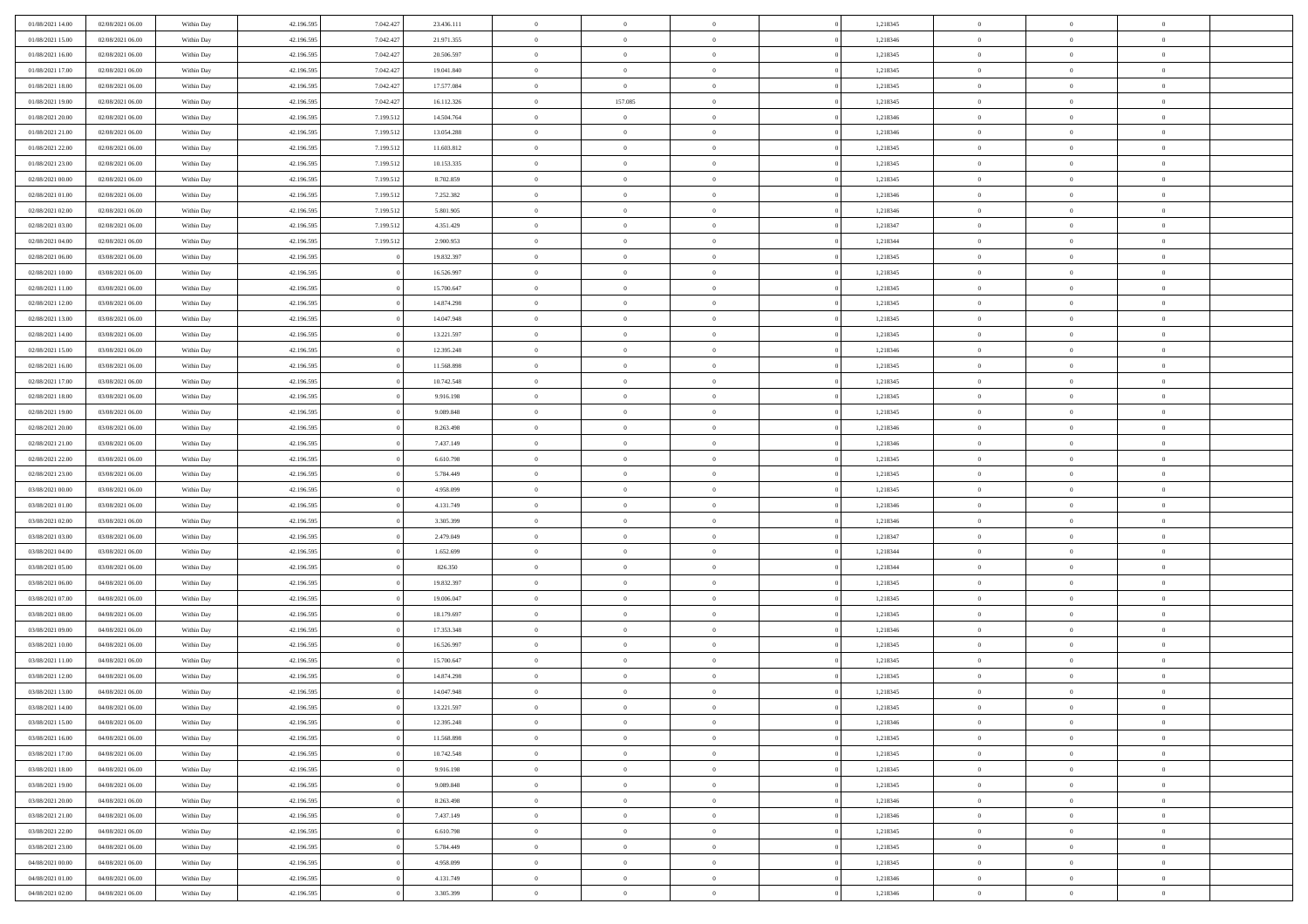| 04/08/2021 03:00 | 04/08/2021 06:00 | Within Day | 42.196.595 | 2.479.049  | $\,$ 0 $\,$    | $\overline{0}$                    | $\overline{0}$ |          | 1,218347 | $\bf{0}$       | $\overline{0}$ | $\,0\,$        |  |
|------------------|------------------|------------|------------|------------|----------------|-----------------------------------|----------------|----------|----------|----------------|----------------|----------------|--|
| 04/08/2021 04:00 | 04/08/2021 06:00 | Within Day | 42.196.595 | 1.652.699  | $\theta$       | $\overline{0}$                    | $\mathbf{0}$   |          | 1,218344 | $\theta$       | $\overline{0}$ | $\theta$       |  |
| 04/08/2021 05:00 | 04/08/2021 06:00 | Within Day | 42.196.595 | 826.350    | $\theta$       | $\overline{0}$                    | $\overline{0}$ |          | 1,218344 | $\mathbf{0}$   | $\overline{0}$ | $\overline{0}$ |  |
| 04/08/2021 06:00 | 05/08/2021 06:00 | Within Day | 42.196.595 | 19.832.397 | $\,$ 0 $\,$    | $\overline{0}$                    | $\overline{0}$ |          | 1,218345 | $\bf{0}$       | $\overline{0}$ | $\bf{0}$       |  |
| 04/08/2021 07:00 | 05/08/2021 06:00 | Within Day | 42.196.595 | 19.006.047 | $\bf{0}$       | $\overline{0}$                    | $\mathbf{0}$   |          | 1,218345 | $\bf{0}$       | $\bf{0}$       | $\,0\,$        |  |
| 04/08/2021 08:00 | 05/08/2021 06:00 | Within Day | 42.196.595 | 18.179.697 | $\theta$       | $\overline{0}$                    | $\mathbf{0}$   |          | 1,218345 | $\mathbf{0}$   | $\overline{0}$ | $\overline{0}$ |  |
| 04/08/2021 09:00 | 05/08/2021 06:00 | Within Day | 42.196.595 | 17.353.348 | $\,$ 0 $\,$    | $\overline{0}$                    | $\overline{0}$ |          | 1,218346 | $\bf{0}$       | $\overline{0}$ | $\bf{0}$       |  |
|                  |                  |            |            |            | $\overline{0}$ | $\overline{0}$                    |                |          |          | $\,$ 0 $\,$    | $\overline{0}$ | $\overline{0}$ |  |
| 04/08/2021 10:00 | 05/08/2021 06:00 | Within Day | 42.196.595 | 16.526.997 |                |                                   | $\mathbf{0}$   |          | 1,218345 |                |                |                |  |
| 04/08/2021 11:00 | 05/08/2021 06:00 | Within Day | 42.196.595 | 15.700.647 | $\theta$       | $\overline{0}$                    | $\mathbf{0}$   |          | 1,218345 | $\mathbf{0}$   | $\overline{0}$ | $\overline{0}$ |  |
| 04/08/2021 12:00 | 05/08/2021 06:00 | Within Day | 42.196.595 | 14.874.298 | $\,$ 0 $\,$    | $\overline{0}$                    | $\Omega$       |          | 1,218345 | $\bf{0}$       | $\overline{0}$ | $\bf{0}$       |  |
| 04/08/2021 13:00 | 05/08/2021 06:00 | Within Day | 42.196.595 | 14.047.948 | $\bf{0}$       | $\overline{0}$                    | $\mathbf{0}$   |          | 1,218345 | $\bf{0}$       | $\overline{0}$ | $\theta$       |  |
| 04/08/2021 14:00 | 05/08/2021 06:00 | Within Day | 42.196.595 | 13.221.597 | $\theta$       | $\overline{0}$                    | $\overline{0}$ |          | 1,218345 | $\mathbf{0}$   | $\overline{0}$ | $\overline{0}$ |  |
| 04/08/2021 15:00 | 05/08/2021 06:00 | Within Day | 42.196.595 | 12.395.248 | $\,$ 0 $\,$    | $\overline{0}$                    | $\overline{0}$ |          | 1,218346 | $\bf{0}$       | $\overline{0}$ | $\bf{0}$       |  |
| 04/08/2021 16:00 | 05/08/2021 06:00 | Within Day | 42.196.595 | 11.568.898 | $\bf{0}$       | $\overline{0}$                    | $\mathbf{0}$   |          | 1,218345 | $\bf{0}$       | $\mathbf{0}$   | $\,0\,$        |  |
| 04/08/2021 17:00 | 05/08/2021 06:00 | Within Day | 42.196.595 | 10.742.548 | $\theta$       | $\overline{0}$                    | $\overline{0}$ |          | 1,218345 | $\mathbf{0}$   | $\overline{0}$ | $\overline{0}$ |  |
| 04/08/2021 18:00 | 05/08/2021 06:00 | Within Day | 42.196.595 | 9.916.198  | $\,$ 0 $\,$    | $\overline{0}$                    | $\Omega$       |          | 1,218345 | $\bf{0}$       | $\overline{0}$ | $\bf{0}$       |  |
| 04/08/2021 19:00 | 05/08/2021 06:00 | Within Day | 42.196.595 | 9.089.848  | $\,$ 0         | $\overline{0}$                    | $\mathbf{0}$   |          | 1,218345 | $\,$ 0 $\,$    | $\overline{0}$ | $\theta$       |  |
| 04/08/2021 20:00 | 05/08/2021 06:00 | Within Day | 42.196.595 | 8.263.498  | $\theta$       | $\overline{0}$                    | $\mathbf{0}$   |          | 1,218346 | $\mathbf{0}$   | $\overline{0}$ | $\overline{0}$ |  |
| 04/08/2021 21:00 | 05/08/2021 06:00 | Within Day | 42.196.595 | 7.437.149  | $\,$ 0 $\,$    | $\overline{0}$                    | $\Omega$       |          | 1,218346 | $\bf{0}$       | $\overline{0}$ | $\bf{0}$       |  |
| 04/08/2021 22:00 | 05/08/2021 06:00 | Within Day | 42.196.595 | 6.610.798  | $\bf{0}$       | $\overline{0}$                    | $\mathbf{0}$   |          | 1,218345 | $\bf{0}$       | $\mathbf{0}$   | $\overline{0}$ |  |
| 04/08/2021 23:00 | 05/08/2021 06:00 | Within Day | 42.196.595 | 5.784.449  | $\theta$       | $\overline{0}$                    | $\overline{0}$ |          | 1,218345 | $\mathbf{0}$   | $\overline{0}$ | $\overline{0}$ |  |
| 05/08/2021 00:00 | 05/08/2021 06:00 | Within Day | 42.196.595 | 4.958.099  | $\,$ 0 $\,$    | $\overline{0}$                    | $\overline{0}$ |          | 1,218345 | $\bf{0}$       | $\overline{0}$ | $\bf{0}$       |  |
| 05/08/2021 01:00 | 05/08/2021 06:00 | Within Day | 42.196.595 | 4.131.749  | $\bf{0}$       | $\overline{0}$                    | $\mathbf{0}$   |          | 1,218346 | $\bf{0}$       | $\overline{0}$ | $\,0\,$        |  |
| 05/08/2021 02:00 | 05/08/2021 06:00 | Within Day | 42.196.595 | 3.305.399  | $\theta$       | $\overline{0}$                    | $\mathbf{0}$   |          | 1,218346 | $\mathbf{0}$   | $\overline{0}$ | $\overline{0}$ |  |
| 05/08/2021 03:00 | 05/08/2021 06:00 | Within Day | 42.196.595 | 2.479.049  | $\,$ 0 $\,$    | $\overline{0}$                    | $\overline{0}$ |          | 1,218347 | $\bf{0}$       | $\overline{0}$ | $\bf{0}$       |  |
| 05/08/2021 04:00 | 05/08/2021 06:00 | Within Day | 42.196.595 | 1.652.699  | $\,$ 0         | $\overline{0}$                    | $\mathbf{0}$   |          | 1,218344 | $\bf{0}$       | $\overline{0}$ | $\overline{0}$ |  |
| 05/08/2021 05:00 | 05/08/2021 06:00 | Within Day | 42.196.595 | 826.350    | $\theta$       | $\overline{0}$                    | $\mathbf{0}$   |          | 1,218344 | $\mathbf{0}$   | $\overline{0}$ | $\overline{0}$ |  |
| 05/08/2021 06:00 | 06/08/2021 06:00 | Within Day | 42.196.595 | 19.832.397 | $\,$ 0 $\,$    | $\overline{0}$                    | $\Omega$       |          | 1,218345 | $\bf{0}$       | $\overline{0}$ | $\bf{0}$       |  |
| 05/08/2021 07:00 | 06/08/2021 06:00 | Within Day | 42.196.595 | 19,006,047 | $\bf{0}$       | $\overline{0}$                    | $\mathbf{0}$   |          | 1,218345 | $\bf{0}$       | $\overline{0}$ | $\overline{0}$ |  |
| 05/08/2021 09:00 | 06/08/2021 06:00 | Within Day | 42.196.595 | 17.353.348 | $\theta$       | $\overline{0}$                    | $\overline{0}$ |          | 1,218346 | $\mathbf{0}$   | $\overline{0}$ | $\overline{0}$ |  |
| 05/08/2021 10:00 | 06/08/2021 06:00 | Within Day | 42.196.595 | 16.526.997 | $\theta$       | $\overline{0}$                    | $\overline{0}$ |          | 1,218345 | $\,$ 0         | $\overline{0}$ | $\,$ 0 $\,$    |  |
| 05/08/2021 11:00 | 06/08/2021 06:00 | Within Day | 42.196.595 | 15.700.647 | $\bf{0}$       | $\overline{0}$                    | $\mathbf{0}$   |          | 1,218345 | $\bf{0}$       | $\overline{0}$ | $\overline{0}$ |  |
| 05/08/2021 12:00 | 06/08/2021 06:00 | Within Day | 42.196.595 | 14.874.298 | $\theta$       | $\overline{0}$                    | $\overline{0}$ |          | 1,218345 | $\mathbf{0}$   | $\overline{0}$ | $\overline{0}$ |  |
|                  |                  |            |            |            | $\theta$       | $\overline{0}$                    | $\overline{0}$ |          |          | $\,$ 0         | $\overline{0}$ | $\theta$       |  |
| 05/08/2021 13:00 | 06/08/2021 06:00 | Within Day | 42.196.595 | 14.047.948 |                |                                   |                |          | 1,218345 |                | $\overline{0}$ | $\overline{0}$ |  |
| 05/08/2021 14:00 | 06/08/2021 06:00 | Within Day | 42.196.595 | 13.221.597 | $\bf{0}$       | $\overline{0}$                    | $\mathbf{0}$   |          | 1,218345 | $\mathbf{0}$   |                |                |  |
| 05/08/2021 15:00 | 06/08/2021 06:00 | Within Day | 42.196.595 | 12.395.248 | $\theta$       | $\overline{0}$                    | $\mathbf{0}$   |          | 1,218346 | $\mathbf{0}$   | $\overline{0}$ | $\overline{0}$ |  |
| 05/08/2021 16:00 | 06/08/2021 06:00 | Within Day | 42.196.595 | 11.568.898 | $\theta$       | $\overline{0}$                    | $\overline{0}$ |          | 1,218345 | $\,$ 0         | $\overline{0}$ | $\,$ 0 $\,$    |  |
| 05/08/2021 17:00 | 06/08/2021 06:00 | Within Day | 42.196.595 | 10.742.548 | $\bf{0}$       | $\overline{0}$                    | $\mathbf{0}$   |          | 1,218345 | $\bf{0}$       | $\mathbf{0}$   | $\overline{0}$ |  |
| 05/08/2021 18:00 | 06/08/2021 06:00 | Within Day | 42.196.595 | 9.916.198  | $\theta$       | $\overline{0}$                    | $\overline{0}$ |          | 1,218345 | $\mathbf{0}$   | $\overline{0}$ | $\overline{0}$ |  |
| 05/08/2021 19:00 | 06/08/2021 06:00 | Within Day | 42.196.595 | 9.089.848  | $\,$ 0 $\,$    | $\overline{0}$                    | $\overline{0}$ |          | 1,218345 | $\,$ 0         | $\overline{0}$ | $\,$ 0 $\,$    |  |
| 05/08/2021 20:00 | 06/08/2021 06:00 | Within Day | 42.196.595 | 8.263.498  | $\bf{0}$       | $\,$ 0 $\,$                       | $\overline{0}$ |          | 1,218346 | $\,$ 0 $\,$    | $\overline{0}$ | $\overline{0}$ |  |
| 05/08/2021 21:00 | 06/08/2021 06:00 | Within Day | 42.196.595 | 7.437.149  | $\theta$       | $\overline{0}$                    | $\mathbf{0}$   |          | 1,218346 | $\mathbf{0}$   | $\overline{0}$ | $\overline{0}$ |  |
| 05/08/2021 22:00 | 06/08/2021 06:00 | Within Day | 42.196.595 | 6.610.798  | $\theta$       | $\overline{0}$                    | $\overline{0}$ |          | 1,218345 | $\,$ 0         | $\overline{0}$ | $\,$ 0 $\,$    |  |
| 05/08/2021 23:00 | 06/08/2021 06:00 | Within Day | 42.196.595 | 5.784.449  | $\bf{0}$       | $\,$ 0 $\,$                       | $\mathbf{0}$   |          | 1,218345 | $\,$ 0 $\,$    | $\overline{0}$ | $\overline{0}$ |  |
| 06/08/2021 00:00 | 06/08/2021 06:00 | Within Day | 42.196.595 | 4.958.099  | $\overline{0}$ | $\theta$                          |                |          | 1,218345 | $\overline{0}$ | $\theta$       | $\theta$       |  |
| 06/08/2021 01:00 | 06/08/2021 06:00 | Within Day | 42.196.595 | 4.131.749  | $\,$ 0 $\,$    | $\overline{0}$                    | $\overline{0}$ |          | 1,218346 | $\,$ 0 $\,$    | $\bf{0}$       | $\,$ 0 $\,$    |  |
| 06/08/2021 02:00 | 06/08/2021 06:00 | Within Day | 42.196.595 | 3.305.399  | $\overline{0}$ | $\hspace{0.1cm} 0 \hspace{0.1cm}$ | $\overline{0}$ |          | 1,218346 | $\,$ 0 $\,$    | $\overline{0}$ | $\overline{0}$ |  |
| 06/08/2021 03:00 | 06/08/2021 06:00 | Within Day | 42.196.595 | 2.479.049  | $\mathbf{0}$   | $\overline{0}$                    | $\overline{0}$ |          | 1,218347 | $\,$ 0 $\,$    | $\bf{0}$       | $\mathbf{0}$   |  |
| 06/08/2021 04:00 | 06/08/2021 06:00 | Within Day | 42.196.595 | 1.652.699  | $\,$ 0 $\,$    | $\overline{0}$                    | $\overline{0}$ | $\theta$ | 1,218344 | $\,$ 0 $\,$    | $\bf{0}$       | $\,$ 0 $\,$    |  |
| 06/08/2021 05:00 | 06/08/2021 06:00 | Within Day | 42.196.595 | 826.350    | $\,$ 0 $\,$    | $\,$ 0 $\,$                       | $\overline{0}$ |          | 1,218344 | $\,$ 0 $\,$    | $\overline{0}$ | $\overline{0}$ |  |
| 06/08/2021 06:00 | 07/08/2021 06:00 | Within Day | 42.196.595 | 19.832.397 | $\overline{0}$ | $\overline{0}$                    | $\overline{0}$ |          | 1,218345 | $\mathbf{0}$   | $\bf{0}$       | $\overline{0}$ |  |
| 06/08/2021 07:00 | 07/08/2021 06:00 | Within Day | 42.196.595 | 19.006.047 | $\,$ 0 $\,$    | $\overline{0}$                    | $\overline{0}$ |          | 1,218345 | $\,$ 0 $\,$    | $\bf{0}$       | $\,$ 0 $\,$    |  |
| 06/08/2021 08:00 | 07/08/2021 06:00 | Within Day | 42.196.595 | 18.179.697 | $\bf{0}$       | $\overline{0}$                    | $\overline{0}$ |          | 1,218345 | $\,$ 0 $\,$    | $\overline{0}$ | $\mathbf{0}$   |  |
| 06/08/2021 09:00 | 07/08/2021 06:00 | Within Day | 42.196.595 | 17.353.348 | $\,$ 0 $\,$    | $\overline{0}$                    | $\overline{0}$ |          | 1,218346 | $\,$ 0 $\,$    | $\bf{0}$       | $\overline{0}$ |  |
| 06/08/2021 10:00 | 07/08/2021 06:00 | Within Day | 42.196.595 | 16.526.997 | $\,$ 0 $\,$    | $\overline{0}$                    | $\overline{0}$ |          | 1,218345 | $\,$ 0 $\,$    | $\bf{0}$       | $\,$ 0 $\,$    |  |
| 06/08/2021 11:00 | 07/08/2021 06:00 | Within Day | 42.196.595 | 15.700.647 | $\,$ 0 $\,$    | $\,$ 0 $\,$                       | $\overline{0}$ |          | 1,218345 | $\,$ 0 $\,$    | $\overline{0}$ | $\overline{0}$ |  |
| 06/08/2021 12:00 | 07/08/2021 06:00 | Within Day | 42.196.595 | 14.874.298 | $\theta$       | $\overline{0}$                    | $\overline{0}$ |          | 1,218345 | $\,$ 0 $\,$    | $\mathbf{0}$   | $\overline{0}$ |  |
|                  |                  |            |            |            |                |                                   |                |          |          |                |                |                |  |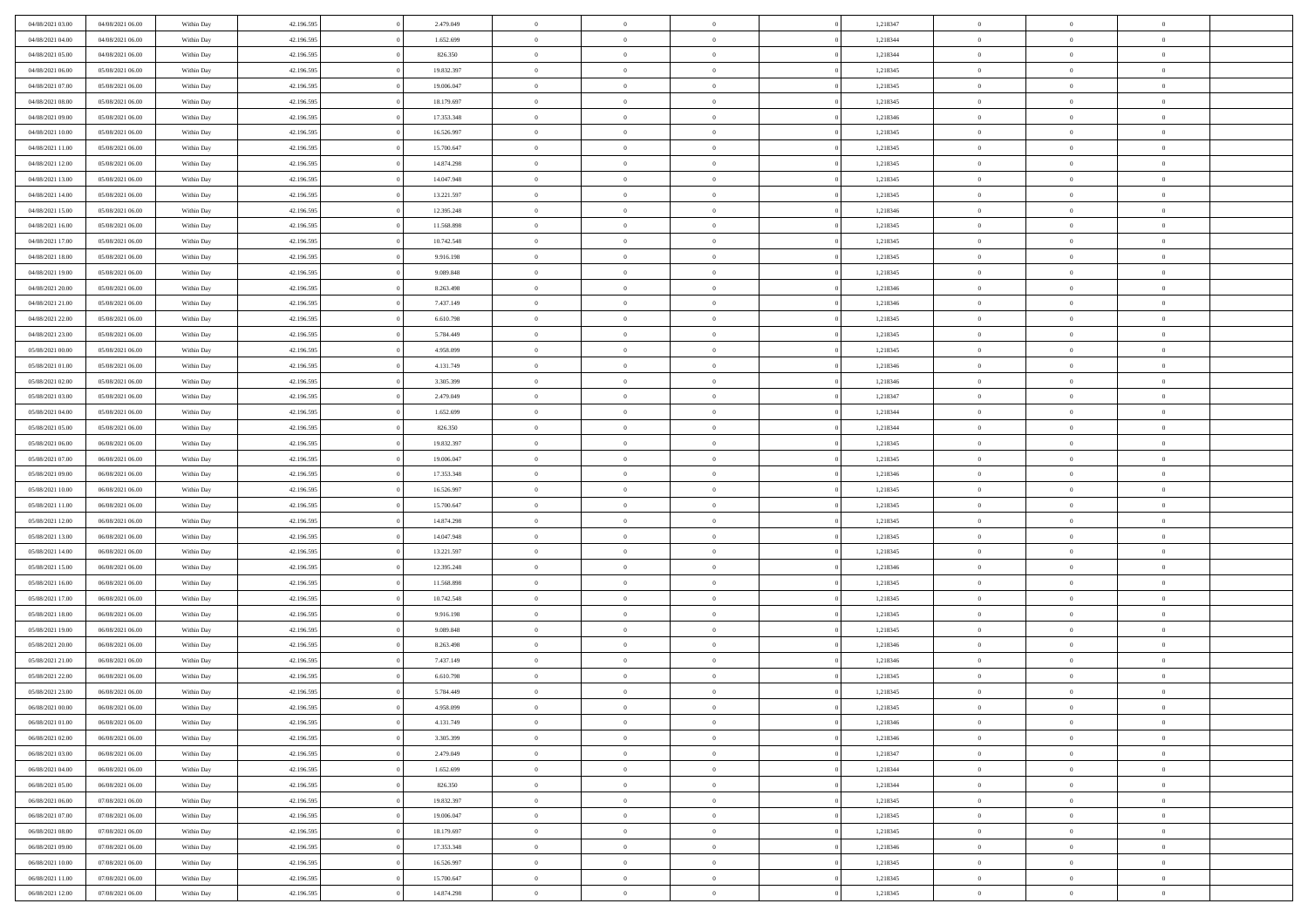| 06/08/2021 13:00 | 07/08/2021 06:00 | Within Day               | 42.196.595 |           | 14.047.948 | $\,$ 0 $\,$    | $\overline{0}$                    | $\overline{0}$ |          | 1,218345 | $\bf{0}$       | $\overline{0}$ | $\,0\,$        |  |
|------------------|------------------|--------------------------|------------|-----------|------------|----------------|-----------------------------------|----------------|----------|----------|----------------|----------------|----------------|--|
| 06/08/2021 14:00 | 07/08/2021 06:00 | Within Day               | 42.196.595 |           | 13.221.597 | $\theta$       | $\overline{0}$                    | $\mathbf{0}$   |          | 1,218345 | $\theta$       | $\overline{0}$ | $\theta$       |  |
| 06/08/2021 15:00 | 07/08/2021 06:00 | Within Day               | 42.196.595 |           | 12.395.248 | $\theta$       | $\overline{0}$                    | $\overline{0}$ |          | 1,218346 | $\mathbf{0}$   | $\overline{0}$ | $\overline{0}$ |  |
| 06/08/2021 16:00 | 07/08/2021 06:00 | Within Day               | 42.196.595 |           | 11.568.898 | $\,$ 0 $\,$    | $\overline{0}$                    | $\overline{0}$ |          | 1,218345 | $\bf{0}$       | $\overline{0}$ | $\bf{0}$       |  |
| 06/08/2021 17:00 | 07/08/2021 06:00 | Within Day               | 42.196.595 |           | 10.742.548 | $\bf{0}$       | $\overline{0}$                    | $\mathbf{0}$   |          | 1,218345 | $\bf{0}$       | $\theta$       | $\,0\,$        |  |
| 06/08/2021 18:00 | 07/08/2021 06:00 | Within Day               | 42.196.595 |           | 9.916.198  | $\theta$       | $\overline{0}$                    | $\mathbf{0}$   |          | 1,218345 | $\mathbf{0}$   | $\overline{0}$ | $\overline{0}$ |  |
| 06/08/2021 19:00 | 07/08/2021 06:00 | Within Day               | 42.196.595 |           | 9.089.848  | $\,$ 0 $\,$    | $\overline{0}$                    | $\overline{0}$ |          | 1,218345 | $\bf{0}$       | $\overline{0}$ | $\,0\,$        |  |
|                  |                  |                          |            |           |            | $\overline{0}$ |                                   |                |          |          |                | $\overline{0}$ |                |  |
| 06/08/2021 20:00 | 07/08/2021 06:00 | Within Day               | 42.196.595 |           | 8.263.498  |                | $\overline{0}$                    | $\mathbf{0}$   |          | 1,218346 | $\,$ 0 $\,$    |                | $\theta$       |  |
| 06/08/2021 21:00 | 07/08/2021 06:00 | Within Day               | 42.196.595 |           | 7.437.149  | $\theta$       | $\overline{0}$                    | $\mathbf{0}$   |          | 1,218346 | $\mathbf{0}$   | $\bf{0}$       | $\overline{0}$ |  |
| 06/08/2021 22:00 | 07/08/2021 06:00 | Within Day               | 42.196.595 |           | 6.610.798  | $\,$ 0 $\,$    | $\overline{0}$                    | $\Omega$       |          | 1,218345 | $\bf{0}$       | $\overline{0}$ | $\,0\,$        |  |
| 06/08/2021 23:00 | 07/08/2021 06:00 | Within Day               | 42.196.595 |           | 5.784.449  | $\bf{0}$       | $\overline{0}$                    | $\mathbf{0}$   |          | 1,218345 | $\bf{0}$       | $\mathbf{0}$   | $\theta$       |  |
| 07/08/2021 00:00 | 07/08/2021 06:00 | Within Day               | 42.196.595 |           | 4.958.099  | $\theta$       | $\overline{0}$                    | $\overline{0}$ |          | 1,218345 | $\mathbf{0}$   | $\overline{0}$ | $\overline{0}$ |  |
| 07/08/2021 01:00 | 07/08/2021 06:00 | Within Day               | 42.196.595 |           | 4.131.749  | $\,$ 0 $\,$    | $\overline{0}$                    | $\overline{0}$ |          | 1,218346 | $\bf{0}$       | $\overline{0}$ | $\bf{0}$       |  |
| 07/08/2021 02:00 | 07/08/2021 06:00 | Within Day               | 42.196.595 |           | 3.305.399  | $\bf{0}$       | $\overline{0}$                    | $\mathbf{0}$   |          | 1,218346 | $\bf{0}$       | $\theta$       | $\,0\,$        |  |
| 07/08/2021 03:00 | 07/08/2021 06:00 | Within Day               | 42.196.595 |           | 2.479.049  | $\theta$       | $\overline{0}$                    | $\mathbf{0}$   |          | 1,218347 | $\mathbf{0}$   | $\overline{0}$ | $\overline{0}$ |  |
| 07/08/2021 04:00 | 07/08/2021 06:00 | Within Day               | 42.196.595 |           | 1.652.699  | $\,$ 0 $\,$    | $\overline{0}$                    | $\Omega$       |          | 1,218344 | $\bf{0}$       | $\overline{0}$ | $\bf{0}$       |  |
| 07/08/2021 05:00 | 07/08/2021 06:00 | Within Day               | 42.196.595 |           | 826.350    | $\,$ 0 $\,$    | $\overline{0}$                    | $\mathbf{0}$   |          | 1,218344 | $\bf{0}$       | $\overline{0}$ | $\theta$       |  |
| 07/08/2021 06:00 | 08/08/2021 06:00 | Within Day               | 42.196.595 |           | 42.196.594 | $\theta$       | 7.042.427                         | $\mathbf{0}$   |          | 1,218345 | $\mathbf{0}$   | $\overline{0}$ | $\overline{0}$ |  |
| 07/08/2021 07:00 | 08/08/2021 06:00 | Within Day               | 42.196.595 | 7.042.427 | 33.689.410 | $\,$ 0 $\,$    | $\overline{0}$                    | $\overline{0}$ |          | 1,218345 | $\bf{0}$       | $\overline{0}$ | $\,0\,$        |  |
| 07/08/2021 08:00 | 08/08/2021 06:00 | Within Day               | 42.196.595 | 7.042.427 | 32.224.653 | $\bf{0}$       | $\overline{0}$                    | $\mathbf{0}$   |          | 1,218345 | $\bf{0}$       | $\mathbf{0}$   | $\theta$       |  |
| 07/08/2021 09:00 | 08/08/2021 06:00 | Within Dav               | 42.196.595 | 7.042.427 | 30.759.896 | $\theta$       | $\overline{0}$                    | $\mathbf{0}$   |          | 1,218346 | $\mathbf{0}$   | $\overline{0}$ | $\overline{0}$ |  |
| 07/08/2021 10:00 | 08/08/2021 06:00 | Within Day               | 42.196.595 | 7.042.427 | 29.295.139 | $\,$ 0 $\,$    | $\overline{0}$                    | $\overline{0}$ |          | 1,218345 | $\bf{0}$       | $\overline{0}$ | $\bf{0}$       |  |
| 07/08/2021 11:00 | 08/08/2021 06:00 | Within Day               | 42.196.595 | 7.042.427 | 27.830.383 | $\bf{0}$       | $\overline{0}$                    | $\mathbf{0}$   |          | 1,218345 | $\bf{0}$       | $\overline{0}$ | $\,0\,$        |  |
| 07/08/2021 12:00 | 08/08/2021 06:00 | Within Dav               | 42.196.595 | 7.042.427 | 26.365.625 | $\theta$       | $\overline{0}$                    | $\mathbf{0}$   |          | 1,218345 | $\mathbf{0}$   | $\overline{0}$ | $\overline{0}$ |  |
| 07/08/2021 13:00 | 08/08/2021 06:00 | Within Day               | 42.196.595 | 7.042.427 | 24.900.868 | $\,$ 0 $\,$    | $\overline{0}$                    | $\overline{0}$ |          | 1,218345 | $\bf{0}$       | $\overline{0}$ | $\,0\,$        |  |
| 07/08/2021 14:00 | 08/08/2021 06:00 | Within Day               | 42.196.595 | 7.042.427 | 23.436.111 | $\,$ 0         | $\overline{0}$                    | $\mathbf{0}$   |          | 1,218345 | $\bf{0}$       | $\overline{0}$ | $\theta$       |  |
| 07/08/2021 15:00 | 08/08/2021 06:00 | Within Day               | 42.196.595 | 7.042.427 | 21.971.355 | $\theta$       | $\overline{0}$                    | $\mathbf{0}$   |          | 1,218346 | $\mathbf{0}$   | $\bf{0}$       | $\overline{0}$ |  |
| 07/08/2021 16:00 | 08/08/2021 06:00 | Within Day               | 42.196.595 | 7.042.427 | 20.506.597 | $\,$ 0 $\,$    | $\overline{0}$                    | $\Omega$       |          | 1,218345 | $\bf{0}$       | $\overline{0}$ | $\,0\,$        |  |
| 07/08/2021 17:00 | 08/08/2021 06:00 | Within Day               | 42.196.595 | 7.042.427 | 19.041.840 | $\bf{0}$       | $\overline{0}$                    | $\mathbf{0}$   |          | 1,218345 | $\bf{0}$       | $\mathbf{0}$   | $\overline{0}$ |  |
| 07/08/2021 18:00 | 08/08/2021 06:00 | Within Dav               | 42.196.595 | 7.042.427 | 17.577.084 | $\theta$       | $\overline{0}$                    | $\overline{0}$ |          | 1,218345 | $\mathbf{0}$   | $\overline{0}$ | $\overline{0}$ |  |
| 07/08/2021 19:00 | 08/08/2021 06:00 | Within Day               | 42.196.595 | 7.042.427 | 16.112.326 | $\theta$       | $\overline{0}$                    | $\overline{0}$ |          | 1,218345 | $\,$ 0         | $\overline{0}$ | $\,$ 0 $\,$    |  |
| 07/08/2021 20:00 | 08/08/2021 06:00 |                          | 42.196.595 | 7.042.427 | 14.647.569 | $\bf{0}$       | $\overline{0}$                    | $\mathbf{0}$   |          | 1,218346 | $\bf{0}$       | $\mathbf{0}$   | $\bf{0}$       |  |
| 07/08/2021 21:00 | 08/08/2021 06:00 | Within Day<br>Within Dav | 42.196.595 | 7.042.427 | 13.182.812 | $\theta$       | $\overline{0}$                    | $\mathbf{0}$   |          | 1,218346 | $\mathbf{0}$   | $\overline{0}$ | $\overline{0}$ |  |
|                  |                  |                          |            |           |            | $\theta$       | $\overline{0}$                    | $\overline{0}$ |          |          | $\,$ 0         | $\overline{0}$ | $\theta$       |  |
| 07/08/2021 22:00 | 08/08/2021 06:00 | Within Day               | 42.196.595 | 7.042.427 | 11.718.056 |                |                                   |                |          | 1,218345 |                | $\overline{0}$ | $\overline{0}$ |  |
| 07/08/2021 23:00 | 08/08/2021 06:00 | Within Day               | 42.196.595 | 7.042.427 | 10.253.298 | $\bf{0}$       | $\overline{0}$                    | $\mathbf{0}$   |          | 1,218345 | $\mathbf{0}$   |                |                |  |
| 08/08/2021 00:00 | 08/08/2021 06:00 | Within Day               | 42.196.595 | 7.042.427 | 8.788.541  | $\theta$       | $\overline{0}$                    | $\mathbf{0}$   |          | 1,218345 | $\mathbf{0}$   | $\overline{0}$ | $\overline{0}$ |  |
| 08/08/2021 01:00 | 08/08/2021 06:00 | Within Day               | 42.196.595 | 7.042.427 | 7.323.785  | $\theta$       | $\overline{0}$                    | $\overline{0}$ |          | 1,218346 | $\,$ 0         | $\overline{0}$ | $\theta$       |  |
| 08/08/2021 02:00 | 08/08/2021 06:00 | Within Day               | 42.196.595 | 7.042.427 | 5.859.028  | $\bf{0}$       | $\overline{0}$                    | $\mathbf{0}$   |          | 1,218346 | $\bf{0}$       | $\mathbf{0}$   | $\overline{0}$ |  |
| 08/08/2021 03:00 | 08/08/2021 06:00 | Within Dav               | 42.196.595 | 7.042.427 | 4.394.270  | $\theta$       | $\overline{0}$                    | $\overline{0}$ |          | 1,218347 | $\mathbf{0}$   | $\overline{0}$ | $\overline{0}$ |  |
| 08/08/2021 04:00 | 08/08/2021 06:00 | Within Day               | 42.196.595 | 7.042.427 | 2.929.513  | $\,$ 0 $\,$    | $\overline{0}$                    | $\overline{0}$ |          | 1,218344 | $\,$ 0         | $\overline{0}$ | $\,$ 0 $\,$    |  |
| 08/08/2021 05:00 | 08/08/2021 06:00 | Within Day               | 42.196.595 | 7.042.427 | 1.464.757  | $\bf{0}$       | $\hspace{0.1cm} 0 \hspace{0.1cm}$ | $\overline{0}$ |          | 1,218344 | $\,$ 0 $\,$    | $\bf{0}$       | $\overline{0}$ |  |
| 08/08/2021 06:00 | 09/08/2021 06:00 | Within Dav               | 42.196.595 |           | 42.196.594 | $\theta$       | 7.042.427                         | $\mathbf{0}$   |          | 1,218345 | $\mathbf{0}$   | $\overline{0}$ | $\theta$       |  |
| 08/08/2021 07:00 | 09/08/2021 06:00 | Within Day               | 42.196.595 | 7.042.427 | 33.689.410 | $\theta$       | $\overline{0}$                    | $\overline{0}$ |          | 1,218345 | $\,$ 0         | $\overline{0}$ | $\theta$       |  |
| 08/08/2021 08:00 | 09/08/2021 06:00 | Within Day               | 42.196.595 | 7.042.427 | 32.224.653 | $\bf{0}$       | $\overline{0}$                    | $\mathbf{0}$   |          | 1,218345 | $\,$ 0 $\,$    | $\overline{0}$ | $\overline{0}$ |  |
| 08/08/2021 09:00 | 09/08/2021 06:00 | Within Day               | 42.196.595 | 7.042.427 | 30.759.896 | $\overline{0}$ | $\theta$                          |                |          | 1,218346 | $\overline{0}$ | $^{\circ}$     | $\theta$       |  |
| 08/08/2021 11:00 | 09/08/2021 06:00 | Within Day               | 42.196.595 | 7.042.427 | 27.830.383 | $\,$ 0 $\,$    | $\overline{0}$                    | $\overline{0}$ |          | 1,218345 | $\,$ 0 $\,$    | $\bf{0}$       | $\,$ 0 $\,$    |  |
| 08/08/2021 12:00 | 09/08/2021 06:00 | Within Day               | 42.196.595 | 7.042.427 | 26.365.625 | $\overline{0}$ | $\,$ 0 $\,$                       | $\overline{0}$ |          | 1,218345 | $\,$ 0 $\,$    | $\overline{0}$ | $\overline{0}$ |  |
| 08/08/2021 13:00 | 09/08/2021 06:00 | Within Day               | 42.196.595 | 7.042.427 | 24.900.868 | $\,$ 0 $\,$    | $\overline{0}$                    | $\overline{0}$ |          | 1,218345 | $\,$ 0 $\,$    | $\bf{0}$       | $\mathbf{0}$   |  |
| 08/08/2021 14:00 | 09/08/2021 06:00 | Within Day               | 42.196.595 | 7.042.427 | 23.436.111 | $\,$ 0 $\,$    | $\overline{0}$                    | $\overline{0}$ | $\theta$ | 1,218345 | $\,$ 0 $\,$    | $\bf{0}$       | $\,$ 0 $\,$    |  |
| 08/08/2021 15:00 | 09/08/2021 06:00 | Within Day               | 42.196.595 | 7.042.427 | 21.971.355 | $\,$ 0 $\,$    | $\,$ 0 $\,$                       | $\overline{0}$ |          | 1,218346 | $\,$ 0 $\,$    | $\overline{0}$ | $\overline{0}$ |  |
| 08/08/2021 16:00 | 09/08/2021 06:00 | Within Day               | 42.196.595 | 7.042.427 | 20.506.597 | $\mathbf{0}$   | $\overline{0}$                    | $\overline{0}$ |          | 1,218345 | $\mathbf{0}$   | $\bf{0}$       | $\overline{0}$ |  |
| 08/08/2021 17:00 | 09/08/2021 06:00 | Within Day               | 42.196.595 | 7.042.427 | 19.041.840 | $\,$ 0 $\,$    | $\overline{0}$                    | $\overline{0}$ |          | 1,218345 | $\,$ 0 $\,$    | $\bf{0}$       | $\,$ 0 $\,$    |  |
| 08/08/2021 18:00 | 09/08/2021 06:00 | Within Day               | 42.196.595 | 7.042.427 | 17.577.084 | $\overline{0}$ | $\overline{0}$                    | $\overline{0}$ |          | 1,218345 | $\,$ 0 $\,$    | $\overline{0}$ | $\overline{0}$ |  |
| 08/08/2021 19:00 | 09/08/2021 06:00 | Within Day               | 42.196.595 | 7.042.427 | 16.112.326 | $\,$ 0 $\,$    | $\overline{0}$                    | $\overline{0}$ |          | 1,218345 | $\,$ 0 $\,$    | $\bf{0}$       | $\overline{0}$ |  |
| 08/08/2021 20:00 | 09/08/2021 06:00 | Within Day               | 42.196.595 | 7.042.427 | 14.647.569 | $\,$ 0 $\,$    | $\overline{0}$                    | $\overline{0}$ |          | 1,218346 | $\,$ 0 $\,$    | $\mathbf{0}$   | $\,$ 0 $\,$    |  |
| 08/08/2021 21:00 | 09/08/2021 06:00 | Within Day               | 42.196.595 | 7.042.427 | 13.182.812 | $\,$ 0 $\,$    | $\,$ 0 $\,$                       | $\overline{0}$ |          | 1,218346 | $\,$ 0 $\,$    | $\overline{0}$ | $\overline{0}$ |  |
| 08/08/2021 22:00 | 09/08/2021 06:00 | Within Day               | 42.196.595 | 7.042.427 | 11.718.056 | $\theta$       | $\overline{0}$                    | $\overline{0}$ |          | 1,218345 | $\,$ 0 $\,$    | $\mathbf{0}$   | $\overline{0}$ |  |
|                  |                  |                          |            |           |            |                |                                   |                |          |          |                |                |                |  |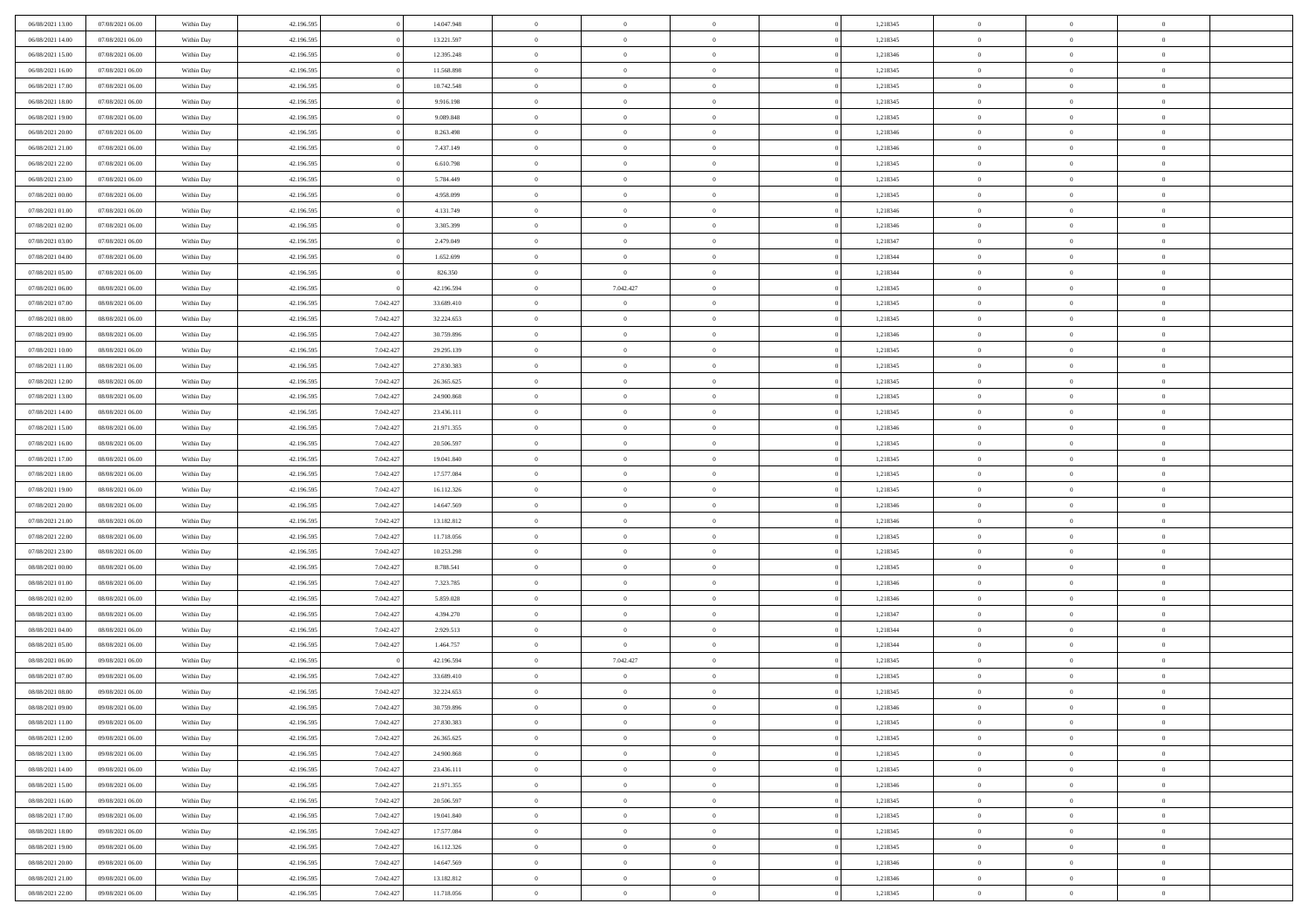| 08/08/2021 23:00 | 09/08/2021 06:00 | Within Day               | 42.196.595 | 7.042.427 | 10.253.298 | $\,$ 0         | $\bf{0}$       | $\theta$       |                | 1,218345 | $\bf{0}$       | $\overline{0}$ | $\theta$       |  |
|------------------|------------------|--------------------------|------------|-----------|------------|----------------|----------------|----------------|----------------|----------|----------------|----------------|----------------|--|
| 09/08/2021 00:00 | 09/08/2021 06:00 | Within Day               | 42.196.595 | 7.042.427 | 8.788.541  | $\overline{0}$ | $\overline{0}$ | $\overline{0}$ |                | 1,218345 | $\theta$       | $\theta$       | $\overline{0}$ |  |
| 09/08/2021 01:00 | 09/08/2021 06:00 | Within Dav               | 42.196.595 | 7.042.427 | 7.323.785  | $\mathbf{0}$   | $\overline{0}$ | $\overline{0}$ |                | 1,218346 | $\theta$       | $\overline{0}$ | $\theta$       |  |
| 09/08/2021 02:00 | 09/08/2021 06:00 | Within Day               | 42.196.595 | 7.042.427 | 5.859.028  | $\bf{0}$       | 782.883        | $\bf{0}$       |                | 1,218346 | $\bf{0}$       | $\overline{0}$ | $\bf{0}$       |  |
| 09/08/2021 03:00 | 09/08/2021 06:00 | Within Day               | 42.196.595 | 7.825.310 | 3.807.108  | $\bf{0}$       | 583.055        | $\bf{0}$       |                | 1,218347 | $\bf{0}$       | $\Omega$       | $\bf{0}$       |  |
| 09/08/2021 04:00 | 09/08/2021 06:00 | Within Dav               | 42.196.595 | 8.408.364 | 2.149.369  | $\overline{0}$ | 102.311        |                |                | 1,218344 | $\theta$       |                | $\theta$       |  |
|                  |                  |                          |            |           |            |                |                | $\overline{0}$ |                |          |                | $\overline{0}$ |                |  |
| 09/08/2021 05:00 | 09/08/2021 06:00 | Within Day               | 42.196.595 | 8.510.675 | 1.023.529  | $\bf{0}$       | $\overline{0}$ | $\overline{0}$ |                | 1,218344 | $\bf{0}$       | $\overline{0}$ | $\theta$       |  |
| 09/08/2021 06:00 | 10/08/2021 06:00 | Within Day               | 42.196.595 |           | 42.196.594 | $\overline{0}$ | 2.934.345      | $\overline{0}$ |                | 1,218345 | $\,$ 0 $\,$    | $\overline{0}$ | $\overline{0}$ |  |
| 09/08/2021 07:00 | 10/08/2021 06:00 | Within Day               | 42.196.595 | 2.934.344 | 37.626.322 | $\mathbf{0}$   | $\overline{0}$ | $\overline{0}$ |                | 1,218345 | $\theta$       | $\overline{0}$ | $\theta$       |  |
| 09/08/2021 08:00 | 10/08/2021 06:00 | Within Day               | 42.196.595 | 2.934.344 | 35.990.395 | $\bf{0}$       | $\bf{0}$       | $\overline{0}$ |                | 1,218345 | $\bf{0}$       | $\overline{0}$ | $\theta$       |  |
| 09/08/2021 09:00 | 10/08/2021 06:00 | Within Day               | 42.196.595 | 2.934.344 | 34.354.469 | $\bf{0}$       | $\overline{0}$ | $\overline{0}$ |                | 1,218346 | $\bf{0}$       | $\theta$       | $\overline{0}$ |  |
| 09/08/2021 10:00 | 10/08/2021 06:00 | Within Dav               | 42.196.595 | 2.934.344 | 32.718.542 | $\mathbf{0}$   | $\overline{0}$ | $\overline{0}$ |                | 1,218345 | $\theta$       | $\overline{0}$ | $\theta$       |  |
| 09/08/2021 11:00 | 10/08/2021 06:00 | Within Day               | 42.196.595 | 2.934.344 | 31.082.614 | $\bf{0}$       | $\overline{0}$ | $\bf{0}$       |                | 1,218345 | $\bf{0}$       | $\overline{0}$ | $\bf{0}$       |  |
| 09/08/2021 12:00 | 10/08/2021 06:00 | Within Day               | 42.196.595 | 2.934.344 | 29.446.687 | $\bf{0}$       | $\overline{0}$ | $\overline{0}$ |                | 1,218345 | $\bf{0}$       | $\Omega$       | $\bf{0}$       |  |
| 09/08/2021 13:00 | 10/08/2021 06:00 | Within Dav               | 42.196.595 | 2.934.344 | 27.810.760 | $\mathbf{0}$   | $\overline{0}$ | $\overline{0}$ |                | 1,218345 | $\theta$       | $\overline{0}$ | $\theta$       |  |
| 09/08/2021 14:00 | 10/08/2021 06:00 | Within Day               | 42.196.595 | 2.934.344 | 26.174.833 | $\bf{0}$       | $\bf{0}$       | $\overline{0}$ |                | 1,218345 | $\bf{0}$       | $\overline{0}$ | $\theta$       |  |
| 09/08/2021 15:00 | 10/08/2021 06:00 | Within Day               | 42.196.595 | 2.934.344 | 24.538.906 | $\bf{0}$       | $\overline{0}$ | $\overline{0}$ |                | 1,218346 | $\,$ 0 $\,$    | $\overline{0}$ | $\overline{0}$ |  |
| 09/08/2021 16:00 | 10/08/2021 06:00 | Within Day               | 42.196.595 | 2.934.344 | 22.902.978 | $\mathbf{0}$   | $\overline{0}$ | $\overline{0}$ |                | 1,218345 | $\theta$       | $\overline{0}$ | $\theta$       |  |
| 09/08/2021 17:00 | 10/08/2021 06:00 | Within Day               | 42.196.595 | 2.934.344 | 21.267.051 | $\bf{0}$       | $\bf{0}$       | $\overline{0}$ |                | 1,218345 | $\bf{0}$       | $\overline{0}$ | $\theta$       |  |
| 09/08/2021 18:00 | 10/08/2021 06:00 | Within Day               | 42.196.595 | 2.934.344 | 19.631.124 | $\bf{0}$       | $\overline{0}$ | $\overline{0}$ |                | 1,218345 | $\bf{0}$       | $\theta$       | $\overline{0}$ |  |
| 09/08/2021 19:00 | 10/08/2021 06:00 | Within Dav               | 42.196.595 | 2.934.344 | 17.995.197 | $\mathbf{0}$   | $\overline{0}$ | $\overline{0}$ |                | 1,218345 | $\theta$       | $\overline{0}$ | $\theta$       |  |
| 09/08/2021 20:00 | 10/08/2021 06:00 | Within Day               | 42.196.595 | 2.934.344 | 16.359.271 | $\bf{0}$       | $\bf{0}$       | $\bf{0}$       |                | 1,218346 | $\bf{0}$       | $\overline{0}$ | $\bf{0}$       |  |
| 09/08/2021 21:00 | 10/08/2021 06:00 | Within Day               | 42.196.595 | 2.934.344 | 14.723.344 | $\bf{0}$       | $\bf{0}$       | $\overline{0}$ |                | 1,218346 | $\bf{0}$       | $\overline{0}$ | $\bf{0}$       |  |
| 09/08/2021 22:00 | 10/08/2021 06:00 | Within Dav               | 42.196.595 | 2.934.344 | 13.087.416 | $\mathbf{0}$   | $\overline{0}$ | $\overline{0}$ |                | 1,218345 | $\theta$       | $\overline{0}$ | $\theta$       |  |
| 09/08/2021 23:00 | 10/08/2021 06:00 | Within Day               | 42.196.595 | 2.934.344 | 11.451.489 | $\bf{0}$       | $\bf{0}$       | $\overline{0}$ |                | 1,218345 | $\bf{0}$       | $\overline{0}$ | $\theta$       |  |
| 10/08/2021 00:00 | 10/08/2021 06:00 | Within Day               | 42.196.595 | 2.934.344 | 9.815.562  | $\bf{0}$       | 293.434        | $\overline{0}$ |                | 1,218345 | $\bf{0}$       | $\theta$       | $\overline{0}$ |  |
| 10/08/2021 01:00 | 10/08/2021 06:00 | Within Day               | 42.196.595 | 3.227.779 | 7.935.107  | $\mathbf{0}$   | $\overline{0}$ | $\overline{0}$ |                | 1,218346 | $\theta$       | $\overline{0}$ | $\theta$       |  |
| 10/08/2021 02:00 | 10/08/2021 06:00 | Within Day               | 42.196.595 | 3.227.779 | 6.348.085  | $\bf{0}$       | 782.492        | $\overline{0}$ |                | 1,218346 | $\bf{0}$       | $\overline{0}$ | $\theta$       |  |
| 10/08/2021 03:00 | 10/08/2021 06:00 | Within Day               | 42.196.595 | 4.010.271 | 4.174.195  | $\bf{0}$       | $\bf{0}$       | $\overline{0}$ |                | 1,218347 | $\bf{0}$       | $\theta$       | $\bf{0}$       |  |
| 10/08/2021 04:00 | 10/08/2021 06:00 | Within Dav               | 42.196.595 | 4.010.271 | 2.782.796  | $\mathbf{0}$   | $\overline{0}$ | $\overline{0}$ |                | 1,218344 | $\theta$       | $\overline{0}$ | $\theta$       |  |
| 10/08/2021 05:00 | 10/08/2021 06:00 | Within Day               | 42.196.595 | 4.010.271 | 1.391.398  | $\bf{0}$       | $\overline{0}$ | $\overline{0}$ |                | 1,218344 | $\,0\,$        | $\overline{0}$ | $\theta$       |  |
| 10/08/2021 06:00 | 11/08/2021 06:00 |                          | 42.196.595 |           | 42.196.594 | $\bf{0}$       | 4.460.204      | $\overline{0}$ |                | 1,218345 | $\bf{0}$       | $\overline{0}$ | $\bf{0}$       |  |
| 10/08/2021 07:00 | 11/08/2021 06:00 | Within Day<br>Within Dav | 42.196.595 | 4.460.203 | 36.164.040 | $\mathbf{0}$   | $\overline{0}$ | $\overline{0}$ |                | 1,218345 | $\theta$       | $\overline{0}$ | $\theta$       |  |
|                  |                  |                          |            |           |            | $\bf{0}$       | $\overline{0}$ | $\theta$       |                |          | $\,0\,$        | $\overline{0}$ | $\theta$       |  |
| 10/08/2021 08:00 | 11/08/2021 06:00 | Within Day               | 42.196.595 | 4.460.203 | 34.591.691 |                |                |                |                | 1,218345 |                |                |                |  |
| 10/08/2021 09:00 | 11/08/2021 06:00 | Within Day               | 42.196.595 | 4.460.203 | 33.019.341 | $\bf{0}$       | $\overline{0}$ | $\overline{0}$ |                | 1,218346 | $\bf{0}$       | $\overline{0}$ | $\bf{0}$       |  |
| 10/08/2021 10:00 | 11/08/2021 06:00 | Within Day               | 42.196.595 | 4.460.203 | 31.446.992 | $\mathbf{0}$   | $\overline{0}$ | $\overline{0}$ |                | 1,218345 | $\theta$       | $\overline{0}$ | $\theta$       |  |
| 10/08/2021 11:00 | 11/08/2021 06:00 | Within Day               | 42.196.595 | 4.460.203 | 29.874.642 | $\bf{0}$       | $\overline{0}$ | $\theta$       |                | 1,218345 | $\,0\,$        | $\overline{0}$ | $\theta$       |  |
| 10/08/2021 12:00 | 11/08/2021 06:00 | Within Day               | 42.196.595 | 4.460.203 | 28.302.292 | $\bf{0}$       | $\overline{0}$ | $\overline{0}$ |                | 1,218345 | $\bf{0}$       | $\theta$       | $\bf{0}$       |  |
| 10/08/2021 13:00 | 11/08/2021 06:00 | Within Dav               | 42.196.595 | 4.460.203 | 26.729.943 | $\mathbf{0}$   | $\overline{0}$ | $\overline{0}$ |                | 1,218345 | $\theta$       | $\overline{0}$ | $\theta$       |  |
| 10/08/2021 14:00 | 11/08/2021 06:00 | Within Day               | 42.196.595 | 4.460.203 | 25.157.593 | $\bf{0}$       | $\overline{0}$ | $\theta$       |                | 1,218345 | $\,0\,$        | $\overline{0}$ | $\theta$       |  |
| 10/08/2021 15:00 | 11/08/2021 06:00 | Within Day               | 42.196.595 | 4.460.203 | 23.585.244 | $\bf{0}$       | $\bf{0}$       | $\overline{0}$ |                | 1,218346 | $\bf{0}$       | $\overline{0}$ | $\bf{0}$       |  |
| 10/08/2021 16:00 | 11/08/2021 06:00 | Within Dav               | 42.196.595 | 4.460.203 | 22.012.894 | $\mathbf{0}$   | $\overline{0}$ | $\overline{0}$ |                | 1,218345 | $\theta$       | $\overline{0}$ | $\theta$       |  |
| 10/08/2021 17:00 | 11/08/2021 06:00 | Within Day               | 42.196.595 | 4.460.203 | 20.440.544 | $\bf{0}$       | $\overline{0}$ | $\theta$       |                | 1,218345 | $\,0\,$        | $\overline{0}$ | $\theta$       |  |
| 10/08/2021 18:00 | 11/08/2021 06:00 | Within Day               | 42.196.595 | 4.460.203 | 18.868.195 | $\bf{0}$       | $\overline{0}$ | $\overline{0}$ |                | 1,218345 | $\,$ 0 $\,$    | $\overline{0}$ | $\bf{0}$       |  |
| 10/08/2021 19:00 | 11/08/2021 06:00 | Within Day               | 42.196.595 | 4.460.203 | 17.295.845 | $\bf{0}$       | $\overline{0}$ |                |                | 1,218345 | $\bf{0}$       | $\Omega$       | $\theta$       |  |
| 10/08/2021 20:00 | 11/08/2021 06:00 | Within Day               | 42.196.595 | 4.460.203 | 15.723.496 | $\,0\,$        | $\overline{0}$ | $\theta$       |                | 1,218346 | $\,$ 0 $\,$    | $\overline{0}$ | $\theta$       |  |
| 10/08/2021 21:00 | 11/08/2021 06:00 | Within Day               | 42.196.595 | 4.460.203 | 14.151.146 | $\overline{0}$ | $\overline{0}$ | $\overline{0}$ |                | 1,218346 | $\overline{0}$ | $\overline{0}$ | $\overline{0}$ |  |
| 10/08/2021 22:00 | 11/08/2021 06:00 | Within Day               | 42.196.595 | 4.460.203 | 12.578.797 | $\overline{0}$ | $\overline{0}$ | $\overline{0}$ |                | 1,218345 | $\mathbf{0}$   | $\overline{0}$ | $\overline{0}$ |  |
| 10/08/2021 23:00 | 11/08/2021 06:00 | Within Day               | 42.196.595 | 4.460.203 | 11.006.447 | $\,$ 0 $\,$    | $\overline{0}$ | $\overline{0}$ | $\overline{0}$ | 1,218345 | $\,$ 0 $\,$    | $\mathbf{0}$   | $\,$ 0         |  |
| 11/08/2021 00:00 | 11/08/2021 06:00 | Within Day               | 42.196.595 | 4.460.203 | 9.434.097  | $\,$ 0 $\,$    | 587            | $\overline{0}$ |                | 1,218345 | $\,$ 0 $\,$    | $\overline{0}$ | $\overline{0}$ |  |
| 11/08/2021 01:00 | 11/08/2021 06:00 | Within Day               | 42.196.595 | 4.460.790 | 7.861.258  | $\overline{0}$ | $\overline{0}$ | $\overline{0}$ |                | 1,218346 | $\overline{0}$ | $\overline{0}$ | $\overline{0}$ |  |
| 11/08/2021 02:00 | 11/08/2021 06:00 | Within Day               | 42.196.595 | 4.460.790 | 6.289.007  | $\,$ 0 $\,$    | $\overline{0}$ | $\overline{0}$ | $\theta$       | 1,218346 | $\,$ 0 $\,$    | $\overline{0}$ | $\theta$       |  |
| 11/08/2021 03:00 | 11/08/2021 06:00 | Within Day               | 42.196.595 | 4.460.790 | 4.716.754  | $\bf{0}$       | $\overline{0}$ | $\overline{0}$ |                | 1,218347 | $\overline{0}$ | $\overline{0}$ | $\overline{0}$ |  |
| 11/08/2021 04:00 | 11/08/2021 06:00 | Within Day               | 42.196.595 | 4.460.790 | 3.144.503  | $\mathbf{0}$   | $\overline{0}$ | $\overline{0}$ |                | 1,218344 | $\mathbf{0}$   | $\overline{0}$ | $\overline{0}$ |  |
| 11/08/2021 05:00 | 11/08/2021 06:00 | Within Day               | 42.196.595 | 4.460.790 | 1.572.251  | $\,$ 0 $\,$    | $\overline{0}$ | $\overline{0}$ |                | 1,218344 | $\,$ 0 $\,$    | $\overline{0}$ | $\,$ 0 $\,$    |  |
| 11/08/2021 06:00 | 12/08/2021 06:00 | Within Day               | 42.196.595 |           | 42.196.594 | $\bf{0}$       | $\overline{0}$ | $\overline{0}$ |                | 1,218345 | $\,$ 0 $\,$    | $\overline{0}$ | $\overline{0}$ |  |
| 11/08/2021 07:00 | 12/08/2021 06:00 | Within Day               | 42.196.595 |           | 40.438.402 | $\mathbf{0}$   | $\overline{0}$ | $\overline{0}$ |                | 1,218345 | $\mathbf{0}$   | $\overline{0}$ | $\overline{0}$ |  |
|                  |                  |                          |            |           |            |                |                |                |                |          |                |                |                |  |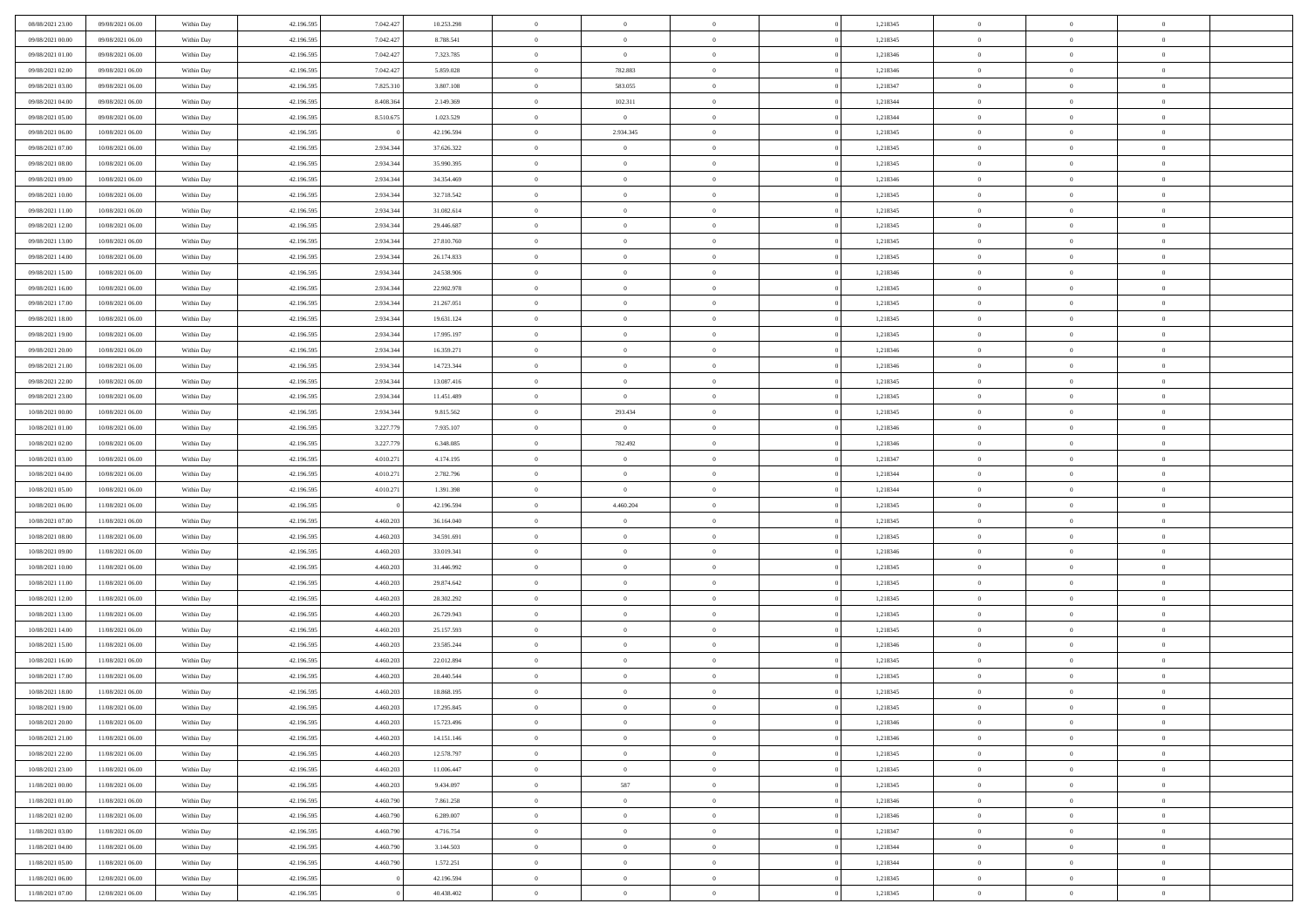| 11/08/2021 08:00                     | 12/08/2021 06:00                     | Within Day               | 42.196.595               |                        | 38.680.212               | $\,$ 0 $\,$             | $\overline{0}$                   | $\overline{0}$                   |          | 1,218345             | $\bf{0}$                     | $\overline{0}$                   | $\,0\,$                          |  |
|--------------------------------------|--------------------------------------|--------------------------|--------------------------|------------------------|--------------------------|-------------------------|----------------------------------|----------------------------------|----------|----------------------|------------------------------|----------------------------------|----------------------------------|--|
| 11/08/2021 09:00                     | 12/08/2021 06:00                     | Within Day               | 42.196.595               |                        | 36.922.020               | $\theta$                | $\overline{0}$                   | $\mathbf{0}$                     |          | 1,218346             | $\theta$                     | $\overline{0}$                   | $\theta$                         |  |
| 11/08/2021 10:00                     | 12/08/2021 06:00                     | Within Dav               | 42.196.595               |                        | 35.163.828               | $\theta$                | $\overline{0}$                   | $\overline{0}$                   |          | 1,218345             | $\mathbf{0}$                 | $\overline{0}$                   | $\overline{0}$                   |  |
| 11/08/2021 11:00                     | 12/08/2021 06:00                     | Within Day               | 42.196.595               |                        | 33.405.637               | $\,$ 0 $\,$             | $\overline{0}$                   | $\overline{0}$                   |          | 1,218345             | $\bf{0}$                     | $\overline{0}$                   | $\bf{0}$                         |  |
| 11/08/2021 12:00                     | 12/08/2021 06:00                     | Within Day               | 42.196.595               |                        | 31.647.445               | $\bf{0}$                | $\overline{0}$                   | $\mathbf{0}$                     |          | 1,218345             | $\bf{0}$                     | $\bf{0}$                         | $\,0\,$                          |  |
| 11/08/2021 13:00                     | 12/08/2021 06:00                     | Within Dav               | 42.196.595               |                        | 29.889.254               | $\theta$                | $\overline{0}$                   | $\mathbf{0}$                     |          | 1,218345             | $\mathbf{0}$                 | $\overline{0}$                   | $\overline{0}$                   |  |
| 11/08/2021 14:00                     | 12/08/2021 06:00                     | Within Day               | 42.196.595               |                        | 28.131.063               | $\,$ 0 $\,$             | $\overline{0}$                   | $\overline{0}$                   |          | 1,218345             | $\bf{0}$                     | $\overline{0}$                   | $\bf{0}$                         |  |
| 11/08/2021 15:00                     | 12/08/2021 06:00                     | Within Day               | 42.196.595               |                        | 26.372.871               | $\overline{0}$          | $\overline{0}$                   | $\mathbf{0}$                     |          | 1,218346             | $\,$ 0 $\,$                  | $\overline{0}$                   | $\overline{0}$                   |  |
| 11/08/2021 16:00                     | 12/08/2021 06:00                     | Within Day               | 42.196.595               |                        | 24.614.680               | $\theta$                | $\overline{0}$                   | $\mathbf{0}$                     |          | 1,218345             | $\mathbf{0}$                 | $\overline{0}$                   | $\overline{0}$                   |  |
| 11/08/2021 17:00                     | 12/08/2021 06:00                     | Within Day               | 42.196.595               |                        | 22.856.488               | $\,$ 0 $\,$             | $\overline{0}$                   | $\Omega$                         |          | 1,218345             | $\bf{0}$                     | $\overline{0}$                   | $\bf{0}$                         |  |
| 11/08/2021 18:00                     | 12/08/2021 06:00                     | Within Day               | 42.196.595               |                        | 21.098.297               | $\bf{0}$                | $\overline{0}$                   | $\mathbf{0}$                     |          | 1,218345             | $\bf{0}$                     | $\overline{0}$                   | $\theta$                         |  |
| 11/08/2021 19:00                     | 12/08/2021 06:00                     | Within Dav               | 42.196.595               |                        | 19.340.106               | $\theta$                | $\overline{0}$                   | $\overline{0}$                   |          | 1,218345             | $\mathbf{0}$                 | $\overline{0}$                   | $\overline{0}$                   |  |
| 11/08/2021 20:00                     | 12/08/2021 06:00                     | Within Day               | 42.196.595               |                        | 17.581.914               | $\,$ 0 $\,$             | $\overline{0}$                   | $\overline{0}$                   |          | 1,218346             | $\bf{0}$                     | $\overline{0}$                   | $\bf{0}$                         |  |
| 11/08/2021 21:00                     | 12/08/2021 06:00                     | Within Day               | 42.196.595               |                        | 15.823.722               | $\bf{0}$                | $\overline{0}$                   | $\mathbf{0}$                     |          | 1,218346             | $\bf{0}$                     | $\mathbf{0}$                     | $\,0\,$                          |  |
| 11/08/2021 22:00                     | 12/08/2021 06:00                     | Within Dav               | 42.196.595               |                        | 14.065.531               | $\theta$                | $\overline{0}$                   | $\overline{0}$                   |          | 1,218345             | $\mathbf{0}$                 | $\overline{0}$                   | $\overline{0}$                   |  |
| 11/08/2021 23:00                     | 12/08/2021 06:00                     | Within Day               | 42.196.595               |                        | 12.307.340               | $\,$ 0 $\,$             | $\overline{0}$                   | $\Omega$                         |          | 1,218345             | $\bf{0}$                     | $\overline{0}$                   | $\bf{0}$                         |  |
| 12/08/2021 00:00                     | 12/08/2021 06:00                     | Within Day               | 42.196.595               |                        | 10.549.148               | $\,$ 0 $\,$             | $\overline{0}$                   | $\mathbf{0}$                     |          | 1,218345             | $\mathbf{0}$                 | $\overline{0}$                   | $\theta$                         |  |
| 12/08/2021 01:00                     | 12/08/2021 06:00                     | Within Day               | 42.196.595               |                        | 8.790.957                | $\theta$                | $\overline{0}$                   | $\mathbf{0}$                     |          | 1,218346             | $\mathbf{0}$                 | $\overline{0}$                   | $\overline{0}$                   |  |
| 12/08/2021 02:00                     | 12/08/2021 06:00                     | Within Day               | 42.196.595               |                        | 7.032.765                | $\,$ 0 $\,$             | $\overline{0}$                   | $\Omega$                         |          | 1,218346             | $\bf{0}$                     | $\overline{0}$                   | $\bf{0}$                         |  |
| 12/08/2021 03:00                     | 12/08/2021 06:00                     | Within Day               | 42.196.595               |                        | 5.274.573                | $\bf{0}$                | $\overline{0}$                   | $\mathbf{0}$                     |          | 1,218347             | $\bf{0}$                     | $\mathbf{0}$                     | $\overline{0}$                   |  |
| 12/08/2021 04:00                     | 12/08/2021 06:00                     | Within Dav               | 42.196.595               |                        | 3.516.383                | $\theta$                | $\overline{0}$                   | $\overline{0}$                   |          | 1,218344             | $\mathbf{0}$                 | $\overline{0}$                   | $\overline{0}$                   |  |
| 12/08/2021 05:00                     | 12/08/2021 06:00                     | Within Day               | 42.196.595               |                        | 1.758.191                | $\,$ 0 $\,$             | $\overline{0}$                   | $\overline{0}$                   |          | 1,218344             | $\bf{0}$                     | $\overline{0}$                   | $\bf{0}$                         |  |
|                                      |                                      |                          | 42.196.595               |                        |                          | $\,$ 0                  | 4.812.325                        | $\mathbf{0}$                     |          | 1,218345             | $\,$ 0 $\,$                  | $\bf{0}$                         | $\,0\,$                          |  |
| 12/08/2021 06:00<br>12/08/2021 07:00 | 13/08/2021 06:00<br>13/08/2021 06:00 | Within Day<br>Within Dav | 42.196.595               | 4.812.324              | 42.196.594<br>35.826.591 | $\theta$                | $\sim$ 0                         | $\mathbf{0}$                     |          | 1,218345             | $\mathbf{0}$                 | $\overline{0}$                   | $\overline{0}$                   |  |
| 12/08/2021 08:00                     | 13/08/2021 06:00                     | Within Day               |                          | 4.812.324              | 34.268.913               | $\,$ 0 $\,$             | $\overline{0}$                   | $\overline{0}$                   |          | 1,218345             | $\bf{0}$                     | $\overline{0}$                   | $\bf{0}$                         |  |
|                                      |                                      |                          | 42.196.595               |                        |                          |                         |                                  |                                  |          |                      |                              | $\overline{0}$                   | $\overline{0}$                   |  |
| 12/08/2021 09:00<br>12/08/2021 10:00 | 13/08/2021 06:00<br>13/08/2021 06:00 | Within Day               | 42.196.595               | 4.812.324              | 32.711.235               | $\,$ 0 $\,$<br>$\theta$ | $\overline{0}$                   | $\mathbf{0}$                     |          | 1,218346             | $\mathbf{0}$<br>$\mathbf{0}$ |                                  | $\overline{0}$                   |  |
|                                      |                                      | Within Day               | 42.196.595               | 4.812.324              | 31.153.557               |                         | $\overline{0}$                   | $\mathbf{0}$<br>$\Omega$         |          | 1,218345             |                              | $\overline{0}$<br>$\overline{0}$ |                                  |  |
| 12/08/2021 11:00                     | 13/08/2021 06:00                     | Within Day               | 42.196.595               | 4.812.324              | 29.595.880               | $\,$ 0 $\,$             | $\overline{0}$                   |                                  |          | 1,218345             | $\bf{0}$                     |                                  | $\bf{0}$<br>$\overline{0}$       |  |
| 12/08/2021 12:00                     | 13/08/2021 06:00                     | Within Day               | 42.196.595               | 4.812.324              | 28.038.202               | $\bf{0}$<br>$\theta$    | $\overline{0}$                   | $\mathbf{0}$                     |          | 1,218345             | $\bf{0}$<br>$\mathbf{0}$     | $\bf{0}$                         | $\overline{0}$                   |  |
| 12/08/2021 13:00                     | 13/08/2021 06:00                     | Within Dav               | 42.196.595               | 4.812.324              | 26.480.524               |                         | $\overline{0}$                   | $\overline{0}$                   |          | 1,218345             |                              | $\overline{0}$                   |                                  |  |
| 12/08/2021 14:00                     | 13/08/2021 06:00                     | Within Day               | 42.196.595               | 4.812.324<br>4.812.324 | 24.922.846               | $\,$ 0 $\,$             | $\overline{0}$<br>$\overline{0}$ | $\overline{0}$                   |          | 1,218345             | $\,$ 0<br>$\bf{0}$           | $\overline{0}$<br>$\bf{0}$       | $\,$ 0 $\,$                      |  |
| 12/08/2021 15:00<br>12/08/2021 16:00 | 13/08/2021 06:00<br>13/08/2021 06:00 | Within Day<br>Within Dav | 42.196.595<br>42.196.595 | 4.812.324              | 23.365.168<br>21.807.489 | $\,$ 0<br>$\theta$      | $\overline{0}$                   | $\overline{0}$<br>$\overline{0}$ |          | 1,218346<br>1,218345 | $\mathbf{0}$                 | $\overline{0}$                   | $\bf{0}$<br>$\overline{0}$       |  |
|                                      |                                      |                          |                          |                        |                          | $\theta$                | $\overline{0}$                   | $\overline{0}$                   |          |                      | $\,$ 0                       | $\overline{0}$                   | $\theta$                         |  |
| 12/08/2021 17:00                     | 13/08/2021 06:00<br>13/08/2021 06:00 | Within Day               | 42.196.595<br>42.196.595 | 4.812.324<br>4.812.324 | 20.249.812               | $\bf{0}$                | $\overline{0}$                   | $\mathbf{0}$                     |          | 1,218345             | $\mathbf{0}$                 | $\overline{0}$                   | $\overline{0}$                   |  |
| 12/08/2021 18:00<br>12/08/2021 19:00 | 13/08/2021 06:00                     | Within Day<br>Within Day | 42.196.595               | 4.812.324              | 18.692.134<br>17.134.456 | $\theta$                | $\overline{0}$                   | $\mathbf{0}$                     |          | 1,218345<br>1,218345 | $\mathbf{0}$                 | $\overline{0}$                   | $\overline{0}$                   |  |
| 12/08/2021 20:00                     | 13/08/2021 06:00                     | Within Day               | 42.196.595               | 4.812.324              | 15.576.778               | $\theta$                | $\overline{0}$                   | $\overline{0}$                   |          | 1,218346             | $\,$ 0                       | $\overline{0}$                   | $\theta$                         |  |
| 12/08/2021 21:00                     | 13/08/2021 06:00                     | Within Day               | 42.196.595               | 4.812.324              | 14.019.100               | $\bf{0}$                | $\overline{0}$                   | $\mathbf{0}$                     |          | 1,218346             | $\bf{0}$                     | $\bf{0}$                         | $\bf{0}$                         |  |
| 12/08/2021 22:00                     | 13/08/2021 06:00                     | Within Day               | 42.196.595               | 4.812.324              | 12.461.423               | $\theta$                | $\overline{0}$                   | $\overline{0}$                   |          | 1,218345             | $\mathbf{0}$                 | $\overline{0}$                   | $\overline{0}$                   |  |
| 12/08/2021 23:00                     | 13/08/2021 06:00                     | Within Day               | 42.196.595               | 4.812.324              | 10.903.745               | $\,$ 0 $\,$             | $\overline{0}$                   | $\overline{0}$                   |          | 1,218345             | $\,$ 0                       | $\overline{0}$                   | $\,$ 0 $\,$                      |  |
| 13/08/2021 00:00                     | 13/08/2021 06:00                     | Within Day               | 42.196.595               | 4.812.324              | 9.346.067                | $\bf{0}$                | $\,$ 0 $\,$                      | $\overline{0}$                   |          | 1,218345             | $\,$ 0 $\,$                  | $\overline{0}$                   | $\bf{0}$                         |  |
| 13/08/2021 01:00                     | 13/08/2021 06:00                     | Within Dav               | 42.196.595               | 4.812.324              | 7.788.389                | $\theta$                | $\overline{0}$                   | $\mathbf{0}$                     |          | 1,218346             | $\mathbf{0}$                 | $\overline{0}$                   | $\theta$                         |  |
| 13/08/2021 02:00                     | 13/08/2021 06:00                     | Within Day               | 42.196.595               | 4.812.324              | 6.230.711                | $\theta$                | $\overline{0}$                   | $\overline{0}$                   |          | 1,218346             | $\,$ 0                       | $\overline{0}$                   | $\theta$                         |  |
| 13/08/2021 03:00                     | 13/08/2021 06:00                     | Within Day               | 42.196.595               | 4.812.324              | 4.673.033                | $\bf{0}$                | $\,$ 0 $\,$                      | $\mathbf{0}$                     |          | 1,218347             | $\mathbf{0}$                 | $\overline{0}$                   | $\overline{0}$                   |  |
| 13/08/2021 04:00                     | 13/08/2021 06:00                     | Within Day               | 42.196.595               | 4.812.324              | 3.115.356                | $\overline{0}$          | $\theta$                         |                                  |          | 1,218344             | $\overline{0}$               | $\theta$                         | $\theta$                         |  |
| 13/08/2021 05:00                     | 13/08/2021 06:00                     | Within Day               | 42.196.595               | 4.812.324              | 1.557.678                | $\,$ 0 $\,$             | $\overline{0}$                   | $\overline{0}$                   |          | 1,218344             | $\,$ 0 $\,$                  | $\bf{0}$                         | $\,$ 0 $\,$                      |  |
| 13/08/2021 06:00                     | 14/08/2021 06:00                     | Within Day               | 42.196.595               |                        | 42.196.594               | $\overline{0}$          | $\,$ 0 $\,$                      | $\overline{0}$                   |          | 1,218345             | $\,$ 0 $\,$                  | $\overline{0}$                   | $\overline{0}$                   |  |
| 13/08/2021 07:00                     | 14/08/2021 06:00                     | Within Day               | 42.196.595               |                        | 40.438.402               | $\,$ 0 $\,$             | $\overline{0}$                   | $\overline{0}$                   |          | 1,218345             | $\,$ 0 $\,$                  | $\bf{0}$                         | $\mathbf{0}$                     |  |
| 13/08/2021 08:00                     | 14/08/2021 06:00                     | Within Day               | 42.196.595               |                        | 38.680.212               | $\,$ 0 $\,$             | $\overline{0}$                   | $\overline{0}$                   | $\theta$ | 1,218345             | $\,$ 0 $\,$                  | $\bf{0}$                         | $\,$ 0 $\,$                      |  |
| 13/08/2021 09:00                     | 14/08/2021 06:00                     | Within Day               | 42.196.595               |                        | 36.922.020               | $\,$ 0 $\,$             | $\,$ 0 $\,$                      | $\overline{0}$                   |          | 1,218346             | $\,$ 0 $\,$                  | $\overline{0}$                   | $\overline{0}$                   |  |
| 13/08/2021 10:00                     | 14/08/2021 06:00                     | Within Day               | 42.196.595               |                        | 35.163.828               | $\mathbf{0}$            | $\overline{0}$                   | $\overline{0}$                   |          | 1,218345             | $\mathbf{0}$                 | $\bf{0}$                         | $\overline{0}$                   |  |
|                                      |                                      |                          |                          |                        |                          | $\,$ 0 $\,$             |                                  | $\overline{0}$                   |          |                      |                              | $\bf{0}$                         | $\,$ 0 $\,$                      |  |
| 13/08/2021 11:00<br>13/08/2021 12:00 | 14/08/2021 06:00                     | Within Day               | 42.196.595<br>42.196.595 |                        | 33.405.637<br>31.647.445 | $\overline{0}$          | $\overline{0}$<br>$\overline{0}$ | $\overline{0}$                   |          | 1,218345             | $\,$ 0 $\,$                  | $\overline{0}$                   |                                  |  |
| 13/08/2021 13:00                     | 14/08/2021 06:00<br>14/08/2021 06:00 | Within Day<br>Within Day | 42.196.595               |                        | 29.889.254               | $\,$ 0 $\,$             | $\overline{0}$                   | $\overline{0}$                   |          | 1,218345<br>1,218345 | $\,$ 0 $\,$<br>$\,$ 0 $\,$   | $\bf{0}$                         | $\overline{0}$<br>$\overline{0}$ |  |
|                                      |                                      |                          |                          |                        |                          | $\,$ 0 $\,$             |                                  | $\overline{0}$                   |          |                      |                              | $\mathbf{0}$                     | $\,$ 0 $\,$                      |  |
| 13/08/2021 14:00                     | 14/08/2021 06:00                     | Within Day               | 42.196.595               |                        | 28.131.063               |                         | $\overline{0}$                   |                                  |          | 1,218345             | $\,$ 0 $\,$                  | $\overline{0}$                   |                                  |  |
| 13/08/2021 15:00                     | 14/08/2021 06:00                     | Within Day               | 42.196.595               |                        | 26.372.871               | $\,$ 0 $\,$             | $\,$ 0 $\,$                      | $\overline{0}$                   |          | 1,218346             | $\,$ 0 $\,$                  |                                  | $\overline{0}$                   |  |
| 13/08/2021 16:00                     | 14/08/2021 06:00                     | Within Day               | 42.196.595               |                        | 24.614.680               | $\theta$                | $\overline{0}$                   | $\overline{0}$                   |          | 1,218345             | $\,$ 0 $\,$                  | $\mathbf{0}$                     | $\overline{0}$                   |  |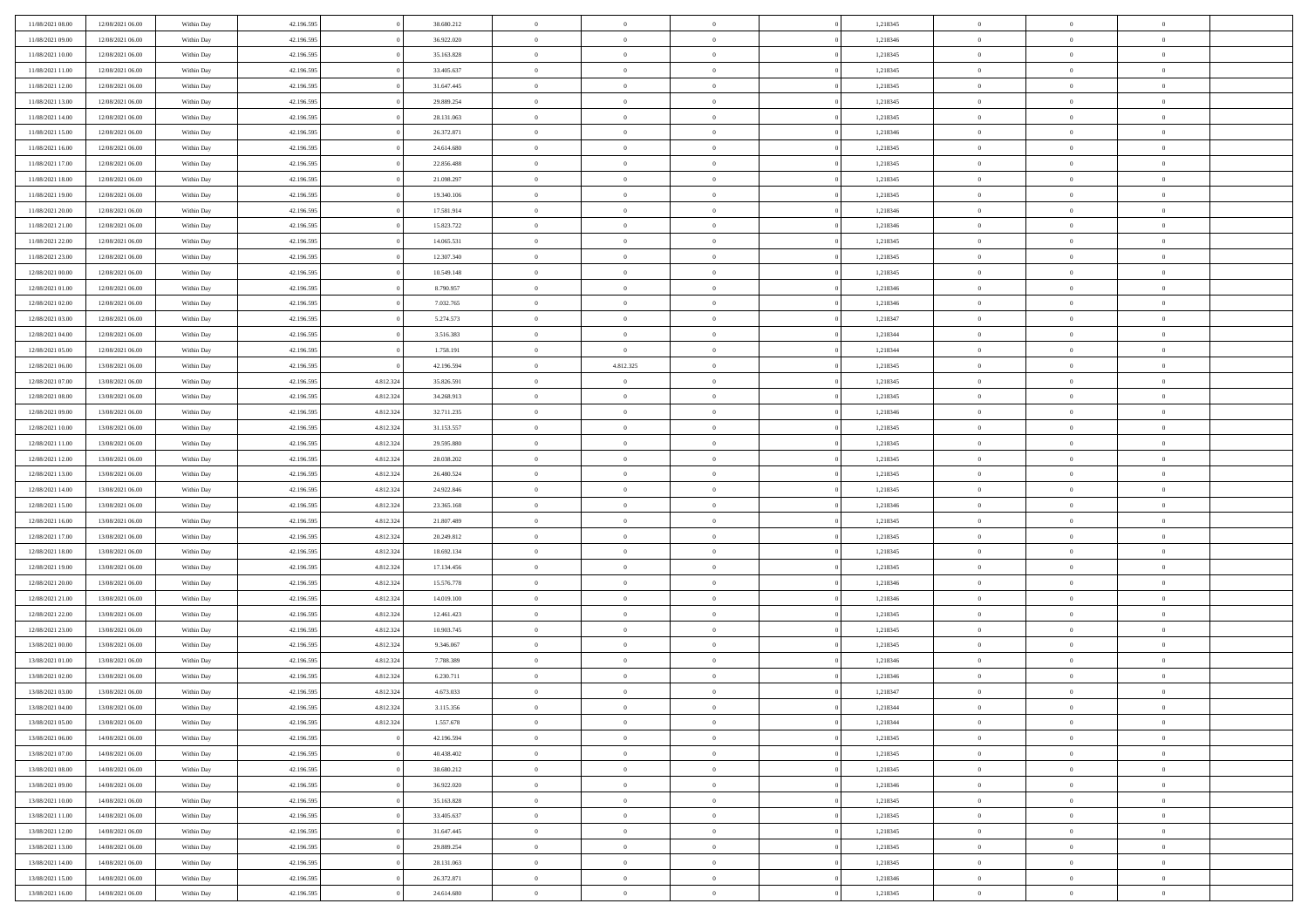| 13/08/2021 17:00 | 14/08/2021 06:00 | Within Day               | 42.196.595 |                        | 22.856.488 | $\,$ 0 $\,$    | $\overline{0}$ | $\overline{0}$ |          | 1,218345 | $\bf{0}$       | $\bf{0}$       | $\,0\,$        |  |
|------------------|------------------|--------------------------|------------|------------------------|------------|----------------|----------------|----------------|----------|----------|----------------|----------------|----------------|--|
| 13/08/2021 18:00 | 14/08/2021 06:00 | Within Day               | 42.196.595 |                        | 21.098.297 | $\theta$       | $\overline{0}$ | $\mathbf{0}$   |          | 1,218345 | $\theta$       | $\overline{0}$ | $\theta$       |  |
| 13/08/2021 19:00 | 14/08/2021 06:00 | Within Dav               | 42.196.595 |                        | 19.340.106 | $\theta$       | $\overline{0}$ | $\overline{0}$ |          | 1,218345 | $\mathbf{0}$   | $\overline{0}$ | $\overline{0}$ |  |
| 13/08/2021 20:00 | 14/08/2021 06:00 | Within Day               | 42.196.595 |                        | 17.581.914 | $\,$ 0 $\,$    | $\overline{0}$ | $\overline{0}$ |          | 1,218346 | $\bf{0}$       | $\overline{0}$ | $\bf{0}$       |  |
| 13/08/2021 21:00 | 14/08/2021 06:00 | Within Day               | 42.196.595 |                        | 15.823.722 | $\bf{0}$       | $\overline{0}$ | $\mathbf{0}$   |          | 1,218346 | $\bf{0}$       | $\bf{0}$       | $\,0\,$        |  |
| 13/08/2021 22:00 | 14/08/2021 06:00 | Within Dav               | 42.196.595 |                        | 14.065.531 | $\theta$       | $\overline{0}$ | $\mathbf{0}$   |          | 1,218345 | $\mathbf{0}$   | $\overline{0}$ | $\overline{0}$ |  |
| 13/08/2021 23:00 | 14/08/2021 06:00 | Within Day               | 42.196.595 |                        | 12.307.340 | $\,$ 0 $\,$    | $\overline{0}$ | $\overline{0}$ |          | 1,218345 | $\bf{0}$       | $\overline{0}$ | $\bf{0}$       |  |
|                  |                  |                          |            |                        |            | $\overline{0}$ |                |                |          |          |                | $\overline{0}$ |                |  |
| 14/08/2021 00:00 | 14/08/2021 06:00 | Within Day               | 42.196.595 |                        | 10.549.148 |                | $\overline{0}$ | $\mathbf{0}$   |          | 1,218345 | $\,$ 0 $\,$    |                | $\theta$       |  |
| 14/08/2021 01:00 | 14/08/2021 06:00 | Within Day               | 42.196.595 |                        | 8.790.957  | $\theta$       | $\overline{0}$ | $\mathbf{0}$   |          | 1,218346 | $\mathbf{0}$   | $\overline{0}$ | $\overline{0}$ |  |
| 14/08/2021 02:00 | 14/08/2021 06:00 | Within Day               | 42.196.595 |                        | 7.032.765  | $\,$ 0 $\,$    | $\overline{0}$ | $\Omega$       |          | 1,218346 | $\bf{0}$       | $\overline{0}$ | $\,0\,$        |  |
| 14/08/2021 03:00 | 14/08/2021 06:00 | Within Day               | 42.196.595 |                        | 5.274.573  | $\bf{0}$       | $\overline{0}$ | $\mathbf{0}$   |          | 1,218347 | $\bf{0}$       | $\mathbf{0}$   | $\theta$       |  |
| 14/08/2021 04:00 | 14/08/2021 06:00 | Within Dav               | 42.196.595 |                        | 3.516.383  | $\theta$       | $\overline{0}$ | $\mathbf{0}$   |          | 1,218344 | $\mathbf{0}$   | $\overline{0}$ | $\overline{0}$ |  |
| 14/08/2021 05:00 | 14/08/2021 06:00 | Within Day               | 42.196.595 |                        | 1.758.191  | $\,$ 0 $\,$    | $\overline{0}$ | $\overline{0}$ |          | 1,218344 | $\bf{0}$       | $\overline{0}$ | $\bf{0}$       |  |
| 14/08/2021 06:00 | 15/08/2021 06:00 | Within Day               | 42.196.595 |                        | 42.196.594 | $\bf{0}$       | 5.868.690      | $\mathbf{0}$   |          | 1,218345 | $\bf{0}$       | $\theta$       | $\,0\,$        |  |
| 14/08/2021 07:00 | 15/08/2021 06:00 | Within Dav               | 42.196.595 | 5.868.689              | 34.814.242 | $\theta$       | $\overline{0}$ | $\mathbf{0}$   |          | 1,218345 | $\mathbf{0}$   | $\overline{0}$ | $\overline{0}$ |  |
| 14/08/2021 08:00 | 15/08/2021 06:00 | Within Day               | 42.196.595 | 5.868.689              | 33.300.579 | $\,$ 0 $\,$    | $\overline{0}$ | $\Omega$       |          | 1,218345 | $\bf{0}$       | $\overline{0}$ | $\bf{0}$       |  |
| 14/08/2021 09:00 | 15/08/2021 06:00 | Within Day               | 42.196.595 | 5.868,689              | 31.786.917 | $\,$ 0 $\,$    | $\overline{0}$ | $\mathbf{0}$   |          | 1,218346 | $\bf{0}$       | $\overline{0}$ | $\theta$       |  |
| 14/08/2021 10:00 | 15/08/2021 06:00 | Within Day               | 42.196.595 | 5.868.689              | 30.273.254 | $\theta$       | $\overline{0}$ | $\mathbf{0}$   |          | 1,218345 | $\mathbf{0}$   | $\overline{0}$ | $\overline{0}$ |  |
| 14/08/2021 11:00 | 15/08/2021 06:00 | Within Day               | 42.196.595 | 5.868.689              | 28.759.592 | $\,$ 0 $\,$    | $\overline{0}$ | $\Omega$       |          | 1,218345 | $\bf{0}$       | $\overline{0}$ | $\,0\,$        |  |
| 14/08/2021 12:00 | 15/08/2021 06:00 | Within Day               | 42.196.595 | 5.868.689              | 27.245.928 | $\bf{0}$       | $\overline{0}$ | $\mathbf{0}$   |          | 1,218345 | $\bf{0}$       | $\mathbf{0}$   | $\theta$       |  |
| 14/08/2021 13:00 | 15/08/2021 06:00 | Within Dav               | 42.196.595 | 5.868.689              | 25.732.265 | $\theta$       | $\overline{0}$ | $\mathbf{0}$   |          | 1,218345 | $\mathbf{0}$   | $\overline{0}$ | $\overline{0}$ |  |
| 14/08/2021 14:00 | 15/08/2021 06:00 | Within Day               | 42.196.595 | 5.868.689              | 24.218.603 | $\,$ 0 $\,$    | $\overline{0}$ | $\overline{0}$ |          | 1,218345 | $\bf{0}$       | $\overline{0}$ | $\bf{0}$       |  |
| 14/08/2021 15:00 | 15/08/2021 06:00 | Within Day               | 42.196.595 | 5.868.689              | 22.704.940 | $\,$ 0         | $\overline{0}$ | $\mathbf{0}$   |          | 1,218346 | $\,$ 0 $\,$    | $\overline{0}$ | $\,0\,$        |  |
| 14/08/2021 16:00 | 15/08/2021 06:00 | Within Dav               | 42.196.595 | 5.868.689              | 21.191.278 | $\theta$       | $\overline{0}$ | $\mathbf{0}$   |          | 1,218345 | $\mathbf{0}$   | $\overline{0}$ | $\overline{0}$ |  |
| 14/08/2021 17:00 | 15/08/2021 06:00 | Within Day               | 42.196.595 | 5.868.689              | 19.677.615 | $\,$ 0 $\,$    | $\overline{0}$ | $\overline{0}$ |          | 1,218345 | $\bf{0}$       | $\overline{0}$ | $\bf{0}$       |  |
| 14/08/2021 18:00 | 15/08/2021 06:00 | Within Day               | 42.196.595 | 5.868.689              | 18.163.952 | $\,$ 0         | $\overline{0}$ | $\mathbf{0}$   |          | 1,218345 | $\mathbf{0}$   | $\overline{0}$ | $\theta$       |  |
| 14/08/2021 19:00 | 15/08/2021 06:00 | Within Day               | 42.196.595 | 5.868.689              | 16.650.289 | $\theta$       | $\overline{0}$ | $\mathbf{0}$   |          | 1,218345 | $\mathbf{0}$   | $\overline{0}$ | $\overline{0}$ |  |
| 14/08/2021 20:00 | 15/08/2021 06:00 | Within Day               | 42.196.595 | 5.868.689              | 15.136.627 | $\,$ 0 $\,$    | $\overline{0}$ | $\Omega$       |          | 1,218346 | $\bf{0}$       | $\overline{0}$ | $\bf{0}$       |  |
| 14/08/2021 21:00 | 15/08/2021 06:00 | Within Day               | 42.196.595 | 5.868.689              | 13.622.964 | $\bf{0}$       | $\overline{0}$ | $\mathbf{0}$   |          | 1,218346 | $\bf{0}$       | $\overline{0}$ | $\overline{0}$ |  |
| 14/08/2021 22:00 | 15/08/2021 06:00 | Within Dav               | 42.196.595 | 5.868.689              | 12.109.301 | $\theta$       | $\overline{0}$ | $\overline{0}$ |          | 1,218345 | $\mathbf{0}$   | $\overline{0}$ | $\overline{0}$ |  |
| 14/08/2021 23:00 | 15/08/2021 06:00 | Within Day               | 42.196.595 | 5.868.689              | 10.595.639 | $\,$ 0 $\,$    | $\overline{0}$ | $\overline{0}$ |          | 1,218345 | $\,$ 0         | $\overline{0}$ | $\,$ 0 $\,$    |  |
| 15/08/2021 00:00 | 15/08/2021 06:00 |                          | 42.196.595 | 5.868.689              | 9.081.975  | $\,$ 0         | $\overline{0}$ | $\mathbf{0}$   |          | 1,218345 | $\bf{0}$       | $\overline{0}$ | $\overline{0}$ |  |
| 15/08/2021 01:00 | 15/08/2021 06:00 | Within Day<br>Within Dav | 42.196.595 | 5.868.689              | 7.568.313  | $\theta$       | $\overline{0}$ | $\overline{0}$ |          | 1,218346 | $\mathbf{0}$   | $\overline{0}$ | $\overline{0}$ |  |
|                  |                  |                          |            |                        |            | $\,$ 0 $\,$    | $\overline{0}$ | $\overline{0}$ |          |          | $\,$ 0         | $\overline{0}$ | $\theta$       |  |
| 15/08/2021 02:00 | 15/08/2021 06:00 | Within Day               | 42.196.595 | 5.868.689<br>5.868,689 | 6.054.650  |                |                |                |          | 1,218346 |                | $\overline{0}$ | $\overline{0}$ |  |
| 15/08/2021 03:00 | 15/08/2021 06:00 | Within Day               | 42.196.595 |                        | 4.540.988  | $\bf{0}$       | $\overline{0}$ | $\mathbf{0}$   |          | 1,218347 | $\mathbf{0}$   |                |                |  |
| 15/08/2021 04:00 | 15/08/2021 06:00 | Within Day               | 42.196.595 | 5.868.689              | 3.027.325  | $\theta$       | $\overline{0}$ | $\mathbf{0}$   |          | 1,218344 | $\mathbf{0}$   | $\overline{0}$ | $\overline{0}$ |  |
| 15/08/2021 05:00 | 15/08/2021 06:00 | Within Day               | 42.196.595 | 5.868.689              | 1.513.663  | $\theta$       | $\overline{0}$ | $\overline{0}$ |          | 1,218344 | $\,$ 0         | $\overline{0}$ | $\theta$       |  |
| 15/08/2021 06:00 | 16/08/2021 06:00 | Within Day               | 42.196.595 |                        | 42.196.594 | $\bf{0}$       | 5.868.690      | $\mathbf{0}$   |          | 1,218345 | $\bf{0}$       | $\mathbf{0}$   | $\overline{0}$ |  |
| 15/08/2021 07:00 | 16/08/2021 06:00 | Within Day               | 42.196.595 | 5.868.689              | 34.814.242 | $\theta$       | $\overline{0}$ | $\overline{0}$ |          | 1,218345 | $\mathbf{0}$   | $\overline{0}$ | $\overline{0}$ |  |
| 15/08/2021 08:00 | 16/08/2021 06:00 | Within Day               | 42.196.595 | 5.868.689              | 33.300.579 | $\,$ 0 $\,$    | $\overline{0}$ | $\overline{0}$ |          | 1,218345 | $\,$ 0         | $\overline{0}$ | $\,$ 0 $\,$    |  |
| 15/08/2021 09:00 | 16/08/2021 06:00 | Within Day               | 42.196.595 | 5.868.689              | 31.786.917 | $\bf{0}$       | $\,$ 0 $\,$    | $\overline{0}$ |          | 1,218346 | $\,$ 0 $\,$    | $\overline{0}$ | $\overline{0}$ |  |
| 15/08/2021 11:00 | 16/08/2021 06:00 | Within Dav               | 42.196.595 | 5.868.689              | 28.759.592 | $\theta$       | $\overline{0}$ | $\mathbf{0}$   |          | 1,218345 | $\mathbf{0}$   | $\overline{0}$ | $\theta$       |  |
| 15/08/2021 12:00 | 16/08/2021 06:00 | Within Day               | 42.196.595 | 5.868.689              | 27.245.928 | $\theta$       | $\overline{0}$ | $\overline{0}$ |          | 1,218345 | $\,$ 0         | $\overline{0}$ | $\theta$       |  |
| 15/08/2021 13:00 | 16/08/2021 06:00 | Within Day               | 42.196.595 | 5.868.689              | 25.732.265 | $\bf{0}$       | $\,$ 0 $\,$    | $\mathbf{0}$   |          | 1,218345 | $\,$ 0 $\,$    | $\overline{0}$ | $\overline{0}$ |  |
| 15/08/2021 14:00 | 16/08/2021 06:00 | Within Day               | 42.196.595 | 5.868.689              | 24.218.603 | $\overline{0}$ | $\theta$       |                |          | 1,218345 | $\overline{0}$ | $\theta$       | $\theta$       |  |
| 15/08/2021 15:00 | 16/08/2021 06:00 | Within Day               | 42.196.595 | 5.868.689              | 22.704.940 | $\,$ 0 $\,$    | $\overline{0}$ | $\overline{0}$ |          | 1,218346 | $\,$ 0 $\,$    | $\bf{0}$       | $\theta$       |  |
| 15/08/2021 16:00 | 16/08/2021 06:00 | Within Day               | 42.196.595 | 5.868,689              | 21.191.278 | $\overline{0}$ | $\,$ 0 $\,$    | $\overline{0}$ |          | 1,218345 | $\,$ 0 $\,$    | $\overline{0}$ | $\overline{0}$ |  |
| 15/08/2021 17:00 | 16/08/2021 06:00 | Within Day               | 42.196.595 | 5.868.689              | 19.677.615 | $\overline{0}$ | $\overline{0}$ | $\overline{0}$ |          | 1,218345 | $\,$ 0 $\,$    | $\bf{0}$       | $\mathbf{0}$   |  |
| 15/08/2021 18:00 | 16/08/2021 06:00 | Within Day               | 42.196.595 | 5.868.689              | 18.163.952 | $\,$ 0 $\,$    | $\overline{0}$ | $\overline{0}$ | $\theta$ | 1,218345 | $\,$ 0 $\,$    | $\bf{0}$       | $\,$ 0 $\,$    |  |
| 15/08/2021 19:00 | 16/08/2021 06:00 | Within Day               | 42.196.595 | 5.868.689              | 16.650.289 | $\,$ 0 $\,$    | $\,$ 0 $\,$    | $\overline{0}$ |          | 1,218345 | $\,$ 0 $\,$    | $\overline{0}$ | $\overline{0}$ |  |
| 15/08/2021 20:00 | 16/08/2021 06:00 | Within Day               | 42.196.595 | 5.868.689              | 15.136.627 | $\overline{0}$ | $\overline{0}$ | $\overline{0}$ |          | 1,218346 | $\mathbf{0}$   | $\overline{0}$ | $\overline{0}$ |  |
| 15/08/2021 21:00 | 16/08/2021 06:00 | Within Day               | 42.196.595 | 5.868.689              | 13.622.964 | $\,$ 0 $\,$    | $\overline{0}$ | $\overline{0}$ |          | 1,218346 | $\,$ 0 $\,$    | $\overline{0}$ | $\,$ 0 $\,$    |  |
| 15/08/2021 22.00 | 16/08/2021 06:00 | Within Day               | 42.196.595 | 5.868.689              | 12.109.301 | $\bf{0}$       | $\overline{0}$ | $\overline{0}$ |          | 1,218345 | $\,$ 0 $\,$    | $\overline{0}$ | $\overline{0}$ |  |
| 15/08/2021 23:00 | 16/08/2021 06:00 | Within Day               | 42.196.595 | 5.868.689              | 10.595.639 | $\overline{0}$ | $\overline{0}$ | $\overline{0}$ |          | 1,218345 | $\mathbf{0}$   | $\bf{0}$       | $\overline{0}$ |  |
| 16/08/2021 00:00 | 16/08/2021 06:00 | Within Day               | 42.196.595 | 5.868.689              | 9.081.975  | $\,$ 0 $\,$    | $\overline{0}$ | $\overline{0}$ |          | 1,218345 | $\,$ 0 $\,$    | $\overline{0}$ | $\,$ 0 $\,$    |  |
| 16/08/2021 01:00 | 16/08/2021 06:00 | Within Day               | 42.196.595 | 5.868.689              | 7.568.313  | $\,$ 0 $\,$    | $\,$ 0 $\,$    | $\overline{0}$ |          | 1,218346 | $\,$ 0 $\,$    | $\overline{0}$ | $\overline{0}$ |  |
| 16/08/2021 02:00 | 16/08/2021 06:00 | Within Day               | 42.196.595 | 5.868.689              | 6.054.650  | $\theta$       | $\overline{0}$ | $\overline{0}$ |          | 1,218346 | $\,$ 0 $\,$    | $\mathbf{0}$   | $\overline{0}$ |  |
|                  |                  |                          |            |                        |            |                |                |                |          |          |                |                |                |  |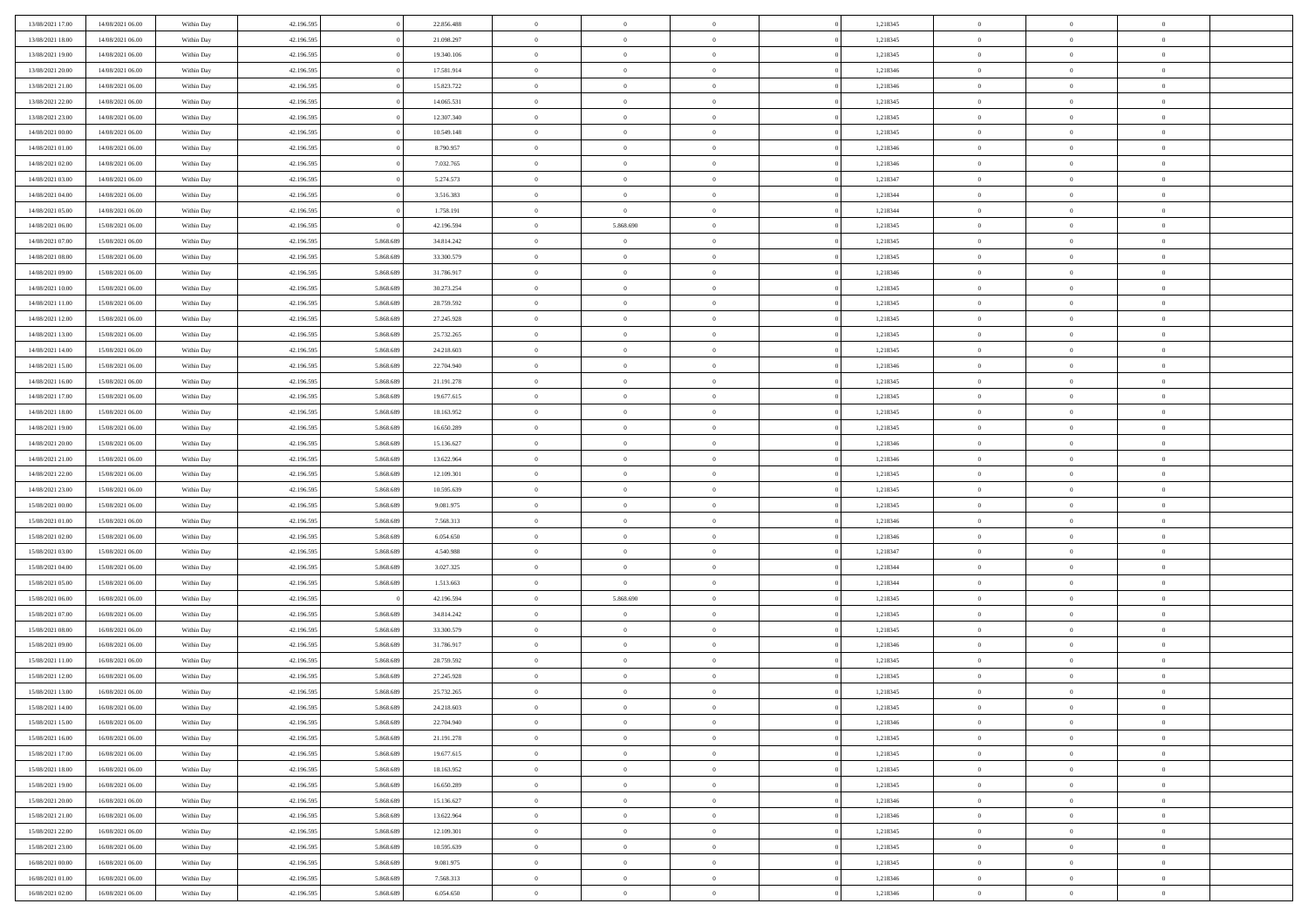| 16/08/2021 03:00 | 16/08/2021 06:00 | Within Day               | 42.196.595 | 5.868.68  | 4.540.988  | $\bf{0}$       | $\overline{0}$ | $\overline{0}$ | 1,218347 | $\bf{0}$       | $\overline{0}$ | $\bf{0}$       |  |
|------------------|------------------|--------------------------|------------|-----------|------------|----------------|----------------|----------------|----------|----------------|----------------|----------------|--|
| 16/08/2021 04:00 | 16/08/2021 06:00 | Within Day               | 42.196.595 | 5.868.68  | 3.027.325  | $\overline{0}$ | $\overline{0}$ | $\Omega$       | 1,218344 | $\overline{0}$ | $\theta$       | $\theta$       |  |
| 16/08/2021 05:00 | 16/08/2021 06:00 | Within Day               | 42.196.595 | 5.868.689 | 1.513.663  | $\overline{0}$ | $\overline{0}$ | $\overline{0}$ | 1,218344 | $\mathbf{0}$   | $\overline{0}$ | $\theta$       |  |
| 16/08/2021 06:00 | 17/08/2021 06:00 | Within Day               | 42.196.595 |           | 42.196.594 | $\bf{0}$       | 1.173.738      | $\overline{0}$ | 1,218345 | $\mathbf{0}$   | $\overline{0}$ | $\bf{0}$       |  |
| 16/08/2021 07:00 | 17/08/2021 06:00 | Within Day               | 42.196.595 | 1.173.73  | 39.313.571 | $\bf{0}$       | $\overline{0}$ | $\overline{0}$ | 1,218345 | $\bf{0}$       | $\overline{0}$ | $\bf{0}$       |  |
| 16/08/2021 08:00 | 17/08/2021 06:00 | Within Day               | 42.196.595 | 1.173.73  | 37.604.285 | $\overline{0}$ | $\overline{0}$ | $\overline{0}$ | 1,218345 | $\mathbf{0}$   | $\overline{0}$ | $\theta$       |  |
| 16/08/2021 09:00 | 17/08/2021 06:00 | Within Day               | 42.196.595 | 1.173.73  | 35.894.999 | $\bf{0}$       | $\overline{0}$ | $\Omega$       | 1,218346 | $\mathbf{0}$   | $\overline{0}$ | $\bf{0}$       |  |
| 16/08/2021 10:00 | 17/08/2021 06:00 |                          | 42.196.595 | 1.173.73  | 34.185.714 | $\overline{0}$ | $\overline{0}$ | $\overline{0}$ | 1,218345 | $\mathbf{0}$   | $\theta$       | $\theta$       |  |
|                  |                  | Within Day               |            | 1.173.73  |            | $\overline{0}$ | $\overline{0}$ |                |          |                |                | $\theta$       |  |
| 16/08/2021 11:00 | 17/08/2021 06:00 | Within Day               | 42.196.595 |           | 32.476.428 |                |                | $\overline{0}$ | 1,218345 | $\mathbf{0}$   | $\overline{0}$ |                |  |
| 16/08/2021 12:00 | 17/08/2021 06:00 | Within Day               | 42.196.595 | 1.173.737 | 30.767.142 | $\bf{0}$       | $\overline{0}$ | $\Omega$       | 1,218345 | $\mathbf{0}$   | $\overline{0}$ | $\bf{0}$       |  |
| 16/08/2021 13:00 | 17/08/2021 06:00 | Within Day               | 42.196.595 | 1.173.73  | 29.057.856 | $\bf{0}$       | $\overline{0}$ | $\overline{0}$ | 1,218345 | $\mathbf{0}$   | $\theta$       | $\overline{0}$ |  |
| 16/08/2021 14:00 | 17/08/2021 06:00 | Within Day               | 42.196.595 | 1.173.737 | 27.348.571 | $\overline{0}$ | $\overline{0}$ | $\overline{0}$ | 1,218345 | $\mathbf{0}$   | $\overline{0}$ | $\theta$       |  |
| 16/08/2021 15:00 | 17/08/2021 06:00 | Within Day               | 42.196.595 | 1.173.73  | 25.639.285 | $\bf{0}$       | $\overline{0}$ | $\overline{0}$ | 1,218346 | $\mathbf{0}$   | $\overline{0}$ | $\bf{0}$       |  |
| 16/08/2021 16:00 | 17/08/2021 06:00 | Within Day               | 42.196.595 | 1.173.73  | 23.929.999 | $\bf{0}$       | $\overline{0}$ | $\overline{0}$ | 1,218345 | $\bf{0}$       | $\theta$       | $\bf{0}$       |  |
| 16/08/2021 17:00 | 17/08/2021 06:00 | Within Day               | 42.196.595 | 1.173.737 | 22.220.713 | $\overline{0}$ | $\overline{0}$ | $\overline{0}$ | 1,218345 | $\mathbf{0}$   | $\overline{0}$ | $\theta$       |  |
| 16/08/2021 18:00 | 17/08/2021 06:00 | Within Day               | 42.196.595 | 1.173.737 | 20.511.428 | $\bf{0}$       | $\overline{0}$ | $\Omega$       | 1,218345 | $\mathbf{0}$   | $\overline{0}$ | $\bf{0}$       |  |
| 16/08/2021 19:00 | 17/08/2021 06:00 | Within Day               | 42.196.595 | 1.173.73  | 18.802.142 | $\,$ 0 $\,$    | $\overline{0}$ | $\overline{0}$ | 1,218345 | $\mathbf{0}$   | $\overline{0}$ | $\theta$       |  |
| 16/08/2021 20:00 | 17/08/2021 06:00 | Within Day               | 42.196.595 | 1.173.73  | 17.092.856 | $\overline{0}$ | $\overline{0}$ | $\overline{0}$ | 1,218346 | $\mathbf{0}$   | $\overline{0}$ | $\theta$       |  |
| 16/08/2021 21:00 | 17/08/2021 06:00 | Within Day               | 42.196.595 | 1.173.73  | 15.383.571 | $\bf{0}$       | 1.760.607      | $\Omega$       | 1,218346 | $\bf{0}$       | $\overline{0}$ | $\bf{0}$       |  |
| 16/08/2021 22:00 | 17/08/2021 06:00 | Within Day               | 42.196.595 | 2.934.344 | 12.109.301 | $\bf{0}$       | 2.738.721      | $\overline{0}$ | 1,218345 | $\mathbf{0}$   | $\overline{0}$ | $\overline{0}$ |  |
| 16/08/2021 23:00 | 17/08/2021 06:00 | Within Day               | 42.196.595 | 5.673.065 | 8.199.257  | $\overline{0}$ | $\overline{0}$ | $\overline{0}$ | 1,218345 | $\mathbf{0}$   | $\overline{0}$ | $\theta$       |  |
| 17/08/2021 00:00 | 17/08/2021 06:00 | Within Day               | 42.196.595 | 5.673.065 | 7.027.935  | $\bf{0}$       | $\overline{0}$ | $\overline{0}$ | 1,218345 | $\mathbf{0}$   | $\overline{0}$ | $\bf{0}$       |  |
| 17/08/2021 01:00 | 17/08/2021 06:00 | Within Day               | 42.196.595 | 5.673.065 | 5.856.612  | $\,$ 0 $\,$    | $\overline{0}$ | $\overline{0}$ | 1,218346 | $\,$ 0 $\,$    | $\overline{0}$ | $\bf{0}$       |  |
| 17/08/2021 02:00 | 17/08/2021 06:00 | Within Day               | 42.196.595 | 5.673.065 | 4.685.289  | $\overline{0}$ | $\overline{0}$ | $\overline{0}$ | 1,218346 | $\mathbf{0}$   | $\overline{0}$ | $\theta$       |  |
| 17/08/2021 03:00 | 17/08/2021 06:00 | Within Day               | 42.196.595 | 5.673.065 | 3.513.967  | $\bf{0}$       | $\overline{0}$ | $\overline{0}$ | 1,218347 | $\bf{0}$       | $\overline{0}$ | $\bf{0}$       |  |
| 17/08/2021 04:00 | 17/08/2021 06:00 | Within Day               | 42.196.595 | 5.673.065 | 2.342.644  | $\,$ 0 $\,$    | $\overline{0}$ | $\overline{0}$ | 1,218344 | $\mathbf{0}$   | $\overline{0}$ | $\overline{0}$ |  |
| 17/08/2021 05:00 | 17/08/2021 06:00 | Within Day               | 42.196.595 | 5.673.065 | 1.171.322  | $\overline{0}$ | $\overline{0}$ | $\overline{0}$ | 1,218344 | $\mathbf{0}$   | $\overline{0}$ | $\theta$       |  |
| 17/08/2021 06:00 | 18/08/2021 06:00 | Within Day               | 42.196.595 |           | 42.196.594 | $\bf{0}$       | 1.173.738      | $\Omega$       | 1,218345 | $\mathbf{0}$   | $\overline{0}$ | $\bf{0}$       |  |
| 17/08/2021 07:00 | 18/08/2021 06:00 | Within Day               | 42.196.595 | 1.173.73  | 39.313.571 | $\bf{0}$       | $\overline{0}$ | $\overline{0}$ | 1,218345 | $\mathbf{0}$   | $\mathbf{0}$   | $\overline{0}$ |  |
| 17/08/2021 08:00 | 18/08/2021 06:00 | Within Day               | 42.196.595 | 1.173.737 | 37.604.285 | $\overline{0}$ | $\overline{0}$ | $\overline{0}$ | 1,218345 | $\mathbf{0}$   | $\overline{0}$ | $\theta$       |  |
| 17/08/2021 09:00 | 18/08/2021 06:00 | Within Day               | 42.196.595 | 1.173.73  | 35.894.999 | $\,$ 0         | $\overline{0}$ | $\overline{0}$ | 1,218346 | $\,$ 0 $\,$    | $\overline{0}$ | $\,0\,$        |  |
| 17/08/2021 10:00 | 18/08/2021 06:00 | Within Day               | 42.196.595 | 1.173.73  | 34.185.714 | $\bf{0}$       | $\overline{0}$ | $\overline{0}$ | 1,218345 | $\mathbf{0}$   | $\overline{0}$ | $\bf{0}$       |  |
| 17/08/2021 11:00 | 18/08/2021 06:00 | Within Day               | 42.196.595 | 1.173.737 | 32.476.428 | $\overline{0}$ | $\overline{0}$ | $\overline{0}$ | 1,218345 | $\mathbf{0}$   | $\overline{0}$ | $\theta$       |  |
| 17/08/2021 12:00 | 18/08/2021 06:00 | Within Day               | 42.196.595 | 1.173.737 | 30.767.142 | $\,$ 0         | $\overline{0}$ | $\theta$       | 1,218345 | $\,$ 0         | $\overline{0}$ | $\mathbf{0}$   |  |
| 17/08/2021 13:00 | 18/08/2021 06:00 | Within Day               | 42.196.595 | 1.173.73  | 29.057.856 | $\bf{0}$       | $\overline{0}$ | $\overline{0}$ | 1,218345 | $\mathbf{0}$   | $\overline{0}$ | $\overline{0}$ |  |
| 17/08/2021 14:00 | 18/08/2021 06:00 | Within Day               | 42.196.595 | 1.173.73  | 27.348.571 | $\overline{0}$ | $\overline{0}$ | $\overline{0}$ | 1,218345 | $\mathbf{0}$   | $\overline{0}$ | $\theta$       |  |
| 17/08/2021 15:00 | 18/08/2021 06:00 | Within Day               | 42.196.595 | 1.173.737 | 25.639.285 | $\,$ 0         | $\overline{0}$ | $\overline{0}$ | 1,218346 | $\,$ 0 $\,$    | $\overline{0}$ | $\mathbf{0}$   |  |
| 17/08/2021 16:00 | 18/08/2021 06:00 | Within Day               | 42.196.595 | 1.173.73  | 23.929.999 | $\bf{0}$       | $\overline{0}$ | $\overline{0}$ | 1,218345 | $\mathbf{0}$   | $\overline{0}$ | $\overline{0}$ |  |
| 17/08/2021 17:00 | 18/08/2021 06:00 | Within Day               | 42.196.595 | 1.173.737 | 22.220.713 | $\overline{0}$ | $\overline{0}$ | $\overline{0}$ | 1,218345 | $\mathbf{0}$   | $\overline{0}$ | $\theta$       |  |
| 17/08/2021 18:00 | 18/08/2021 06:00 |                          | 42.196.595 | 1.173.737 | 20.511.428 | $\,$ 0         | $\overline{0}$ | $\overline{0}$ | 1,218345 | $\,$ 0 $\,$    | $\overline{0}$ | $\,0\,$        |  |
| 17/08/2021 19:00 | 18/08/2021 06:00 | Within Day               | 42.196.595 | 1.173.73  | 18.802.142 | $\,$ 0 $\,$    | $\,$ 0 $\,$    | $\overline{0}$ | 1,218345 | $\,$ 0 $\,$    | $\overline{0}$ | $\overline{0}$ |  |
| 17/08/2021 20:00 | 18/08/2021 06:00 | Within Day<br>Within Day | 42.196.595 | 1.173.73  | 17.092.856 | $\overline{0}$ | $\overline{0}$ | $\overline{0}$ | 1,218346 | $\mathbf{0}$   | $\overline{0}$ | $\theta$       |  |
| 17/08/2021 21:00 | 18/08/2021 06:00 | Within Day               | 42.196.595 | 1.173.737 | 15.383.571 | $\overline{0}$ | $\overline{0}$ | $\overline{0}$ | 1,218346 | $\,$ 0         | $\overline{0}$ | $\mathbf{0}$   |  |
| 17/08/2021 22.00 | 18/08/2021 06:00 |                          | 42.196.595 | 1.173.73  | 13.674.286 | $\bf{0}$       | $\overline{0}$ | $\overline{0}$ | 1,218345 | $\mathbf{0}$   | $\overline{0}$ | $\overline{0}$ |  |
| 17/08/2021 23:00 | 18/08/2021 06:00 | Within Day<br>Within Day | 42.196.595 | 1.173.737 | 11.965.000 | $\overline{0}$ | $\theta$       |                | 1,218345 | $\overline{0}$ | $\Omega$       | $\overline{0}$ |  |
|                  |                  |                          |            |           |            | $\,$ 0 $\,$    | $\overline{0}$ | $\overline{0}$ |          | $\,$ 0 $\,$    | $\bf{0}$       | $\mathbf{0}$   |  |
| 18/08/2021 00:00 | 18/08/2021 06:00 | Within Day               | 42.196.595 | 1.173.737 | 10.255.714 |                |                |                | 1,218345 |                |                |                |  |
| 18/08/2021 01:00 | 18/08/2021 06:00 | Within Day               | 42.196.595 | 1.173.73  | 8.546.428  | $\mathbf{0}$   | $\overline{0}$ | $\overline{0}$ | 1,218346 | $\,$ 0 $\,$    | $\overline{0}$ | $\overline{0}$ |  |
| 18/08/2021 02:00 | 18/08/2021 06:00 | Within Day               | 42.196.595 | 1.173.737 | 6.837.143  | $\mathbf{0}$   | $\overline{0}$ | $\overline{0}$ | 1,218346 | $\mathbf{0}$   | $\bf{0}$       | $\overline{0}$ |  |
| 18/08/2021 03:00 | 18/08/2021 06:00 | Within Day               | 42.196.595 | 1.173.737 | 5.127.857  | $\,$ 0 $\,$    | $\overline{0}$ | $\overline{0}$ | 1,218347 | $\,$ 0 $\,$    | $\bf{0}$       | $\theta$       |  |
| 18/08/2021 04:00 | 18/08/2021 06:00 | Within Day               | 42.196.595 | 1.173.73  | 3.418.571  | $\,$ 0 $\,$    | $\,$ 0 $\,$    | $\overline{0}$ | 1,218344 | $\,$ 0 $\,$    | $\overline{0}$ | $\overline{0}$ |  |
| 18/08/2021 05:00 | 18/08/2021 06:00 | Within Day               | 42.196.595 | 1.173.73  | 1.709.285  | $\mathbf{0}$   | $\overline{0}$ | $\overline{0}$ | 1,218344 | $\mathbf{0}$   | $\overline{0}$ | $\overline{0}$ |  |
| 18/08/2021 06:00 | 19/08/2021 06:00 | Within Day               | 42.196.595 |           | 42.196.594 | $\,$ 0 $\,$    | $\overline{0}$ | $\overline{0}$ | 1,218345 | $\,$ 0 $\,$    | $\overline{0}$ | $\theta$       |  |
| 18/08/2021 07:00 | 19/08/2021 06:00 | Within Day               | 42.196.595 |           | 40.438.402 | $\mathbf{0}$   | $\overline{0}$ | $\overline{0}$ | 1,218345 | $\mathbf{0}$   | $\overline{0}$ | $\overline{0}$ |  |
| 18/08/2021 08:00 | 19/08/2021 06:00 | Within Day               | 42.196.595 |           | 38.680.212 | $\mathbf{0}$   | $\overline{0}$ | $\overline{0}$ | 1,218345 | $\mathbf{0}$   | $\bf{0}$       | $\overline{0}$ |  |
| 18/08/2021 09:00 | 19/08/2021 06:00 | Within Day               | 42.196.595 |           | 36.922.020 | $\,$ 0 $\,$    | $\overline{0}$ | $\overline{0}$ | 1,218346 | $\,$ 0 $\,$    | $\mathbf{0}$   | $\theta$       |  |
| 18/08/2021 10:00 | 19/08/2021 06:00 | Within Day               | 42.196.595 |           | 35.163.828 | $\mathbf{0}$   | $\overline{0}$ | $\overline{0}$ | 1,218345 | $\,$ 0 $\,$    | $\overline{0}$ | $\overline{0}$ |  |
| 18/08/2021 11:00 | 19/08/2021 06:00 | Within Day               | 42.196.595 |           | 33.405.637 | $\mathbf{0}$   | $\overline{0}$ | $\overline{0}$ | 1,218345 | $\mathbf{0}$   | $\mathbf{0}$   | $\overline{0}$ |  |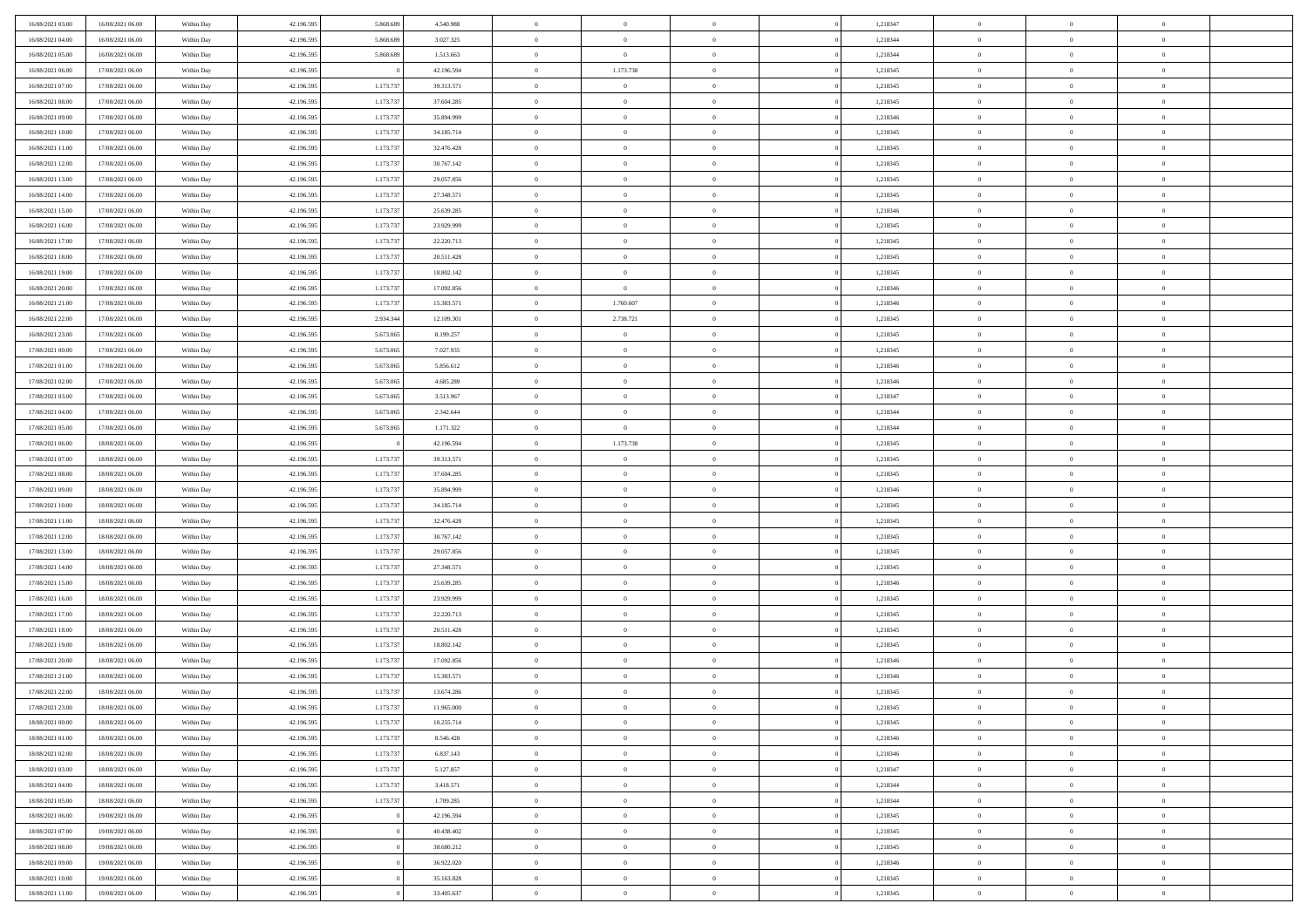| 18/08/2021 12:00 | 19/08/2021 06:00 | Within Day | 42.196.595 |           | 31.647.445 | $\bf{0}$       | $\overline{0}$ | $\Omega$       | 1,218345 | $\bf{0}$       | $\overline{0}$ | $\bf{0}$       |  |
|------------------|------------------|------------|------------|-----------|------------|----------------|----------------|----------------|----------|----------------|----------------|----------------|--|
| 18/08/2021 13:00 | 19/08/2021 06:00 | Within Day | 42.196.595 |           | 29.889.254 | $\theta$       | $\overline{0}$ | $\overline{0}$ | 1,218345 | $\mathbf{0}$   | $\bf{0}$       | $\overline{0}$ |  |
| 18/08/2021 14:00 | 19/08/2021 06:00 | Within Day | 42.196.595 |           | 28.131.063 | $\theta$       | $\overline{0}$ | $\overline{0}$ | 1,218345 | $\,$ 0         | $\overline{0}$ | $\,$ 0 $\,$    |  |
| 18/08/2021 15:00 | 19/08/2021 06:00 | Within Day | 42.196.595 |           | 26.372.871 | $\overline{0}$ | $\overline{0}$ | $\mathbf{0}$   | 1,218346 | $\bf{0}$       | $\mathbf{0}$   | $\theta$       |  |
| 18/08/2021 16:00 | 19/08/2021 06:00 | Within Day | 42.196.595 |           | 24.614.680 | $\mathbf{0}$   | $\overline{0}$ | $\overline{0}$ | 1,218345 | $\mathbf{0}$   | $\bf{0}$       | $\overline{0}$ |  |
| 18/08/2021 17:00 | 19/08/2021 06:00 | Within Day | 42.196.595 |           | 22.856.488 | $\theta$       | $\overline{0}$ | $\bf{0}$       | 1,218345 | $\,$ 0         | $\overline{0}$ | $\,$ 0 $\,$    |  |
| 18/08/2021 18:00 | 19/08/2021 06:00 | Within Day | 42.196.595 |           | 21.098.297 | $\bf{0}$       | $\overline{0}$ | $\mathbf{0}$   | 1,218345 | $\bf{0}$       | $\bf{0}$       | $\theta$       |  |
| 18/08/2021 19:00 | 19/08/2021 06:00 | Within Day | 42.196.595 |           | 19.340.106 | $\overline{0}$ | $\overline{0}$ | $\overline{0}$ | 1,218345 | $\mathbf{0}$   | $\bf{0}$       | $\overline{0}$ |  |
| 18/08/2021 20:00 | 19/08/2021 06:00 | Within Day | 42.196.595 |           | 17.581.914 | $\theta$       | $\overline{0}$ | $\bf{0}$       | 1,218346 | $\,$ 0         | $\overline{0}$ | $\,$ 0 $\,$    |  |
| 18/08/2021 21:00 | 19/08/2021 06:00 | Within Day | 42.196.595 |           | 15.823.722 | $\overline{0}$ | $\overline{0}$ | $\mathbf{0}$   | 1,218346 | $\bf{0}$       | $\mathbf{0}$   | $\theta$       |  |
| 18/08/2021 22:00 | 19/08/2021 06:00 | Within Day | 42.196.595 |           | 14.065.531 | $\mathbf{0}$   | $\overline{0}$ | $\overline{0}$ | 1,218345 | $\mathbf{0}$   | $\bf{0}$       | $\overline{0}$ |  |
| 18/08/2021 23:00 | 19/08/2021 06:00 | Within Day | 42.196.595 |           | 12.307.340 | $\theta$       | $\overline{0}$ | $\bf{0}$       | 1,218345 | $\,$ 0         | $\overline{0}$ | $\,$ 0 $\,$    |  |
| 19/08/2021 00:00 | 19/08/2021 06:00 | Within Day | 42.196.595 |           | 10.549.148 | $\overline{0}$ | $\overline{0}$ | $\mathbf{0}$   | 1,218345 | $\bf{0}$       | $\mathbf{0}$   | $\theta$       |  |
| 19/08/2021 01:00 | 19/08/2021 06:00 | Within Day | 42.196.595 |           | 8.790.957  | $\mathbf{0}$   | $\overline{0}$ | $\overline{0}$ | 1,218346 | $\mathbf{0}$   | $\bf{0}$       | $\overline{0}$ |  |
| 19/08/2021 02:00 | 19/08/2021 06:00 | Within Day | 42.196.595 |           | 7.032.765  | $\theta$       | 97.812         | $\overline{0}$ | 1,218346 | $\,$ 0         | $\overline{0}$ | $\,$ 0 $\,$    |  |
| 19/08/2021 03:00 | 19/08/2021 06:00 | Within Day | 42.196.595 | 97.811    | 5.201.216  | $\bf{0}$       | 440.152        | $\mathbf{0}$   | 1,218347 | $\bf{0}$       | $\mathbf{0}$   | $\theta$       |  |
| 19/08/2021 04:00 | 19/08/2021 06:00 | Within Day | 42.196.595 | 537.962   | 3.174.043  | $\overline{0}$ | 52.036         | $\overline{0}$ | 1,218344 | $\mathbf{0}$   | $\bf{0}$       | $\overline{0}$ |  |
| 19/08/2021 05:00 | 19/08/2021 06:00 | Within Day | 42.196.595 | 589.998   | 1.561.003  | $\theta$       | $\overline{0}$ | $\bf{0}$       | 1,218344 | $\,$ 0         | $\overline{0}$ | $\,$ 0 $\,$    |  |
| 19/08/2021 06:00 | 20/08/2021 06:00 | Within Day | 42.196.595 |           | 42.196.594 | $\overline{0}$ | 586,869        | $\mathbf{0}$   | 1,218345 | $\theta$       | $\mathbf{0}$   | $\theta$       |  |
| 19/08/2021 07:00 | 20/08/2021 06:00 | Within Day | 42.196.595 | 586.868   | 39.875.987 | $\overline{0}$ | $\overline{0}$ | $\overline{0}$ | 1,218345 | $\mathbf{0}$   | $\bf{0}$       | $\overline{0}$ |  |
| 19/08/2021 08:00 | 20/08/2021 06:00 | Within Day | 42.196.595 | 586.868   | 38.142.248 | $\theta$       | $\overline{0}$ | $\bf{0}$       | 1,218345 | $\,$ 0         | $\overline{0}$ | $\,$ 0 $\,$    |  |
| 19/08/2021 09:00 | 20/08/2021 06:00 | Within Day | 42.196.595 | 586,868   | 36,408,509 | $\theta$       | $\overline{0}$ | $\mathbf{0}$   | 1,218346 | $\bf{0}$       | $\mathbf{0}$   | $\theta$       |  |
| 19/08/2021 10:00 | 20/08/2021 06:00 | Within Day | 42.196.595 | 586.868   | 34.674.770 | $\mathbf{0}$   | $\overline{0}$ | $\overline{0}$ | 1,218345 | $\mathbf{0}$   | $\bf{0}$       | $\overline{0}$ |  |
| 19/08/2021 11:00 | 20/08/2021 06:00 | Within Day | 42.196.595 | 586.868   | 32.941.033 | $\theta$       | $\overline{0}$ | $\bf{0}$       | 1,218345 | $\,$ 0         | $\overline{0}$ | $\,$ 0 $\,$    |  |
| 19/08/2021 12:00 | 20/08/2021 06:00 | Within Day | 42.196.595 | 586.868   | 31.207.294 | $\bf{0}$       | $\overline{0}$ | $\mathbf{0}$   | 1,218345 | $\bf{0}$       | $\bf{0}$       | $\bf{0}$       |  |
| 19/08/2021 13:00 | 20/08/2021 06:00 | Within Day | 42.196.595 | 586.868   | 29.473.555 | $\overline{0}$ | $\overline{0}$ | $\overline{0}$ | 1,218345 | $\mathbf{0}$   | $\bf{0}$       | $\overline{0}$ |  |
| 19/08/2021 14:00 | 20/08/2021 06:00 | Within Day | 42.196.595 | 586.868   | 27.739.817 | $\theta$       | $\overline{0}$ | $\bf{0}$       | 1,218345 | $\,$ 0         | $\overline{0}$ | $\,$ 0 $\,$    |  |
| 19/08/2021 15:00 | 20/08/2021 06:00 | Within Day | 42.196.595 | 586,868   | 26,006,078 | $\overline{0}$ | $\overline{0}$ | $\mathbf{0}$   | 1,218346 | $\bf{0}$       | $\mathbf{0}$   | $\theta$       |  |
| 19/08/2021 16:00 | 20/08/2021 06:00 | Within Day | 42.196.595 | 586.868   | 24.272.339 | $\mathbf{0}$   | $\overline{0}$ | $\overline{0}$ | 1,218345 | $\mathbf{0}$   | $\bf{0}$       | $\overline{0}$ |  |
| 19/08/2021 17:00 | 20/08/2021 06:00 | Within Day | 42.196.595 | 586.868   | 22.538.601 | $\theta$       | $\mathbf{1}$   | $\bf{0}$       | 1,218345 | $\,$ 0         | $\overline{0}$ | $\,$ 0 $\,$    |  |
| 19/08/2021 18:00 | 20/08/2021 06:00 | Within Day | 42.196.595 | 586.869   | 20.804.861 | $\,$ 0 $\,$    | $\overline{0}$ | $\overline{0}$ | 1,218345 | $\bf{0}$       | $\overline{0}$ | $\,0\,$        |  |
| 19/08/2021 19:00 | 20/08/2021 06:00 | Within Day | 42.196.595 | 586.869   | 19.071.123 | $\overline{0}$ | 1.288.959      | $\overline{0}$ | 1,218345 | $\mathbf{0}$   | $\bf{0}$       | $\overline{0}$ |  |
| 19/08/2021 20:00 | 20/08/2021 06:00 | Within Day | 42.196.595 | 1.875.830 | 16.165.602 | $\theta$       | 489.057        | $\overline{0}$ | 1,218346 | $\,$ 0         | $\overline{0}$ | $\,$ 0 $\,$    |  |
| 19/08/2021 21:00 | 20/08/2021 06:00 | Within Day | 42.196.595 | 2.364.887 | 14.108.891 | $\,$ 0 $\,$    | 627.656        | $\overline{0}$ | 1,218346 | $\bf{0}$       | $\overline{0}$ | $\,0\,$        |  |
| 19/08/2021 22:00 | 20/08/2021 06:00 | Within Day | 42.196.595 | 2.992.544 | 11.983.319 | $\overline{0}$ | 2.049.346      | $\overline{0}$ | 1,218345 | $\mathbf{0}$   | $\bf{0}$       | $\overline{0}$ |  |
| 19/08/2021 23:00 | 20/08/2021 06:00 | Within Day | 42.196.595 | 5.041.890 | 8.692.226  | $\theta$       | 1.027.021      | $\bf{0}$       | 1,218345 | $\,$ 0         | $\overline{0}$ | $\,$ 0 $\,$    |  |
| 20/08/2021 00:00 | 20/08/2021 06:00 | Within Day | 42.196.595 | 6.068.911 | 6.570.177  | $\,$ 0 $\,$    | 305.172        | $\overline{0}$ | 1,218345 | $\bf{0}$       | $\overline{0}$ | $\,0\,$        |  |
| 20/08/2021 01:00 | 20/08/2021 06:00 | Within Day | 42.196.595 | 6.374.082 | 5.220.837  | $\mathbf{0}$   | 816.726        | $\overline{0}$ | 1,218346 | $\mathbf{0}$   | $\bf{0}$       | $\overline{0}$ |  |
| 20/08/2021 02:00 | 20/08/2021 06:00 | Within Day | 42.196.595 | 7.190.808 | 3.523.289  | $\theta$       | $\overline{0}$ | $\bf{0}$       | 1,218346 | $\,$ 0         | $\overline{0}$ | $\,$ 0 $\,$    |  |
| 20/08/2021 03:00 | 20/08/2021 06:00 | Within Day | 42.196.595 | 7.190.808 | 2.642.467  | $\,$ 0 $\,$    | $\overline{0}$ | $\overline{0}$ | 1,218347 | $\bf{0}$       | $\overline{0}$ | $\,0\,$        |  |
| 20/08/2021 04:00 | 20/08/2021 06:00 | Within Day | 42.196.595 | 7.190.808 | 1.761.645  | $\mathbf{0}$   | $\overline{0}$ | $\overline{0}$ | 1,218344 | $\mathbf{0}$   | $\bf{0}$       | $\overline{0}$ |  |
| 20/08/2021 05:00 | 20/08/2021 06:00 | Within Day | 42.196.595 | 7.190.808 | 880.822    | $\theta$       | $\overline{0}$ | $\bf{0}$       | 1,218344 | $\,$ 0         | $\overline{0}$ | $\,$ 0 $\,$    |  |
| 20/08/2021 06:00 | 21/08/2021 06:00 | Within Day | 42.196.595 |           | 42.196.594 | $\,$ 0 $\,$    | 4.108.082      | $\overline{0}$ | 1,218345 | $\bf{0}$       | $\overline{0}$ | $\,0\,$        |  |
| 20/08/2021 07:00 | 21/08/2021 06:00 | Within Dav | 42.196.595 | 4.108.082 | 36.501.491 | $\theta$       | $\overline{0}$ | $\overline{0}$ | 1,218345 | $\mathbf{0}$   | $\bf{0}$       | $\overline{0}$ |  |
| 20/08/2021 08:00 | 21/08/2021 06:00 | Within Day | 42.196.595 | 4.108.082 | 34.914.469 | $\overline{0}$ | $\overline{0}$ | $\overline{0}$ | 1,218345 | $\overline{0}$ | $\overline{0}$ | $\theta$       |  |
| 20/08/2021 09:00 | 21/08/2021 06:00 | Within Day | 42.196.595 | 4.108.082 | 33.327.448 | $\bf{0}$       | $\overline{0}$ | $\overline{0}$ | 1,218346 | $\mathbf{0}$   | $\overline{0}$ | $\bf{0}$       |  |
| 20/08/2021 10:00 | 21/08/2021 06:00 | Within Day | 42.196.595 | 4.108.082 | 31.740.427 | $\overline{0}$ | $\overline{0}$ | $\overline{0}$ | 1,218345 | $\overline{0}$ | $\overline{0}$ | $\overline{0}$ |  |
| 20/08/2021 11:00 | 21/08/2021 06:00 | Within Day | 42.196.595 | 4.108.082 | 30.153.405 | $\,$ 0         | $\overline{0}$ | $\overline{0}$ | 1,218345 | $\,$ 0 $\,$    | $\,$ 0 $\,$    | $\,$ 0 $\,$    |  |
| 20/08/2021 12:00 | 21/08/2021 06:00 | Within Day | 42.196.595 | 4.108.082 | 28.566.384 | $\bf{0}$       | $\overline{0}$ | $\overline{0}$ | 1,218345 | $\mathbf{0}$   | $\overline{0}$ | $\bf{0}$       |  |
| 20/08/2021 13:00 | 21/08/2021 06:00 | Within Day | 42.196.595 | 4.108.082 | 26.979.363 | $\mathbf{0}$   | $\overline{0}$ | $\overline{0}$ | 1,218345 | $\,$ 0 $\,$    | $\bf{0}$       | $\overline{0}$ |  |
| 20/08/2021 14:00 | 21/08/2021 06:00 | Within Day | 42.196.595 | 4.108.082 | 25.392.341 | $\,$ 0         | $\overline{0}$ | $\overline{0}$ | 1,218345 | $\,$ 0 $\,$    | $\overline{0}$ | $\,$ 0 $\,$    |  |
| 20/08/2021 15:00 | 21/08/2021 06:00 | Within Day | 42.196.595 | 4.108.082 | 23.805.320 | $\bf{0}$       | $\overline{0}$ | $\overline{0}$ | 1,218346 | $\overline{0}$ | $\overline{0}$ | $\overline{0}$ |  |
| 20/08/2021 16:00 | 21/08/2021 06:00 | Within Day | 42.196.595 | 4.108.082 | 22.218.299 | $\mathbf{0}$   | $\overline{0}$ | $\overline{0}$ | 1,218345 | $\,$ 0 $\,$    | $\overline{0}$ | $\overline{0}$ |  |
| 20/08/2021 17:00 | 21/08/2021 06:00 | Within Day | 42.196.595 | 4.108.082 | 20.631.277 | $\,$ 0         | 2.543          | $\overline{0}$ | 1,218345 | $\,$ 0 $\,$    | $\,$ 0 $\,$    | $\,$ 0 $\,$    |  |
| 20/08/2021 18:00 | 21/08/2021 06:00 | Within Day | 42.196.595 | 4.110.626 | 19.041.908 | $\bf{0}$       | 2.347          | $\overline{0}$ | 1,218345 | $\mathbf{0}$   | $\overline{0}$ | $\bf{0}$       |  |
| 20/08/2021 19:00 | 21/08/2021 06:00 | Within Day | 42.196.595 | 4.112.973 | 17.452.931 | $\mathbf{0}$   | $\overline{0}$ | $\overline{0}$ | 1,218345 | $\overline{0}$ | $\bf{0}$       | $\overline{0}$ |  |
| 20/08/2021 20:00 | 21/08/2021 06:00 | Within Day | 42.196.595 | 4.112.973 | 15.866.301 | $\,$ 0 $\,$    | $\overline{0}$ | $\overline{0}$ | 1,218346 | $\,$ 0 $\,$    | $\overline{0}$ | $\,$ 0 $\,$    |  |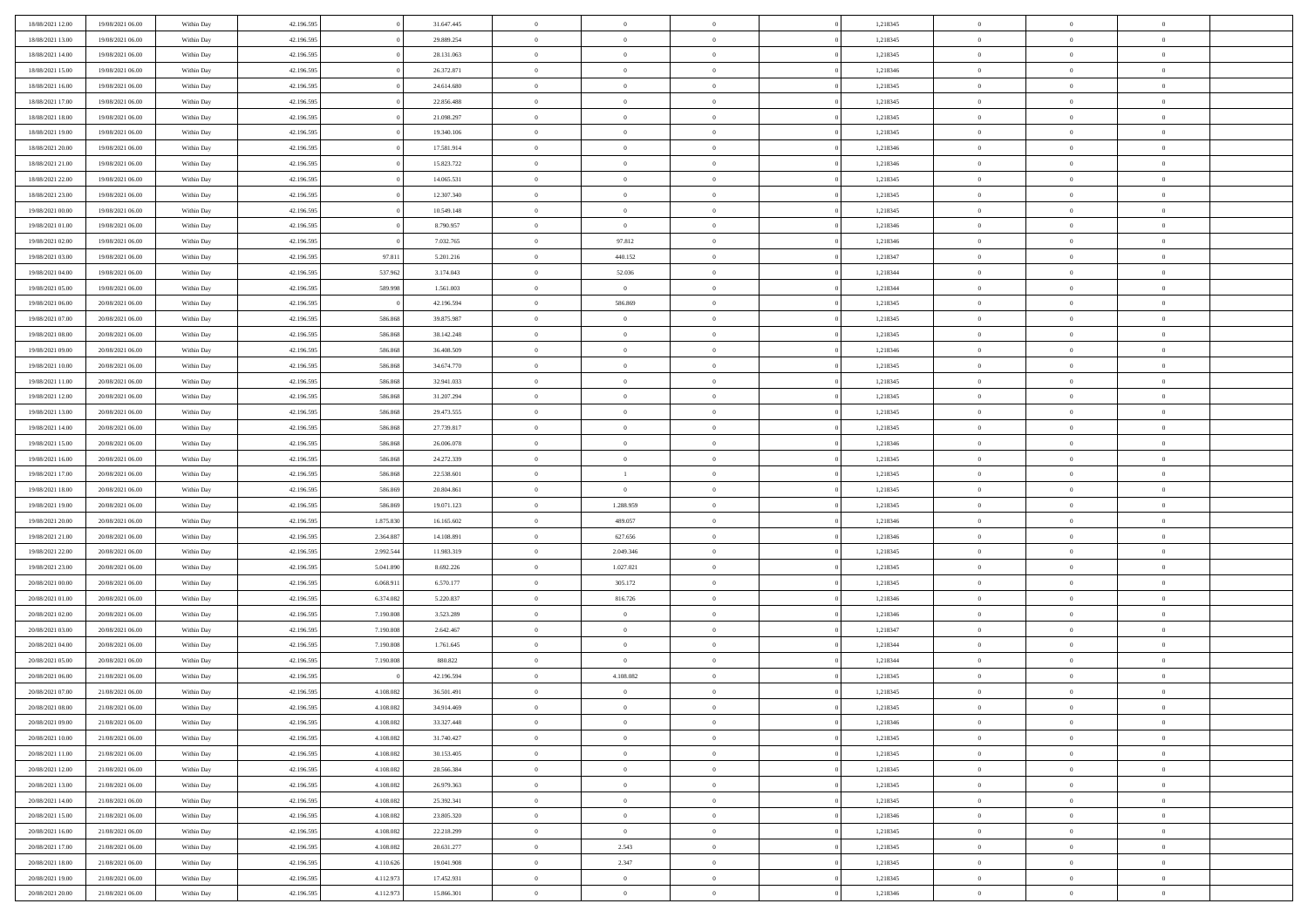| 20/08/2021 21:00 | 21/08/2021 06:00 | Within Day | 42.196.595 | 4.112.973 | 14.279.671 | $\,$ 0 $\,$    | $\overline{0}$ | $\overline{0}$ |          | 1,218346 | $\bf{0}$       | $\overline{0}$ | $\,0\,$        |  |
|------------------|------------------|------------|------------|-----------|------------|----------------|----------------|----------------|----------|----------|----------------|----------------|----------------|--|
| 20/08/2021 22:00 | 21/08/2021 06:00 | Within Day | 42.196.595 | 4.112.973 | 12.693.041 | $\overline{0}$ | $\overline{0}$ | $\mathbf{0}$   |          | 1,218345 | $\theta$       | $\overline{0}$ | $\theta$       |  |
| 20/08/2021 23:00 | 21/08/2021 06:00 | Within Day | 42.196.595 | 4.112.973 | 11.106.410 | $\theta$       | $\overline{0}$ | $\overline{0}$ |          | 1,218345 | $\mathbf{0}$   | $\overline{0}$ | $\overline{0}$ |  |
| 21/08/2021 00:00 | 21/08/2021 06:00 | Within Day | 42.196.595 | 4.112.973 | 9.519.780  | $\,$ 0 $\,$    | $\overline{0}$ | $\overline{0}$ |          | 1,218345 | $\bf{0}$       | $\overline{0}$ | $\bf{0}$       |  |
| 21/08/2021 01:00 | 21/08/2021 06:00 | Within Day | 42.196.595 | 4.112.973 | 7.933.150  | $\,$ 0         | $\overline{0}$ | $\mathbf{0}$   |          | 1,218346 | $\bf{0}$       | $\bf{0}$       | $\,0\,$        |  |
| 21/08/2021 02:00 | 21/08/2021 06:00 | Within Day | 42.196.595 | 4.112.973 | 6.346.520  | $\theta$       | $\overline{0}$ | $\mathbf{0}$   |          | 1,218346 | $\mathbf{0}$   | $\overline{0}$ | $\overline{0}$ |  |
| 21/08/2021 03:00 | 21/08/2021 06:00 | Within Day | 42.196.595 | 4.112.973 | 4.759.890  | $\,$ 0 $\,$    | $\overline{0}$ | $\overline{0}$ |          | 1,218347 | $\bf{0}$       | $\overline{0}$ | $\bf{0}$       |  |
|                  |                  |            |            |           |            | $\,$ 0         | $\overline{0}$ |                |          |          | $\,$ 0 $\,$    | $\overline{0}$ | $\theta$       |  |
| 21/08/2021 04:00 | 21/08/2021 06:00 | Within Day | 42.196.595 | 4.112.973 | 3.173.260  |                |                | $\mathbf{0}$   |          | 1,218344 |                |                |                |  |
| 21/08/2021 05:00 | 21/08/2021 06:00 | Within Day | 42.196.595 | 4.112.973 | 1.586.630  | $\theta$       | $\overline{0}$ | $\overline{0}$ |          | 1,218344 | $\mathbf{0}$   | $\overline{0}$ | $\overline{0}$ |  |
| 21/08/2021 06:00 | 22/08/2021 06:00 | Within Day | 42.196.595 |           | 42.196.594 | $\,$ 0 $\,$    | 3.129.967      | $\Omega$       |          | 1,218345 | $\bf{0}$       | $\overline{0}$ | $\bf{0}$       |  |
| 21/08/2021 07:00 | 22/08/2021 06:00 | Within Day | 42.196.595 | 3.129.966 | 37.438.851 | $\bf{0}$       | $\overline{0}$ | $\mathbf{0}$   |          | 1,218345 | $\bf{0}$       | $\mathbf{0}$   | $\theta$       |  |
| 21/08/2021 08:00 | 22/08/2021 06:00 | Within Day | 42.196.595 | 3.129.966 | 35.811.075 | $\theta$       | $\overline{0}$ | $\overline{0}$ |          | 1,218345 | $\mathbf{0}$   | $\overline{0}$ | $\overline{0}$ |  |
| 21/08/2021 09:00 | 22/08/2021 06:00 | Within Day | 42.196.595 | 3.129.966 | 34.183.299 | $\,$ 0 $\,$    | $\overline{0}$ | $\overline{0}$ |          | 1,218346 | $\bf{0}$       | $\overline{0}$ | $\bf{0}$       |  |
| 21/08/2021 10:00 | 22/08/2021 06:00 | Within Day | 42.196.595 | 3.129.966 | 32.555.522 | $\,$ 0         | $\overline{0}$ | $\mathbf{0}$   |          | 1,218345 | $\bf{0}$       | $\theta$       | $\,0\,$        |  |
| 21/08/2021 11:00 | 22/08/2021 06:00 | Within Day | 42.196.595 | 3.129.966 | 30.927.747 | $\theta$       | $\overline{0}$ | $\overline{0}$ |          | 1,218345 | $\mathbf{0}$   | $\overline{0}$ | $\overline{0}$ |  |
| 21/08/2021 12:00 | 22/08/2021 06:00 | Within Day | 42.196.595 | 3.129.966 | 29.299.971 | $\,$ 0 $\,$    | $\overline{0}$ | $\Omega$       |          | 1,218345 | $\bf{0}$       | $\overline{0}$ | $\bf{0}$       |  |
| 21/08/2021 13:00 | 22/08/2021 06:00 | Within Day | 42.196.595 | 3.129.966 | 27.672.194 | $\,$ 0 $\,$    | $\overline{0}$ | $\mathbf{0}$   |          | 1,218345 | $\mathbf{0}$   | $\overline{0}$ | $\theta$       |  |
| 21/08/2021 14:00 | 22/08/2021 06:00 | Within Day | 42.196.595 | 3.129.966 | 26.044.418 | $\theta$       | $\overline{0}$ | $\mathbf{0}$   |          | 1,218345 | $\mathbf{0}$   | $\overline{0}$ | $\overline{0}$ |  |
| 21/08/2021 15:00 | 22/08/2021 06:00 | Within Day | 42.196.595 | 3.129.966 | 24.416.642 | $\,$ 0 $\,$    | $\overline{0}$ | $\Omega$       |          | 1,218346 | $\bf{0}$       | $\overline{0}$ | $\,0\,$        |  |
| 21/08/2021 16:00 | 22/08/2021 06:00 | Within Day | 42.196.595 | 3.129.966 | 22.788.866 | $\bf{0}$       | $\overline{0}$ | $\mathbf{0}$   |          | 1,218345 | $\bf{0}$       | $\mathbf{0}$   | $\theta$       |  |
| 21/08/2021 17:00 | 22/08/2021 06:00 | Within Day | 42.196.595 | 3.129.966 | 21.161.089 | $\theta$       | $\overline{0}$ | $\overline{0}$ |          | 1,218345 | $\mathbf{0}$   | $\overline{0}$ | $\overline{0}$ |  |
| 21/08/2021 18:00 | 22/08/2021 06:00 | Within Day | 42.196.595 | 3.129.966 | 19.533.313 | $\,$ 0 $\,$    | $\overline{0}$ | $\overline{0}$ |          | 1,218345 | $\bf{0}$       | $\overline{0}$ | $\bf{0}$       |  |
| 21/08/2021 19:00 | 22/08/2021 06:00 | Within Day | 42.196.595 | 3.129.966 | 17.905.538 | $\,$ 0         | $\overline{0}$ | $\mathbf{0}$   |          | 1,218345 | $\,$ 0 $\,$    | $\bf{0}$       | $\,0\,$        |  |
| 21/08/2021 20:00 | 22/08/2021 06:00 | Within Day | 42.196.595 | 3.129.966 | 16.277.761 | $\theta$       | $\overline{0}$ | $\mathbf{0}$   |          | 1,218346 | $\mathbf{0}$   | $\overline{0}$ | $\overline{0}$ |  |
| 21/08/2021 21:00 | 22/08/2021 06:00 | Within Day | 42.196.595 | 3.129.966 | 14.649.985 | $\,$ 0 $\,$    | $\overline{0}$ | $\overline{0}$ |          | 1,218346 | $\bf{0}$       | $\overline{0}$ | $\bf{0}$       |  |
| 21/08/2021 22:00 | 22/08/2021 06:00 | Within Day | 42.196.595 | 3.129.966 | 13.022.209 | $\,$ 0 $\,$    | $\overline{0}$ | $\mathbf{0}$   |          | 1,218345 | $\mathbf{0}$   | $\overline{0}$ | $\theta$       |  |
| 21/08/2021 23:00 | 22/08/2021 06:00 | Within Day | 42.196.595 | 3.129.966 | 11.394.433 | $\theta$       | $\overline{0}$ | $\overline{0}$ |          | 1,218345 | $\mathbf{0}$   | $\overline{0}$ | $\overline{0}$ |  |
| 22/08/2021 00:00 | 22/08/2021 06:00 | Within Day | 42.196.595 | 3.129.966 | 9.766.656  | $\,$ 0 $\,$    | $\overline{0}$ | $\Omega$       |          | 1,218345 | $\bf{0}$       | $\overline{0}$ | $\bf{0}$       |  |
|                  |                  |            |            |           |            |                |                | $\mathbf{0}$   |          |          | $\bf{0}$       | $\mathbf{0}$   | $\overline{0}$ |  |
| 22/08/2021 01:00 | 22/08/2021 06:00 | Within Day | 42.196.595 | 3.129.966 | 8.138.880  | $\bf{0}$       | $\overline{0}$ |                |          | 1,218346 |                |                |                |  |
| 22/08/2021 02:00 | 22/08/2021 06:00 | Within Day | 42.196.595 | 3.129.966 | 6.511.104  | $\theta$       | $\overline{0}$ | $\overline{0}$ |          | 1,218346 | $\mathbf{0}$   | $\overline{0}$ | $\overline{0}$ |  |
| 22/08/2021 03:00 | 22/08/2021 06:00 | Within Day | 42.196.595 | 3.129.966 | 4.883.328  | $\,$ 0 $\,$    | $\overline{0}$ | $\overline{0}$ |          | 1,218347 | $\,$ 0         | $\overline{0}$ | $\,$ 0 $\,$    |  |
| 22/08/2021 04:00 | 22/08/2021 06:00 | Within Day | 42.196.595 | 3.129.966 | 3.255.552  | $\,$ 0         | $\overline{0}$ | $\overline{0}$ |          | 1,218344 | $\bf{0}$       | $\bf{0}$       | $\overline{0}$ |  |
| 22/08/2021 05:00 | 22/08/2021 06:00 | Within Day | 42.196.595 | 3.129.966 | 1.627.776  | $\theta$       | $\overline{0}$ | $\mathbf{0}$   |          | 1,218344 | $\mathbf{0}$   | $\overline{0}$ | $\overline{0}$ |  |
| 22/08/2021 06:00 | 23/08/2021 06:00 | Within Day | 42.196.595 |           | 42.196.594 | $\theta$       | 3.129.967      | $\overline{0}$ |          | 1,218345 | $\,$ 0         | $\overline{0}$ | $\theta$       |  |
| 22/08/2021 07:00 | 23/08/2021 06:00 | Within Day | 42.196.595 | 3.129.966 | 37.438.851 | $\bf{0}$       | $\overline{0}$ | $\mathbf{0}$   |          | 1,218345 | $\mathbf{0}$   | $\overline{0}$ | $\overline{0}$ |  |
| 22/08/2021 08:00 | 23/08/2021 06:00 | Within Day | 42.196.595 | 3.129.966 | 35.811.075 | $\theta$       | $\overline{0}$ | $\mathbf{0}$   |          | 1,218345 | $\mathbf{0}$   | $\overline{0}$ | $\overline{0}$ |  |
| 22/08/2021 09:00 | 23/08/2021 06:00 | Within Day | 42.196.595 | 3.129.966 | 34.183.299 | $\theta$       | $\overline{0}$ | $\overline{0}$ |          | 1,218346 | $\,$ 0         | $\overline{0}$ | $\theta$       |  |
| 22/08/2021 11:00 | 23/08/2021 06:00 | Within Day | 42.196.595 | 3.129.966 | 30.927.747 | $\bf{0}$       | $\overline{0}$ | $\mathbf{0}$   |          | 1,218345 | $\bf{0}$       | $\mathbf{0}$   | $\overline{0}$ |  |
| 22/08/2021 12:00 | 23/08/2021 06:00 | Within Day | 42.196.595 | 3.129.966 | 29.299.971 | $\theta$       | $\overline{0}$ | $\overline{0}$ |          | 1,218345 | $\mathbf{0}$   | $\overline{0}$ | $\overline{0}$ |  |
| 22/08/2021 13:00 | 23/08/2021 06:00 | Within Day | 42.196.595 | 3.129.966 | 27.672.194 | $\,$ 0 $\,$    | $\overline{0}$ | $\overline{0}$ |          | 1,218345 | $\,$ 0         | $\overline{0}$ | $\,$ 0 $\,$    |  |
| 22/08/2021 14:00 | 23/08/2021 06:00 | Within Day | 42.196.595 | 3.129.966 | 26.044.418 | $\bf{0}$       | $\,$ 0 $\,$    | $\overline{0}$ |          | 1,218345 | $\,$ 0 $\,$    | $\overline{0}$ | $\overline{0}$ |  |
| 22/08/2021 15:00 | 23/08/2021 06:00 | Within Day | 42.196.595 | 3.129.966 | 24.416.642 | $\theta$       | $\overline{0}$ | $\mathbf{0}$   |          | 1,218346 | $\mathbf{0}$   | $\overline{0}$ | $\theta$       |  |
| 22/08/2021 16:00 | 23/08/2021 06:00 | Within Day | 42.196.595 | 3.129.966 | 22.788.866 | $\theta$       | $\overline{0}$ | $\overline{0}$ |          | 1,218345 | $\,$ 0         | $\overline{0}$ | $\theta$       |  |
| 22/08/2021 17:00 | 23/08/2021 06:00 | Within Day | 42.196.595 | 3.129.966 | 21.161.089 | $\bf{0}$       | $\,$ 0 $\,$    | $\mathbf{0}$   |          | 1,218345 | $\mathbf{0}$   | $\overline{0}$ | $\bf{0}$       |  |
| 22/08/2021 18:00 | 23/08/2021 06:00 | Within Day | 42.196.595 | 3.129.966 | 19.533.313 | $\overline{0}$ | $\theta$       |                |          | 1,218345 | $\overline{0}$ | $\theta$       | $\theta$       |  |
| 22/08/2021 19:00 | 23/08/2021 06:00 | Within Day | 42.196.595 | 3.129.966 | 17.905.538 | $\,$ 0 $\,$    | $\overline{0}$ | $\overline{0}$ |          | 1,218345 | $\,$ 0 $\,$    | $\bf{0}$       | $\theta$       |  |
| 22/08/2021 20:00 | 23/08/2021 06:00 | Within Day | 42.196.595 | 3.129.966 | 16.277.761 | $\overline{0}$ | $\,$ 0 $\,$    | $\overline{0}$ |          | 1,218346 | $\,$ 0 $\,$    | $\overline{0}$ | $\overline{0}$ |  |
| 22/08/2021 21:00 | 23/08/2021 06:00 | Within Day | 42.196.595 | 3.129.966 | 14.649.985 | $\overline{0}$ | $\overline{0}$ | $\overline{0}$ |          | 1,218346 | $\,$ 0 $\,$    | $\bf{0}$       | $\mathbf{0}$   |  |
| 22/08/2021 22:00 | 23/08/2021 06:00 | Within Day | 42.196.595 | 3.129.966 | 13.022.209 | $\,$ 0 $\,$    | $\overline{0}$ | $\overline{0}$ | $\theta$ | 1,218345 | $\,$ 0 $\,$    | $\bf{0}$       | $\,$ 0 $\,$    |  |
| 22/08/2021 23:00 | 23/08/2021 06:00 | Within Day | 42.196.595 | 3.129.966 | 11.394.433 | $\,$ 0 $\,$    | $\,$ 0 $\,$    | $\overline{0}$ |          | 1,218345 | $\,$ 0 $\,$    | $\overline{0}$ | $\overline{0}$ |  |
| 23/08/2021 00:00 | 23/08/2021 06:00 | Within Day | 42.196.595 | 3.129.966 | 9.766.656  | $\overline{0}$ | $\overline{0}$ | $\overline{0}$ |          | 1,218345 | $\mathbf{0}$   | $\overline{0}$ | $\overline{0}$ |  |
| 23/08/2021 01:00 | 23/08/2021 06:00 | Within Day | 42.196.595 | 3.129.966 | 8.138.880  | $\,$ 0 $\,$    | $\overline{0}$ | $\overline{0}$ |          | 1,218346 | $\,$ 0 $\,$    | $\overline{0}$ | $\,$ 0 $\,$    |  |
| 23/08/2021 02:00 | 23/08/2021 06:00 | Within Day | 42.196.595 | 3.129.966 | 6.511.104  | $\overline{0}$ | $\overline{0}$ | $\overline{0}$ |          | 1,218346 | $\,$ 0 $\,$    | $\overline{0}$ | $\overline{0}$ |  |
| 23/08/2021 03:00 | 23/08/2021 06:00 | Within Day | 42.196.595 | 3.129.966 | 4.883.328  | $\,$ 0 $\,$    | $\overline{0}$ | $\overline{0}$ |          | 1,218347 | $\mathbf{0}$   | $\bf{0}$       | $\overline{0}$ |  |
|                  |                  |            |            |           |            |                |                |                |          |          |                |                |                |  |
| 23/08/2021 04:00 | 23/08/2021 06:00 | Within Day | 42.196.595 | 3.129.966 | 3.255.552  | $\,$ 0 $\,$    | $\overline{0}$ | $\overline{0}$ |          | 1,218344 | $\,$ 0 $\,$    | $\overline{0}$ | $\,$ 0 $\,$    |  |
| 23/08/2021 05:00 | 23/08/2021 06:00 | Within Day | 42.196.595 | 3.129.966 | 1.627.776  | $\,$ 0 $\,$    | $\,$ 0 $\,$    | $\overline{0}$ |          | 1,218344 | $\,$ 0 $\,$    | $\overline{0}$ | $\overline{0}$ |  |
| 23/08/2021 06:00 | 24/08/2021 06:00 | Within Day | 42.196.595 |           | 42.196.594 | $\theta$       | $\overline{0}$ | $\overline{0}$ |          | 1,218345 | $\mathbf{0}$   | $\overline{0}$ | $\overline{0}$ |  |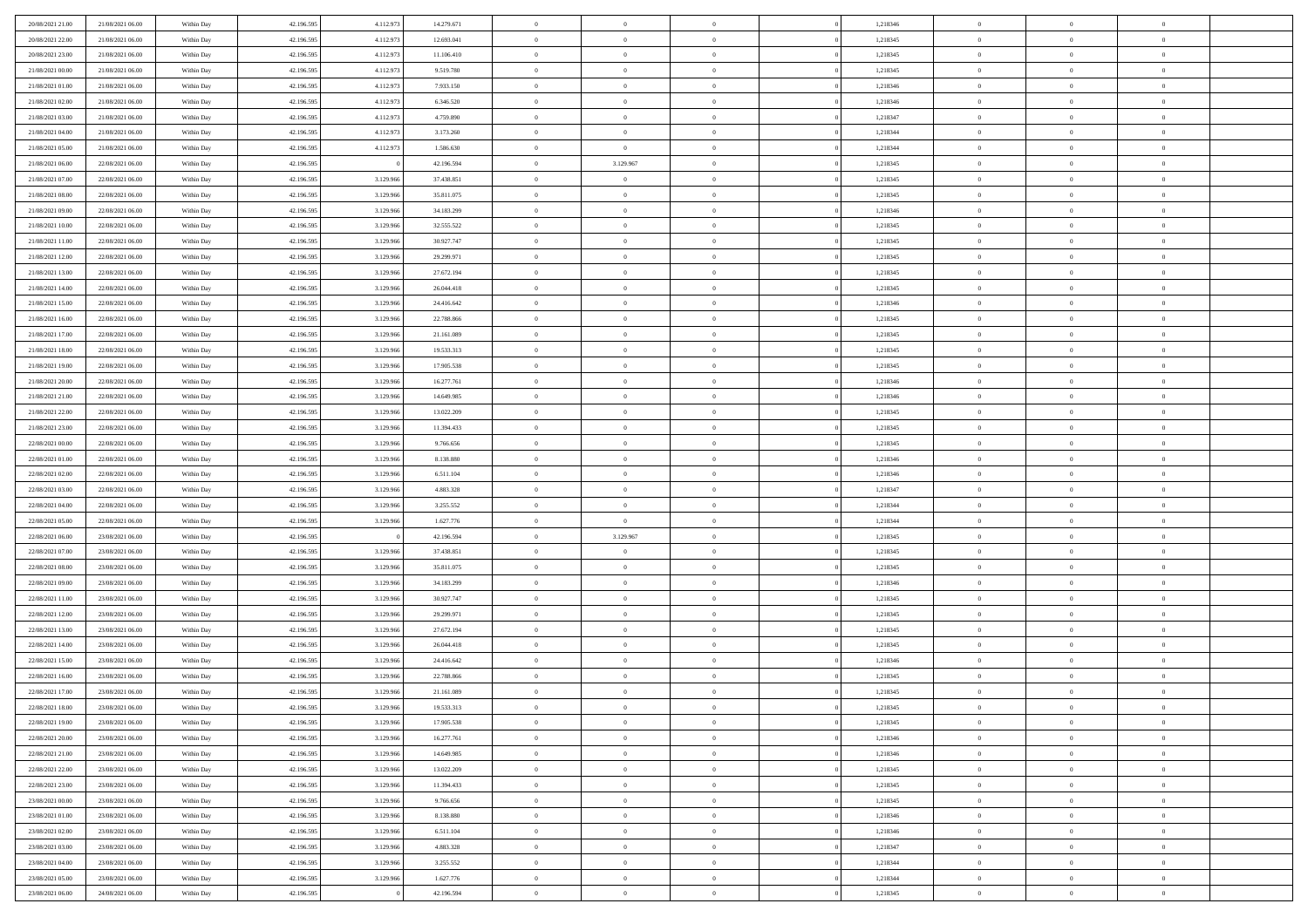| 23/08/2021 07:00 | 24/08/2021 06:00 | Within Day               | 42.196.595 | 40.438.402 | $\,$ 0 $\,$    | $\overline{0}$                    | $\overline{0}$ |          | 1,218345 | $\bf{0}$       | $\overline{0}$          | $\,0\,$        |  |
|------------------|------------------|--------------------------|------------|------------|----------------|-----------------------------------|----------------|----------|----------|----------------|-------------------------|----------------|--|
| 23/08/2021 08:00 | 24/08/2021 06:00 | Within Day               | 42.196.595 | 38.680.212 | $\overline{0}$ | $\overline{0}$                    | $\mathbf{0}$   |          | 1,218345 | $\theta$       | $\overline{0}$          | $\theta$       |  |
| 23/08/2021 09:00 | 24/08/2021 06:00 | Within Day               | 42.196.595 | 36.922.020 | $\theta$       | $\overline{0}$                    | $\overline{0}$ |          | 1,218346 | $\mathbf{0}$   | $\overline{0}$          | $\overline{0}$ |  |
| 23/08/2021 10:00 | 24/08/2021 06:00 | Within Day               | 42.196.595 | 35.163.828 | $\,$ 0 $\,$    | $\overline{0}$                    | $\overline{0}$ |          | 1,218345 | $\mathbf{0}$   | $\overline{0}$          | $\bf{0}$       |  |
| 23/08/2021 11:00 | 24/08/2021 06:00 | Within Day               | 42.196.595 | 33.405.637 | $\bf{0}$       | $\overline{0}$                    | $\mathbf{0}$   |          | 1,218345 | $\bf{0}$       | $\overline{0}$          | $\,0\,$        |  |
| 23/08/2021 12:00 | 24/08/2021 06:00 | Within Day               | 42.196.595 | 31.647.445 | $\theta$       | $\overline{0}$                    | $\mathbf{0}$   |          | 1,218345 | $\mathbf{0}$   | $\overline{0}$          | $\overline{0}$ |  |
| 23/08/2021 13:00 | 24/08/2021 06:00 | Within Day               | 42.196.595 | 29.889.254 | $\,$ 0 $\,$    | $\overline{0}$                    | $\overline{0}$ |          | 1,218345 | $\bf{0}$       | $\overline{0}$          | $\bf{0}$       |  |
|                  |                  |                          |            |            | $\overline{0}$ |                                   |                |          |          |                | $\overline{0}$          | $\overline{0}$ |  |
| 23/08/2021 14:00 | 24/08/2021 06:00 | Within Day               | 42.196.595 | 28.131.063 |                | $\overline{0}$                    | $\mathbf{0}$   |          | 1,218345 | $\,$ 0 $\,$    |                         |                |  |
| 23/08/2021 15:00 | 24/08/2021 06:00 | Within Day               | 42.196.595 | 26.372.871 | $\theta$       | $\overline{0}$                    | $\mathbf{0}$   |          | 1,218346 | $\mathbf{0}$   | $\overline{0}$          | $\overline{0}$ |  |
| 23/08/2021 16:00 | 24/08/2021 06:00 | Within Day               | 42.196.595 | 24.614.680 | $\,$ 0 $\,$    | $\overline{0}$                    | $\Omega$       |          | 1,218345 | $\bf{0}$       | $\overline{0}$          | $\bf{0}$       |  |
| 23/08/2021 17:00 | 24/08/2021 06:00 | Within Day               | 42.196.595 | 22.856.488 | $\bf{0}$       | $\overline{0}$                    | $\mathbf{0}$   |          | 1,218345 | $\bf{0}$       | $\overline{0}$          | $\theta$       |  |
| 23/08/2021 18:00 | 24/08/2021 06:00 | Within Day               | 42.196.595 | 21.098.297 | $\theta$       | $\overline{0}$                    | $\overline{0}$ |          | 1,218345 | $\mathbf{0}$   | $\overline{0}$          | $\overline{0}$ |  |
| 23/08/2021 19:00 | 24/08/2021 06:00 | Within Day               | 42.196.595 | 19.340.106 | $\,$ 0 $\,$    | $\overline{0}$                    | $\overline{0}$ |          | 1,218345 | $\bf{0}$       | $\overline{0}$          | $\overline{0}$ |  |
| 23/08/2021 20:00 | 24/08/2021 06:00 | Within Day               | 42.196.595 | 17.581.914 | $\bf{0}$       | $\overline{0}$                    | $\mathbf{0}$   |          | 1,218346 | $\bf{0}$       | $\overline{0}$          | $\bf{0}$       |  |
| 23/08/2021 21:00 | 24/08/2021 06:00 | Within Day               | 42.196.595 | 15.823.722 | $\overline{0}$ | $\overline{0}$                    | $\overline{0}$ |          | 1,218346 | $\mathbf{0}$   | $\overline{0}$          | $\overline{0}$ |  |
| 23/08/2021 22:00 | 24/08/2021 06:00 | Within Day               | 42.196.595 | 14.065.531 | $\,$ 0 $\,$    | $\overline{0}$                    | $\Omega$       |          | 1,218345 | $\bf{0}$       | $\overline{0}$          | $\bf{0}$       |  |
| 23/08/2021 23:00 | 24/08/2021 06:00 | Within Day               | 42.196.595 | 12.307.340 | $\,$ 0         | $\overline{0}$                    | $\mathbf{0}$   |          | 1,218345 | $\,$ 0 $\,$    | $\overline{0}$          | $\theta$       |  |
| 24/08/2021 00:00 | 24/08/2021 06:00 | Within Day               | 42.196.595 | 10.549.148 | $\theta$       | $\overline{0}$                    | $\mathbf{0}$   |          | 1,218345 | $\mathbf{0}$   | $\overline{0}$          | $\overline{0}$ |  |
| 24/08/2021 01:00 | 24/08/2021 06:00 | Within Day               | 42.196.595 | 8.790.957  | $\,$ 0 $\,$    | $\overline{0}$                    | $\Omega$       |          | 1,218346 | $\bf{0}$       | $\overline{0}$          | $\bf{0}$       |  |
| 24/08/2021 02:00 | 24/08/2021 06:00 | Within Day               | 42.196.595 | 7.032.765  | $\bf{0}$       | $\overline{0}$                    | $\mathbf{0}$   |          | 1,218346 | $\bf{0}$       | $\overline{\mathbf{0}}$ | $\overline{0}$ |  |
| 24/08/2021 03:00 | 24/08/2021 06:00 | Within Day               | 42.196.595 | 5.274.573  | $\theta$       | $\overline{0}$                    | $\overline{0}$ |          | 1,218347 | $\mathbf{0}$   | $\overline{0}$          | $\overline{0}$ |  |
| 24/08/2021 04:00 | 24/08/2021 06:00 | Within Day               | 42.196.595 | 3.516.383  | $\,$ 0 $\,$    | $\overline{0}$                    | $\overline{0}$ |          | 1,218344 | $\bf{0}$       | $\overline{0}$          | $\bf{0}$       |  |
| 24/08/2021 05:00 | 24/08/2021 06:00 | Within Day               | 42.196.595 | 1.758.191  | $\bf{0}$       | $\overline{0}$                    | $\mathbf{0}$   |          | 1,218344 | $\,$ 0 $\,$    | $\bf{0}$                | $\bf{0}$       |  |
| 24/08/2021 06:00 | 25/08/2021 06:00 | Within Day               | 42.196.595 | 42.196.594 | $\theta$       | $\overline{0}$                    | $\mathbf{0}$   |          | 1,218345 | $\mathbf{0}$   | $\overline{0}$          | $\overline{0}$ |  |
| 24/08/2021 07:00 | 25/08/2021 06:00 | Within Day               | 42.196.595 | 40.438.402 | $\,$ 0 $\,$    | $\overline{0}$                    | $\overline{0}$ |          | 1,218345 | $\bf{0}$       | $\overline{0}$          | $\bf{0}$       |  |
| 24/08/2021 09:00 | 25/08/2021 06:00 | Within Day               | 42.196.595 | 36.922.020 | $\,$ 0         | $\overline{0}$                    | $\mathbf{0}$   |          | 1,218346 | $\mathbf{0}$   | $\overline{0}$          | $\overline{0}$ |  |
| 24/08/2021 10:00 | 25/08/2021 06:00 | Within Day               | 42.196.595 | 35.163.828 | $\theta$       | $\overline{0}$                    | $\mathbf{0}$   |          | 1,218345 | $\mathbf{0}$   | $\overline{0}$          | $\overline{0}$ |  |
| 24/08/2021 11:00 | 25/08/2021 06:00 | Within Day               | 42.196.595 | 33.405.637 | $\,$ 0 $\,$    | $\overline{0}$                    | $\Omega$       |          | 1,218345 | $\bf{0}$       | $\overline{0}$          | $\bf{0}$       |  |
| 24/08/2021 12:00 | 25/08/2021 06:00 | Within Day               | 42.196.595 | 31.647.445 | $\bf{0}$       | $\overline{0}$                    | $\mathbf{0}$   |          | 1,218345 | $\bf{0}$       | $\overline{0}$          | $\overline{0}$ |  |
| 24/08/2021 13:00 | 25/08/2021 06:00 | Within Day               | 42.196.595 | 29.889.254 | $\theta$       | $\overline{0}$                    | $\overline{0}$ |          | 1,218345 | $\mathbf{0}$   | $\overline{0}$          | $\overline{0}$ |  |
| 24/08/2021 14:00 | 25/08/2021 06:00 | Within Day               | 42.196.595 | 28.131.063 | $\,$ 0 $\,$    | $\overline{0}$                    | $\overline{0}$ |          | 1,218345 | $\,$ 0         | $\overline{0}$          | $\,$ 0 $\,$    |  |
| 24/08/2021 15:00 | 25/08/2021 06:00 | Within Day               | 42.196.595 | 26.372.871 | $\bf{0}$       | $\overline{0}$                    | $\overline{0}$ |          | 1,218346 | $\bf{0}$       | $\bf{0}$                | $\overline{0}$ |  |
| 24/08/2021 16:00 | 25/08/2021 06:00 | Within Day               | 42.196.595 | 24.614.680 | $\theta$       | $\overline{0}$                    | $\overline{0}$ |          | 1,218345 | $\mathbf{0}$   | $\overline{0}$          | $\overline{0}$ |  |
| 24/08/2021 17:00 | 25/08/2021 06:00 | Within Day               | 42.196.595 | 22.856.488 | $\theta$       | $\overline{0}$                    | $\overline{0}$ |          | 1,218345 | $\,$ 0         | $\overline{0}$          | $\theta$       |  |
| 24/08/2021 18:00 | 25/08/2021 06:00 |                          | 42.196.595 | 21.098.297 | $\bf{0}$       | $\overline{0}$                    | $\mathbf{0}$   |          | 1,218345 | $\overline{0}$ | $\overline{0}$          | $\overline{0}$ |  |
| 24/08/2021 19:00 | 25/08/2021 06:00 | Within Day<br>Within Day | 42.196.595 | 19.340.106 | $\theta$       | $\overline{0}$                    | $\mathbf{0}$   |          | 1,218345 | $\mathbf{0}$   | $\overline{0}$          | $\overline{0}$ |  |
|                  |                  |                          |            |            | $\theta$       |                                   | $\overline{0}$ |          |          | $\,$ 0         | $\overline{0}$          | $\,$ 0 $\,$    |  |
| 24/08/2021 20:00 | 25/08/2021 06:00 | Within Day               | 42.196.595 | 17.581.914 |                | $\overline{0}$                    |                |          | 1,218346 |                |                         |                |  |
| 24/08/2021 21:00 | 25/08/2021 06:00 | Within Day               | 42.196.595 | 15.823.722 | $\bf{0}$       | $\overline{0}$                    | $\mathbf{0}$   |          | 1,218346 | $\bf{0}$       | $\overline{0}$          | $\overline{0}$ |  |
| 24/08/2021 22:00 | 25/08/2021 06:00 | Within Day               | 42.196.595 | 14.065.531 | $\theta$       | $\overline{0}$                    | $\overline{0}$ |          | 1,218345 | $\mathbf{0}$   | $\overline{0}$          | $\overline{0}$ |  |
| 24/08/2021 23:00 | 25/08/2021 06:00 | Within Day               | 42.196.595 | 12.307.340 | $\,$ 0 $\,$    | $\overline{0}$                    | $\overline{0}$ |          | 1,218345 | $\,$ 0         | $\overline{0}$          | $\,$ 0 $\,$    |  |
| 25/08/2021 00:00 | 25/08/2021 06:00 | Within Day               | 42.196.595 | 10.549.148 | $\bf{0}$       | $\,$ 0 $\,$                       | $\overline{0}$ |          | 1,218345 | $\,$ 0 $\,$    | $\overline{0}$          | $\overline{0}$ |  |
| 25/08/2021 01:00 | 25/08/2021 06:00 | Within Day               | 42.196.595 | 8.790.957  | $\theta$       | $\overline{0}$                    | $\mathbf{0}$   |          | 1,218346 | $\mathbf{0}$   | $\overline{0}$          | $\overline{0}$ |  |
| 25/08/2021 02:00 | 25/08/2021 06:00 | Within Day               | 42.196.595 | 7.032.765  | $\theta$       | $\overline{0}$                    | $\overline{0}$ |          | 1,218346 | $\,$ 0         | $\overline{0}$          | $\,$ 0 $\,$    |  |
| 25/08/2021 03:00 | 25/08/2021 06:00 | Within Day               | 42.196.595 | 5.274.573  | $\bf{0}$       | $\,$ 0 $\,$                       | $\mathbf{0}$   |          | 1,218347 | $\mathbf{0}$   | $\overline{0}$          | $\overline{0}$ |  |
| 25/08/2021 04:00 | 25/08/2021 06:00 | Within Day               | 42.196.595 | 3.516.383  | $\overline{0}$ | $\theta$                          |                |          | 1,218344 | $\overline{0}$ | $\theta$                | $\theta$       |  |
| 25/08/2021 05:00 | 25/08/2021 06:00 | Within Day               | 42.196.595 | 1.758.191  | $\,$ 0 $\,$    | $\overline{0}$                    | $\overline{0}$ |          | 1,218344 | $\,$ 0 $\,$    | $\bf{0}$                | $\,$ 0 $\,$    |  |
| 25/08/2021 06:00 | 26/08/2021 06:00 | Within Day               | 42.196.595 | 42.196.594 | $\overline{0}$ | $\hspace{0.1cm} 0 \hspace{0.1cm}$ | $\overline{0}$ |          | 1,218345 | $\,$ 0 $\,$    | $\overline{0}$          | $\overline{0}$ |  |
| 25/08/2021 07:00 | 26/08/2021 06:00 | Within Day               | 42.196.595 | 40.438.402 | $\mathbf{0}$   | $\overline{0}$                    | $\overline{0}$ |          | 1,218345 | $\,$ 0 $\,$    | $\bf{0}$                | $\mathbf{0}$   |  |
| 25/08/2021 08:00 | 26/08/2021 06:00 | Within Day               | 42.196.595 | 38.680.212 | $\,$ 0 $\,$    | $\overline{0}$                    | $\overline{0}$ | $\theta$ | 1,218345 | $\,$ 0 $\,$    | $\bf{0}$                | $\,$ 0 $\,$    |  |
| 25/08/2021 09:00 | 26/08/2021 06:00 | Within Day               | 42.196.595 | 36.922.020 | $\,$ 0 $\,$    | $\,$ 0 $\,$                       | $\overline{0}$ |          | 1,218346 | $\,$ 0 $\,$    | $\overline{0}$          | $\overline{0}$ |  |
| 25/08/2021 10:00 | 26/08/2021 06:00 | Within Day               | 42.196.595 | 35.163.828 | $\overline{0}$ | $\overline{0}$                    | $\overline{0}$ |          | 1,218345 | $\mathbf{0}$   | $\bf{0}$                | $\overline{0}$ |  |
| 25/08/2021 11:00 | 26/08/2021 06:00 | Within Day               | 42.196.595 | 33.405.637 | $\,$ 0 $\,$    | $\overline{0}$                    | $\overline{0}$ |          | 1,218345 | $\,$ 0 $\,$    | $\bf{0}$                | $\,$ 0 $\,$    |  |
| 25/08/2021 12:00 | 26/08/2021 06:00 | Within Day               | 42.196.595 | 31.647.445 | $\overline{0}$ | $\overline{0}$                    | $\overline{0}$ |          | 1,218345 | $\,$ 0 $\,$    | $\overline{0}$          | $\overline{0}$ |  |
| 25/08/2021 13:00 | 26/08/2021 06:00 | Within Day               | 42.196.595 | 29.889.254 | $\,$ 0 $\,$    | $\overline{0}$                    | $\overline{0}$ |          | 1,218345 | $\,$ 0 $\,$    | $\bf{0}$                | $\overline{0}$ |  |
| 25/08/2021 14:00 | 26/08/2021 06:00 | Within Day               | 42.196.595 | 28.131.063 | $\,$ 0 $\,$    | $\overline{0}$                    | $\overline{0}$ |          | 1,218345 | $\,$ 0 $\,$    | $\bf{0}$                | $\,$ 0 $\,$    |  |
| 25/08/2021 15:00 | 26/08/2021 06:00 | Within Day               | 42.196.595 | 26.372.871 | $\,$ 0 $\,$    | $\,$ 0 $\,$                       | $\overline{0}$ |          | 1,218346 | $\,$ 0 $\,$    | $\overline{0}$          | $\overline{0}$ |  |
| 25/08/2021 16:00 | 26/08/2021 06:00 | Within Day               | 42.196.595 | 24.614.680 | $\theta$       | $\overline{0}$                    | $\overline{0}$ |          | 1,218345 | $\,$ 0 $\,$    | $\mathbf{0}$            | $\overline{0}$ |  |
|                  |                  |                          |            |            |                |                                   |                |          |          |                |                         |                |  |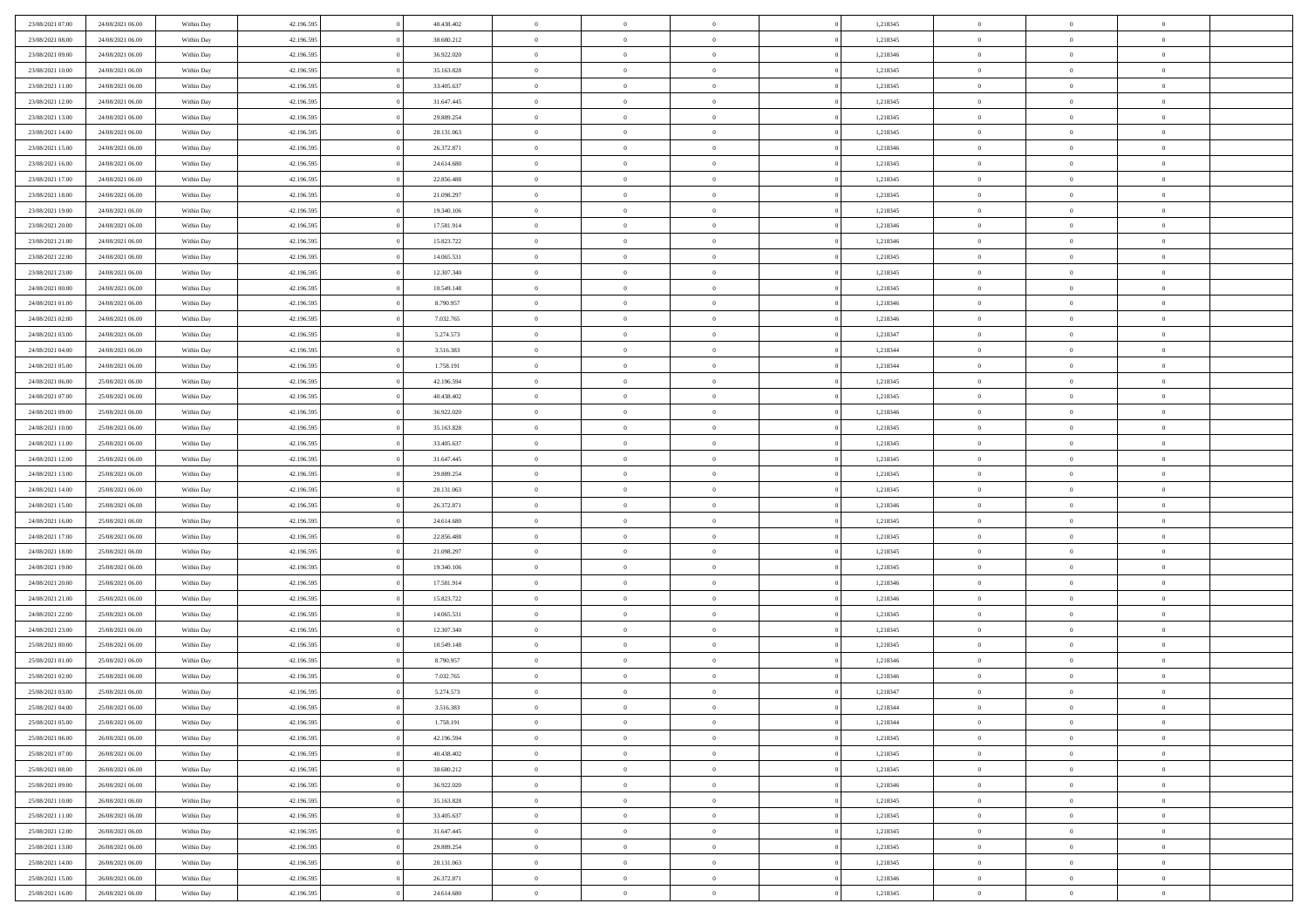| 25/08/2021 17:00 | 26/08/2021 06:00 | Within Day               | 42.196.595 | 22.856.488               | $\,$ 0 $\,$    | $\overline{0}$                                      | $\overline{0}$                   |          | 1,218345 | $\bf{0}$                   | $\overline{0}$ | $\,0\,$                        |  |
|------------------|------------------|--------------------------|------------|--------------------------|----------------|-----------------------------------------------------|----------------------------------|----------|----------|----------------------------|----------------|--------------------------------|--|
| 25/08/2021 18:00 | 26/08/2021 06:00 | Within Day               | 42.196.595 | 21.098.297               | $\overline{0}$ | $\overline{0}$                                      | $\mathbf{0}$                     |          | 1,218345 | $\theta$                   | $\overline{0}$ | $\theta$                       |  |
| 25/08/2021 19:00 | 26/08/2021 06:00 | Within Day               | 42.196.595 | 19.340.106               | $\theta$       | $\overline{0}$                                      | $\overline{0}$                   |          | 1,218345 | $\mathbf{0}$               | $\overline{0}$ | $\overline{0}$                 |  |
| 25/08/2021 20:00 | 26/08/2021 06:00 | Within Day               | 42.196.595 | 17.581.914               | $\,$ 0 $\,$    | $\overline{0}$                                      | $\overline{0}$                   |          | 1,218346 | $\mathbf{0}$               | $\overline{0}$ | $\bf{0}$                       |  |
| 25/08/2021 21:00 | 26/08/2021 06:00 | Within Day               | 42.196.595 | 15.823.722               | $\bf{0}$       | $\overline{0}$                                      | $\mathbf{0}$                     |          | 1,218346 | $\bf{0}$                   | $\bf{0}$       | $\,0\,$                        |  |
| 25/08/2021 22:00 | 26/08/2021 06:00 | Within Day               | 42.196.595 | 14.065.531               | $\theta$       | $\overline{0}$                                      | $\mathbf{0}$                     |          | 1,218345 | $\mathbf{0}$               | $\overline{0}$ | $\overline{0}$                 |  |
| 25/08/2021 23:00 | 26/08/2021 06:00 |                          | 42.196.595 | 12.307.340               | $\,$ 0 $\,$    | $\overline{0}$                                      | $\overline{0}$                   |          | 1,218345 | $\bf{0}$                   | $\overline{0}$ | $\bf{0}$                       |  |
|                  |                  | Within Day               |            |                          | $\overline{0}$ |                                                     |                                  |          |          |                            | $\overline{0}$ | $\overline{0}$                 |  |
| 26/08/2021 00:00 | 26/08/2021 06:00 | Within Day               | 42.196.595 | 10.549.148               |                | $\overline{0}$                                      | $\mathbf{0}$                     |          | 1,218345 | $\,$ 0 $\,$                |                |                                |  |
| 26/08/2021 01:00 | 26/08/2021 06:00 | Within Day               | 42.196.595 | 8.790.957                | $\theta$       | $\overline{0}$                                      | $\mathbf{0}$                     |          | 1,218346 | $\mathbf{0}$               | $\overline{0}$ | $\overline{0}$                 |  |
| 26/08/2021 02:00 | 26/08/2021 06:00 | Within Day               | 42.196.595 | 7.032.765                | $\,$ 0 $\,$    | $\overline{0}$                                      | $\Omega$                         |          | 1,218346 | $\bf{0}$                   | $\overline{0}$ | $\bf{0}$                       |  |
| 26/08/2021 03:00 | 26/08/2021 06:00 | Within Day               | 42.196.595 | 5.274.573                | $\bf{0}$       | $\overline{0}$                                      | $\mathbf{0}$                     |          | 1,218347 | $\bf{0}$                   | $\overline{0}$ | $\theta$                       |  |
| 26/08/2021 04:00 | 26/08/2021 06:00 | Within Day               | 42.196.595 | 3.516.383                | $\theta$       | $\overline{0}$                                      | $\overline{0}$                   |          | 1,218344 | $\mathbf{0}$               | $\overline{0}$ | $\overline{0}$                 |  |
| 26/08/2021 05:00 | 26/08/2021 06:00 | Within Day               | 42.196.595 | 1.758.191                | $\,$ 0 $\,$    | $\overline{0}$                                      | $\overline{0}$                   |          | 1,218344 | $\bf{0}$                   | $\overline{0}$ | $\overline{0}$                 |  |
| 26/08/2021 06:00 | 27/08/2021 06:00 | Within Day               | 42.196.595 | 42.196.594               | $\bf{0}$       | $\overline{0}$                                      | $\mathbf{0}$                     |          | 1,218345 | $\bf{0}$                   | $\mathbf{0}$   | $\bf{0}$                       |  |
| 26/08/2021 07:00 | 27/08/2021 06:00 | Within Day               | 42.196.595 | 40.438.402               | $\overline{0}$ | $\overline{0}$                                      | $\overline{0}$                   |          | 1,218345 | $\mathbf{0}$               | $\overline{0}$ | $\overline{0}$                 |  |
| 26/08/2021 08:00 | 27/08/2021 06:00 | Within Day               | 42.196.595 | 38.680.212               | $\,$ 0 $\,$    | $\overline{0}$                                      | $\Omega$                         |          | 1,218345 | $\bf{0}$                   | $\overline{0}$ | $\bf{0}$                       |  |
| 26/08/2021 09:00 | 27/08/2021 06:00 | Within Day               | 42.196.595 | 36.922.020               | $\,$ 0         | $\overline{0}$                                      | $\mathbf{0}$                     |          | 1,218346 | $\,$ 0 $\,$                | $\overline{0}$ | $\theta$                       |  |
| 26/08/2021 10:00 | 27/08/2021 06:00 | Within Day               | 42.196.595 | 35.163.828               | $\theta$       | $\overline{0}$                                      | $\mathbf{0}$                     |          | 1,218345 | $\mathbf{0}$               | $\overline{0}$ | $\overline{0}$                 |  |
| 26/08/2021 11:00 | 27/08/2021 06:00 | Within Day               | 42.196.595 | 33.405.637               | $\,$ 0 $\,$    | $\overline{0}$                                      | $\Omega$                         |          | 1,218345 | $\bf{0}$                   | $\overline{0}$ | $\bf{0}$                       |  |
| 26/08/2021 12:00 | 27/08/2021 06:00 | Within Day               | 42.196.595 | 31.647.445               | $\bf{0}$       | $\overline{0}$                                      | $\mathbf{0}$                     |          | 1,218345 | $\bf{0}$                   | $\overline{0}$ | $\overline{0}$                 |  |
| 26/08/2021 13:00 | 27/08/2021 06:00 | Within Day               | 42.196.595 | 29.889.254               | $\theta$       | $\overline{0}$                                      | $\overline{0}$                   |          | 1,218345 | $\mathbf{0}$               | $\overline{0}$ | $\overline{0}$                 |  |
| 26/08/2021 14:00 | 27/08/2021 06:00 | Within Day               | 42.196.595 | 28.131.063               | $\,$ 0 $\,$    | $\overline{0}$                                      | $\overline{0}$                   |          | 1,218345 | $\bf{0}$                   | $\overline{0}$ | $\bf{0}$                       |  |
| 26/08/2021 15:00 | 27/08/2021 06:00 | Within Day               | 42.196.595 | 26.372.871               | $\,$ 0         | $\overline{0}$                                      | $\mathbf{0}$                     |          | 1,218346 | $\,$ 0 $\,$                | $\bf{0}$       | $\bf{0}$                       |  |
| 26/08/2021 16:00 | 27/08/2021 06:00 | Within Day               | 42.196.595 | 24.614.680               | $\theta$       | $\overline{0}$                                      | $\mathbf{0}$                     |          | 1,218345 | $\mathbf{0}$               | $\overline{0}$ | $\overline{0}$                 |  |
| 26/08/2021 17:00 | 27/08/2021 06:00 | Within Day               | 42.196.595 | 22.856.488               | $\,$ 0 $\,$    | $\overline{0}$                                      | $\overline{0}$                   |          | 1,218345 | $\bf{0}$                   | $\overline{0}$ | $\bf{0}$                       |  |
| 26/08/2021 18:00 | 27/08/2021 06:00 | Within Day               | 42.196.595 | 21.098.297               | $\,$ 0         | $\overline{0}$                                      | $\mathbf{0}$                     |          | 1,218345 | $\mathbf{0}$               | $\overline{0}$ | $\overline{0}$                 |  |
| 26/08/2021 19:00 | 27/08/2021 06:00 | Within Day               | 42.196.595 | 19.340.106               | $\theta$       | $\overline{0}$                                      | $\mathbf{0}$                     |          | 1,218345 | $\mathbf{0}$               | $\overline{0}$ | $\overline{0}$                 |  |
| 26/08/2021 20:00 | 27/08/2021 06:00 | Within Day               | 42.196.595 | 17.581.914               | $\,$ 0 $\,$    | $\overline{0}$                                      | $\Omega$                         |          | 1,218346 | $\bf{0}$                   | $\overline{0}$ | $\bf{0}$                       |  |
| 26/08/2021 21:00 | 27/08/2021 06:00 | Within Day               | 42.196.595 | 15.823.722               | $\bf{0}$       | $\overline{0}$                                      | $\mathbf{0}$                     |          | 1,218346 | $\bf{0}$                   | $\overline{0}$ | $\overline{0}$                 |  |
| 26/08/2021 22:00 | 27/08/2021 06:00 | Within Day               | 42.196.595 | 14.065.531               | $\theta$       | $\overline{0}$                                      | $\overline{0}$                   |          | 1,218345 | $\mathbf{0}$               | $\overline{0}$ | $\overline{0}$                 |  |
| 26/08/2021 23:00 | 27/08/2021 06:00 | Within Day               | 42.196.595 | 12.307.340               | $\,$ 0 $\,$    | $\overline{0}$                                      | $\overline{0}$                   |          | 1,218345 | $\,$ 0                     | $\overline{0}$ | $\,$ 0 $\,$                    |  |
| 27/08/2021 00:00 | 27/08/2021 06:00 | Within Day               | 42.196.595 | 10.549.148               | $\bf{0}$       | $\overline{0}$                                      | $\overline{0}$                   |          | 1,218345 | $\bf{0}$                   | $\bf{0}$       | $\bf{0}$                       |  |
| 27/08/2021 01:00 | 27/08/2021 06:00 | Within Day               | 42.196.595 | 8.790.957                | $\theta$       | $\overline{0}$                                      | $\overline{0}$                   |          | 1,218346 | $\mathbf{0}$               | $\overline{0}$ | $\overline{0}$                 |  |
| 27/08/2021 02:00 | 27/08/2021 06:00 | Within Day               | 42.196.595 | 7.032.765                | $\theta$       | $\overline{0}$                                      | $\overline{0}$                   |          | 1,218346 | $\,$ 0                     | $\overline{0}$ | $\theta$                       |  |
| 27/08/2021 03:00 | 27/08/2021 06:00 | Within Day               | 42.196.595 | 5.274.573                | $\bf{0}$       | $\overline{0}$                                      | $\mathbf{0}$                     |          | 1,218347 | $\mathbf{0}$               | $\overline{0}$ | $\overline{0}$                 |  |
| 27/08/2021 04:00 | 27/08/2021 06:00 | Within Day               | 42.196.595 | 3.516.383                | $\theta$       | $\overline{0}$                                      | $\mathbf{0}$                     |          | 1,218344 | $\mathbf{0}$               | $\overline{0}$ | $\overline{0}$                 |  |
| 27/08/2021 05:00 | 27/08/2021 06:00 | Within Day               | 42.196.595 | 1.758.191                | $\theta$       | $\overline{0}$                                      | $\overline{0}$                   |          | 1,218344 | $\,$ 0                     | $\overline{0}$ | $\,$ 0 $\,$                    |  |
| 27/08/2021 06:00 | 28/08/2021 06:00 | Within Day               | 42.196.595 | 42.196.594               | $\bf{0}$       | $\overline{0}$                                      | $\mathbf{0}$                     |          | 1,218345 | $\bf{0}$                   | $\overline{0}$ | $\bf{0}$                       |  |
| 27/08/2021 07:00 | 28/08/2021 06:00 | Within Day               | 42.196.595 | 40.438.402               | $\theta$       | $\overline{0}$                                      | $\overline{0}$                   |          | 1,218345 | $\mathbf{0}$               | $\overline{0}$ | $\overline{0}$                 |  |
| 27/08/2021 08:00 | 28/08/2021 06:00 | Within Day               | 42.196.595 | 38.680.212               | $\,$ 0 $\,$    | $\overline{0}$                                      | $\overline{0}$                   |          | 1,218345 | $\,$ 0                     | $\overline{0}$ | $\,$ 0 $\,$                    |  |
| 27/08/2021 09:00 | 28/08/2021 06:00 | Within Day               | 42.196.595 | 36.922.020               | $\bf{0}$       | $\,$ 0 $\,$                                         | $\overline{0}$                   |          | 1,218346 | $\,$ 0 $\,$                | $\overline{0}$ | $\bf{0}$                       |  |
| 27/08/2021 10:00 | 28/08/2021 06:00 | Within Day               | 42.196.595 | 35.163.828               | $\theta$       | $\overline{0}$                                      | $\mathbf{0}$                     |          | 1,218345 | $\mathbf{0}$               | $\overline{0}$ | $\overline{0}$                 |  |
| 27/08/2021 11:00 | 28/08/2021 06:00 | Within Day               | 42.196.595 | 33.405.637               | $\theta$       | $\overline{0}$                                      | $\overline{0}$                   |          | 1,218345 | $\,$ 0                     | $\overline{0}$ | $\,$ 0 $\,$                    |  |
| 27/08/2021 12:00 | 28/08/2021 06:00 | Within Day               | 42.196.595 | 31.647.445               | $\bf{0}$       | $\,$ 0 $\,$                                         | $\mathbf{0}$                     |          | 1,218345 | $\mathbf{0}$               | $\overline{0}$ | $\bf{0}$                       |  |
| 27/08/2021 13:00 | 28/08/2021 06:00 | Within Day               | 42.196.595 | 29.889.254               | $\overline{0}$ | $\theta$                                            |                                  |          | 1,218345 | $\overline{0}$             | $\theta$       | $\theta$                       |  |
| 27/08/2021 14:00 | 28/08/2021 06:00 | Within Day               | 42.196.595 | 28.131.063               | $\,$ 0 $\,$    | $\overline{0}$                                      | $\overline{0}$                   |          | 1,218345 | $\,$ 0 $\,$                | $\bf{0}$       | $\,$ 0 $\,$                    |  |
| 27/08/2021 15:00 | 28/08/2021 06:00 |                          | 42.196.595 |                          | $\overline{0}$ |                                                     |                                  |          | 1,218346 |                            | $\overline{0}$ |                                |  |
| 27/08/2021 16:00 | 28/08/2021 06:00 | Within Day<br>Within Day | 42.196.595 | 26.372.871<br>24.614.680 | $\,$ 0 $\,$    | $\hspace{0.1cm} 0 \hspace{0.1cm}$<br>$\overline{0}$ | $\overline{0}$<br>$\overline{0}$ |          | 1,218345 | $\,$ 0 $\,$<br>$\,$ 0 $\,$ | $\bf{0}$       | $\overline{0}$<br>$\mathbf{0}$ |  |
|                  |                  |                          |            |                          |                |                                                     |                                  |          |          |                            |                |                                |  |
| 27/08/2021 17:00 | 28/08/2021 06:00 | Within Day               | 42.196.595 | 22.856.488               | $\,$ 0 $\,$    | $\overline{0}$                                      | $\overline{0}$                   | $\theta$ | 1,218345 | $\,$ 0 $\,$                | $\bf{0}$       | $\,$ 0 $\,$                    |  |
| 27/08/2021 18:00 | 28/08/2021 06:00 | Within Day               | 42.196.595 | 21.098.297               | $\,$ 0 $\,$    | $\,$ 0 $\,$                                         | $\overline{0}$                   |          | 1,218345 | $\,$ 0 $\,$                | $\overline{0}$ | $\overline{0}$                 |  |
| 27/08/2021 19:00 | 28/08/2021 06:00 | Within Day               | 42.196.595 | 19.340.106               | $\overline{0}$ | $\overline{0}$                                      | $\overline{0}$                   |          | 1,218345 | $\mathbf{0}$               | $\bf{0}$       | $\overline{0}$                 |  |
| 27/08/2021 20:00 | 28/08/2021 06:00 | Within Day               | 42.196.595 | 17.581.914               | $\,$ 0 $\,$    | $\overline{0}$                                      | $\overline{0}$                   |          | 1,218346 | $\,$ 0 $\,$                | $\bf{0}$       | $\,$ 0 $\,$                    |  |
| 27/08/2021 21:00 | 28/08/2021 06:00 | Within Day               | 42.196.595 | 15.823.722               | $\,$ 0 $\,$    | $\overline{0}$                                      | $\overline{0}$                   |          | 1,218346 | $\,$ 0 $\,$                | $\overline{0}$ | $\mathbf{0}$                   |  |
| 27/08/2021 22:00 | 28/08/2021 06:00 | Within Day               | 42.196.595 | 14.065.531               | $\mathbf{0}$   | $\overline{0}$                                      | $\overline{0}$                   |          | 1,218345 | $\,$ 0 $\,$                | $\bf{0}$       | $\overline{0}$                 |  |
| 27/08/2021 23:00 | 28/08/2021 06:00 | Within Day               | 42.196.595 | 12.307.340               | $\,$ 0 $\,$    | $\overline{0}$                                      | $\overline{0}$                   |          | 1,218345 | $\,$ 0 $\,$                | $\bf{0}$       | $\,$ 0 $\,$                    |  |
| 28/08/2021 00:00 | 28/08/2021 06:00 | Within Day               | 42.196.595 | 10.549.148               | $\,$ 0 $\,$    | $\,$ 0 $\,$                                         | $\overline{0}$                   |          | 1,218345 | $\,$ 0 $\,$                | $\overline{0}$ | $\overline{0}$                 |  |
| 28/08/2021 01:00 | 28/08/2021 06:00 | Within Day               | 42.196.595 | 8.790.957                | $\theta$       | $\overline{0}$                                      | $\overline{0}$                   |          | 1,218346 | $\,$ 0 $\,$                | $\overline{0}$ | $\overline{0}$                 |  |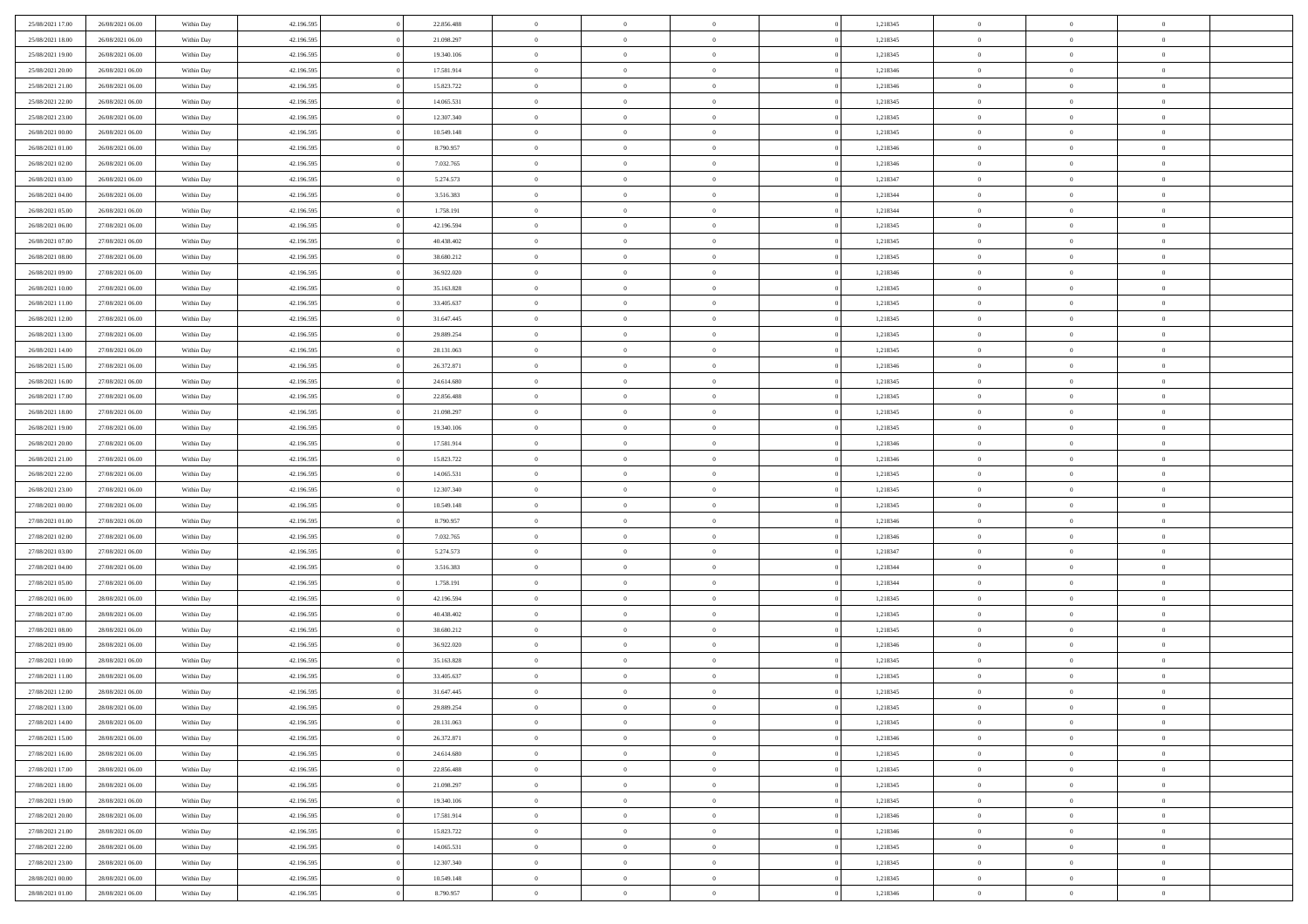| 28/08/2021 02:00                     | 28/08/2021 06:00                     | Within Day               | 42.196.595               | 7.032.765                | $\,$ 0 $\,$        | $\overline{0}$                    | $\overline{0}$ |          | 1,218346             | $\bf{0}$                    | $\overline{0}$ | $\,0\,$                          |  |
|--------------------------------------|--------------------------------------|--------------------------|--------------------------|--------------------------|--------------------|-----------------------------------|----------------|----------|----------------------|-----------------------------|----------------|----------------------------------|--|
| 28/08/2021 03:00                     | 28/08/2021 06:00                     | Within Day               | 42.196.595               | 5.274.573                | $\theta$           | $\overline{0}$                    | $\mathbf{0}$   |          | 1,218347             | $\theta$                    | $\overline{0}$ | $\theta$                         |  |
| 28/08/2021 04:00                     | 28/08/2021 06:00                     | Within Day               | 42.196.595               | 3.516.383                | $\theta$           | $\overline{0}$                    | $\overline{0}$ |          | 1,218344             | $\mathbf{0}$                | $\overline{0}$ | $\overline{0}$                   |  |
| 28/08/2021 05:00                     | 28/08/2021 06:00                     | Within Day               | 42.196.595               | 1.758.191                | $\,$ 0 $\,$        | $\overline{0}$                    | $\overline{0}$ |          | 1,218344             | $\mathbf{0}$                | $\overline{0}$ | $\bf{0}$                         |  |
| 28/08/2021 06:00                     | 29/08/2021 06:00                     | Within Day               | 42.196.595               | 42.196.594               | $\bf{0}$           | $\overline{0}$                    | $\mathbf{0}$   |          | 1,218345             | $\bf{0}$                    | $\bf{0}$       | $\,0\,$                          |  |
| 28/08/2021 07:00                     | 29/08/2021 06:00                     | Within Day               | 42.196.595               | 40.438.402               | $\theta$           | $\overline{0}$                    | $\mathbf{0}$   |          | 1,218345             | $\mathbf{0}$                | $\overline{0}$ | $\overline{0}$                   |  |
| 28/08/2021 08:00                     | 29/08/2021 06:00                     | Within Day               | 42.196.595               | 38.680.212               | $\,$ 0 $\,$        | $\overline{0}$                    | $\overline{0}$ |          | 1,218345             | $\bf{0}$                    | $\overline{0}$ | $\bf{0}$                         |  |
|                                      |                                      |                          |                          |                          | $\overline{0}$     |                                   |                |          |                      |                             | $\overline{0}$ | $\overline{0}$                   |  |
| 28/08/2021 09:00                     | 29/08/2021 06:00                     | Within Day               | 42.196.595               | 36.922.020               |                    | $\overline{0}$                    | $\mathbf{0}$   |          | 1,218346             | $\,$ 0 $\,$                 |                |                                  |  |
| 28/08/2021 12:00                     | 29/08/2021 06:00                     | Within Day               | 42.196.595               | 31.647.445               | $\theta$           | $\overline{0}$                    | $\mathbf{0}$   |          | 1,218345             | $\mathbf{0}$                | $\overline{0}$ | $\overline{0}$                   |  |
| 28/08/2021 13:00                     | 29/08/2021 06:00                     | Within Day               | 42.196.595               | 29.889.254               | $\,$ 0 $\,$        | $\overline{0}$                    | $\Omega$       |          | 1,218345             | $\bf{0}$                    | $\overline{0}$ | $\bf{0}$                         |  |
| 28/08/2021 14:00                     | 29/08/2021 06:00                     | Within Day               | 42.196.595               | 28.131.063               | $\bf{0}$           | $\overline{0}$                    | $\mathbf{0}$   |          | 1,218345             | $\bf{0}$                    | $\overline{0}$ | $\theta$                         |  |
| 28/08/2021 15:00                     | 29/08/2021 06:00                     | Within Day               | 42.196.595               | 26.372.871               | $\theta$           | $\overline{0}$                    | $\overline{0}$ |          | 1,218346             | $\mathbf{0}$                | $\overline{0}$ | $\overline{0}$                   |  |
| 28/08/2021 16:00                     | 29/08/2021 06:00                     | Within Day               | 42.196.595               | 24.614.680               | $\,$ 0 $\,$        | $\overline{0}$                    | $\overline{0}$ |          | 1,218345             | $\bf{0}$                    | $\overline{0}$ | $\overline{0}$                   |  |
| 28/08/2021 17:00                     | 29/08/2021 06:00                     | Within Day               | 42.196.595               | 22.856.488               | $\bf{0}$           | $\overline{0}$                    | $\mathbf{0}$   |          | 1,218345             | $\bf{0}$                    | $\mathbf{0}$   | $\,0\,$                          |  |
| 28/08/2021 18:00                     | 29/08/2021 06:00                     | Within Day               | 42.196.595               | 21.098.297               | $\theta$           | $\overline{0}$                    | $\overline{0}$ |          | 1,218345             | $\mathbf{0}$                | $\overline{0}$ | $\overline{0}$                   |  |
| 28/08/2021 19:00                     | 29/08/2021 06:00                     | Within Day               | 42.196.595               | 19.340.106               | $\,$ 0 $\,$        | $\overline{0}$                    | $\Omega$       |          | 1,218345             | $\bf{0}$                    | $\overline{0}$ | $\bf{0}$                         |  |
| 28/08/2021 20:00                     | 29/08/2021 06:00                     | Within Day               | 42.196.595               | 17.581.914               | $\,$ 0             | $\overline{0}$                    | $\mathbf{0}$   |          | 1,218346             | $\,$ 0 $\,$                 | $\overline{0}$ | $\theta$                         |  |
| 28/08/2021 21:00                     | 29/08/2021 06:00                     | Within Day               | 42.196.595               | 15.823.722               | $\theta$           | $\overline{0}$                    | $\mathbf{0}$   |          | 1,218346             | $\mathbf{0}$                | $\overline{0}$ | $\overline{0}$                   |  |
| 28/08/2021 22:00                     | 29/08/2021 06:00                     | Within Day               | 42.196.595               | 14.065.531               | $\,$ 0 $\,$        | $\overline{0}$                    | $\Omega$       |          | 1,218345             | $\bf{0}$                    | $\overline{0}$ | $\bf{0}$                         |  |
| 28/08/2021 23:00                     | 29/08/2021 06:00                     | Within Day               | 42.196.595               | 12.307.340               | $\bf{0}$           | $\overline{0}$                    | $\mathbf{0}$   |          | 1,218345             | $\bf{0}$                    | $\overline{0}$ | $\overline{0}$                   |  |
| 29/08/2021 00:00                     | 29/08/2021 06:00                     | Within Day               | 42.196.595               | 10.549.148               | $\theta$           | $\overline{0}$                    | $\overline{0}$ |          | 1,218345             | $\mathbf{0}$                | $\overline{0}$ | $\overline{0}$                   |  |
| 29/08/2021 01:00                     | 29/08/2021 06:00                     | Within Day               | 42.196.595               | 8.790.957                | $\,$ 0 $\,$        | $\overline{0}$                    | $\overline{0}$ |          | 1,218346             | $\bf{0}$                    | $\overline{0}$ | $\bf{0}$                         |  |
| 29/08/2021 02:00                     | 29/08/2021 06:00                     | Within Day               | 42.196.595               | 7.032.765                | $\bf{0}$           | $\overline{0}$                    | $\mathbf{0}$   |          | 1,218346             | $\,$ 0 $\,$                 | $\overline{0}$ | $\bf{0}$                         |  |
| 29/08/2021 03:00                     | 29/08/2021 06:00                     | Within Day               | 42.196.595               | 5.274.573                | $\theta$           | $\overline{0}$                    | $\mathbf{0}$   |          | 1,218347             | $\mathbf{0}$                | $\overline{0}$ | $\overline{0}$                   |  |
| 29/08/2021 04:00                     | 29/08/2021 06:00                     | Within Day               | 42.196.595               | 3.516.383                | $\,$ 0 $\,$        | $\overline{0}$                    | $\overline{0}$ |          | 1,218344             | $\bf{0}$                    | $\overline{0}$ | $\bf{0}$                         |  |
| 29/08/2021 05:00                     | 29/08/2021 06:00                     | Within Day               | 42.196.595               | 1.758.191                | $\,$ 0             | $\overline{0}$                    | $\mathbf{0}$   |          | 1,218344             | $\mathbf{0}$                | $\overline{0}$ | $\overline{0}$                   |  |
| 29/08/2021 06:00                     | 30/08/2021 06:00                     | Within Day               | 42.196.595               | 42.196.594               | $\theta$           | $\overline{0}$                    | $\mathbf{0}$   |          | 1,218345             | $\mathbf{0}$                | $\overline{0}$ | $\overline{0}$                   |  |
| 29/08/2021 07:00                     | 30/08/2021 06:00                     | Within Day               | 42.196.595               | 40.438.402               | $\,$ 0 $\,$        | $\overline{0}$                    | $\Omega$       |          | 1,218345             | $\bf{0}$                    | $\overline{0}$ | $\bf{0}$                         |  |
| 29/08/2021 08:00                     | 30/08/2021 06:00                     | Within Day               | 42.196.595               | 38.680.212               | $\bf{0}$           | $\overline{0}$                    | $\mathbf{0}$   |          | 1,218345             | $\bf{0}$                    | $\overline{0}$ | $\overline{0}$                   |  |
| 29/08/2021 09:00                     | 30/08/2021 06:00                     | Within Day               | 42.196.595               | 36.922.020               | $\theta$           | $\overline{0}$                    | $\overline{0}$ |          | 1,218346             | $\mathbf{0}$                | $\overline{0}$ | $\overline{0}$                   |  |
| 29/08/2021 11:00                     | 30/08/2021 06:00                     | Within Day               | 42.196.595               | 33.405.637               | $\,$ 0 $\,$        | $\overline{0}$                    | $\overline{0}$ |          | 1,218345             | $\,$ 0                      | $\overline{0}$ | $\,$ 0 $\,$                      |  |
| 29/08/2021 12:00                     | 30/08/2021 06:00                     | Within Day               | 42.196.595               | 31.647.445               | $\bf{0}$           | $\overline{0}$                    | $\overline{0}$ |          | 1,218345             | $\bf{0}$                    | $\overline{0}$ | $\overline{0}$                   |  |
| 29/08/2021 13:00                     | 30/08/2021 06:00                     | Within Day               | 42.196.595               | 29.889.254               | $\theta$           | $\overline{0}$                    | $\overline{0}$ |          | 1,218345             | $\mathbf{0}$                | $\overline{0}$ | $\overline{0}$                   |  |
| 29/08/2021 14:00                     | 30/08/2021 06:00                     | Within Day               | 42.196.595               | 28.131.063               | $\theta$           | $\overline{0}$                    | $\overline{0}$ |          | 1,218345             | $\,$ 0                      | $\overline{0}$ | $\theta$                         |  |
| 29/08/2021 15:00                     | 30/08/2021 06:00                     | Within Day               | 42.196.595               | 26.372.871               | $\bf{0}$           | $\overline{0}$                    | $\mathbf{0}$   |          | 1,218346             | $\overline{0}$              | $\overline{0}$ | $\overline{0}$                   |  |
| 29/08/2021 16:00                     | 30/08/2021 06:00                     | Within Day               | 42.196.595               | 24.614.680               | $\theta$           | $\overline{0}$                    | $\mathbf{0}$   |          | 1,218345             | $\mathbf{0}$                | $\overline{0}$ | $\overline{0}$                   |  |
| 29/08/2021 17:00                     | 30/08/2021 06:00                     | Within Day               | 42.196.595               | 22.856.488               | $\theta$           | $\overline{0}$                    | $\overline{0}$ |          | 1,218345             | $\,$ 0                      | $\overline{0}$ | $\,$ 0 $\,$                      |  |
| 29/08/2021 18:00                     | 30/08/2021 06:00                     | Within Day               | 42.196.595               | 21.098.297               | $\bf{0}$           | $\overline{0}$                    | $\mathbf{0}$   |          | 1,218345             | $\bf{0}$                    | $\overline{0}$ | $\overline{0}$                   |  |
| 29/08/2021 19:00                     | 30/08/2021 06:00                     | Within Day               | 42.196.595               | 19.340.106               | $\theta$           | $\overline{0}$                    | $\overline{0}$ |          | 1,218345             | $\mathbf{0}$                | $\overline{0}$ | $\overline{0}$                   |  |
|                                      |                                      |                          |                          |                          |                    |                                   |                |          |                      |                             | $\overline{0}$ |                                  |  |
| 29/08/2021 20:00                     | 30/08/2021 06:00                     | Within Day               | 42.196.595               | 17.581.914               | $\,$ 0 $\,$        | $\overline{0}$                    | $\overline{0}$ |          | 1,218346             | $\,$ 0                      | $\overline{0}$ | $\,$ 0 $\,$                      |  |
| 29/08/2021 21:00<br>29/08/2021 22:00 | 30/08/2021 06:00<br>30/08/2021 06:00 | Within Day<br>Within Day | 42.196.595<br>42.196.595 | 15.823.722<br>14.065.531 | $\,$ 0<br>$\theta$ | $\,$ 0 $\,$<br>$\overline{0}$     | $\overline{0}$ |          | 1,218346<br>1,218345 | $\,$ 0 $\,$<br>$\mathbf{0}$ | $\overline{0}$ | $\overline{0}$<br>$\overline{0}$ |  |
|                                      |                                      |                          |                          |                          |                    |                                   | $\mathbf{0}$   |          |                      |                             |                |                                  |  |
| 29/08/2021 23:00                     | 30/08/2021 06:00                     | Within Day               | 42.196.595               | 12.307.340               | $\theta$           | $\overline{0}$                    | $\overline{0}$ |          | 1,218345             | $\,$ 0                      | $\overline{0}$ | $\,$ 0 $\,$                      |  |
| 30/08/2021 00:00<br>30/08/2021 01:00 | 30/08/2021 06:00                     | Within Day               | 42.196.595               | 10.549.148               | $\bf{0}$           | $\,$ 0 $\,$                       | $\mathbf{0}$   |          | 1,218345             | $\,$ 0 $\,$                 | $\overline{0}$ | $\overline{0}$                   |  |
|                                      | 30/08/2021 06:00                     | Within Day               | 42.196.595               | 8.790.957                | $\overline{0}$     | $\theta$                          |                |          | 1,218346             | $\overline{0}$              | $\theta$       | $\theta$                         |  |
| 30/08/2021 02:00                     | 30/08/2021 06:00                     | Within Day               | 42.196.595               | 7.032.765                | $\,$ 0 $\,$        | $\overline{0}$                    | $\overline{0}$ |          | 1,218346             | $\,$ 0 $\,$                 | $\bf{0}$       | $\,$ 0 $\,$                      |  |
| 30/08/2021 03:00                     | 30/08/2021 06:00                     | Within Day               | 42.196.595               | 5.274.573                | $\overline{0}$     | $\hspace{0.1cm} 0 \hspace{0.1cm}$ | $\overline{0}$ |          | 1,218347             | $\,$ 0 $\,$                 | $\overline{0}$ | $\overline{0}$                   |  |
| 30/08/2021 04:00                     | 30/08/2021 06:00                     | Within Day               | 42.196.595               | 3.516.383                | $\,$ 0 $\,$        | $\overline{0}$                    | $\overline{0}$ |          | 1,218344             | $\,$ 0 $\,$                 | $\bf{0}$       | $\mathbf{0}$                     |  |
| 30/08/2021 05:00                     | 30/08/2021 06:00                     | Within Day               | 42.196.595               | 1.758.191                | $\,$ 0 $\,$        | $\overline{0}$                    | $\overline{0}$ | $\theta$ | 1,218344             | $\,$ 0 $\,$                 | $\bf{0}$       | $\,$ 0 $\,$                      |  |
| 30/08/2021 06:00                     | 31/08/2021 06:00                     | Within Day               | 42.196.595               | 42.196.594               | $\,$ 0 $\,$        | $\,$ 0 $\,$                       | $\overline{0}$ |          | 1,218345             | $\,$ 0 $\,$                 | $\overline{0}$ | $\overline{0}$                   |  |
| 30/08/2021 07:00                     | 31/08/2021 06:00                     | Within Day               | 42.196.595               | 40.438.402               | $\mathbf{0}$       | $\overline{0}$                    | $\overline{0}$ |          | 1,218345             | $\mathbf{0}$                | $\bf{0}$       | $\overline{0}$                   |  |
| 30/08/2021 08:00                     | 31/08/2021 06:00                     | Within Day               | 42.196.595               | 38.680.212               | $\,$ 0 $\,$        | $\overline{0}$                    | $\overline{0}$ |          | 1,218345             | $\,$ 0 $\,$                 | $\bf{0}$       | $\,$ 0 $\,$                      |  |
| 30/08/2021 09:00                     | 31/08/2021 06:00                     | Within Day               | 42.196.595               | 36.922.020               | $\overline{0}$     | $\overline{0}$                    | $\overline{0}$ |          | 1,218346             | $\,$ 0 $\,$                 | $\overline{0}$ | $\mathbf{0}$                     |  |
| 30/08/2021 10:00                     | 31/08/2021 06:00                     | Within Day               | 42.196.595               | 35.163.828               | $\,$ 0 $\,$        | $\overline{0}$                    | $\overline{0}$ |          | 1,218345             | $\,$ 0 $\,$                 | $\bf{0}$       | $\overline{0}$                   |  |
| 30/08/2021 11:00                     | 31/08/2021 06:00                     | Within Day               | 42.196.595               | 33.405.637               | $\,$ 0 $\,$        | $\overline{0}$                    | $\overline{0}$ |          | 1,218345             | $\,$ 0 $\,$                 | $\bf{0}$       | $\,$ 0 $\,$                      |  |
| 30/08/2021 12:00                     | 31/08/2021 06:00                     | Within Day               | 42.196.595               | 31.647.445               | $\,$ 0 $\,$        | $\,$ 0 $\,$                       | $\overline{0}$ |          | 1,218345             | $\,$ 0 $\,$                 | $\overline{0}$ | $\overline{0}$                   |  |
| 30/08/2021 13:00                     | 31/08/2021 06:00                     | Within Day               | 42.196.595               | 29.889.254               | $\theta$           | $\overline{0}$                    | $\overline{0}$ |          | 1,218345             | $\,$ 0 $\,$                 | $\mathbf{0}$   | $\overline{0}$                   |  |